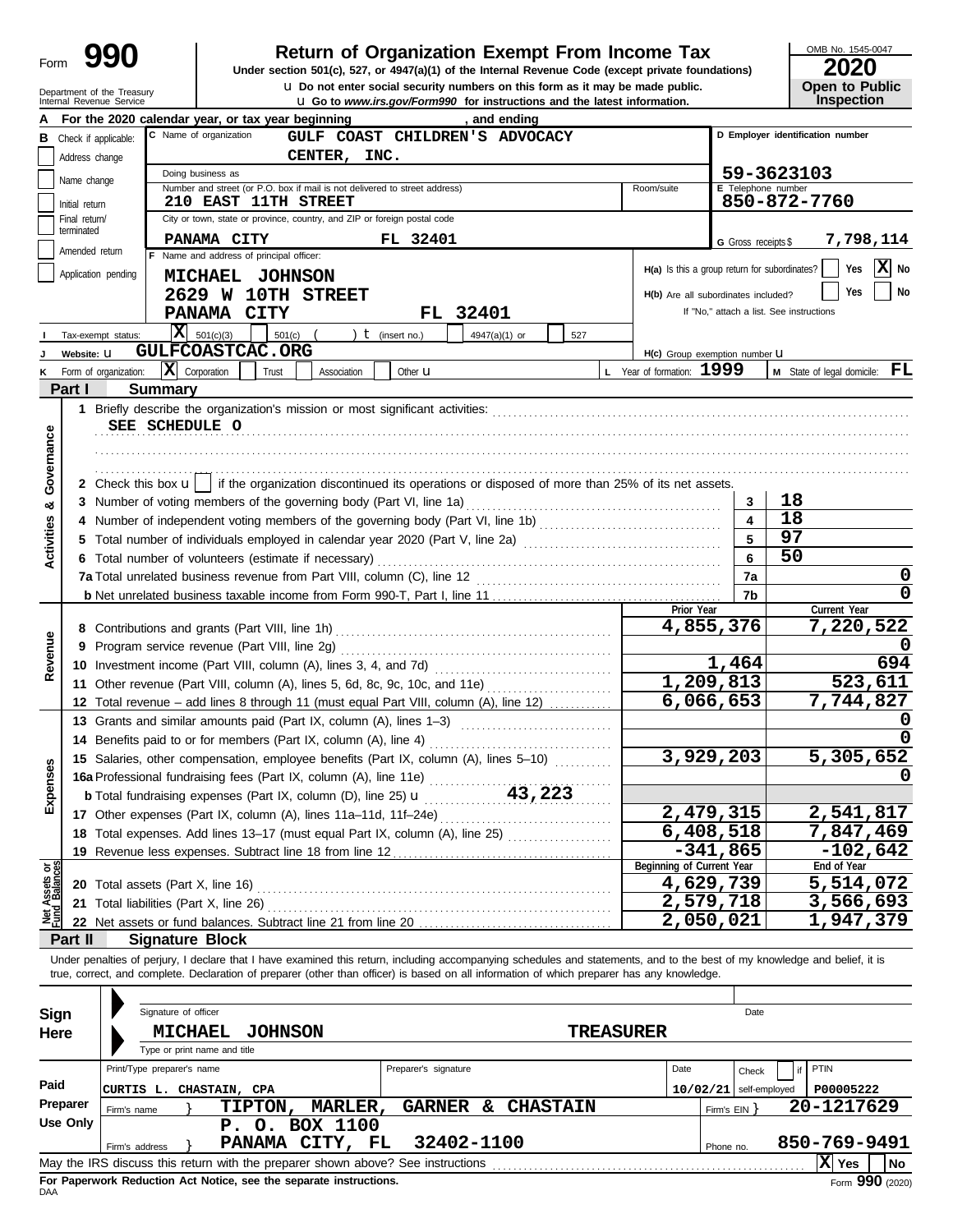|                |                           |                                                 | Form 990 (2020) GULF COAST CHILDREN'S ADVOCACY                              |                                  | 59-3623103                                                                                                                                                                                                                                                                                              | Page 2              |
|----------------|---------------------------|-------------------------------------------------|-----------------------------------------------------------------------------|----------------------------------|---------------------------------------------------------------------------------------------------------------------------------------------------------------------------------------------------------------------------------------------------------------------------------------------------------|---------------------|
| Part III       |                           |                                                 | <b>Statement of Program Service Accomplishments</b>                         |                                  |                                                                                                                                                                                                                                                                                                         | 区                   |
|                |                           | Briefly describe the organization's mission:    |                                                                             |                                  |                                                                                                                                                                                                                                                                                                         |                     |
| SEE SCHEDULE O |                           |                                                 |                                                                             |                                  |                                                                                                                                                                                                                                                                                                         |                     |
|                |                           |                                                 |                                                                             |                                  |                                                                                                                                                                                                                                                                                                         |                     |
|                |                           |                                                 |                                                                             |                                  |                                                                                                                                                                                                                                                                                                         |                     |
|                |                           |                                                 |                                                                             |                                  |                                                                                                                                                                                                                                                                                                         |                     |
| $\mathbf{2}$   |                           |                                                 |                                                                             |                                  | Did the organization undertake any significant program services during the year which were not listed on the                                                                                                                                                                                            |                     |
|                | prior Form 990 or 990-EZ? |                                                 | If "Yes," describe these new services on Schedule O.                        |                                  |                                                                                                                                                                                                                                                                                                         | X Yes<br><b>No</b>  |
|                |                           |                                                 |                                                                             |                                  | Did the organization cease conducting, or make significant changes in how it conducts, any program                                                                                                                                                                                                      |                     |
| services?      |                           |                                                 |                                                                             |                                  |                                                                                                                                                                                                                                                                                                         | $ X $ Yes $ $<br>No |
|                |                           | If "Yes," describe these changes on Schedule O. |                                                                             |                                  |                                                                                                                                                                                                                                                                                                         |                     |
|                |                           |                                                 |                                                                             |                                  | Describe the organization's program service accomplishments for each of its three largest program services, as measured by                                                                                                                                                                              |                     |
|                |                           |                                                 |                                                                             |                                  | expenses. Section 501(c)(3) and 501(c)(4) organizations are required to report the amount of grants and allocations to others,                                                                                                                                                                          |                     |
|                |                           |                                                 | the total expenses, and revenue, if any, for each program service reported. |                                  |                                                                                                                                                                                                                                                                                                         |                     |
| 4a (Code:      |                           | ) (Expenses \$                                  |                                                                             | 1,046,109 including grants of \$ | ) (Revenue \$                                                                                                                                                                                                                                                                                           |                     |
|                |                           | CHILD PROTECTION TEAM:                          |                                                                             |                                  | TO PROMOTE THE SAFETY AND WELL-BEING OF                                                                                                                                                                                                                                                                 |                     |
|                |                           |                                                 |                                                                             |                                  | FLORIDA'S CHILDREN BY PROVIDING MEDICALLY LED MULTIDISCIPLINARY ASSESSMENT                                                                                                                                                                                                                              |                     |
|                |                           |                                                 |                                                                             |                                  | SERVICES FOR CHILDREN SUSPECTED OF BEING ABUSED OR NEGLECTED.                                                                                                                                                                                                                                           |                     |
|                |                           |                                                 |                                                                             |                                  |                                                                                                                                                                                                                                                                                                         |                     |
|                |                           |                                                 |                                                                             |                                  |                                                                                                                                                                                                                                                                                                         |                     |
|                |                           |                                                 |                                                                             |                                  |                                                                                                                                                                                                                                                                                                         |                     |
|                |                           |                                                 |                                                                             |                                  |                                                                                                                                                                                                                                                                                                         |                     |
|                |                           |                                                 |                                                                             |                                  |                                                                                                                                                                                                                                                                                                         |                     |
|                |                           |                                                 |                                                                             |                                  |                                                                                                                                                                                                                                                                                                         |                     |
|                |                           |                                                 |                                                                             |                                  |                                                                                                                                                                                                                                                                                                         |                     |
|                |                           |                                                 |                                                                             |                                  |                                                                                                                                                                                                                                                                                                         |                     |
|                |                           |                                                 | WITH A MEASURE OF SAFETY AND SECURITY.                                      |                                  | VICTIM ADVOCACY PROGRAM: TO PROVIDE SERVICES THAT RESPOND TO THE<br>EMOTIONAL AND PHSYCIAL NEEDS OF CRIME VICTIMS, ASSIST VICTIMS OF CRIME TO<br>STABILIZE THEIR LIVES AFTER VICTIMIZATION, ASSIST VICTIMS TO UNDERSTAND AND<br>PARTICIPATE IN THE CRIMINAL JUSTICE SYSTEM AND PROVIDE VICTIMS OF CRIME |                     |
|                |                           |                                                 |                                                                             |                                  |                                                                                                                                                                                                                                                                                                         |                     |
|                |                           |                                                 |                                                                             |                                  |                                                                                                                                                                                                                                                                                                         |                     |
|                |                           |                                                 |                                                                             |                                  |                                                                                                                                                                                                                                                                                                         |                     |
|                |                           |                                                 |                                                                             |                                  |                                                                                                                                                                                                                                                                                                         |                     |
|                |                           |                                                 |                                                                             |                                  |                                                                                                                                                                                                                                                                                                         |                     |
|                |                           |                                                 |                                                                             |                                  |                                                                                                                                                                                                                                                                                                         |                     |
| 4c (Code:      |                           | ) (Expenses \$                                  |                                                                             | 927, 367 including grants of \$  | ) (Revenue \$<br>THERAPY PROGRAM: TO ENHANCE THE QUALITY OF LIFE FOR SURVIVORS OF CHILD                                                                                                                                                                                                                 |                     |
|                |                           |                                                 |                                                                             |                                  | ABUSE AND SEXUAL VIOLENCE IN OUR COMMUNITY BY PROVIDING EVIDENCE-BASED,                                                                                                                                                                                                                                 |                     |
|                | <b>TRAUMA-SPECIFIC,</b>   |                                                 | SPECIALIZED                                                                 | <b>TREATMENT.</b>                |                                                                                                                                                                                                                                                                                                         |                     |
|                |                           |                                                 |                                                                             |                                  |                                                                                                                                                                                                                                                                                                         |                     |
|                |                           |                                                 |                                                                             |                                  |                                                                                                                                                                                                                                                                                                         |                     |
|                |                           |                                                 |                                                                             |                                  |                                                                                                                                                                                                                                                                                                         |                     |
|                |                           |                                                 |                                                                             |                                  |                                                                                                                                                                                                                                                                                                         |                     |
|                |                           |                                                 |                                                                             |                                  |                                                                                                                                                                                                                                                                                                         |                     |
|                |                           |                                                 |                                                                             |                                  |                                                                                                                                                                                                                                                                                                         |                     |
|                |                           |                                                 |                                                                             |                                  |                                                                                                                                                                                                                                                                                                         |                     |
|                |                           |                                                 |                                                                             |                                  |                                                                                                                                                                                                                                                                                                         |                     |
|                |                           |                                                 | 4d Other program services (Describe on Schedule O.)                         |                                  |                                                                                                                                                                                                                                                                                                         |                     |
| (Expenses \$   |                           | 3,268,863                                       | including grants of \$                                                      |                                  | ) (Revenue \$                                                                                                                                                                                                                                                                                           |                     |
|                |                           | 4e Total program service expenses u             | 6,194,732                                                                   |                                  |                                                                                                                                                                                                                                                                                                         |                     |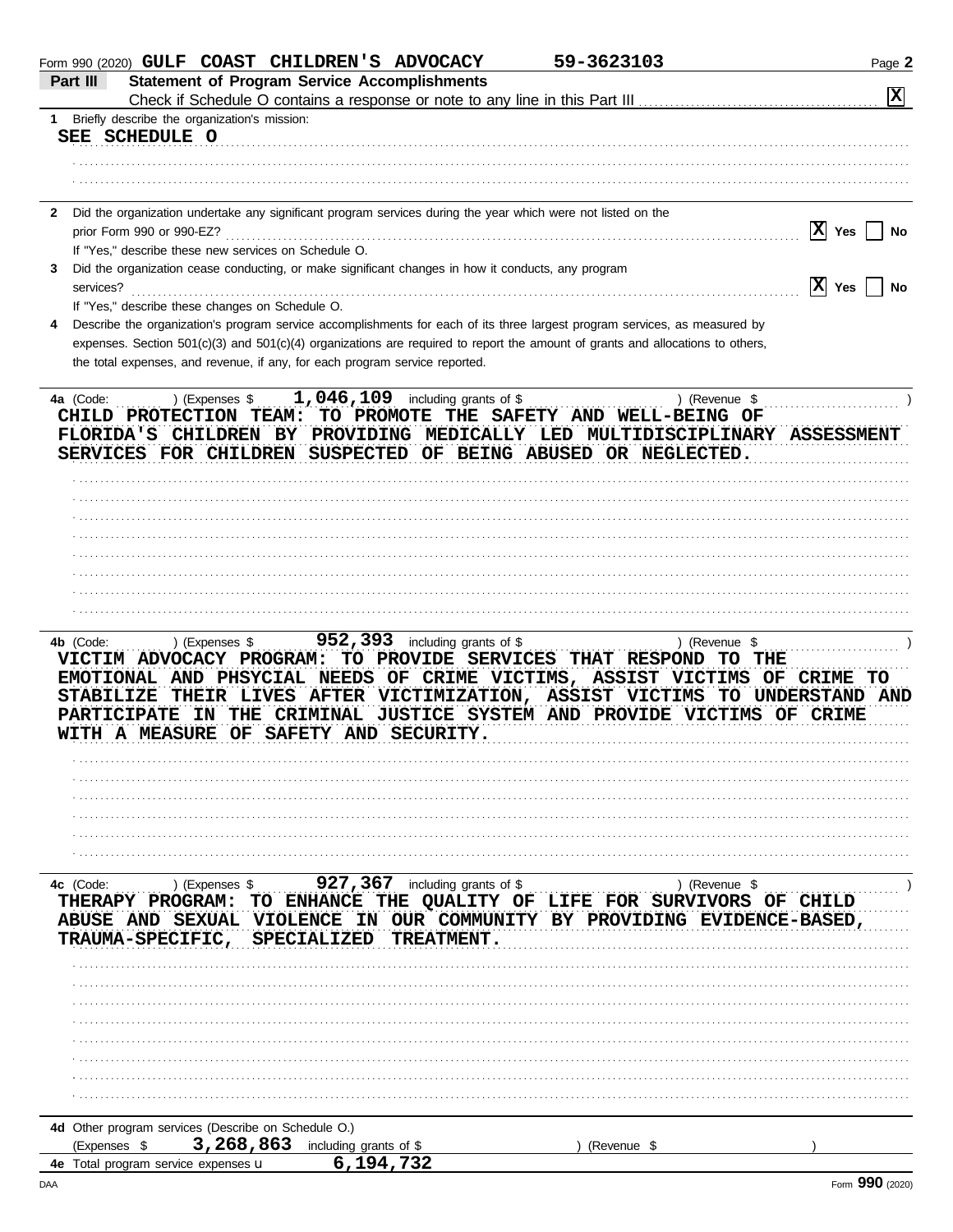**Part IV Checklist of Required Schedules Form 990 (2020) GULF COAST CHILDREN'S ADVOCACY** 59-3623103 Page 3

| 1           | Is the organization described in section $501(c)(3)$ or $4947(a)(1)$ (other than a private foundation)? If "Yes,"                                                                                                                    |                 | Yes | No. |
|-------------|--------------------------------------------------------------------------------------------------------------------------------------------------------------------------------------------------------------------------------------|-----------------|-----|-----|
|             | complete Schedule A                                                                                                                                                                                                                  | 1               | x   |     |
| 2           |                                                                                                                                                                                                                                      | $\mathbf{2}$    | X   |     |
| 3           | Did the organization engage in direct or indirect political campaign activities on behalf of or in opposition to                                                                                                                     |                 |     |     |
|             | candidates for public office? If "Yes," complete Schedule C, Part I                                                                                                                                                                  | 3               |     | X.  |
| 4           | Section 501(c)(3) organizations. Did the organization engage in lobbying activities, or have a section 501(h)                                                                                                                        |                 |     |     |
|             |                                                                                                                                                                                                                                      | 4               |     | x   |
| 5           | Is the organization a section $501(c)(4)$ , $501(c)(5)$ , or $501(c)(6)$ organization that receives membership dues,                                                                                                                 |                 |     |     |
|             | assessments, or similar amounts as defined in Revenue Procedure 98-19? If "Yes," complete Schedule C, Part III                                                                                                                       | 5               |     | X   |
| 6           | Did the organization maintain any donor advised funds or any similar funds or accounts for which donors                                                                                                                              |                 |     |     |
|             | have the right to provide advice on the distribution or investment of amounts in such funds or accounts? If                                                                                                                          |                 |     |     |
|             | "Yes," complete Schedule D, Part I                                                                                                                                                                                                   | 6               |     | X.  |
| 7           | Did the organization receive or hold a conservation easement, including easements to preserve open space,                                                                                                                            |                 |     |     |
|             | the environment, historic land areas, or historic structures? If "Yes," complete Schedule D, Part II                                                                                                                                 | 7               |     | X.  |
| 8           | Did the organization maintain collections of works of art, historical treasures, or other similar assets? If "Yes,"                                                                                                                  |                 |     |     |
|             | complete Schedule D, Part III                                                                                                                                                                                                        | 8               |     | x   |
| 9           | Did the organization report an amount in Part X, line 21, for escrow or custodial account liability, serve as a                                                                                                                      |                 |     |     |
|             | custodian for amounts not listed in Part X; or provide credit counseling, debt management, credit repair, or                                                                                                                         |                 |     |     |
|             |                                                                                                                                                                                                                                      | 9               |     | X.  |
| 10          | Did the organization, directly or through a related organization, hold assets in donor-restricted endowments                                                                                                                         |                 |     |     |
|             |                                                                                                                                                                                                                                      | 10              |     | x   |
| 11          | If the organization's answer to any of the following questions is "Yes," then complete Schedule D, Parts VI,                                                                                                                         |                 |     |     |
|             | VII, VIII, IX, or X as applicable.                                                                                                                                                                                                   |                 |     |     |
| a           | Did the organization report an amount for land, buildings, and equipment in Part X, line 10? If "Yes,"                                                                                                                               |                 |     |     |
|             | complete Schedule D, Part VI                                                                                                                                                                                                         | 11a             | x   |     |
| $\mathbf b$ | Did the organization report an amount for investments—other securities in Part X, line 12, that is 5% or more                                                                                                                        |                 |     |     |
|             |                                                                                                                                                                                                                                      | 11b             |     | X.  |
| c.          | Did the organization report an amount for investments—program related in Part X, line 13, that is 5% or more                                                                                                                         |                 |     |     |
|             |                                                                                                                                                                                                                                      | 11c             |     | x   |
| d           | Did the organization report an amount for other assets in Part X, line 15, that is 5% or more of its total assets                                                                                                                    |                 |     | x   |
|             |                                                                                                                                                                                                                                      | 11d<br>11e      | X   |     |
| е<br>f      | Did the organization's separate or consolidated financial statements for the tax year include a footnote that addresses                                                                                                              |                 |     |     |
|             | the organization's liability for uncertain tax positions under FIN 48 (ASC 740)? If "Yes," complete Schedule D, Part X                                                                                                               | 11f             |     | X   |
| 12a         | Did the organization obtain separate, independent audited financial statements for the tax year? If "Yes," complete                                                                                                                  |                 |     |     |
|             |                                                                                                                                                                                                                                      | 12a             | X   |     |
| b           | Was the organization included in consolidated, independent audited financial statements for the tax year? If                                                                                                                         |                 |     |     |
|             | "Yes," and if the organization answered "No" to line 12a, then completing Schedule D, Parts XI and XII is optional <i>commension</i>                                                                                                 | 12 <sub>b</sub> |     | X.  |
| 13          |                                                                                                                                                                                                                                      | 13              |     | X   |
| 14a         |                                                                                                                                                                                                                                      | 14a             |     | x   |
| b           | Did the organization have aggregate revenues or expenses of more than \$10,000 from grantmaking,                                                                                                                                     |                 |     |     |
|             | fundraising, business, investment, and program service activities outside the United States, or aggregate                                                                                                                            |                 |     |     |
|             | foreign investments valued at \$100,000 or more? If "Yes," complete Schedule F, Parts I and IV [[[[[[[[[[[[[[[[                                                                                                                      | 14b             |     | X   |
| 15          | Did the organization report on Part IX, column (A), line 3, more than \$5,000 of grants or other assistance to or                                                                                                                    |                 |     |     |
|             |                                                                                                                                                                                                                                      | 15              |     | X   |
| 16          | Did the organization report on Part IX, column (A), line 3, more than \$5,000 of aggregate grants or other                                                                                                                           |                 |     |     |
|             |                                                                                                                                                                                                                                      | 16              |     | X.  |
| 17          | Did the organization report a total of more than \$15,000 of expenses for professional fundraising services on                                                                                                                       |                 |     |     |
|             | Part IX, column (A), lines 6 and 11e? If "Yes," complete Schedule G, Part I See instructions <i>mature in the state of the set of the set of the set of the set of the set of the set of the set of the set of the set of the se</i> | 17              |     | X.  |
| 18          | Did the organization report more than \$15,000 total of fundraising event gross income and contributions on                                                                                                                          |                 |     |     |
|             |                                                                                                                                                                                                                                      | 18              | X   |     |
| 19          | Did the organization report more than \$15,000 of gross income from gaming activities on Part VIII, line 9a?                                                                                                                         |                 |     |     |
|             |                                                                                                                                                                                                                                      | 19              |     | X.  |
| 20a         |                                                                                                                                                                                                                                      | 20a             |     | x   |
| b           |                                                                                                                                                                                                                                      | 20b             |     |     |
| 21          | Did the organization report more than \$5,000 of grants or other assistance to any domestic organization or                                                                                                                          |                 |     |     |
|             |                                                                                                                                                                                                                                      | 21              |     | x   |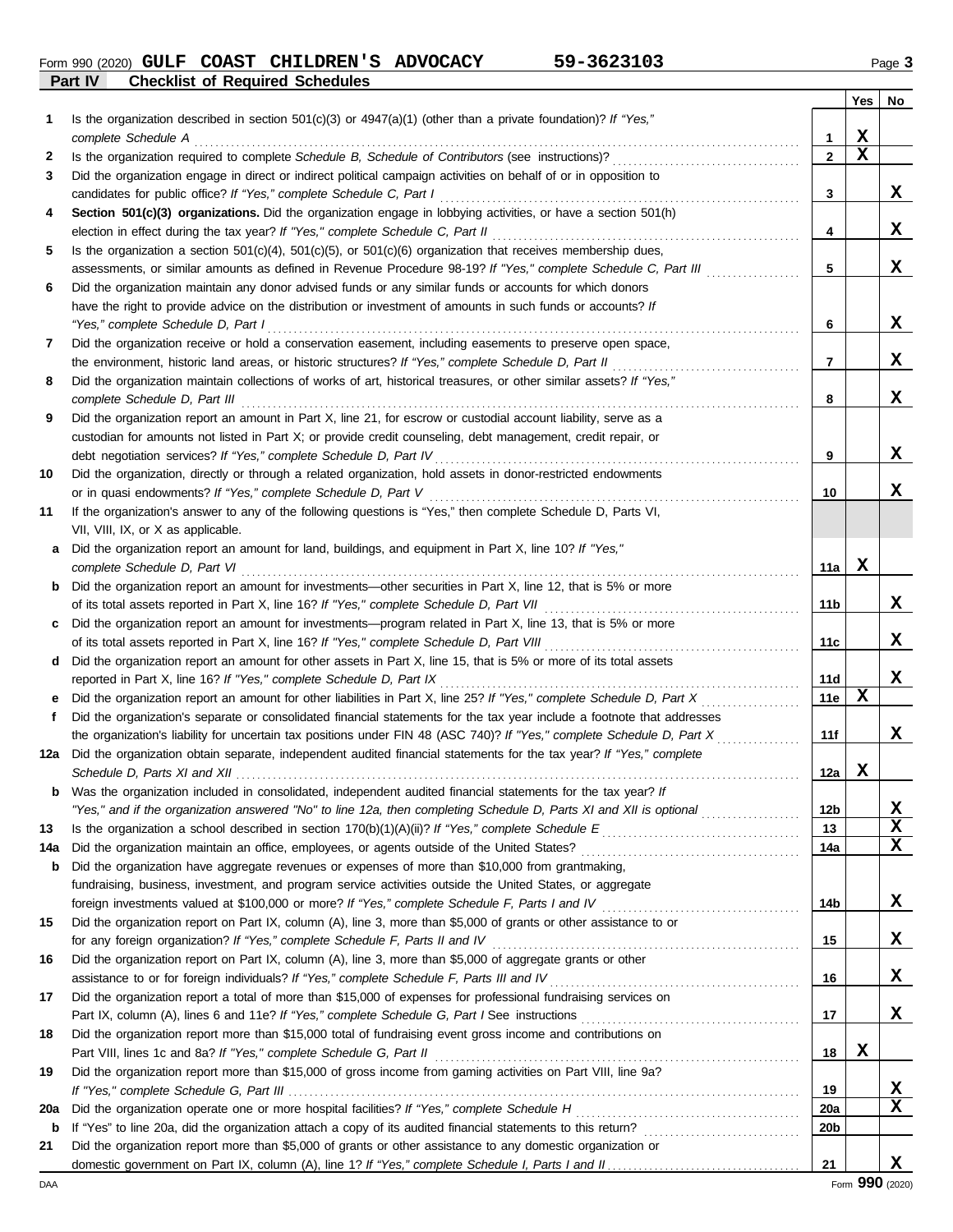**Form 990 (2020) GULF COAST CHILDREN'S ADVOCACY** 59-3623103 Page 4 **Part IV Checklist of Required Schedules** *(continued)*

|     |                                                                                                                                                                                 |                |   |     |          | Yes | No.         |
|-----|---------------------------------------------------------------------------------------------------------------------------------------------------------------------------------|----------------|---|-----|----------|-----|-------------|
| 22  | Did the organization report more than \$5,000 of grants or other assistance to or for domestic individuals on                                                                   |                |   |     |          |     |             |
|     |                                                                                                                                                                                 |                |   |     | 22       |     | X           |
| 23  | Did the organization answer "Yes" to Part VII, Section A, line 3, 4, or 5 about compensation of the                                                                             |                |   |     |          |     |             |
|     | organization's current and former officers, directors, trustees, key employees, and highest compensated                                                                         |                |   |     |          |     |             |
|     | employees? If "Yes," complete Schedule J                                                                                                                                        |                |   |     | 23       | х   |             |
| 24a | Did the organization have a tax-exempt bond issue with an outstanding principal amount of more than                                                                             |                |   |     |          |     |             |
|     | \$100,000 as of the last day of the year, that was issued after December 31, 2002? If "Yes," answer lines 24b                                                                   |                |   |     |          |     |             |
|     | through 24d and complete Schedule K. If "No," go to line 25a                                                                                                                    |                |   |     | 24a      |     | x           |
| b   |                                                                                                                                                                                 |                |   |     | 24b      |     |             |
| c   | Did the organization maintain an escrow account other than a refunding escrow at any time during the year                                                                       |                |   |     |          |     |             |
|     | to defease any tax-exempt bonds?                                                                                                                                                |                |   |     | 24c      |     |             |
| d   |                                                                                                                                                                                 |                |   |     | 24d      |     |             |
| 25a | Section 501(c)(3), 501(c)(4), and 501(c)(29) organizations. Did the organization engage in an excess benefit                                                                    |                |   |     |          |     |             |
|     |                                                                                                                                                                                 |                |   |     | 25a      |     | X           |
| b   | Is the organization aware that it engaged in an excess benefit transaction with a disqualified person in a prior                                                                |                |   |     |          |     |             |
|     | year, and that the transaction has not been reported on any of the organization's prior Forms 990 or 990-EZ?                                                                    |                |   |     |          |     |             |
|     | If "Yes," complete Schedule L, Part I                                                                                                                                           |                |   |     | 25b      |     | x           |
| 26  | Did the organization report any amount on Part X, line 5 or 22, for receivables from or payables to any current                                                                 |                |   |     |          |     |             |
|     | or former officer, director, trustee, key employee, creator or founder, substantial contributor, or 35%                                                                         |                |   |     |          |     |             |
|     | controlled entity or family member of any of these persons? If "Yes," complete Schedule L, Part II                                                                              |                |   |     | 26       |     | x           |
| 27  | Did the organization provide a grant or other assistance to any current or former officer, director, trustee, key                                                               |                |   |     |          |     |             |
|     | employee, creator or founder, substantial contributor or employee thereof, a grant selection committee                                                                          |                |   |     |          |     |             |
|     | member, or to a 35% controlled entity (including an employee thereof) or family member of any of these                                                                          |                |   |     |          |     |             |
|     |                                                                                                                                                                                 |                |   |     | 27       |     | x           |
| 28  | Was the organization a party to a business transaction with one of the following parties (see Schedule L, Part                                                                  |                |   |     |          |     |             |
|     | IV instructions, for applicable filing thresholds, conditions, and exceptions):                                                                                                 |                |   |     |          |     |             |
| а   | A current or former officer, director, trustee, key employee, creator or founder, or substantial contributor? If                                                                |                |   |     |          |     |             |
|     | "Yes," complete Schedule L, Part IV                                                                                                                                             |                |   |     | 28a      |     | X           |
| b   |                                                                                                                                                                                 |                |   |     | 28b      |     | $\mathbf x$ |
| c   | A 35% controlled entity of one or more individuals and/or organizations described in lines 28a or 28b? If                                                                       |                |   |     |          |     |             |
|     |                                                                                                                                                                                 |                |   |     | 28c      | x   | X           |
| 29  |                                                                                                                                                                                 |                |   |     | 29       |     |             |
| 30  | Did the organization receive contributions of art, historical treasures, or other similar assets, or qualified                                                                  |                |   |     |          |     | x           |
| 31  | conservation contributions? If "Yes," complete Schedule M<br>Did the organization liquidate, terminate, or dissolve and cease operations? If "Yes," complete Schedule N, Part I |                |   |     | 30<br>31 |     | $\mathbf x$ |
| 32  | Did the organization sell, exchange, dispose of, or transfer more than 25% of its net assets? If "Yes,"                                                                         |                |   |     |          |     |             |
|     | complete Schedule N, Part II                                                                                                                                                    |                |   |     | 32       |     | х           |
| 33  | Did the organization own 100% of an entity disregarded as separate from the organization under Regulations                                                                      |                |   |     |          |     |             |
|     | sections 301.7701-2 and 301.7701-3? If "Yes," complete Schedule R, Part I                                                                                                       |                |   |     | 33       |     | X           |
| 34  | Was the organization related to any tax-exempt or taxable entity? If "Yes," complete Schedule R, Part II, III,                                                                  |                |   |     |          |     |             |
|     | or IV, and Part V, line 1                                                                                                                                                       |                |   |     | 34       |     | $\mathbf x$ |
| 35a |                                                                                                                                                                                 |                |   |     | 35а      |     | $\mathbf x$ |
| b   | If "Yes" to line 35a, did the organization receive any payment from or engage in any transaction with a                                                                         |                |   |     |          |     |             |
|     | controlled entity within the meaning of section 512(b)(13)? If "Yes," complete Schedule R, Part V, line 2                                                                       |                |   |     | 35b      |     |             |
| 36  | Section 501(c)(3) organizations. Did the organization make any transfers to an exempt non-charitable                                                                            |                |   |     |          |     |             |
|     |                                                                                                                                                                                 |                |   |     | 36       |     | X           |
| 37  | Did the organization conduct more than 5% of its activities through an entity that is not a related organization                                                                |                |   |     |          |     |             |
|     |                                                                                                                                                                                 |                |   |     | 37       |     | x           |
| 38  | Did the organization complete Schedule O and provide explanations in Schedule O for Part VI, lines 11b and                                                                      |                |   |     |          |     |             |
|     | 19? Note: All Form 990 filers are required to complete Schedule O.                                                                                                              |                |   |     | 38       | X   |             |
|     | <b>Statements Regarding Other IRS Filings and Tax Compliance</b><br>Part V                                                                                                      |                |   |     |          |     |             |
|     |                                                                                                                                                                                 |                |   |     |          |     |             |
|     |                                                                                                                                                                                 |                |   |     |          | Yes | No          |
| 1а  | Enter the number reported in Box 3 of Form 1096. Enter -0- if not applicable [                                                                                                  | 1a             |   | 118 |          |     |             |
| b   | Enter the number of Forms W-2G included in line 1a. Enter -0- if not applicable                                                                                                 | 1 <sub>b</sub> | 0 |     |          |     |             |
| c   | Did the organization comply with backup withholding rules for reportable payments to vendors and                                                                                |                |   |     |          |     |             |
|     |                                                                                                                                                                                 |                |   |     | 1c       |     |             |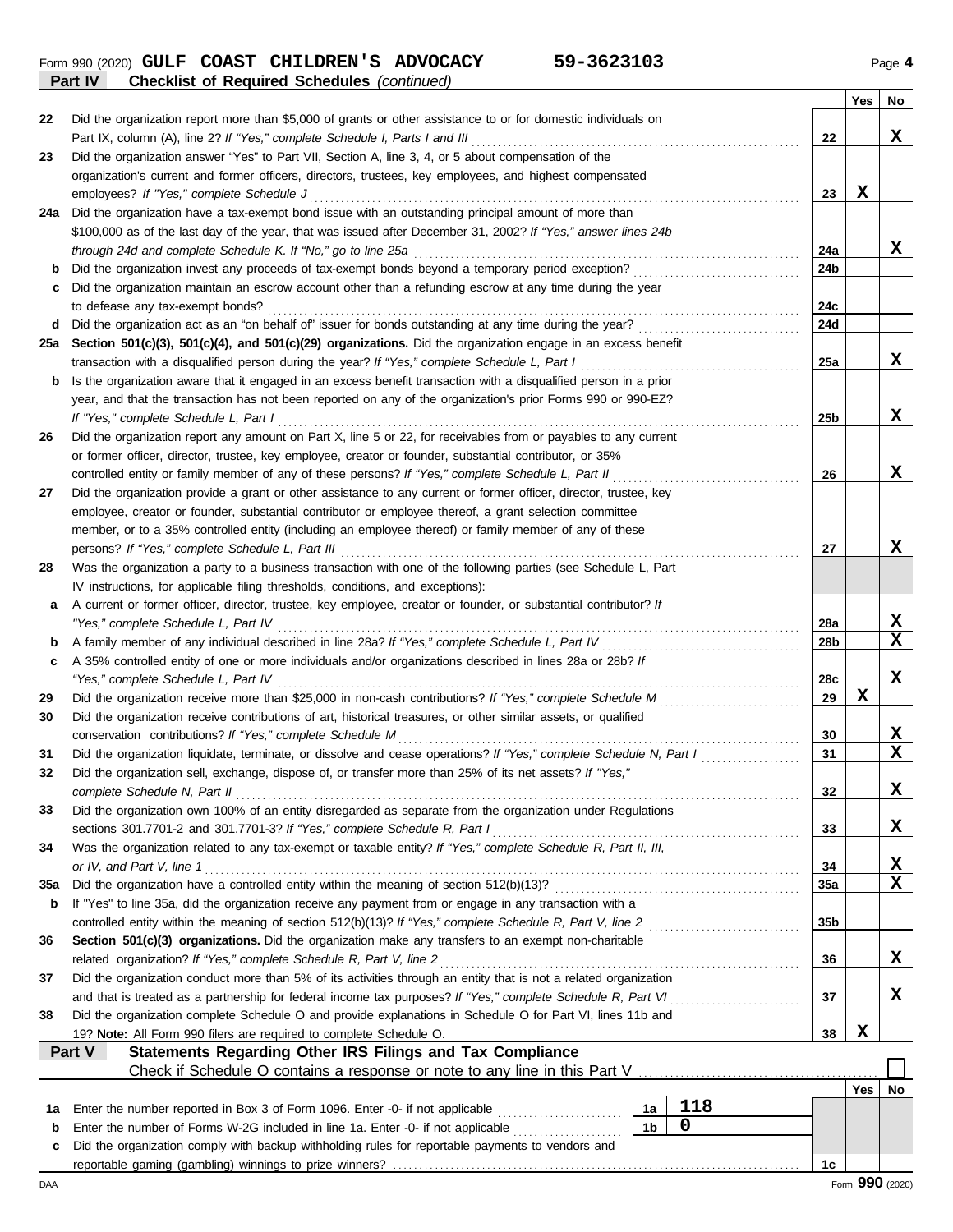|     | 59-3623103<br>Form 990 (2020) GULF COAST CHILDREN'S ADVOCACY                                                                       |                 |                |         | Page 5 |
|-----|------------------------------------------------------------------------------------------------------------------------------------|-----------------|----------------|---------|--------|
|     | Statements Regarding Other IRS Filings and Tax Compliance (continued)<br>Part V                                                    |                 |                |         |        |
| 2a  | Enter the number of employees reported on Form W-3, Transmittal of Wage and Tax                                                    |                 |                | Yes $ $ | No     |
|     | Statements, filed for the calendar year ending with or within the year covered by this return <i>contained</i>                     | 97<br>2a        |                |         |        |
| b   | If at least one is reported on line 2a, did the organization file all required federal employment tax returns?                     |                 | 2 <sub>b</sub> | X       |        |
|     | Note: If the sum of lines 1a and 2a is greater than 250, you may be required to e-file (see instructions)                          |                 |                |         |        |
| За  |                                                                                                                                    |                 | 3a             |         | x      |
| b   | If "Yes," has it filed a Form 990-T for this year? If "No" to line 3b, provide an explanation on Schedule O                        |                 | 3 <sub>b</sub> |         |        |
| 4a  | At any time during the calendar year, did the organization have an interest in, or a signature or other authority over,            |                 |                |         |        |
|     | a financial account in a foreign country (such as a bank account, securities account, or other financial account)?                 |                 | 4a             |         | X      |
| b   |                                                                                                                                    |                 |                |         |        |
|     | See instructions for filing requirements for FinCEN Form 114, Report of Foreign Bank and Financial Accounts (FBAR).                |                 |                |         |        |
| 5a  |                                                                                                                                    |                 | 5a             |         | X      |
| b   |                                                                                                                                    |                 | 5 <sub>b</sub> |         | x      |
| c   |                                                                                                                                    |                 | 5c             |         |        |
| 6а  | Does the organization have annual gross receipts that are normally greater than \$100,000, and did the                             |                 |                |         |        |
|     |                                                                                                                                    |                 | 6a             |         | x      |
| b   | If "Yes," did the organization include with every solicitation an express statement that such contributions or                     |                 |                |         |        |
|     |                                                                                                                                    |                 | 6b             |         |        |
| 7   | Organizations that may receive deductible contributions under section 170(c).                                                      |                 |                |         |        |
| a   | Did the organization receive a payment in excess of \$75 made partly as a contribution and partly for goods                        |                 |                |         |        |
|     |                                                                                                                                    |                 | 7a             |         |        |
| b   |                                                                                                                                    |                 | 7b             |         |        |
| с   | Did the organization sell, exchange, or otherwise dispose of tangible personal property for which it was                           |                 |                |         |        |
|     |                                                                                                                                    |                 | 7c             |         |        |
| d   |                                                                                                                                    | 7d              |                |         |        |
| е   | Did the organization receive any funds, directly or indirectly, to pay premiums on a personal benefit contract?                    |                 | 7e             |         |        |
| f   |                                                                                                                                    |                 | 7f             |         |        |
| g   | If the organization received a contribution of qualified intellectual property, did the organization file Form 8899 as required?   |                 | 7g             |         |        |
| h   | If the organization received a contribution of cars, boats, airplanes, or other vehicles, did the organization file a Form 1098-C? |                 | 7h             |         |        |
| 8   | Sponsoring organizations maintaining donor advised funds. Did a donor advised fund maintained by the                               |                 |                |         |        |
|     |                                                                                                                                    |                 | 8              |         |        |
| 9   | Sponsoring organizations maintaining donor advised funds.                                                                          |                 |                |         |        |
| а   |                                                                                                                                    |                 | 9a             |         |        |
| b   |                                                                                                                                    |                 | 9 <sub>b</sub> |         |        |
| 10  | Section 501(c)(7) organizations. Enter:                                                                                            |                 |                |         |        |
| а   |                                                                                                                                    | 10a             |                |         |        |
| b   | Gross receipts, included on Form 990, Part VIII, line 12, for public use of club facilities [[[[[[[[[[[[[[[[[                      | 10 <sub>b</sub> |                |         |        |
| 11  | Section 501(c)(12) organizations. Enter:                                                                                           |                 |                |         |        |
| а   |                                                                                                                                    | 11a             |                |         |        |
| b   | Gross income from other sources (Do not net amounts due or paid to other sources                                                   |                 |                |         |        |
|     |                                                                                                                                    | 11 <sub>b</sub> |                |         |        |
| 12a | Section 4947(a)(1) non-exempt charitable trusts. Is the organization filing Form 990 in lieu of Form 1041?                         |                 | 12a            |         |        |
| b   | If "Yes," enter the amount of tax-exempt interest received or accrued during the year                                              | 12b             |                |         |        |
| 13  | Section 501(c)(29) qualified nonprofit health insurance issuers.                                                                   |                 |                |         |        |
| а   |                                                                                                                                    |                 | 13a            |         |        |
|     | Note: See the instructions for additional information the organization must report on Schedule O.                                  |                 |                |         |        |
| b   | Enter the amount of reserves the organization is required to maintain by the states in which                                       |                 |                |         |        |
|     |                                                                                                                                    | 13 <sub>b</sub> |                |         |        |
| c   |                                                                                                                                    | 13 <sub>c</sub> |                |         |        |
| 14a |                                                                                                                                    |                 | 14a            |         | X      |
| b   | If "Yes," has it filed a Form 720 to report these payments? If "No," provide an explanation on Schedule O                          |                 | 14b            |         |        |

|    | <b>b</b> If "Yes," has it filed a Form 720 to report these payments? If "No," provide an explanation on Schedule O | 14b |  |
|----|--------------------------------------------------------------------------------------------------------------------|-----|--|
| 15 | Is the organization subject to the section 4960 tax on payment(s) of more than \$1,000,000 in remuneration or      |     |  |
|    | excess parachute payment(s) during the year?                                                                       | 15  |  |
|    | If "Yes," see instructions and file Form 4720, Schedule N.                                                         |     |  |
| 16 | Is the organization an educational institution subject to the section 4968 excise tax on net investment income?    | 16  |  |
|    | If "Yes," complete Form 4720, Schedule O.                                                                          |     |  |

**X**

Form **990** (2020)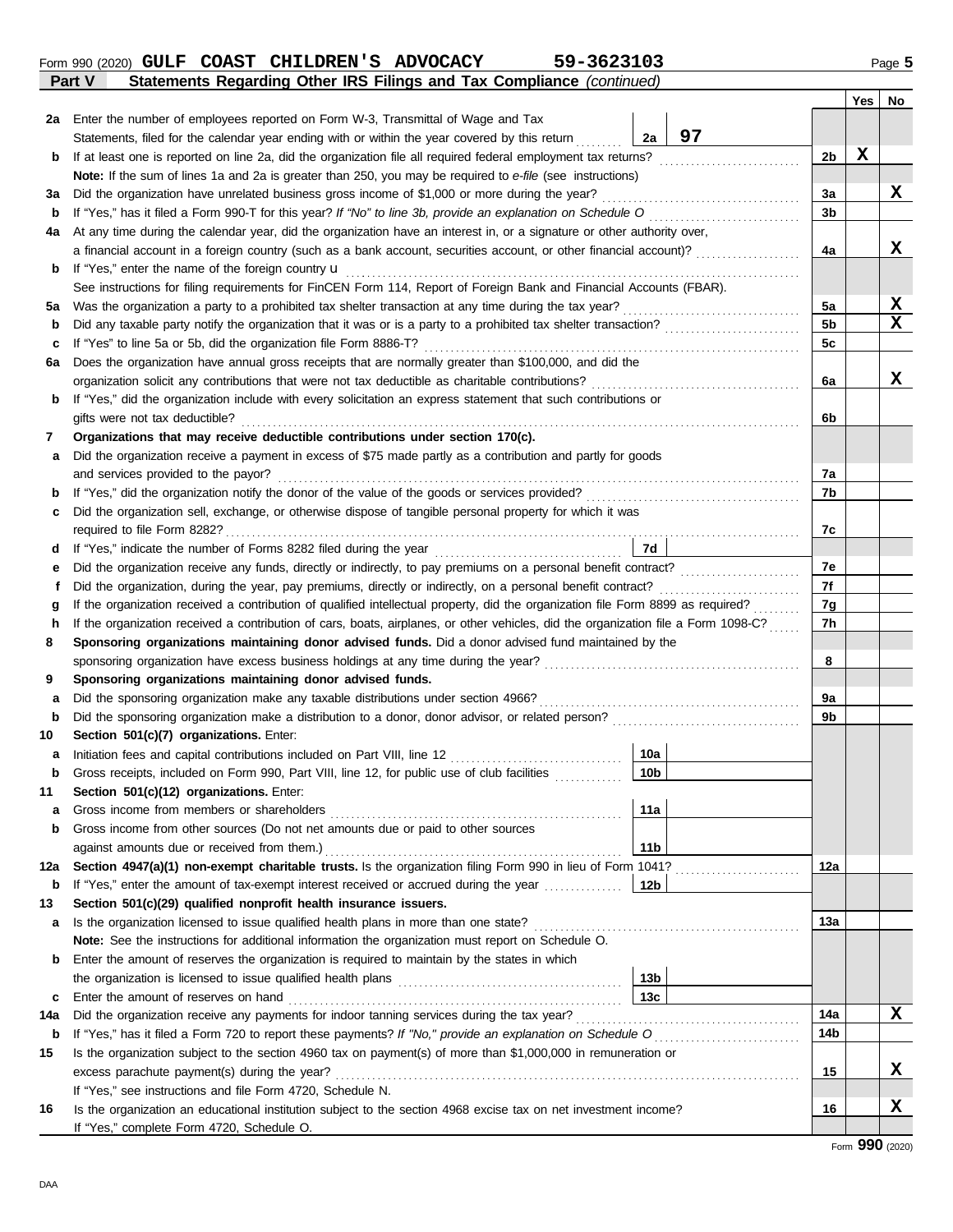### **Form 990 (2020) GULF COAST CHILDREN'S ADVOCACY** 59-3623103 Page 6

| <b>Part VI</b> | Governance, Management, and Disclosure For each "Yes" response to lines 2 through 7b below, and for a "No"                |
|----------------|---------------------------------------------------------------------------------------------------------------------------|
|                | response to line 8a, 8b, or 10b below, describe the circumstances, processes, or changes on Schedule O. See instructions. |
|                |                                                                                                                           |

|     | <b>Section A. Governing Body and Management</b>                                                                                                                                                                                 |    |    |                         |                 |             |
|-----|---------------------------------------------------------------------------------------------------------------------------------------------------------------------------------------------------------------------------------|----|----|-------------------------|-----------------|-------------|
|     |                                                                                                                                                                                                                                 |    |    |                         | Yes             | No          |
| 1а  | Enter the number of voting members of the governing body at the end of the tax year                                                                                                                                             | 1a | 18 |                         |                 |             |
|     | If there are material differences in voting rights among members of the governing body, or                                                                                                                                      |    |    |                         |                 |             |
|     | if the governing body delegated broad authority to an executive committee or similar                                                                                                                                            |    |    |                         |                 |             |
|     | committee, explain on Schedule O.                                                                                                                                                                                               |    |    |                         |                 |             |
| b   | Enter the number of voting members included on line 1a, above, who are independent                                                                                                                                              | 1b | 18 |                         |                 |             |
| 2   | Did any officer, director, trustee, or key employee have a family relationship or a business relationship with                                                                                                                  |    |    |                         |                 |             |
|     |                                                                                                                                                                                                                                 |    |    | $\mathbf{2}$            |                 | x           |
| 3   | Did the organization delegate control over management duties customarily performed by or under the direct                                                                                                                       |    |    |                         |                 |             |
|     | supervision of officers, directors, trustees, or key employees to a management company or other person?                                                                                                                         |    |    | 3                       |                 | х           |
| 4   | Did the organization make any significant changes to its governing documents since the prior Form 990 was filed?                                                                                                                |    |    | $\overline{\mathbf{4}}$ |                 | $\mathbf x$ |
| 5   | Did the organization become aware during the year of a significant diversion of the organization's assets?                                                                                                                      |    |    | 5                       |                 | $\mathbf x$ |
| 6   |                                                                                                                                                                                                                                 |    |    | 6                       |                 | $\mathbf x$ |
| 7a  | Did the organization have members, stockholders, or other persons who had the power to elect or appoint                                                                                                                         |    |    |                         |                 |             |
|     |                                                                                                                                                                                                                                 |    |    | 7a                      |                 | x           |
| b   | Are any governance decisions of the organization reserved to (or subject to approval by) members,                                                                                                                               |    |    |                         |                 |             |
|     |                                                                                                                                                                                                                                 |    |    | 7b                      |                 | x           |
| 8   | Did the organization contemporaneously document the meetings held or written actions undertaken during the year by the following:                                                                                               |    |    |                         |                 |             |
| a   |                                                                                                                                                                                                                                 |    |    | 8а                      | X               |             |
| b   |                                                                                                                                                                                                                                 |    |    | 8b                      | X               |             |
| 9   | Is there any officer, director, trustee, or key employee listed in Part VII, Section A, who cannot be reached at                                                                                                                |    |    |                         |                 |             |
|     |                                                                                                                                                                                                                                 |    |    | 9                       |                 | x           |
|     | Section B. Policies (This Section B requests information about policies not required by the Internal Revenue Code.)                                                                                                             |    |    |                         |                 |             |
|     |                                                                                                                                                                                                                                 |    |    |                         | Yes             | No          |
| 10a |                                                                                                                                                                                                                                 |    |    | 10a                     |                 | X           |
| b   | If "Yes," did the organization have written policies and procedures governing the activities of such chapters,                                                                                                                  |    |    |                         |                 |             |
|     |                                                                                                                                                                                                                                 |    |    | 10 <sub>b</sub>         |                 |             |
| 11a | Has the organization provided a complete copy of this Form 990 to all members of its governing body before filing the form?                                                                                                     |    |    | 11a                     | x               |             |
| b   | Describe in Schedule O the process, if any, used by the organization to review this Form 990.                                                                                                                                   |    |    |                         | X               |             |
| 12a |                                                                                                                                                                                                                                 |    |    |                         |                 |             |
| b   | Were officers, directors, or trustees, and key employees required to disclose annually interests that could give rise to conflicts?                                                                                             |    |    | 12 <sub>b</sub>         | X               |             |
| c   | Did the organization regularly and consistently monitor and enforce compliance with the policy? If "Yes,"                                                                                                                       |    |    |                         |                 |             |
|     | describe in Schedule O how this was done                                                                                                                                                                                        |    |    | 12c                     | X               |             |
| 13  |                                                                                                                                                                                                                                 |    |    | 13                      | X               |             |
| 14  |                                                                                                                                                                                                                                 |    |    | 14                      | $\mathbf x$     |             |
| 15  | Did the process for determining compensation of the following persons include a review and approval by                                                                                                                          |    |    |                         |                 |             |
|     | independent persons, comparability data, and contemporaneous substantiation of the deliberation and decision?                                                                                                                   |    |    |                         |                 |             |
| a   |                                                                                                                                                                                                                                 |    |    | 15a                     | X               |             |
| b   | Other officers or key employees of the organization                                                                                                                                                                             |    |    | 15b                     | х               |             |
|     | If "Yes" to line 15a or 15b, describe the process in Schedule O (see instructions).                                                                                                                                             |    |    |                         |                 |             |
| 16a | Did the organization invest in, contribute assets to, or participate in a joint venture or similar arrangement                                                                                                                  |    |    |                         |                 |             |
|     | with a taxable entity during the year?                                                                                                                                                                                          |    |    | 16a                     |                 | X           |
| b   | If "Yes," did the organization follow a written policy or procedure requiring the organization to evaluate its<br>participation in joint venture arrangements under applicable federal tax law, and take steps to safeguard the |    |    |                         |                 |             |
|     |                                                                                                                                                                                                                                 |    |    |                         |                 |             |
|     | <b>Section C. Disclosure</b>                                                                                                                                                                                                    |    |    | 16b                     |                 |             |
| 17  | List the states with which a copy of this Form 990 is required to be filed $\mathbf{u}$ $\mathbf{FL}$                                                                                                                           |    |    |                         |                 |             |
| 18  | Section 6104 requires an organization to make its Forms 1023 (1024 or 1024-A, if applicable), 990, and 990-T (Section 501(c)                                                                                                    |    |    |                         |                 |             |
|     | (3) sonly) available for public inspection. Indicate how you made these available. Check all that apply.                                                                                                                        |    |    |                         |                 |             |
|     | $ \mathbf{X} $ Another's website $ \mathbf{X} $ Upon request<br>Other (explain on Schedule O)<br>Own website                                                                                                                    |    |    |                         |                 |             |
| 19  | Describe on Schedule O whether (and if so, how) the organization made its governing documents, conflict of interest policy, and                                                                                                 |    |    |                         |                 |             |
|     | financial statements available to the public during the tax year.                                                                                                                                                               |    |    |                         |                 |             |
| 20  | State the name, address, and telephone number of the person who possesses the organization's books and records <b>u</b>                                                                                                         |    |    |                         |                 |             |
|     | 310 11TH ST E<br>GULF COAST CHILDREN'S ADVOCACY                                                                                                                                                                                 |    |    |                         |                 |             |
|     | FL 32401<br>PANAMA CITY                                                                                                                                                                                                         |    |    | 850-872-7760            |                 |             |
| DAA |                                                                                                                                                                                                                                 |    |    |                         | Form 990 (2020) |             |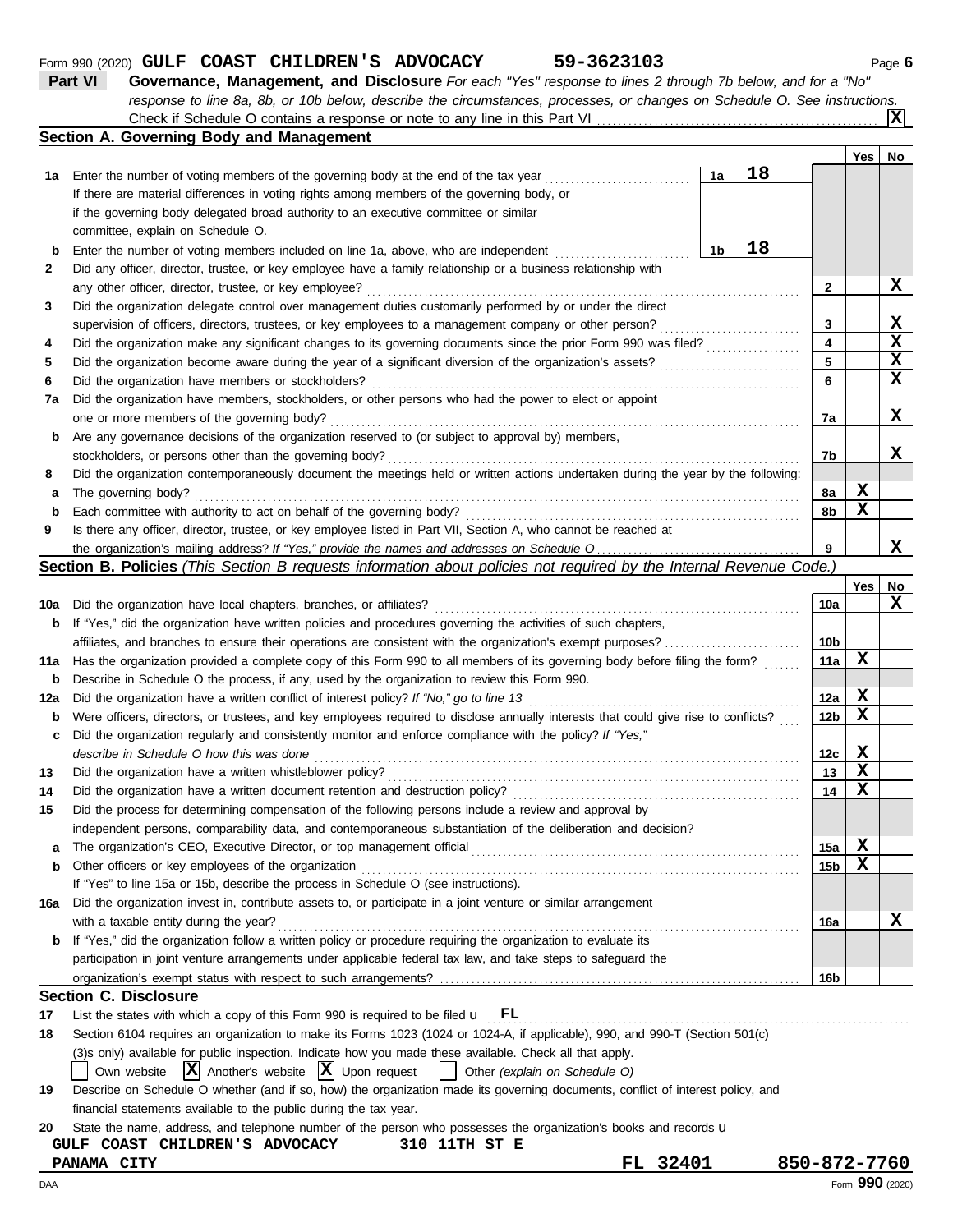| Part VII Compensation of Officers, Directors, Trustees, Key Employees, Highest Compensated Employees, and |  |
|-----------------------------------------------------------------------------------------------------------|--|
| Independent Contractors                                                                                   |  |
| Check if Schedule O contains a response or note to any line in this Part VII                              |  |

### **Section A. Officers, Directors, Trustees, Key Employees, and Highest Compensated Employees**

**1a** Complete this table for all persons required to be listed. Report compensation for the calendar year ending with or within the organization's tax year.

■ List all of the organization's **current** officers, directors, trustees (whether individuals or organizations), regardless of amount of compensation. Enter -0- in columns (D), (E), and (F) if no compensation was paid.

● List all of the organization's **current** key employees, if any. See instructions for definition of "key employee."

■ List the organization's five **current** highest compensated employees (other than an officer, director, trustee, or key employee)<br> **•** Preceived reportable compensation (Box 5 of Form M/-2 and/or Box 7 of Form 1099-MISC)

who received reportable compensation (Box 5 of Form W-2 and/or Box 7 of Form 1099-MISC) of more than \$100,000 from the organization and any related organizations.

■ List all of the organization's **former** officers, key employees, and highest compensated employees who received more than<br>00,000 of reportable compensation from the organization and any related organizations \$100,000 of reportable compensation from the organization and any related organizations.

■ List all of the organization's **former directors or trustees** that received, in the capacity as a former director or trustee of the anization more than \$10,000 of reportable compensation from the organization and any re organization, more than \$10,000 of reportable compensation from the organization and any related organizations. See instructions for the order in which to list the persons above.

Check this box if neither the organization nor any related organization compensated any current officer, director, or trustee.

| (A)<br>Name and title                   | (B)<br>Average<br>hours<br>per week<br>(list any<br>hours for                                                                                                                                 |             | (C)<br>Position | (do not check more than one<br>box, unless person is both an<br>officer and a director/trustee) |                                           | (D)<br>Reportable<br>compensation<br>from the<br>organization | (E)<br>Reportable<br>compensation<br>from related<br>organizations | (F)<br>Estimated amount<br>of other<br>compensation<br>from the |
|-----------------------------------------|-----------------------------------------------------------------------------------------------------------------------------------------------------------------------------------------------|-------------|-----------------|-------------------------------------------------------------------------------------------------|-------------------------------------------|---------------------------------------------------------------|--------------------------------------------------------------------|-----------------------------------------------------------------|
|                                         | Former<br>Individual<br>or director<br>Highest compensated<br>employee<br>Officer<br>Key employee<br>Institutional<br>related<br>organizations<br>below<br>trustee<br>dotted line)<br>trustee |             | (W-2/1099-MISC) | (W-2/1099-MISC)                                                                                 | organization and<br>related organizations |                                                               |                                                                    |                                                                 |
| (1) LORI ALLEN                          |                                                                                                                                                                                               |             |                 |                                                                                                 |                                           |                                                               |                                                                    |                                                                 |
|                                         | 40.00<br>0.00                                                                                                                                                                                 |             | X               |                                                                                                 |                                           | 171,362                                                       | 0                                                                  | 0                                                               |
| EXEC DIRECTOR/CEO<br>(2) SUZANNE KENNON |                                                                                                                                                                                               |             |                 |                                                                                                 |                                           |                                                               |                                                                    |                                                                 |
|                                         | 40.00                                                                                                                                                                                         |             |                 |                                                                                                 |                                           |                                                               |                                                                    |                                                                 |
| CHIEF FINANCIAL OFFI                    | 0.00                                                                                                                                                                                          |             | $\mathbf x$     |                                                                                                 |                                           | 131,785                                                       | $\mathbf 0$                                                        | $\mathbf 0$                                                     |
| (3) BRENT PATRICK                       |                                                                                                                                                                                               |             |                 |                                                                                                 |                                           |                                                               |                                                                    |                                                                 |
|                                         | 40.00                                                                                                                                                                                         |             |                 |                                                                                                 |                                           |                                                               |                                                                    |                                                                 |
| CHIEF OPERATIONS OFF                    | 0.00                                                                                                                                                                                          |             | $\mathbf x$     |                                                                                                 |                                           | 121,253                                                       | $\mathbf 0$                                                        | 0                                                               |
| (4) ANNA LEE ATKINSON                   |                                                                                                                                                                                               |             |                 |                                                                                                 |                                           |                                                               |                                                                    |                                                                 |
|                                         | 0.40                                                                                                                                                                                          |             |                 |                                                                                                 |                                           |                                                               |                                                                    |                                                                 |
| <b>DIRECTOR</b>                         | 0.00                                                                                                                                                                                          | X           |                 |                                                                                                 |                                           | 0                                                             | 0                                                                  | $\mathbf 0$                                                     |
| (5) LARRY BASFORD                       | 0.40                                                                                                                                                                                          |             |                 |                                                                                                 |                                           |                                                               |                                                                    |                                                                 |
| <b>DIRECTOR</b>                         | 0.00                                                                                                                                                                                          | $\mathbf x$ |                 |                                                                                                 |                                           | 0                                                             | 0                                                                  | $\pmb{0}$                                                       |
| (6) TIM COBB                            |                                                                                                                                                                                               |             |                 |                                                                                                 |                                           |                                                               |                                                                    |                                                                 |
|                                         | 0.40                                                                                                                                                                                          |             |                 |                                                                                                 |                                           |                                                               |                                                                    |                                                                 |
| <b>DIRECTOR</b>                         | 0.00                                                                                                                                                                                          | $\mathbf x$ |                 |                                                                                                 |                                           | 0                                                             | 0                                                                  | 0                                                               |
| (7) SONJA COPE                          |                                                                                                                                                                                               |             |                 |                                                                                                 |                                           |                                                               |                                                                    |                                                                 |
|                                         | 0.40                                                                                                                                                                                          |             |                 |                                                                                                 |                                           |                                                               |                                                                    |                                                                 |
| <b>DIRECTOR</b>                         | 0.00                                                                                                                                                                                          | $\mathbf x$ |                 |                                                                                                 |                                           | 0                                                             | 0                                                                  | $\mathbf 0$                                                     |
| (8) CHIEF SCOTT ERVIN                   |                                                                                                                                                                                               |             |                 |                                                                                                 |                                           |                                                               |                                                                    |                                                                 |
|                                         | 0.40                                                                                                                                                                                          |             |                 |                                                                                                 |                                           |                                                               |                                                                    |                                                                 |
| <b>DIRECTOR</b>                         | 0.00                                                                                                                                                                                          | X           |                 |                                                                                                 |                                           | 0                                                             | 0                                                                  | $\mathbf 0$                                                     |
| (9) TOMMY FORD                          |                                                                                                                                                                                               |             |                 |                                                                                                 |                                           |                                                               |                                                                    |                                                                 |
|                                         | 0.75                                                                                                                                                                                          |             |                 |                                                                                                 |                                           |                                                               |                                                                    |                                                                 |
| MEMBER AT LARGE                         | 0.00                                                                                                                                                                                          | $\mathbf x$ | $\mathbf x$     |                                                                                                 |                                           | 0                                                             | 0                                                                  | 0                                                               |
| (10) MICHAEL JOHNSON                    | 0.75                                                                                                                                                                                          |             |                 |                                                                                                 |                                           |                                                               |                                                                    |                                                                 |
| <b>TREASURER</b>                        | 0.00                                                                                                                                                                                          | X           | $\mathbf x$     |                                                                                                 |                                           | 0                                                             | 0                                                                  | $\mathbf 0$                                                     |
| KELLEY<br>$(11)$ DENISE                 |                                                                                                                                                                                               |             |                 |                                                                                                 |                                           |                                                               |                                                                    |                                                                 |
|                                         | 0.75                                                                                                                                                                                          |             |                 |                                                                                                 |                                           |                                                               |                                                                    |                                                                 |
| <b>SECRETARY</b>                        | 0.00                                                                                                                                                                                          | $\mathbf x$ | $\mathbf x$     |                                                                                                 |                                           | 0                                                             | $\mathbf 0$                                                        | $\pmb{0}$                                                       |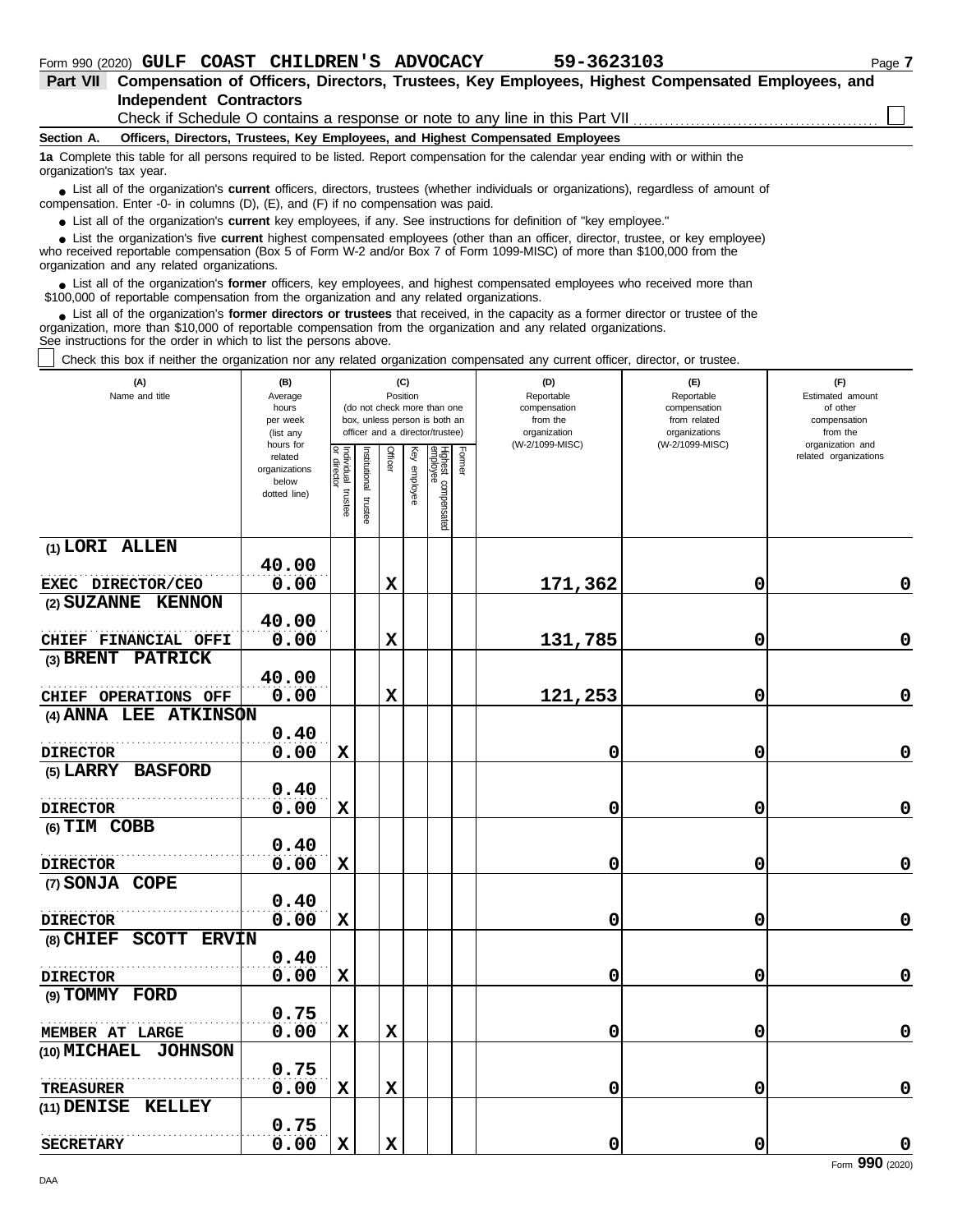| Form 990 (2020) GULF COAST CHILDREN'S ADVOCACY                                                                                                                                                                                                                                                                                                                                                                                                                     |                                                                |                                      |                         |          |                 |                                                                                                 |        | 59-3623103                                                                                             |                                                                    |                                                                 |                     | Page 8         |
|--------------------------------------------------------------------------------------------------------------------------------------------------------------------------------------------------------------------------------------------------------------------------------------------------------------------------------------------------------------------------------------------------------------------------------------------------------------------|----------------------------------------------------------------|--------------------------------------|-------------------------|----------|-----------------|-------------------------------------------------------------------------------------------------|--------|--------------------------------------------------------------------------------------------------------|--------------------------------------------------------------------|-----------------------------------------------------------------|---------------------|----------------|
| Part VII                                                                                                                                                                                                                                                                                                                                                                                                                                                           |                                                                |                                      |                         |          |                 |                                                                                                 |        | Section A. Officers, Directors, Trustees, Key Employees, and Highest Compensated Employees (continued) |                                                                    |                                                                 |                     |                |
| (A)<br>Name and title                                                                                                                                                                                                                                                                                                                                                                                                                                              | (B)<br>Average<br>hours<br>per week<br>(list any               |                                      |                         | Position | (C)             | (do not check more than one<br>box, unless person is both an<br>officer and a director/trustee) |        | (D)<br>Reportable<br>compensation<br>from the<br>organization                                          | (E)<br>Reportable<br>compensation<br>from related<br>organizations | (F)<br>Estimated amount<br>of other<br>compensation<br>from the |                     |                |
|                                                                                                                                                                                                                                                                                                                                                                                                                                                                    | hours for<br>related<br>organizations<br>below<br>dotted line) | Individual<br>or director<br>trustee | nstitutional<br>trustee | Officer  | Key<br>employee | Highest compensated<br>employee                                                                 | Former | (W-2/1099-MISC)                                                                                        | (W-2/1099-MISC)                                                    | organization and<br>related organizations                       |                     |                |
| WILL LARK<br>(12)                                                                                                                                                                                                                                                                                                                                                                                                                                                  |                                                                |                                      |                         |          |                 |                                                                                                 |        |                                                                                                        |                                                                    |                                                                 |                     |                |
| <b>DIRECTOR</b>                                                                                                                                                                                                                                                                                                                                                                                                                                                    | 0.40<br>0.00                                                   | X                                    |                         |          |                 |                                                                                                 |        | 0                                                                                                      | 0                                                                  |                                                                 |                     | 0              |
| LITTLETON<br>KELLY<br>(13)                                                                                                                                                                                                                                                                                                                                                                                                                                         |                                                                |                                      |                         |          |                 |                                                                                                 |        |                                                                                                        |                                                                    |                                                                 |                     |                |
|                                                                                                                                                                                                                                                                                                                                                                                                                                                                    | 0.75                                                           |                                      |                         |          |                 |                                                                                                 |        |                                                                                                        |                                                                    |                                                                 |                     |                |
| PRESIDENT<br>VICE<br><b>MARK MALLORY</b><br>(14)                                                                                                                                                                                                                                                                                                                                                                                                                   | 0.00                                                           | X                                    |                         | X        |                 |                                                                                                 |        | 0                                                                                                      | 0                                                                  |                                                                 |                     | 0              |
|                                                                                                                                                                                                                                                                                                                                                                                                                                                                    | 0.40                                                           |                                      |                         |          |                 |                                                                                                 |        |                                                                                                        |                                                                    |                                                                 |                     |                |
| <b>DIRECTOR</b><br><b>LINDSEY</b><br><b>MATHEWS</b><br>(15)                                                                                                                                                                                                                                                                                                                                                                                                        | 0.00                                                           | X                                    |                         |          |                 |                                                                                                 |        | 0                                                                                                      | 0                                                                  |                                                                 |                     | 0              |
|                                                                                                                                                                                                                                                                                                                                                                                                                                                                    | 0.40                                                           |                                      |                         |          |                 |                                                                                                 |        |                                                                                                        |                                                                    |                                                                 |                     |                |
| <b>DIRECTOR</b><br><b>MATHIS</b><br>(16)<br><b>JEREMY</b>                                                                                                                                                                                                                                                                                                                                                                                                          | 0.00                                                           | X                                    |                         |          |                 |                                                                                                 |        | 0                                                                                                      | 0                                                                  |                                                                 |                     | 0              |
|                                                                                                                                                                                                                                                                                                                                                                                                                                                                    | 0.40                                                           |                                      |                         |          |                 |                                                                                                 |        |                                                                                                        |                                                                    |                                                                 |                     |                |
| <b>DIRECTOR</b>                                                                                                                                                                                                                                                                                                                                                                                                                                                    | 0.00                                                           | X                                    |                         |          |                 |                                                                                                 |        | 0                                                                                                      | 0                                                                  |                                                                 |                     | 0              |
| <b>HARMONY NAGY</b><br>(17)                                                                                                                                                                                                                                                                                                                                                                                                                                        | 0.40                                                           |                                      |                         |          |                 |                                                                                                 |        |                                                                                                        |                                                                    |                                                                 |                     |                |
| <b>DIRECTOR</b>                                                                                                                                                                                                                                                                                                                                                                                                                                                    | 0.00                                                           | X                                    |                         |          |                 |                                                                                                 |        | 0                                                                                                      | 0                                                                  |                                                                 |                     | 0              |
| <b>ROBINSON</b><br>(18)<br>JIM                                                                                                                                                                                                                                                                                                                                                                                                                                     |                                                                |                                      |                         |          |                 |                                                                                                 |        |                                                                                                        |                                                                    |                                                                 |                     |                |
| <b>DIRECTOR</b>                                                                                                                                                                                                                                                                                                                                                                                                                                                    | 0.40<br>0.00                                                   | X                                    |                         |          |                 |                                                                                                 |        | 0                                                                                                      | 0                                                                  |                                                                 |                     | 0              |
| <b>ANGELA</b><br><b>TATOM</b><br>(19)                                                                                                                                                                                                                                                                                                                                                                                                                              |                                                                |                                      |                         |          |                 |                                                                                                 |        |                                                                                                        |                                                                    |                                                                 |                     |                |
| <b>PRESIDENT</b>                                                                                                                                                                                                                                                                                                                                                                                                                                                   | 0.75<br>0.00                                                   | $\mathbf x$                          |                         | X        |                 |                                                                                                 |        |                                                                                                        | 0                                                                  |                                                                 |                     | 0              |
| 1b Subtotal                                                                                                                                                                                                                                                                                                                                                                                                                                                        |                                                                |                                      |                         |          |                 |                                                                                                 | u      | 424,400                                                                                                |                                                                    |                                                                 |                     |                |
| c Total from continuation sheets to Part VII, Section A                                                                                                                                                                                                                                                                                                                                                                                                            |                                                                |                                      |                         |          |                 |                                                                                                 | u      |                                                                                                        |                                                                    |                                                                 |                     |                |
| d Total (add lines 1b and 1c) $\ldots$ $\ldots$ $\ldots$ $\ldots$ $\ldots$ $\ldots$ $\ldots$ $\ldots$ $\ldots$ $\ldots$ $\ldots$ $\ldots$ $\ldots$ $\ldots$ $\ldots$ $\ldots$ $\ldots$ $\ldots$ $\ldots$ $\ldots$ $\ldots$ $\ldots$ $\ldots$ $\ldots$ $\ldots$ $\ldots$ $\ldots$ $\ldots$ $\ldots$ $\ldots$ $\ldots$ $\ldots$<br>Total number of individuals (including but not limited to those listed above) who received more than \$100,000 of<br>$\mathbf{2}$ |                                                                |                                      |                         |          |                 |                                                                                                 |        |                                                                                                        |                                                                    |                                                                 |                     |                |
| reportable compensation from the organization $\mathbf{u}$ 3                                                                                                                                                                                                                                                                                                                                                                                                       |                                                                |                                      |                         |          |                 |                                                                                                 |        |                                                                                                        |                                                                    |                                                                 | Yes                 | $\overline{N}$ |
| Did the organization list any former officer, director, trustee, key employee, or highest compensated<br>3                                                                                                                                                                                                                                                                                                                                                         |                                                                |                                      |                         |          |                 |                                                                                                 |        |                                                                                                        |                                                                    |                                                                 |                     |                |
| employee on line 1a? If "Yes," complete Schedule J for such individual<br>For any individual listed on line 1a, is the sum of reportable compensation and other compensation from the<br>4                                                                                                                                                                                                                                                                         |                                                                |                                      |                         |          |                 |                                                                                                 |        |                                                                                                        |                                                                    | 3                                                               |                     | X              |
| organization and related organizations greater than \$150,000? If "Yes," complete Schedule J for such                                                                                                                                                                                                                                                                                                                                                              |                                                                |                                      |                         |          |                 |                                                                                                 |        |                                                                                                        |                                                                    |                                                                 | $\mathbf x$         |                |
| Did any person listed on line 1a receive or accrue compensation from any unrelated organization or individual<br>5                                                                                                                                                                                                                                                                                                                                                 |                                                                |                                      |                         |          |                 |                                                                                                 |        |                                                                                                        |                                                                    | 4                                                               |                     |                |
|                                                                                                                                                                                                                                                                                                                                                                                                                                                                    |                                                                |                                      |                         |          |                 |                                                                                                 |        |                                                                                                        |                                                                    | 5                                                               |                     | $\mathbf x$    |
| Section B. Independent Contractors<br>Complete this table for your five highest compensated independent contractors that received more than \$100,000 of<br>1                                                                                                                                                                                                                                                                                                      |                                                                |                                      |                         |          |                 |                                                                                                 |        |                                                                                                        |                                                                    |                                                                 |                     |                |
| compensation from the organization. Report compensation for the calendar year ending with or within the organization's tax year.                                                                                                                                                                                                                                                                                                                                   |                                                                |                                      |                         |          |                 |                                                                                                 |        |                                                                                                        |                                                                    |                                                                 |                     |                |
|                                                                                                                                                                                                                                                                                                                                                                                                                                                                    | (A)<br>Name and business address                               |                                      |                         |          |                 |                                                                                                 |        |                                                                                                        | (B)<br>Description of services                                     |                                                                 | (C)<br>Compensation |                |
|                                                                                                                                                                                                                                                                                                                                                                                                                                                                    |                                                                |                                      |                         |          |                 |                                                                                                 |        |                                                                                                        |                                                                    |                                                                 |                     |                |
|                                                                                                                                                                                                                                                                                                                                                                                                                                                                    |                                                                |                                      |                         |          |                 |                                                                                                 |        |                                                                                                        |                                                                    |                                                                 |                     |                |
|                                                                                                                                                                                                                                                                                                                                                                                                                                                                    |                                                                |                                      |                         |          |                 |                                                                                                 |        |                                                                                                        |                                                                    |                                                                 |                     |                |
|                                                                                                                                                                                                                                                                                                                                                                                                                                                                    |                                                                |                                      |                         |          |                 |                                                                                                 |        |                                                                                                        |                                                                    |                                                                 |                     |                |
|                                                                                                                                                                                                                                                                                                                                                                                                                                                                    |                                                                |                                      |                         |          |                 |                                                                                                 |        |                                                                                                        |                                                                    |                                                                 |                     |                |
|                                                                                                                                                                                                                                                                                                                                                                                                                                                                    |                                                                |                                      |                         |          |                 |                                                                                                 |        |                                                                                                        |                                                                    |                                                                 |                     |                |
|                                                                                                                                                                                                                                                                                                                                                                                                                                                                    |                                                                |                                      |                         |          |                 |                                                                                                 |        |                                                                                                        |                                                                    |                                                                 |                     |                |
| Total number of independent contractors (including but not limited to those listed above) who<br>2<br>received more than \$100,000 of compensation from the organization u                                                                                                                                                                                                                                                                                         |                                                                |                                      |                         |          |                 |                                                                                                 |        |                                                                                                        | 0                                                                  |                                                                 |                     |                |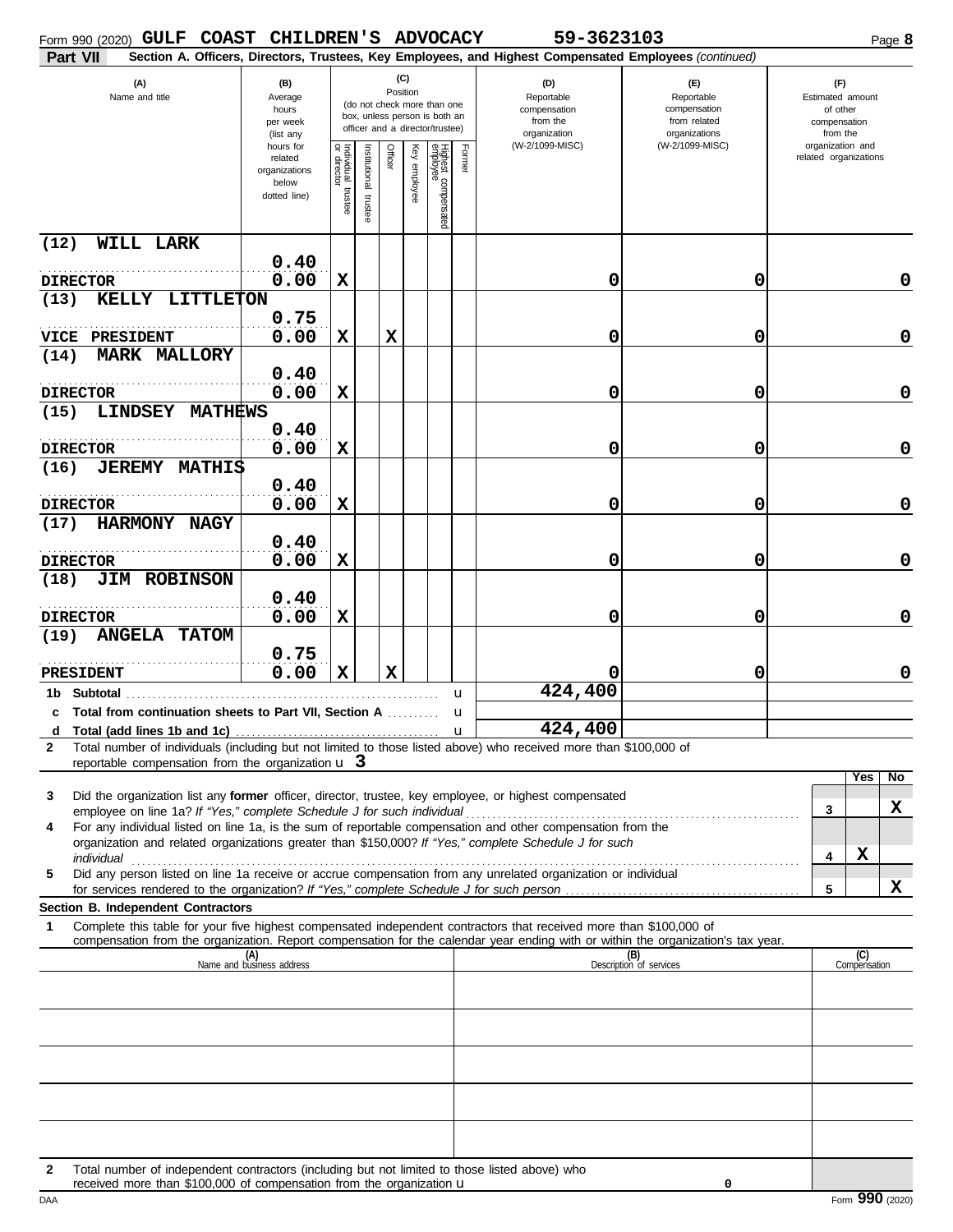| Form 990 (2020) $G \text{ULF}$ |                             | COAST CHILDREN'S ADVOCACY | 59-3623103 | Page $9$ |
|--------------------------------|-----------------------------|---------------------------|------------|----------|
| <b>Part VIII</b>               | <b>Statement of Revenue</b> |                           |            |          |

|                                                                  |     |                                                                                     |    |                |                |   |                      | (A)<br>Total revenue | (B)<br>Related or exempt<br>function revenue | (C)<br>Unrelated<br>business revenue | (D)<br>Revenue excluded<br>from tax under<br>sections 512-514 |
|------------------------------------------------------------------|-----|-------------------------------------------------------------------------------------|----|----------------|----------------|---|----------------------|----------------------|----------------------------------------------|--------------------------------------|---------------------------------------------------------------|
|                                                                  |     | 1a Federated campaigns                                                              |    |                | 1a             |   | 14,359               |                      |                                              |                                      |                                                               |
|                                                                  |     | <b>b</b> Membership dues                                                            |    |                | 1 <sub>b</sub> |   |                      |                      |                                              |                                      |                                                               |
|                                                                  |     | c Fundraising events                                                                |    |                | 1 <sub>c</sub> |   |                      |                      |                                              |                                      |                                                               |
|                                                                  |     |                                                                                     |    |                | 1 <sub>d</sub> |   |                      |                      |                                              |                                      |                                                               |
|                                                                  |     | d Related organizations                                                             |    |                |                |   |                      |                      |                                              |                                      |                                                               |
|                                                                  |     | e Government grants (contributions)                                                 |    |                | 1е             |   | 6,267,175            |                      |                                              |                                      |                                                               |
|                                                                  |     | f All other contributions, gifts, grants,<br>and similar amounts not included above |    |                |                |   |                      |                      |                                              |                                      |                                                               |
|                                                                  |     |                                                                                     |    |                | 1f             |   | 938,988              |                      |                                              |                                      |                                                               |
| <b>Contributions, Gifts, Grants</b><br>and Other Similar Amounts |     | <b>q</b> Noncash contributions included in lines 1a-1f                              |    |                | 1g $\sqrt{3}$  |   | 106,810              |                      |                                              |                                      |                                                               |
|                                                                  |     |                                                                                     |    |                |                |   | u                    | 7,220,522            |                                              |                                      |                                                               |
|                                                                  |     |                                                                                     |    |                |                |   | <b>Business Code</b> |                      |                                              |                                      |                                                               |
|                                                                  | 2a  |                                                                                     |    |                |                |   |                      |                      |                                              |                                      |                                                               |
|                                                                  | b   |                                                                                     |    |                |                |   |                      |                      |                                              |                                      |                                                               |
| Program Service<br>Revenue                                       | c   |                                                                                     |    |                |                |   |                      |                      |                                              |                                      |                                                               |
|                                                                  | d   |                                                                                     |    |                |                |   |                      |                      |                                              |                                      |                                                               |
|                                                                  |     |                                                                                     |    |                |                |   |                      |                      |                                              |                                      |                                                               |
|                                                                  |     | f All other program service revenue $\ldots, \ldots, \ldots, \ldots$                |    |                |                |   |                      |                      |                                              |                                      |                                                               |
|                                                                  |     |                                                                                     |    |                |                |   |                      |                      |                                              |                                      |                                                               |
|                                                                  |     |                                                                                     |    |                |                |   |                      |                      |                                              |                                      |                                                               |
|                                                                  | 3   | Investment income (including dividends, interest, and                               |    |                |                |   |                      |                      |                                              |                                      |                                                               |
|                                                                  |     |                                                                                     |    |                |                |   | u                    | 694                  |                                              |                                      | 694                                                           |
|                                                                  | 4   | Income from investment of tax-exempt bond proceeds                                  |    |                |                |   | u                    |                      |                                              |                                      |                                                               |
|                                                                  | 5   |                                                                                     |    |                |                |   | u                    |                      |                                              |                                      |                                                               |
|                                                                  |     |                                                                                     |    | (i) Real       |                |   | (ii) Personal        |                      |                                              |                                      |                                                               |
|                                                                  |     | 6a Gross rents                                                                      | 6a |                | 21,270         |   |                      |                      |                                              |                                      |                                                               |
|                                                                  |     | <b>b</b> Less: rental expenses                                                      | 6b |                |                |   |                      |                      |                                              |                                      |                                                               |
|                                                                  |     | <b>c</b> Rental inc. or (loss)                                                      | 6c |                | 21,270         |   |                      |                      |                                              |                                      |                                                               |
|                                                                  |     |                                                                                     |    |                |                |   | u                    | 21,270               | 21,270                                       |                                      |                                                               |
|                                                                  |     | <b>7a</b> Gross amount from                                                         |    | (i) Securities |                |   | (ii) Other           |                      |                                              |                                      |                                                               |
|                                                                  |     | sales of assets                                                                     | 7а |                |                |   |                      |                      |                                              |                                      |                                                               |
|                                                                  |     | other than inventory<br><b>b</b> Less: cost or other                                |    |                |                |   |                      |                      |                                              |                                      |                                                               |
|                                                                  |     |                                                                                     |    |                |                |   |                      |                      |                                              |                                      |                                                               |
| Revenue                                                          |     | basis and sales exps.                                                               | 7b |                |                |   |                      |                      |                                              |                                      |                                                               |
|                                                                  |     | c Gain or (loss)                                                                    | 7c |                |                |   |                      |                      |                                              |                                      |                                                               |
| Other                                                            |     |                                                                                     |    |                |                |   | u                    |                      |                                              |                                      |                                                               |
|                                                                  |     | 8a Gross income from fundraising events                                             |    |                |                |   |                      |                      |                                              |                                      |                                                               |
|                                                                  |     | (not including $$$                                                                  |    |                |                |   |                      |                      |                                              |                                      |                                                               |
|                                                                  |     | of contributions reported on line 1c).                                              |    |                |                |   |                      |                      |                                              |                                      |                                                               |
|                                                                  |     | See Part IV, line 18 $\ldots$                                                       |    |                | 8а             |   | 137,166              |                      |                                              |                                      |                                                               |
|                                                                  |     | <b>b</b> Less: direct expenses                                                      |    |                | 8b             |   | 53,287               |                      |                                              |                                      |                                                               |
|                                                                  |     |                                                                                     |    |                |                |   | u                    | 83,879               |                                              |                                      |                                                               |
|                                                                  |     | 9a Gross income from gaming activities.                                             |    |                |                |   |                      |                      |                                              |                                      |                                                               |
|                                                                  |     | See Part IV, line 19 $\ldots$                                                       |    |                | 9а             |   |                      |                      |                                              |                                      |                                                               |
|                                                                  |     | <b>b</b> Less: direct expenses                                                      |    |                | 9b             |   |                      |                      |                                              |                                      |                                                               |
|                                                                  |     |                                                                                     |    |                |                |   | u                    |                      |                                              |                                      |                                                               |
|                                                                  |     | 10a Gross sales of inventory, less                                                  |    |                |                |   |                      |                      |                                              |                                      |                                                               |
|                                                                  |     |                                                                                     |    |                |                |   |                      |                      |                                              |                                      |                                                               |
|                                                                  |     | returns and allowances                                                              |    |                | 10a            |   |                      |                      |                                              |                                      |                                                               |
|                                                                  |     | <b>b</b> Less: cost of goods sold<br>10b                                            |    |                |                |   |                      |                      |                                              |                                      |                                                               |
|                                                                  |     | <b>c</b> Net income or (loss) from sales of inventory                               |    |                |                | u |                      |                      |                                              |                                      |                                                               |
|                                                                  |     |                                                                                     |    |                |                |   | <b>Business Code</b> |                      |                                              |                                      |                                                               |
|                                                                  | 11a | REIMBURSEMENTS                                                                      |    |                |                |   |                      | 208,935              | 208,935                                      |                                      |                                                               |
|                                                                  | b   | ADMINISTRATION FEES                                                                 |    |                |                |   |                      | 127,435              | 127,435                                      |                                      |                                                               |
| Miscellaneous<br>Revenue                                         | c   | <b>RENT</b>                                                                         |    |                |                |   |                      | 44,264               | 44,264                                       |                                      |                                                               |
|                                                                  |     |                                                                                     |    |                |                |   |                      | 37,828               | 37,828                                       |                                      |                                                               |
|                                                                  |     |                                                                                     |    |                |                |   |                      | 418,462              |                                              |                                      |                                                               |
|                                                                  |     |                                                                                     |    |                |                |   | $\mathbf{u}$         | 7,744,827            | 439,732                                      | 0                                    | 694                                                           |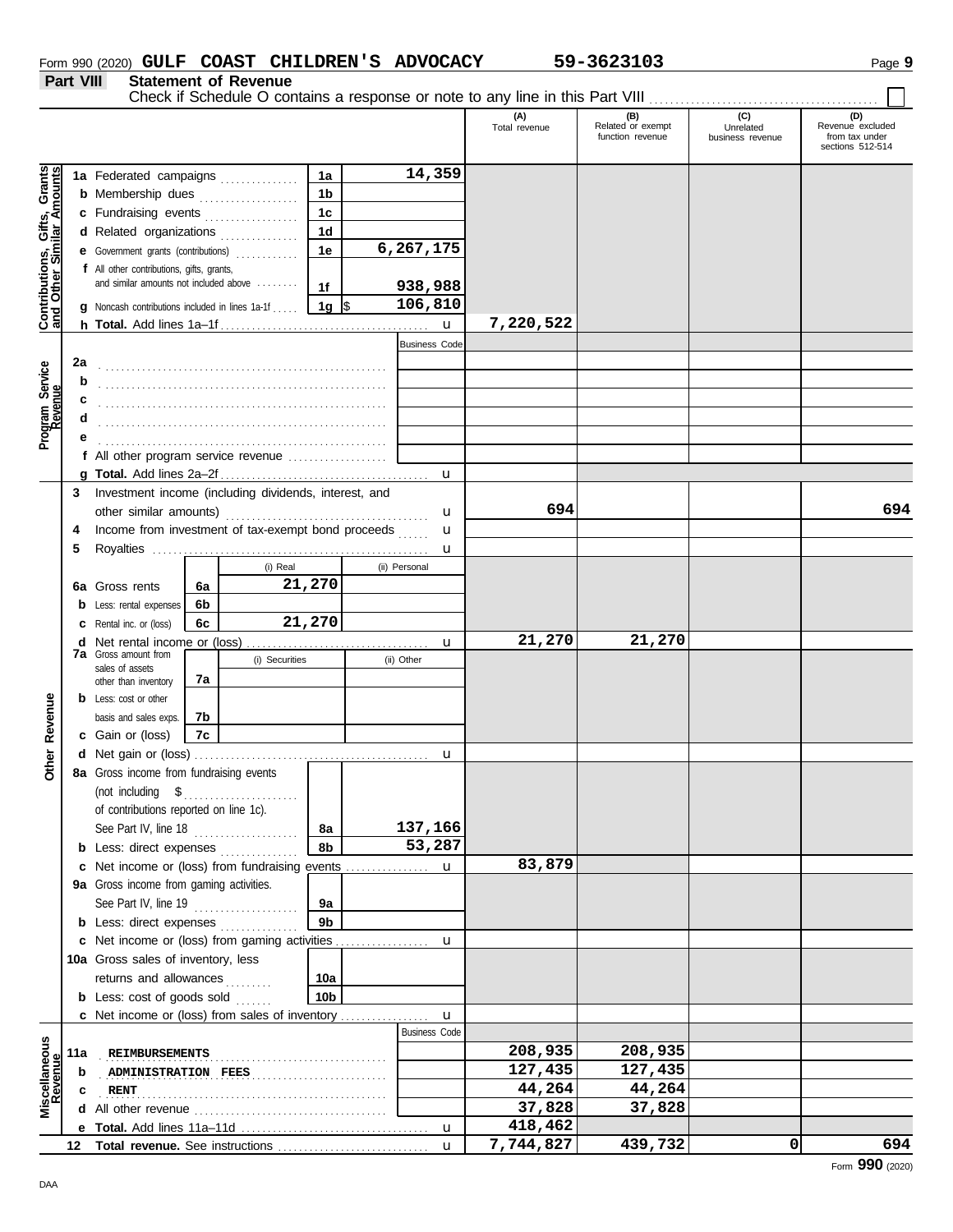|  | Form 990 (2020) GULF COAST CHILDREN'S ADVOCACY | 59-3623103 | Page 10 |
|--|------------------------------------------------|------------|---------|
|  |                                                |            |         |

**Part IX Statement of Functional Expenses** *Section 501(c)(3) and 501(c)(4) organizations must complete all columns. All other organizations must complete column (A).* Check if Schedule O contains a response or note to any line in this Part IX . . . . . . . . . . . . . . . . . . . . . . . . . . . . . . . . . . . . . . . . . . . . . . . . . . . . . . . . . . . . . . . .

|              | Do not include amounts reported on lines 6b,                                                                                                                                                                                                                                                                                                                                                                                                                                                                                                                                          | (A)<br>Total expenses | (B)<br>Program service | (C)<br>Management and | (D)<br>Fundraising |
|--------------|---------------------------------------------------------------------------------------------------------------------------------------------------------------------------------------------------------------------------------------------------------------------------------------------------------------------------------------------------------------------------------------------------------------------------------------------------------------------------------------------------------------------------------------------------------------------------------------|-----------------------|------------------------|-----------------------|--------------------|
|              | 7b, 8b, 9b, and 10b of Part VIII.                                                                                                                                                                                                                                                                                                                                                                                                                                                                                                                                                     |                       | expenses               | general expenses      | expenses           |
| $\mathbf{1}$ | Grants and other assistance to domestic organizations                                                                                                                                                                                                                                                                                                                                                                                                                                                                                                                                 |                       |                        |                       |                    |
|              | and domestic governments. See Part IV, line 21                                                                                                                                                                                                                                                                                                                                                                                                                                                                                                                                        |                       |                        |                       |                    |
| $\mathbf{2}$ | Grants and other assistance to domestic                                                                                                                                                                                                                                                                                                                                                                                                                                                                                                                                               |                       |                        |                       |                    |
|              | individuals. See Part IV, line 22                                                                                                                                                                                                                                                                                                                                                                                                                                                                                                                                                     |                       |                        |                       |                    |
| 3            | Grants and other assistance to foreign                                                                                                                                                                                                                                                                                                                                                                                                                                                                                                                                                |                       |                        |                       |                    |
|              | organizations, foreign governments, and foreign                                                                                                                                                                                                                                                                                                                                                                                                                                                                                                                                       |                       |                        |                       |                    |
|              | individuals. See Part IV, lines 15 and 16                                                                                                                                                                                                                                                                                                                                                                                                                                                                                                                                             |                       |                        |                       |                    |
| 4            | Benefits paid to or for members                                                                                                                                                                                                                                                                                                                                                                                                                                                                                                                                                       |                       |                        |                       |                    |
| 5            | Compensation of current officers, directors,                                                                                                                                                                                                                                                                                                                                                                                                                                                                                                                                          |                       |                        |                       |                    |
|              | trustees, and key employees                                                                                                                                                                                                                                                                                                                                                                                                                                                                                                                                                           | 424,400               | 171,610                | 244,222               | 8,568              |
| 6            | Compensation not included above to disqualified                                                                                                                                                                                                                                                                                                                                                                                                                                                                                                                                       |                       |                        |                       |                    |
|              | persons (as defined under section 4958(f)(1)) and                                                                                                                                                                                                                                                                                                                                                                                                                                                                                                                                     |                       |                        |                       |                    |
|              | persons described in section 4958(c)(3)(B)                                                                                                                                                                                                                                                                                                                                                                                                                                                                                                                                            |                       |                        |                       |                    |
| 7            | Other salaries and wages                                                                                                                                                                                                                                                                                                                                                                                                                                                                                                                                                              | 4,350,664             | 3,593,513              | 722,496               | 34,655             |
| 8            | Pension plan accruals and contributions (include                                                                                                                                                                                                                                                                                                                                                                                                                                                                                                                                      |                       |                        |                       |                    |
|              | section 401(k) and 403(b) employer contributions)                                                                                                                                                                                                                                                                                                                                                                                                                                                                                                                                     | 80,091                | <u>64,964</u>          | <u>15,127</u>         |                    |
| 9            | Other employee benefits                                                                                                                                                                                                                                                                                                                                                                                                                                                                                                                                                               | 450,497               | 398,554                | 51,943                |                    |
| 10           |                                                                                                                                                                                                                                                                                                                                                                                                                                                                                                                                                                                       |                       |                        |                       |                    |
| 11           | Fees for services (nonemployees):                                                                                                                                                                                                                                                                                                                                                                                                                                                                                                                                                     |                       |                        |                       |                    |
| a            |                                                                                                                                                                                                                                                                                                                                                                                                                                                                                                                                                                                       |                       |                        |                       |                    |
| b            |                                                                                                                                                                                                                                                                                                                                                                                                                                                                                                                                                                                       |                       |                        |                       |                    |
| c            |                                                                                                                                                                                                                                                                                                                                                                                                                                                                                                                                                                                       | 80,857                | 22,751                 | 58,106                |                    |
| d            |                                                                                                                                                                                                                                                                                                                                                                                                                                                                                                                                                                                       |                       |                        |                       |                    |
| е            | Professional fundraising services. See Part IV, line 17                                                                                                                                                                                                                                                                                                                                                                                                                                                                                                                               |                       |                        |                       |                    |
| f            |                                                                                                                                                                                                                                                                                                                                                                                                                                                                                                                                                                                       |                       |                        |                       |                    |
|              | Investment management fees                                                                                                                                                                                                                                                                                                                                                                                                                                                                                                                                                            |                       |                        |                       |                    |
| q            | Other. (If line 11g amount exceeds 10% of line 25, column                                                                                                                                                                                                                                                                                                                                                                                                                                                                                                                             |                       |                        |                       |                    |
|              | (A) amount, list line 11g expenses on Schedule O.)                                                                                                                                                                                                                                                                                                                                                                                                                                                                                                                                    |                       | 605                    | 685                   |                    |
| 12           | Advertising and promotion                                                                                                                                                                                                                                                                                                                                                                                                                                                                                                                                                             | 1,290<br>116,889      | 86,275                 |                       |                    |
| 13           |                                                                                                                                                                                                                                                                                                                                                                                                                                                                                                                                                                                       |                       |                        | 30,614                |                    |
| 14           | Information technology                                                                                                                                                                                                                                                                                                                                                                                                                                                                                                                                                                |                       |                        |                       |                    |
| 15           |                                                                                                                                                                                                                                                                                                                                                                                                                                                                                                                                                                                       |                       |                        |                       |                    |
| 16           |                                                                                                                                                                                                                                                                                                                                                                                                                                                                                                                                                                                       | 354,640               | 316,758                | 37,882                |                    |
| 17           | $\begin{minipage}[c]{0.9\linewidth} \begin{tabular}{l} \textbf{Travel} \end{tabular} \end{minipage} \end{minipage} \begin{minipage}[c]{0.9\linewidth} \begin{tabular}{l} \textbf{True} \end{tabular} \end{minipage} \end{minipage} \begin{minipage}[c]{0.9\linewidth} \begin{tabular}{l} \textbf{True} \end{tabular} \end{minipage} \end{minipage} \begin{minipage}[c]{0.9\linewidth} \begin{tabular}{l} \textbf{True} \end{tabular} \end{minipage} \end{minipage} \begin{minipage}[c]{0.9\linewidth} \begin{tabular}{l} \$                                                           | 60,938                | 45,278                 | 15,660                |                    |
| 18           | Payments of travel or entertainment expenses                                                                                                                                                                                                                                                                                                                                                                                                                                                                                                                                          |                       |                        |                       |                    |
|              | for any federal, state, or local public officials                                                                                                                                                                                                                                                                                                                                                                                                                                                                                                                                     |                       |                        |                       |                    |
| 19           | Conferences, conventions, and meetings                                                                                                                                                                                                                                                                                                                                                                                                                                                                                                                                                |                       |                        |                       |                    |
| 20           | Interest                                                                                                                                                                                                                                                                                                                                                                                                                                                                                                                                                                              | 72,107                | 16,877                 | 55,230                |                    |
| 21           | Payments to affiliates                                                                                                                                                                                                                                                                                                                                                                                                                                                                                                                                                                |                       |                        |                       |                    |
| 22           | Depreciation, depletion, and amortization                                                                                                                                                                                                                                                                                                                                                                                                                                                                                                                                             | 114,503               | 3,167                  | 111,336               |                    |
| 23           | $In surface \begin{equation} \begin{minipage}{0.5\textwidth} \includegraphics[width=0.5\textwidth]{figures/cross-1} \end{minipage} \begin{minipage}{0.5\textwidth} \includegraphics[width=0.5\textwidth]{figures/cross-1} \end{minipage} \begin{minipage}{0.5\textwidth} \includegraphics[width=0.5\textwidth]{figures/cross-1} \end{minipage} \begin{minipage}{0.5\textwidth} \includegraphics[width=0.5\textwidth]{figures/cross-1} \end{minipage} \begin{minipage}{0.5\textwidth} \includegraphics[width=0.5\textwidth]{figures/cross-1} \end{minipage} \begin{minipage}{0.5\text$ | 75,829                | 41,740                 | 34,089                |                    |
| 24           | Other expenses. Itemize expenses not covered                                                                                                                                                                                                                                                                                                                                                                                                                                                                                                                                          |                       |                        |                       |                    |
|              | above (List miscellaneous expenses on line 24e. If                                                                                                                                                                                                                                                                                                                                                                                                                                                                                                                                    |                       |                        |                       |                    |
|              | line 24e amount exceeds 10% of line 25, column                                                                                                                                                                                                                                                                                                                                                                                                                                                                                                                                        |                       |                        |                       |                    |
|              | (A) amount, list line 24e expenses on Schedule O.)                                                                                                                                                                                                                                                                                                                                                                                                                                                                                                                                    |                       |                        |                       |                    |
| a            | CARES ACT ASSISTANCE                                                                                                                                                                                                                                                                                                                                                                                                                                                                                                                                                                  | 797,564               | 797,564                |                       |                    |
| b            | ADVOCACY/AWARENESS EXP                                                                                                                                                                                                                                                                                                                                                                                                                                                                                                                                                                | 220,435               | 209,950                | 10,485                |                    |
| C            | DIRECT CLIENT CARE                                                                                                                                                                                                                                                                                                                                                                                                                                                                                                                                                                    | 120,886               | 48,574                 | 72,312                |                    |
| d            | <b>ADMINISTRATION FEES</b>                                                                                                                                                                                                                                                                                                                                                                                                                                                                                                                                                            | 87,664                | 87,664                 |                       |                    |
| е            |                                                                                                                                                                                                                                                                                                                                                                                                                                                                                                                                                                                       | 438,215               | 288,888                | 149,327               |                    |
| 25           | Total functional expenses. Add lines 1 through 24e                                                                                                                                                                                                                                                                                                                                                                                                                                                                                                                                    | 7,847,469             | 6,194,732              | 1,609,514             | 43,223             |
| 26           | Joint costs. Complete this line only if the                                                                                                                                                                                                                                                                                                                                                                                                                                                                                                                                           |                       |                        |                       |                    |
|              | organization reported in column (B) joint costs<br>from a combined educational campaign and                                                                                                                                                                                                                                                                                                                                                                                                                                                                                           |                       |                        |                       |                    |
|              | fundraising solicitation. Check here $\mathbf{u}$  <br>if                                                                                                                                                                                                                                                                                                                                                                                                                                                                                                                             |                       |                        |                       |                    |
|              | following SOP 98-2 (ASC 958-720)                                                                                                                                                                                                                                                                                                                                                                                                                                                                                                                                                      |                       |                        |                       |                    |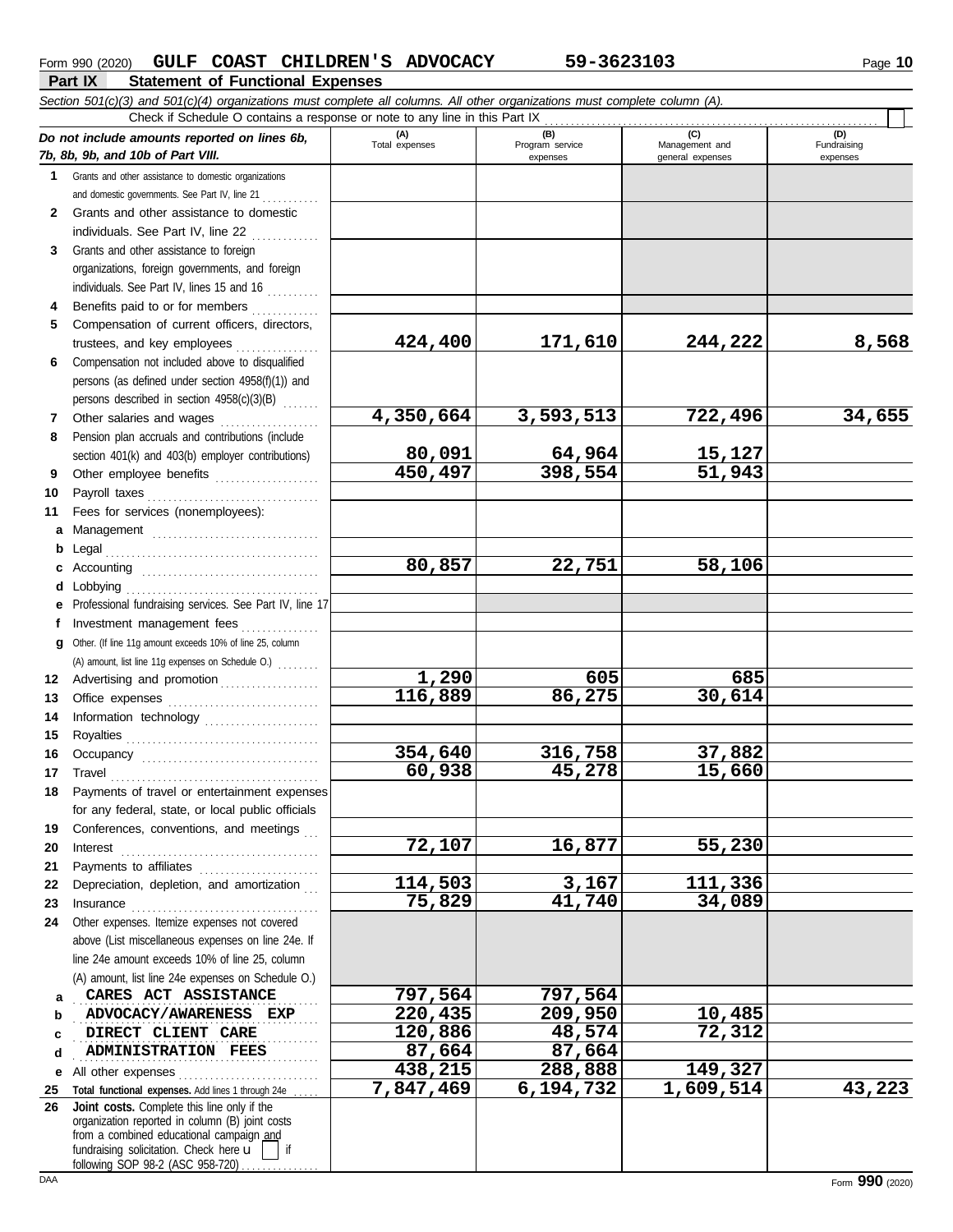|  | Form 990 (2020) |  |  | GULF COAST CHILDREN'S ADVOCACY |  | 59-3623103 | Page |
|--|-----------------|--|--|--------------------------------|--|------------|------|
|--|-----------------|--|--|--------------------------------|--|------------|------|

|                  | Part X | <b>Balance Sheet</b>                                                                                                                                                                                                          |         |           |                   |                 |             |
|------------------|--------|-------------------------------------------------------------------------------------------------------------------------------------------------------------------------------------------------------------------------------|---------|-----------|-------------------|-----------------|-------------|
|                  |        | Check if Schedule O contains a response or note to any line in this Part X                                                                                                                                                    |         |           |                   |                 |             |
|                  |        |                                                                                                                                                                                                                               |         |           | (A)               |                 | (B)         |
|                  |        |                                                                                                                                                                                                                               |         |           | Beginning of year |                 | End of year |
|                  | 1      | Cash-non-interest-bearing                                                                                                                                                                                                     |         |           | 261,894           | $\mathbf{1}$    | 404,707     |
|                  | 2      | Savings and temporary cash investments [11] contain the state of the same state of the same state of the state of the state of the state of the state of the state of the state of the state of the state of the state of the |         |           |                   | $\mathbf{2}$    |             |
|                  | 3      |                                                                                                                                                                                                                               |         |           | 991,849           | 3               | 1,219,143   |
|                  | 4      |                                                                                                                                                                                                                               |         |           |                   | 4               |             |
|                  | 5      | Loans and other receivables from any current or former officer, director,                                                                                                                                                     |         |           |                   |                 |             |
|                  |        | trustee, key employee, creator or founder, substantial contributor, or 35%                                                                                                                                                    |         |           |                   |                 |             |
|                  |        |                                                                                                                                                                                                                               |         |           |                   | 5               |             |
|                  | 6      | Loans and other receivables from other disqualified persons (as defined                                                                                                                                                       |         |           |                   |                 |             |
|                  |        | under section 4958(f)(1)), and persons described in section 4958(c)(3)(B)                                                                                                                                                     |         |           |                   | 6               |             |
| Assets           | 7      |                                                                                                                                                                                                                               |         |           |                   | $\overline{7}$  |             |
|                  | 8      |                                                                                                                                                                                                                               |         |           | 8                 |                 |             |
|                  | 9      |                                                                                                                                                                                                                               |         |           | 21,672            | 9               | 11,701      |
|                  |        | <b>10a</b> Land, buildings, and equipment: cost or other                                                                                                                                                                      |         |           |                   |                 |             |
|                  |        |                                                                                                                                                                                                                               |         | 4,960,678 |                   |                 |             |
|                  | b      |                                                                                                                                                                                                                               |         | 1,110,834 | 3,317,616         | 10 <sub>c</sub> | 3,849,844   |
|                  | 11     |                                                                                                                                                                                                                               |         |           |                   | 11              |             |
|                  | 12     |                                                                                                                                                                                                                               |         |           |                   | 12              |             |
|                  | 13     |                                                                                                                                                                                                                               |         |           | 13                |                 |             |
|                  | 14     |                                                                                                                                                                                                                               |         |           | 14                |                 |             |
|                  | 15     |                                                                                                                                                                                                                               |         |           | 36,708            | 15              | 28,677      |
|                  | 16     |                                                                                                                                                                                                                               |         |           | 4,629,739         | 16              | 5,514,072   |
|                  | 17     |                                                                                                                                                                                                                               |         | 84,057    | 17                | 180,257         |             |
|                  | 18     |                                                                                                                                                                                                                               |         |           | 18                |                 |             |
|                  | 19     |                                                                                                                                                                                                                               | 247,864 | 19        | 433,114           |                 |             |
|                  | 20     |                                                                                                                                                                                                                               |         |           | 20                |                 |             |
|                  | 21     | Escrow or custodial account liability. Complete Part IV of Schedule D                                                                                                                                                         |         |           | 21                |                 |             |
|                  | 22     | Loans and other payables to any current or former officer, director,                                                                                                                                                          |         |           |                   |                 |             |
|                  |        | trustee, key employee, creator or founder, substantial contributor, or 35%                                                                                                                                                    |         |           |                   |                 |             |
| Liabilities      |        |                                                                                                                                                                                                                               |         |           |                   | 22              |             |
|                  | 23     | Secured mortgages and notes payable to unrelated third parties                                                                                                                                                                |         |           |                   | 23              |             |
|                  | 24     |                                                                                                                                                                                                                               |         |           | 1,607,751         | 24              | 2,313,276   |
|                  | 25     | Other liabilities (including federal income tax, payables to related third                                                                                                                                                    |         |           |                   |                 |             |
|                  |        | parties, and other liabilities not included on lines 17-24). Complete Part X                                                                                                                                                  |         |           |                   |                 |             |
|                  |        | of Schedule D                                                                                                                                                                                                                 |         |           | 640,046           | 25              | 640,046     |
|                  | 26     |                                                                                                                                                                                                                               |         |           | 2,579,718         | 26              | 3,566,693   |
|                  |        | Organizations that follow FASB ASC 958, check here $\mathbf{u} \overline{X}$                                                                                                                                                  |         |           |                   |                 |             |
|                  |        | and complete lines 27, 28, 32, and 33.                                                                                                                                                                                        |         |           |                   |                 |             |
|                  | 27     | Net assets without donor restrictions                                                                                                                                                                                         |         |           | 2,002,487         | 27              | 1,891,952   |
|                  | 28     | Net assets with donor restrictions                                                                                                                                                                                            |         |           | 47,534            | 28              | 55,427      |
|                  |        | Organizations that do not follow FASB ASC 958, check here u                                                                                                                                                                   |         |           |                   |                 |             |
| or Fund Balances |        | and complete lines 29 through 33.                                                                                                                                                                                             |         |           |                   |                 |             |
|                  | 29     | Capital stock or trust principal, or current funds                                                                                                                                                                            |         |           |                   | 29              |             |
| Assets           | 30     |                                                                                                                                                                                                                               |         |           |                   | 30              |             |
|                  | 31     | Retained earnings, endowment, accumulated income, or other funds                                                                                                                                                              |         |           |                   | 31              |             |
| <b>Net</b>       | 32     | Total net assets or fund balances                                                                                                                                                                                             |         |           | 2,050,021         | 32              | 1,947,379   |
|                  | 33     |                                                                                                                                                                                                                               |         |           | 4,629,739         | 33              | 5,514,072   |

Form **990** (2020)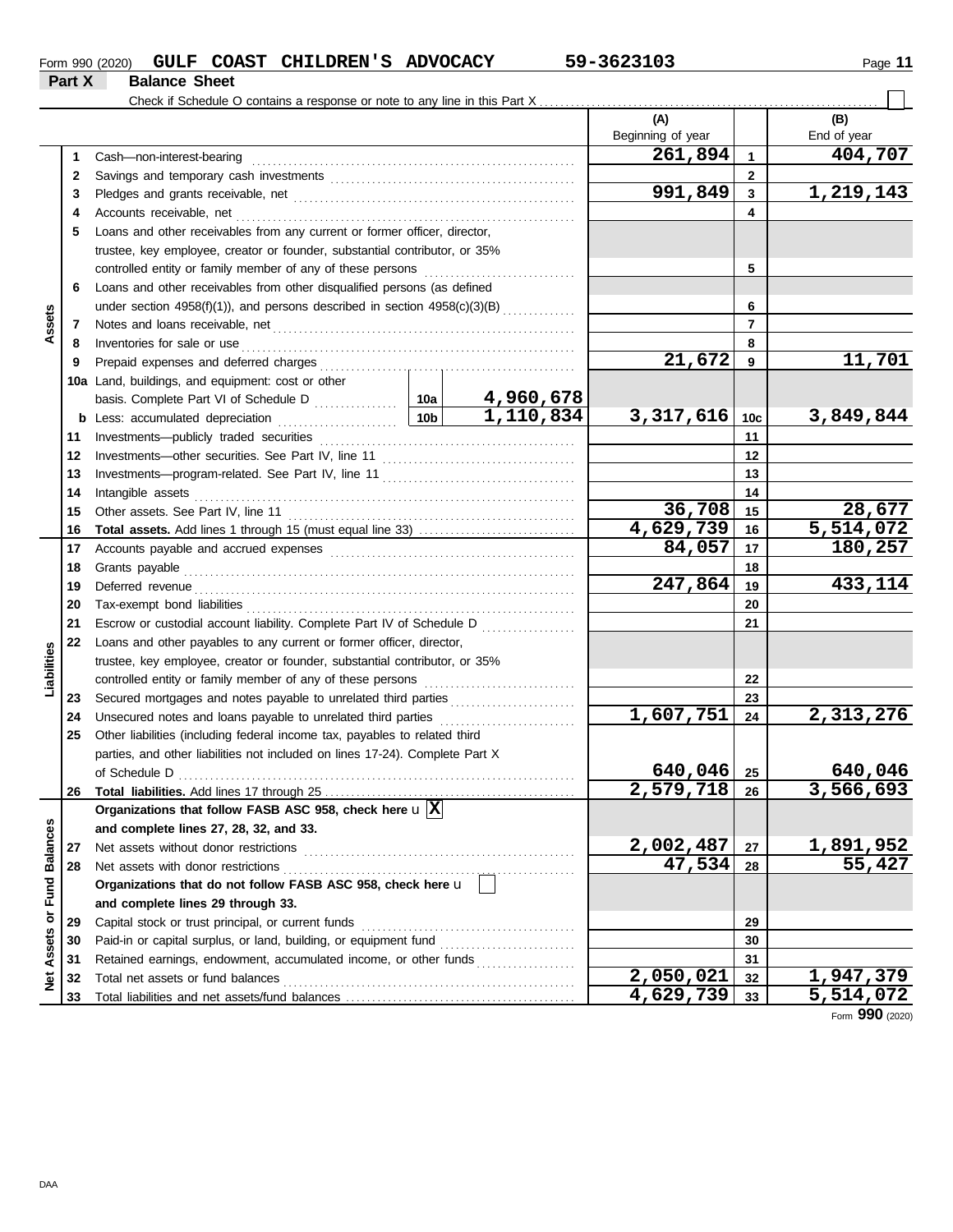|    | 59-3623103<br>Form 990 (2020) GULF COAST CHILDREN'S ADVOCACY                                                                                                                                                                   |                         |                |             | Page 12 |
|----|--------------------------------------------------------------------------------------------------------------------------------------------------------------------------------------------------------------------------------|-------------------------|----------------|-------------|---------|
|    | Part XI<br><b>Reconciliation of Net Assets</b>                                                                                                                                                                                 |                         |                |             |         |
|    |                                                                                                                                                                                                                                |                         |                |             | Ιxι     |
| 1  | Total revenue (must equal Part VIII, column (A), line 12) [2010] [2010] [2010] [2010] [2010] [2010] [2010] [20                                                                                                                 | $\mathbf{1}$            | 7,744,827      |             |         |
| 2  |                                                                                                                                                                                                                                | $\overline{2}$          | 7,847,469      |             |         |
| 3  | Revenue less expenses. Subtract line 2 from line 1                                                                                                                                                                             | $\overline{3}$          |                | $-102,642$  |         |
| 4  |                                                                                                                                                                                                                                | $\overline{\mathbf{4}}$ | 2,050,021      |             |         |
| 5  |                                                                                                                                                                                                                                | 5                       |                |             |         |
| 6  |                                                                                                                                                                                                                                | 6                       |                |             |         |
| 7  |                                                                                                                                                                                                                                | $\overline{7}$          |                |             |         |
| 8  | Prior period adjustments [11] production and an intervention of the contract of the contract of the contract of the contract of the contract of the contract of the contract of the contract of the contract of the contract o | 8                       |                |             |         |
| 9  |                                                                                                                                                                                                                                | 9                       |                |             |         |
| 10 | Net assets or fund balances at end of year. Combine lines 3 through 9 (must equal Part X, line                                                                                                                                 |                         |                |             |         |
|    | 32, column (B))                                                                                                                                                                                                                | 10                      | 1,947,379      |             |         |
|    | <b>Financial Statements and Reporting</b><br>Part XII                                                                                                                                                                          |                         |                |             |         |
|    |                                                                                                                                                                                                                                |                         |                |             |         |
|    |                                                                                                                                                                                                                                |                         |                | Yes $ $     | No      |
| 1. | $ \mathbf{x} $<br>Accounting method used to prepare the Form 990:<br>Cash<br>Accrual<br>Other                                                                                                                                  |                         |                |             |         |
|    | If the organization changed its method of accounting from a prior year or checked "Other," explain in                                                                                                                          |                         |                |             |         |
|    | Schedule O.                                                                                                                                                                                                                    |                         |                |             |         |
|    | 2a Were the organization's financial statements compiled or reviewed by an independent accountant?                                                                                                                             |                         | 2a             |             | x       |
|    | If "Yes," check a box below to indicate whether the financial statements for the year were compiled or                                                                                                                         |                         |                |             |         |
|    | reviewed on a separate basis, consolidated basis, or both:                                                                                                                                                                     |                         |                |             |         |
|    | Separate basis<br>Consolidated basis<br>Both consolidated and separate basis                                                                                                                                                   |                         |                |             |         |
|    |                                                                                                                                                                                                                                |                         | 2 <sub>b</sub> | x           |         |
|    | If "Yes," check a box below to indicate whether the financial statements for the year were audited on a                                                                                                                        |                         |                |             |         |
|    | separate basis, consolidated basis, or both:                                                                                                                                                                                   |                         |                |             |         |
|    | X <br>Separate basis<br>Consolidated basis<br>Both consolidated and separate basis                                                                                                                                             |                         |                |             |         |
|    | c If "Yes" to line 2a or 2b, does the organization have a committee that assumes responsibility for oversight of                                                                                                               |                         |                |             |         |
|    | the audit, review, or compilation of its financial statements and selection of an independent accountant?                                                                                                                      |                         | 2c             | X           |         |
|    | If the organization changed either its oversight process or selection process during the tax year, explain on                                                                                                                  |                         |                |             |         |
|    | Schedule O.                                                                                                                                                                                                                    |                         |                |             |         |
|    | 3a As a result of a federal award, was the organization required to undergo an audit or audits as set forth in the                                                                                                             |                         |                |             |         |
|    | Single Audit Act and OMB Circular A-133?                                                                                                                                                                                       |                         | 3a             | x           |         |
|    | <b>b</b> If "Yes," did the organization undergo the required audit or audits? If the organization did not undergo the                                                                                                          |                         |                |             |         |
|    |                                                                                                                                                                                                                                |                         | 3b             | $\mathbf x$ |         |
|    |                                                                                                                                                                                                                                |                         |                | nnn         |         |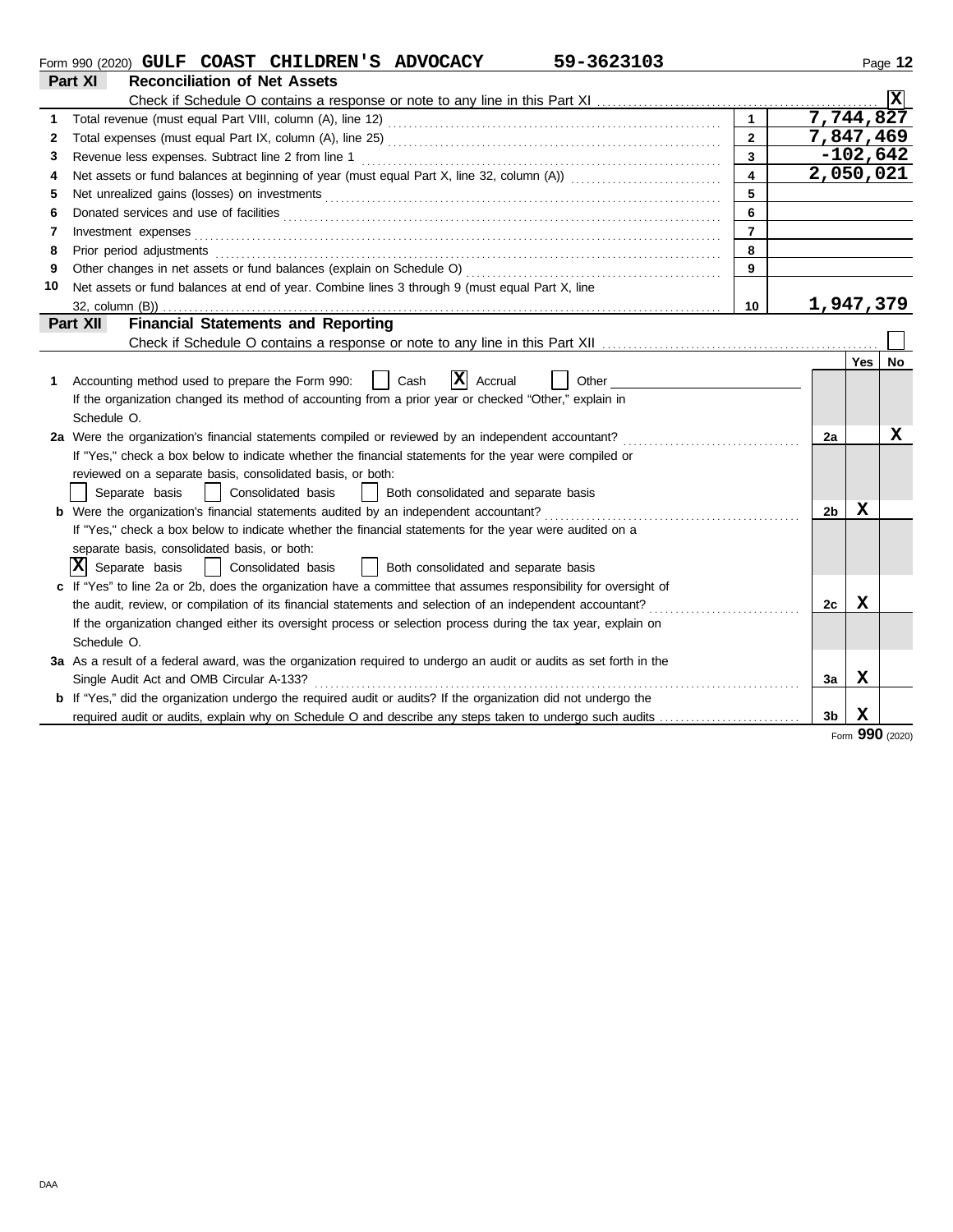| Form 990 (2020) GULF COAST CHILDREN'S ADVOCACY                                                                                                                                    |                                                                |                                   |                         |          |              |                                                                                                 |        | 59-3623103                                                                                                                                                                                                                                                                                                                                           |                                                                               | Page 8                                                          |
|-----------------------------------------------------------------------------------------------------------------------------------------------------------------------------------|----------------------------------------------------------------|-----------------------------------|-------------------------|----------|--------------|-------------------------------------------------------------------------------------------------|--------|------------------------------------------------------------------------------------------------------------------------------------------------------------------------------------------------------------------------------------------------------------------------------------------------------------------------------------------------------|-------------------------------------------------------------------------------|-----------------------------------------------------------------|
| Part VII                                                                                                                                                                          |                                                                |                                   |                         |          |              |                                                                                                 |        | Section A. Officers, Directors, Trustees, Key Employees, and Highest Compensated Employees (continued)                                                                                                                                                                                                                                               |                                                                               |                                                                 |
| (A)<br>Name and title                                                                                                                                                             | (B)<br>Average<br>hours<br>per week<br>(list any               |                                   |                         | Position | (C)          | (do not check more than one<br>box, unless person is both an<br>officer and a director/trustee) |        | (D)<br>Reportable<br>compensation<br>from the<br>organization                                                                                                                                                                                                                                                                                        | $(\mathsf{E})$<br>Reportable<br>compensation<br>from related<br>organizations | (F)<br>Estimated amount<br>of other<br>compensation<br>from the |
|                                                                                                                                                                                   | hours for<br>related<br>organizations<br>below<br>dotted line) | Individual trustee<br>or director | nstitutional<br>trustee | Officer  | Key employee | Highest compensated<br>employee                                                                 | Former | (W-2/1099-MISC)                                                                                                                                                                                                                                                                                                                                      | (W-2/1099-MISC)                                                               | organization and<br>related organizations                       |
| CHRIS VICK<br>(20)<br><b>DIRECTOR</b>                                                                                                                                             | 0.40<br>0.00                                                   | $\mathbf x$                       |                         |          |              |                                                                                                 |        | 0                                                                                                                                                                                                                                                                                                                                                    | 0                                                                             | 0                                                               |
| <b>BEAU</b><br>WHITFIELD<br>(21)                                                                                                                                                  |                                                                |                                   |                         |          |              |                                                                                                 |        |                                                                                                                                                                                                                                                                                                                                                      |                                                                               |                                                                 |
|                                                                                                                                                                                   | 0.40                                                           |                                   |                         |          |              |                                                                                                 |        |                                                                                                                                                                                                                                                                                                                                                      |                                                                               |                                                                 |
| <b>DIRECTOR</b>                                                                                                                                                                   | 0.00                                                           | $\mathbf x$                       |                         |          |              |                                                                                                 |        | 0                                                                                                                                                                                                                                                                                                                                                    | 0                                                                             | 0                                                               |
| <b>RENEE</b><br>(22)<br>HONORARY BOARD MEM                                                                                                                                        | WILLOUGHBY<br>0.75<br>0.00                                     | X                                 |                         | X        |              |                                                                                                 |        | 0                                                                                                                                                                                                                                                                                                                                                    | 0                                                                             | 0                                                               |
| PAUL WOHLFORD<br>(23)                                                                                                                                                             |                                                                |                                   |                         |          |              |                                                                                                 |        |                                                                                                                                                                                                                                                                                                                                                      |                                                                               |                                                                 |
| 0.40<br>0.00<br>$\mathbf x$<br>0<br>0<br><b>DIRECTOR</b>                                                                                                                          |                                                                |                                   |                         |          |              |                                                                                                 |        | 0                                                                                                                                                                                                                                                                                                                                                    |                                                                               |                                                                 |
|                                                                                                                                                                                   |                                                                |                                   |                         |          |              |                                                                                                 |        |                                                                                                                                                                                                                                                                                                                                                      |                                                                               |                                                                 |
|                                                                                                                                                                                   |                                                                |                                   |                         |          |              |                                                                                                 |        |                                                                                                                                                                                                                                                                                                                                                      |                                                                               |                                                                 |
|                                                                                                                                                                                   |                                                                |                                   |                         |          |              |                                                                                                 |        |                                                                                                                                                                                                                                                                                                                                                      |                                                                               |                                                                 |
|                                                                                                                                                                                   |                                                                |                                   |                         |          |              |                                                                                                 |        |                                                                                                                                                                                                                                                                                                                                                      |                                                                               |                                                                 |
|                                                                                                                                                                                   |                                                                |                                   |                         |          |              |                                                                                                 |        |                                                                                                                                                                                                                                                                                                                                                      |                                                                               |                                                                 |
| Total from continuation sheets to Part VII, Section A<br>c                                                                                                                        |                                                                |                                   |                         |          |              |                                                                                                 | u<br>u |                                                                                                                                                                                                                                                                                                                                                      |                                                                               |                                                                 |
| $\mathbf{2}$                                                                                                                                                                      |                                                                |                                   |                         |          |              |                                                                                                 |        |                                                                                                                                                                                                                                                                                                                                                      |                                                                               |                                                                 |
| reportable compensation from the organization u                                                                                                                                   |                                                                |                                   |                         |          |              |                                                                                                 |        | Total number of individuals (including but not limited to those listed above) who received more than \$100,000 of                                                                                                                                                                                                                                    |                                                                               |                                                                 |
| 3<br>employee on line 1a? If "Yes," complete Schedule J for such individual                                                                                                       |                                                                |                                   |                         |          |              |                                                                                                 |        | Did the organization list any former officer, director, trustee, key employee, or highest compensated                                                                                                                                                                                                                                                |                                                                               | Yes<br>No<br>3                                                  |
| 4                                                                                                                                                                                 |                                                                |                                   |                         |          |              |                                                                                                 |        | For any individual listed on line 1a, is the sum of reportable compensation and other compensation from the<br>organization and related organizations greater than \$150,000? If "Yes," complete Schedule J for such                                                                                                                                 |                                                                               | 4                                                               |
| 5                                                                                                                                                                                 |                                                                |                                   |                         |          |              |                                                                                                 |        | individual <b>construction in the construction of the construction</b> in the construction of the construction of the construction of the construction of the construction of the construction of the construction of the construct<br>Did any person listed on line 1a receive or accrue compensation from any unrelated organization or individual |                                                                               | 5                                                               |
| Section B. Independent Contractors<br>1                                                                                                                                           |                                                                |                                   |                         |          |              |                                                                                                 |        | Complete this table for your five highest compensated independent contractors that received more than \$100,000 of                                                                                                                                                                                                                                   |                                                                               |                                                                 |
|                                                                                                                                                                                   |                                                                |                                   |                         |          |              |                                                                                                 |        | compensation from the organization. Report compensation for the calendar year ending with or within the organization's tax year.                                                                                                                                                                                                                     |                                                                               |                                                                 |
|                                                                                                                                                                                   | (A)<br>Name and business address                               |                                   |                         |          |              |                                                                                                 |        |                                                                                                                                                                                                                                                                                                                                                      | (B)<br>Description of services                                                | (C)<br>Compensation                                             |
|                                                                                                                                                                                   |                                                                |                                   |                         |          |              |                                                                                                 |        |                                                                                                                                                                                                                                                                                                                                                      |                                                                               |                                                                 |
|                                                                                                                                                                                   |                                                                |                                   |                         |          |              |                                                                                                 |        |                                                                                                                                                                                                                                                                                                                                                      |                                                                               |                                                                 |
|                                                                                                                                                                                   |                                                                |                                   |                         |          |              |                                                                                                 |        |                                                                                                                                                                                                                                                                                                                                                      |                                                                               |                                                                 |
|                                                                                                                                                                                   |                                                                |                                   |                         |          |              |                                                                                                 |        |                                                                                                                                                                                                                                                                                                                                                      |                                                                               |                                                                 |
| Total number of independent contractors (including but not limited to those listed above) who<br>2<br>received more than \$100,000 of compensation from the organization <b>u</b> |                                                                |                                   |                         |          |              |                                                                                                 |        |                                                                                                                                                                                                                                                                                                                                                      |                                                                               |                                                                 |

received more than \$100,000 of compensation from the organization u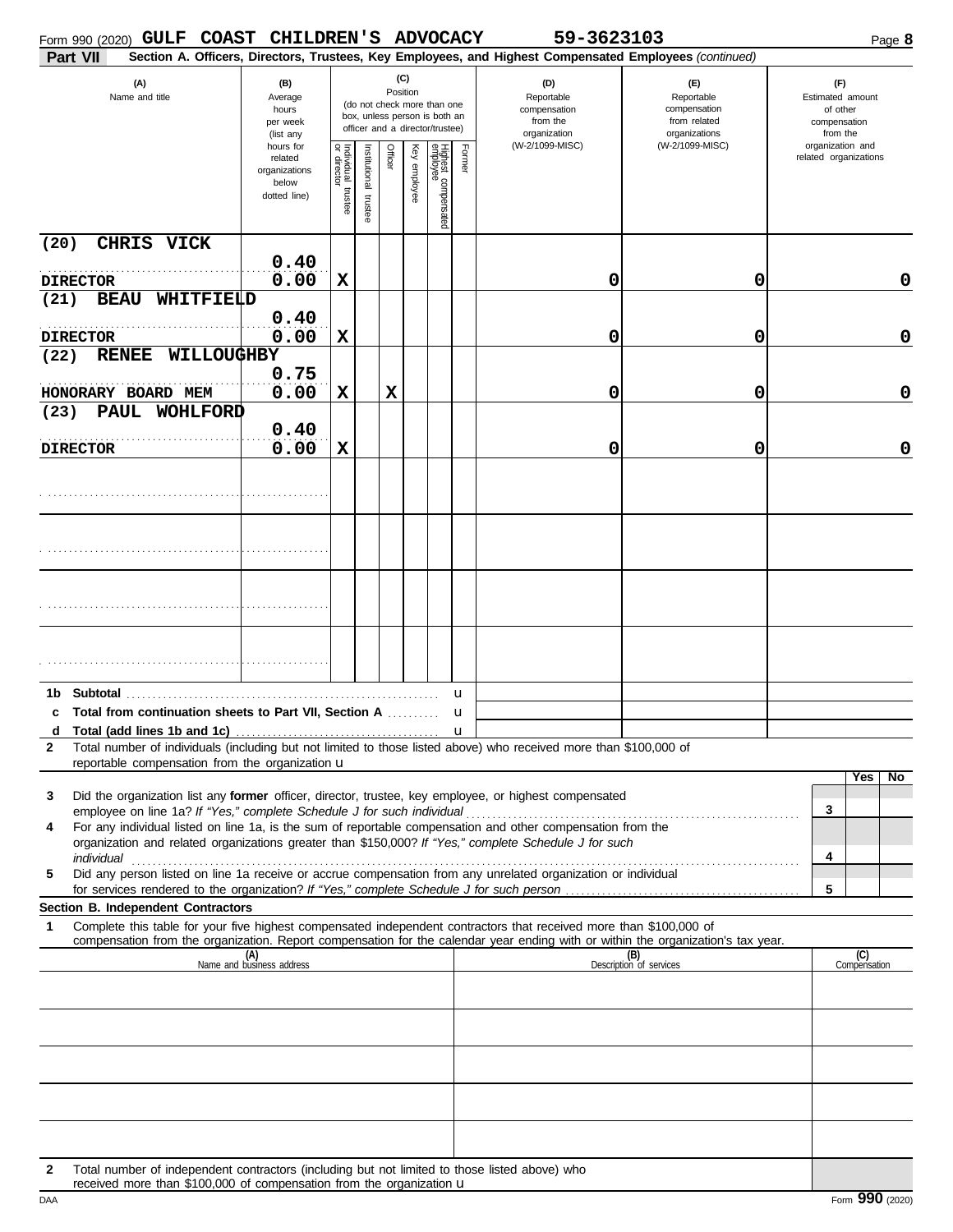|                                                                      | <b>SCHEDULE A</b>                                                                                                                                                                                                                                              |                                                                                                      | <b>Public Charity Status and Public Support</b><br>OMB No. 1545-0047                                                                                                                          |  |                          |                                                                                                                                            |                                      |  |  |  |  |  |  |
|----------------------------------------------------------------------|----------------------------------------------------------------------------------------------------------------------------------------------------------------------------------------------------------------------------------------------------------------|------------------------------------------------------------------------------------------------------|-----------------------------------------------------------------------------------------------------------------------------------------------------------------------------------------------|--|--------------------------|--------------------------------------------------------------------------------------------------------------------------------------------|--------------------------------------|--|--|--|--|--|--|
|                                                                      | (Form 990 or 990-EZ)                                                                                                                                                                                                                                           |                                                                                                      | Complete if the organization is a section 501(c)(3) organization or a section 4947(a)(1) nonexempt charitable trust.                                                                          |  |                          |                                                                                                                                            |                                      |  |  |  |  |  |  |
|                                                                      | Department of the Treasury                                                                                                                                                                                                                                     |                                                                                                      | La Attach to Form 990 or Form 990-EZ.                                                                                                                                                         |  |                          |                                                                                                                                            | Open to Public                       |  |  |  |  |  |  |
|                                                                      | Internal Revenue Service                                                                                                                                                                                                                                       |                                                                                                      | <b>u</b> Go to www.irs.gov/Form990 for instructions and the latest information.                                                                                                               |  |                          |                                                                                                                                            | Inspection                           |  |  |  |  |  |  |
|                                                                      | Name of the organization                                                                                                                                                                                                                                       | <b>GULF</b>                                                                                          | COAST CHILDREN'S ADVOCACY                                                                                                                                                                     |  |                          | Employer identification number                                                                                                             |                                      |  |  |  |  |  |  |
|                                                                      | Part I                                                                                                                                                                                                                                                         | CENTER, INC.                                                                                         |                                                                                                                                                                                               |  |                          | 59-3623103<br><b>Reason for Public Charity Status.</b> (All organizations must complete this part.) See instructions.                      |                                      |  |  |  |  |  |  |
|                                                                      |                                                                                                                                                                                                                                                                |                                                                                                      | The organization is not a private foundation because it is: (For lines 1 through 12, check only one box.)                                                                                     |  |                          |                                                                                                                                            |                                      |  |  |  |  |  |  |
| 1                                                                    |                                                                                                                                                                                                                                                                |                                                                                                      | A church, convention of churches, or association of churches described in section 170(b)(1)(A)(i).                                                                                            |  |                          |                                                                                                                                            |                                      |  |  |  |  |  |  |
| 2                                                                    |                                                                                                                                                                                                                                                                |                                                                                                      | A school described in section 170(b)(1)(A)(ii). (Attach Schedule E (Form 990 or 990-EZ).)                                                                                                     |  |                          |                                                                                                                                            |                                      |  |  |  |  |  |  |
| 3                                                                    |                                                                                                                                                                                                                                                                |                                                                                                      | A hospital or a cooperative hospital service organization described in section 170(b)(1)(A)(iii).                                                                                             |  |                          |                                                                                                                                            |                                      |  |  |  |  |  |  |
| 4                                                                    |                                                                                                                                                                                                                                                                |                                                                                                      |                                                                                                                                                                                               |  |                          | A medical research organization operated in conjunction with a hospital described in section 170(b)(1)(A)(iii). Enter the hospital's name, |                                      |  |  |  |  |  |  |
|                                                                      |                                                                                                                                                                                                                                                                |                                                                                                      | city, and state: <b>contract and state</b> contract and state and state and state contract and state contract and state                                                                       |  |                          |                                                                                                                                            |                                      |  |  |  |  |  |  |
| 5                                                                    |                                                                                                                                                                                                                                                                |                                                                                                      | An organization operated for the benefit of a college or university owned or operated by a governmental unit described in                                                                     |  |                          |                                                                                                                                            |                                      |  |  |  |  |  |  |
| 6                                                                    | section 170(b)(1)(A)(iv). (Complete Part II.)<br>A federal, state, or local government or governmental unit described in section 170(b)(1)(A)(v).                                                                                                              |                                                                                                      |                                                                                                                                                                                               |  |                          |                                                                                                                                            |                                      |  |  |  |  |  |  |
| 7                                                                    | X<br>An organization that normally receives a substantial part of its support from a governmental unit or from the general public<br>described in section 170(b)(1)(A)(vi). (Complete Part II.)                                                                |                                                                                                      |                                                                                                                                                                                               |  |                          |                                                                                                                                            |                                      |  |  |  |  |  |  |
| 8                                                                    | A community trust described in section 170(b)(1)(A)(vi). (Complete Part II.)                                                                                                                                                                                   |                                                                                                      |                                                                                                                                                                                               |  |                          |                                                                                                                                            |                                      |  |  |  |  |  |  |
| 9                                                                    | An agricultural research organization described in <b>section 170(b)(1)(A)(ix)</b> operated in conjunction with a land-grant college                                                                                                                           |                                                                                                      |                                                                                                                                                                                               |  |                          |                                                                                                                                            |                                      |  |  |  |  |  |  |
|                                                                      | or university or a non-land-grant college of agriculture (see instructions). Enter the name, city, and state of the college or<br>university:                                                                                                                  |                                                                                                      |                                                                                                                                                                                               |  |                          |                                                                                                                                            |                                      |  |  |  |  |  |  |
| 10                                                                   |                                                                                                                                                                                                                                                                |                                                                                                      |                                                                                                                                                                                               |  |                          | An organization that normally receives: (1) more than 33 1/3% of its support from contributions, membership fees, and gross                |                                      |  |  |  |  |  |  |
|                                                                      |                                                                                                                                                                                                                                                                |                                                                                                      | receipts from activities related to its exempt functions, subject to certain exceptions; and (2) no more than 331/3% of its                                                                   |  |                          |                                                                                                                                            |                                      |  |  |  |  |  |  |
|                                                                      | support from gross investment income and unrelated business taxable income (less section 511 tax) from businesses<br>acquired by the organization after June 30, 1975. See section 509(a)(2). (Complete Part III.)                                             |                                                                                                      |                                                                                                                                                                                               |  |                          |                                                                                                                                            |                                      |  |  |  |  |  |  |
| 11                                                                   |                                                                                                                                                                                                                                                                | An organization organized and operated exclusively to test for public safety. See section 509(a)(4). |                                                                                                                                                                                               |  |                          |                                                                                                                                            |                                      |  |  |  |  |  |  |
| 12                                                                   | An organization organized and operated exclusively for the benefit of, to perform the functions of, or to carry out the purposes                                                                                                                               |                                                                                                      |                                                                                                                                                                                               |  |                          |                                                                                                                                            |                                      |  |  |  |  |  |  |
|                                                                      | of one or more publicly supported organizations described in section 509(a)(1) or section 509(a)(2). See section 509(a)(3).<br>Check the box in lines 12a through 12d that describes the type of supporting organization and complete lines 12e, 12f, and 12g. |                                                                                                      |                                                                                                                                                                                               |  |                          |                                                                                                                                            |                                      |  |  |  |  |  |  |
|                                                                      | a                                                                                                                                                                                                                                                              |                                                                                                      |                                                                                                                                                                                               |  |                          | Type I. A supporting organization operated, supervised, or controlled by its supported organization(s), typically by giving                |                                      |  |  |  |  |  |  |
|                                                                      |                                                                                                                                                                                                                                                                |                                                                                                      | the supported organization(s) the power to regularly appoint or elect a majority of the directors or trustees of the<br>supporting organization. You must complete Part IV, Sections A and B. |  |                          |                                                                                                                                            |                                      |  |  |  |  |  |  |
|                                                                      | b                                                                                                                                                                                                                                                              |                                                                                                      | Type II. A supporting organization supervised or controlled in connection with its supported organization(s), by having                                                                       |  |                          |                                                                                                                                            |                                      |  |  |  |  |  |  |
|                                                                      |                                                                                                                                                                                                                                                                |                                                                                                      |                                                                                                                                                                                               |  |                          | control or management of the supporting organization vested in the same persons that control or manage the supported                       |                                      |  |  |  |  |  |  |
|                                                                      | c                                                                                                                                                                                                                                                              |                                                                                                      | organization(s). You must complete Part IV, Sections A and C.                                                                                                                                 |  |                          | Type III functionally integrated. A supporting organization operated in connection with, and functionally integrated with,                 |                                      |  |  |  |  |  |  |
|                                                                      |                                                                                                                                                                                                                                                                |                                                                                                      | its supported organization(s) (see instructions). You must complete Part IV, Sections A, D, and E.                                                                                            |  |                          |                                                                                                                                            |                                      |  |  |  |  |  |  |
|                                                                      | d                                                                                                                                                                                                                                                              |                                                                                                      |                                                                                                                                                                                               |  |                          | Type III non-functionally integrated. A supporting organization operated in connection with its supported organization(s)                  |                                      |  |  |  |  |  |  |
|                                                                      |                                                                                                                                                                                                                                                                |                                                                                                      | requirement (see instructions). You must complete Part IV, Sections A and D, and Part V.                                                                                                      |  |                          | that is not functionally integrated. The organization generally must satisfy a distribution requirement and an attentiveness               |                                      |  |  |  |  |  |  |
|                                                                      | е                                                                                                                                                                                                                                                              |                                                                                                      | Check this box if the organization received a written determination from the IRS that it is a Type I, Type II, Type III                                                                       |  |                          |                                                                                                                                            |                                      |  |  |  |  |  |  |
|                                                                      |                                                                                                                                                                                                                                                                |                                                                                                      | functionally integrated, or Type III non-functionally integrated supporting organization.                                                                                                     |  |                          |                                                                                                                                            |                                      |  |  |  |  |  |  |
|                                                                      | f<br>g                                                                                                                                                                                                                                                         | Enter the number of supported organizations                                                          | Provide the following information about the supported organization(s).                                                                                                                        |  |                          |                                                                                                                                            |                                      |  |  |  |  |  |  |
|                                                                      | (i) Name of supported                                                                                                                                                                                                                                          | $(ii)$ EIN                                                                                           | (iii) Type of organization                                                                                                                                                                    |  | (iv) Is the organization | (v) Amount of monetary                                                                                                                     | (vi) Amount of                       |  |  |  |  |  |  |
|                                                                      | organization                                                                                                                                                                                                                                                   |                                                                                                      | (described on lines 1-10                                                                                                                                                                      |  | listed in your governing | support (see                                                                                                                               | other support (see                   |  |  |  |  |  |  |
| document?<br>above (see instructions))<br>instructions)<br>Yes<br>No |                                                                                                                                                                                                                                                                |                                                                                                      |                                                                                                                                                                                               |  |                          |                                                                                                                                            | instructions)                        |  |  |  |  |  |  |
| (A)                                                                  |                                                                                                                                                                                                                                                                |                                                                                                      |                                                                                                                                                                                               |  |                          |                                                                                                                                            |                                      |  |  |  |  |  |  |
|                                                                      |                                                                                                                                                                                                                                                                |                                                                                                      |                                                                                                                                                                                               |  |                          |                                                                                                                                            |                                      |  |  |  |  |  |  |
| (B)                                                                  |                                                                                                                                                                                                                                                                |                                                                                                      |                                                                                                                                                                                               |  |                          |                                                                                                                                            |                                      |  |  |  |  |  |  |
| (C)                                                                  |                                                                                                                                                                                                                                                                |                                                                                                      |                                                                                                                                                                                               |  |                          |                                                                                                                                            |                                      |  |  |  |  |  |  |
| (D)                                                                  |                                                                                                                                                                                                                                                                |                                                                                                      |                                                                                                                                                                                               |  |                          |                                                                                                                                            |                                      |  |  |  |  |  |  |
|                                                                      |                                                                                                                                                                                                                                                                |                                                                                                      |                                                                                                                                                                                               |  |                          |                                                                                                                                            |                                      |  |  |  |  |  |  |
| (E)                                                                  |                                                                                                                                                                                                                                                                |                                                                                                      |                                                                                                                                                                                               |  |                          |                                                                                                                                            |                                      |  |  |  |  |  |  |
| Total                                                                |                                                                                                                                                                                                                                                                |                                                                                                      | For Paperwork Reduction Act Notice, see the Instructions for Form 990 or 990-EZ.                                                                                                              |  |                          |                                                                                                                                            | Schedule A (Form 990 or 990-EZ) 2020 |  |  |  |  |  |  |

**For Paperwork Reduction Act Notice, see the Instructions for Form 990 or 990-EZ.**

**Schedule A (Form 990 or 990-EZ) 2020**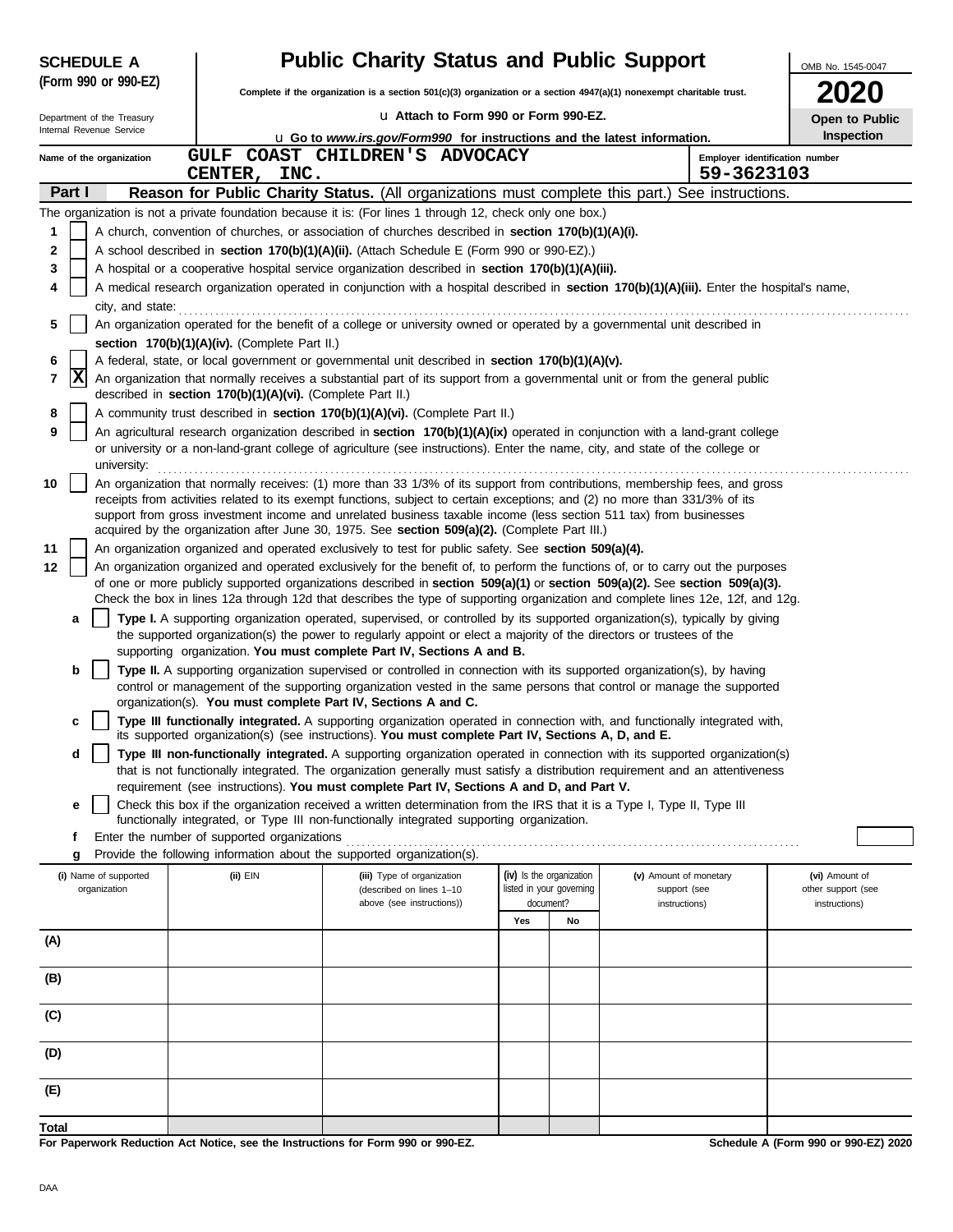| 1            | Gifts, grants, contributions, and<br>membership fees received. (Do not<br>include any "unusual grants.")                                                                                                                         | 1,879,782 | 2,575,724  | 3,303,994  | 4,855,376  |          | 7,220,522       | 19,835,398                           |  |  |  |  |  |
|--------------|----------------------------------------------------------------------------------------------------------------------------------------------------------------------------------------------------------------------------------|-----------|------------|------------|------------|----------|-----------------|--------------------------------------|--|--|--|--|--|
| $\mathbf{2}$ | Tax revenues levied for the<br>organization's benefit and either paid<br>to or expended on its behalf                                                                                                                            |           |            |            |            |          |                 |                                      |  |  |  |  |  |
| 3            | The value of services or facilities<br>furnished by a governmental unit to the<br>organization without charge                                                                                                                    |           |            |            |            |          |                 |                                      |  |  |  |  |  |
| 4            | Total. Add lines 1 through 3                                                                                                                                                                                                     | 1,879,782 | 2,575,724  | 3,303,994  | 4,855,376  |          | 7,220,522       | 19,835,398                           |  |  |  |  |  |
| 5            | The portion of total contributions by<br>each person (other than a<br>governmental unit or publicly<br>supported organization) included on<br>line 1 that exceeds 2% of the amount<br>shown on line 11, column (f)               |           |            |            |            |          |                 |                                      |  |  |  |  |  |
| -6           | Public support. Subtract line 5 from line 4<br><b>Section B. Total Support</b>                                                                                                                                                   |           |            |            |            |          |                 | 19,835,398                           |  |  |  |  |  |
|              | Calendar year (or fiscal year beginning in)<br>$\mathbf{u}$                                                                                                                                                                      | (a) 2016  | (b) $2017$ | $(c)$ 2018 | $(d)$ 2019 | (e) 2020 |                 | (f) Total                            |  |  |  |  |  |
| 7            | Amounts from line 4                                                                                                                                                                                                              | 1,879,782 | 2,575,724  | 3,303,994  | 4,855,376  |          | 7,220,522       | 19,835,398                           |  |  |  |  |  |
| 8            | Gross income from interest, dividends,<br>payments received on securities loans,<br>rents, royalties, and income from<br>$\overline{9}$<br>9<br>694<br>1,464<br>2,178<br>$\mathbf{2}$<br>similar sources                         |           |            |            |            |          |                 |                                      |  |  |  |  |  |
| 9            | Net income from unrelated business<br>activities, whether or not the business<br>is regularly carried on                                                                                                                         |           |            |            |            |          |                 |                                      |  |  |  |  |  |
| 10           | Other income. Do not include gain or<br>loss from the sale of capital assets<br>(Explain in Part VI.) $\ldots$ , $\ldots$                                                                                                        | 505,348   | 785,145    | 1,569,929  | 1,377,626  |          | 576,898         | 4,814,946                            |  |  |  |  |  |
| 11           | Total support. Add lines 7 through 10                                                                                                                                                                                            |           |            |            |            |          |                 | 24,652,522                           |  |  |  |  |  |
| 12           |                                                                                                                                                                                                                                  |           |            |            |            |          | 12 <sup>7</sup> | 4,372,322                            |  |  |  |  |  |
| 13           | First 5 years. If the Form 990 is for the organization's first, second, third, fourth, or fifth tax year as a section 501(c)(3)                                                                                                  |           |            |            |            |          |                 |                                      |  |  |  |  |  |
|              |                                                                                                                                                                                                                                  |           |            |            |            |          |                 |                                      |  |  |  |  |  |
|              | Section C. Computation of Public Support Percentage                                                                                                                                                                              |           |            |            |            |          |                 |                                      |  |  |  |  |  |
| 14           |                                                                                                                                                                                                                                  |           |            |            |            |          | 14<br>15        | $80.46\,\%$                          |  |  |  |  |  |
| 15<br>16a    | 33 1/3% support test-2020. If the organization did not check the box on line 13, and line 14 is 33 1/3% or more, check this                                                                                                      |           |            |            |            |          |                 | 74.62%                               |  |  |  |  |  |
|              |                                                                                                                                                                                                                                  |           |            |            |            |          |                 | $\blacktriangleright$ $ \mathbf{X} $ |  |  |  |  |  |
|              | b 33 1/3% support test-2019. If the organization did not check a box on line 13 or 16a, and line 15 is 33 1/3% or more, check                                                                                                    |           |            |            |            |          |                 |                                      |  |  |  |  |  |
|              | this box and stop here. The organization qualifies as a publicly supported organization                                                                                                                                          |           |            |            |            |          |                 | $\Box$                               |  |  |  |  |  |
| 17а          | 10%-facts-and-circumstances test-2020. If the organization did not check a box on line 13, 16a, or 16b, and line 14 is                                                                                                           |           |            |            |            |          |                 |                                      |  |  |  |  |  |
|              | 10% or more, and if the organization meets the "facts-and-circumstances" test, check this box and stop here. Explain in                                                                                                          |           |            |            |            |          |                 |                                      |  |  |  |  |  |
|              | Part VI how the organization meets the "facts-and-circumstances" test. The organization qualifies as a publicly supported                                                                                                        |           |            |            |            |          |                 |                                      |  |  |  |  |  |
|              | organization<br>and the contract of the contract of the contract of the contract of the contract of the contract of the contract of the contract of the contract of the contract of the contract of the contract of the contract |           |            |            |            |          |                 |                                      |  |  |  |  |  |
| b            | 10%-facts-and-circumstances test-2019. If the organization did not check a box on line 13, 16a, 16b, or 17a, and line                                                                                                            |           |            |            |            |          |                 |                                      |  |  |  |  |  |
|              | 15 is 10% or more, and if the organization meets the "facts-and-circumstances" test, check this box and stop here. Explain                                                                                                       |           |            |            |            |          |                 |                                      |  |  |  |  |  |
|              | in Part VI how the organization meets the "facts-and-circumstances" test. The organization qualifies as a publicly supported                                                                                                     |           |            |            |            |          |                 |                                      |  |  |  |  |  |
|              | organization<br><u>expanization</u>                                                                                                                                                                                              |           |            |            |            |          |                 |                                      |  |  |  |  |  |
| 18           | Private foundation. If the organization did not check a box on line 13, 16a, 16b, 17a, or 17b, check this box and see                                                                                                            |           |            |            |            |          |                 |                                      |  |  |  |  |  |
|              | <b>instructions</b>                                                                                                                                                                                                              |           |            |            |            |          |                 |                                      |  |  |  |  |  |

Schedule A (Form 990 or 990-EZ) 2020 **GULF COAST CHILDREN'S ADVOCACY** 59-3623103 Page 2

**Calendar year (or fiscal year beginning in) <b>u** (a) 2016 (b) 2017 (c) 2018 (d) 2019 (e) 2020 (f) Total

Part III. If the organization fails to qualify under the tests listed below, please complete Part III.)

**Part II** Support Schedule for Organizations Described in Sections 170(b)(1)(A)(iv) and 170(b)(1)(A)(vi)

u

(Complete only if you checked the box on line 5, 7, or 8 of Part I or if the organization failed to qualify under

**(a)** 2016 **(b)** 2017 **(c)** 2018 **(d)** 2019 **(e)** 2020

**Schedule A (Form 990 or 990-EZ) 2020**

**Section A. Public Support**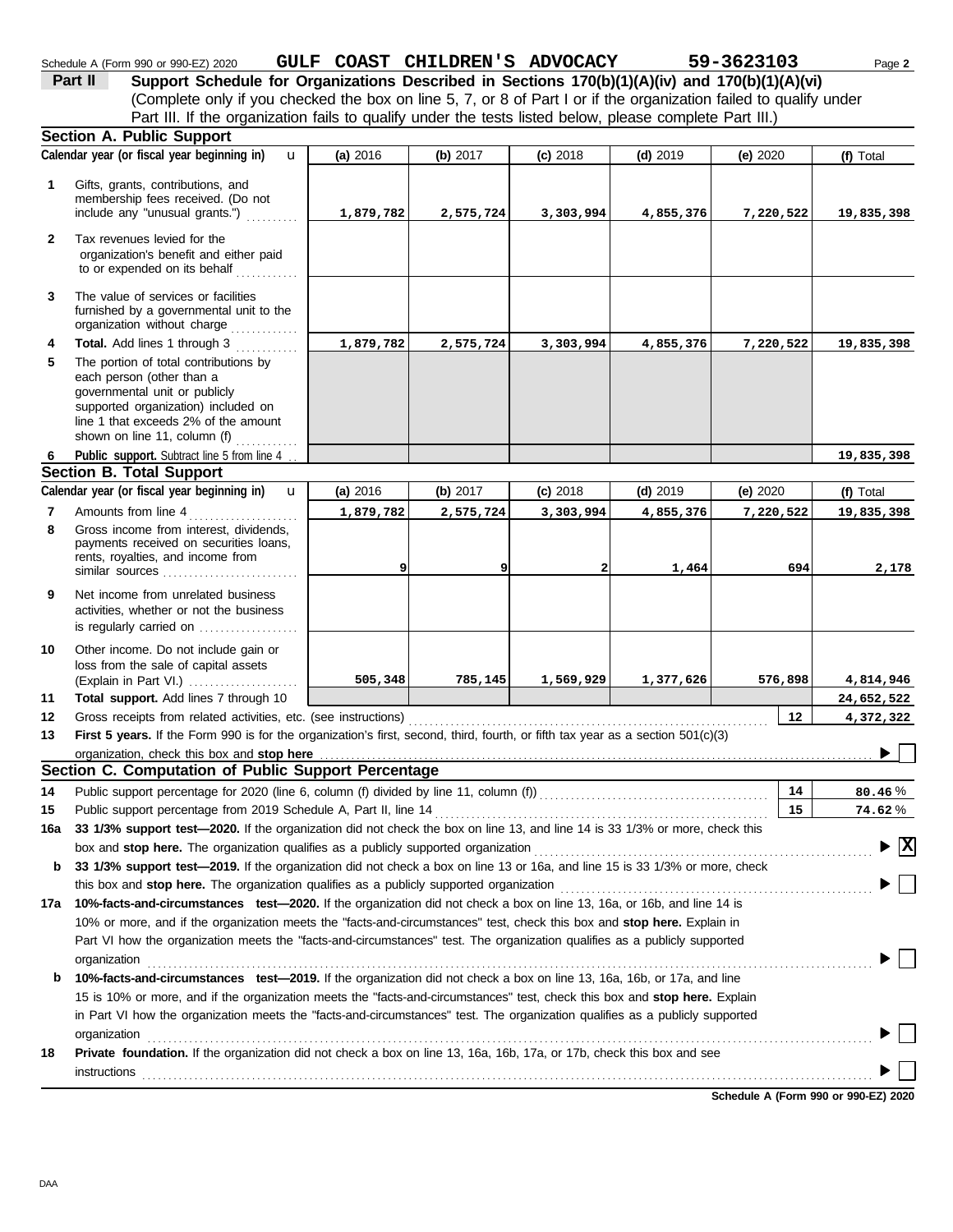|              | received. (Do not include any unusual grants.) $\frac{1}{2}$                                                                                                                      |          |          |            |            |            |          |                                      |
|--------------|-----------------------------------------------------------------------------------------------------------------------------------------------------------------------------------|----------|----------|------------|------------|------------|----------|--------------------------------------|
| $\mathbf{2}$ | Gross receipts from admissions, merchandise<br>sold or services performed, or facilities<br>furnished in any activity that is related to the<br>organization's tax-exempt purpose |          |          |            |            |            |          |                                      |
| 3            | Gross receipts from activities that are not an<br>unrelated trade or business under section 513                                                                                   |          |          |            |            |            |          |                                      |
| 4            | Tax revenues levied for the                                                                                                                                                       |          |          |            |            |            |          |                                      |
|              | organization's benefit and either paid<br>to or expended on its behalf<br><u>.</u><br>1980 - Johann Louis, amerikansk fotograf                                                    |          |          |            |            |            |          |                                      |
| 5            | The value of services or facilities<br>furnished by a governmental unit to the<br>organization without charge                                                                     |          |          |            |            |            |          |                                      |
| 6            | Total. Add lines 1 through 5                                                                                                                                                      |          |          |            |            |            |          |                                      |
|              | <b>7a</b> Amounts included on lines 1, 2, and 3<br>received from disqualified persons                                                                                             |          |          |            |            |            |          |                                      |
| b            | Amounts included on lines 2 and 3<br>received from other than disqualified<br>persons that exceed the greater of \$5,000<br>or 1% of the amount on line 13 for the year $\ldots$  |          |          |            |            |            |          |                                      |
| c            | Add lines 7a and 7b                                                                                                                                                               |          |          |            |            |            |          |                                      |
| 8            | Public support. (Subtract line 7c from                                                                                                                                            |          |          |            |            |            |          |                                      |
|              | <b>Section B. Total Support</b>                                                                                                                                                   |          |          |            |            |            |          |                                      |
|              | Calendar year (or fiscal year beginning in)<br>$\mathbf u$                                                                                                                        | (a) 2016 | (b) 2017 | $(c)$ 2018 | $(d)$ 2019 | (e) $2020$ |          | (f) Total                            |
| 9            | Amounts from line 6                                                                                                                                                               |          |          |            |            |            |          |                                      |
| 10a          | Gross income from interest, dividends,<br>payments received on securities loans, rents,<br>royalties, and income from similar sources                                             |          |          |            |            |            |          |                                      |
| b            | Unrelated business taxable income (less<br>section 511 taxes) from businesses<br>acquired after June 30, 1975                                                                     |          |          |            |            |            |          |                                      |
| c            | Add lines 10a and 10b $\ldots$                                                                                                                                                    |          |          |            |            |            |          |                                      |
| 11           | Net income from unrelated business<br>activities not included in line 10b, whether<br>or not the business is regularly carried on                                                 |          |          |            |            |            |          |                                      |
| 12           | Other income. Do not include gain or<br>loss from the sale of capital assets<br>(Explain in Part VI.)                                                                             |          |          |            |            |            |          |                                      |
| 13           | Total support. (Add lines 9, 10c, 11,                                                                                                                                             |          |          |            |            |            |          |                                      |
|              | and 12.)                                                                                                                                                                          |          |          |            |            |            |          |                                      |
| 14           | First 5 years. If the Form 990 is for the organization's first, second, third, fourth, or fifth tax year as a section 501(c)(3)                                                   |          |          |            |            |            |          |                                      |
|              | organization, check this box and stop here                                                                                                                                        |          |          |            |            |            |          |                                      |
|              | Section C. Computation of Public Support Percentage                                                                                                                               |          |          |            |            |            |          |                                      |
| 15           |                                                                                                                                                                                   |          |          |            |            |            | 15<br>16 | %<br>%                               |
| 16           | Section D. Computation of Investment Income Percentage                                                                                                                            |          |          |            |            |            |          |                                      |
| 17           | Investment income percentage for 2020 (line 10c, column (f), divided by line 13, column (f)) [[[[[[[[[[[[[[[[                                                                     |          |          |            |            |            | 17       | %                                    |
| 18           |                                                                                                                                                                                   |          |          |            |            |            | 18       | %                                    |
| 19a          | 33 1/3% support tests-2020. If the organization did not check the box on line 14, and line 15 is more than 33 1/3%, and line                                                      |          |          |            |            |            |          |                                      |
|              |                                                                                                                                                                                   |          |          |            |            |            |          |                                      |
| b            | 33 1/3% support tests—2019. If the organization did not check a box on line 14 or line 19a, and line 16 is more than 33 1/3%, and                                                 |          |          |            |            |            |          |                                      |
|              | line 18 is not more than 33 1/3%, check this box and stop here. The organization qualifies as a publicly supported organization                                                   |          |          |            |            |            |          |                                      |
| 20           |                                                                                                                                                                                   |          |          |            |            |            |          |                                      |
|              |                                                                                                                                                                                   |          |          |            |            |            |          | Schedule A (Form 990 or 990-EZ) 2020 |

## Schedule A (Form 990 or 990-EZ) 2020 **GULF COAST CHILDREN'S ADVOCACY** 59-3623103 Page 3

 $\overline{\mathbf{u}}$ 

**Part III Support Schedule for Organizations Described in Section 509(a)(2)** (Complete only if you checked the box on line 10 of Part I or if the organization failed to qualify under Part II. If the organization fails to qualify under the tests listed below, please complete Part II.)

**(a)** 2016 **(b)** 2017 **(c)** 2018 **(d)** 2019 **(e)** 2020 **(f)** Total

DAA

**1**

Gifts, grants, contributions, and membership fees received. (Do not include any "unusual grants.")

**Calendar year (or fiscal year beginning in)** 

**Section A. Public Support**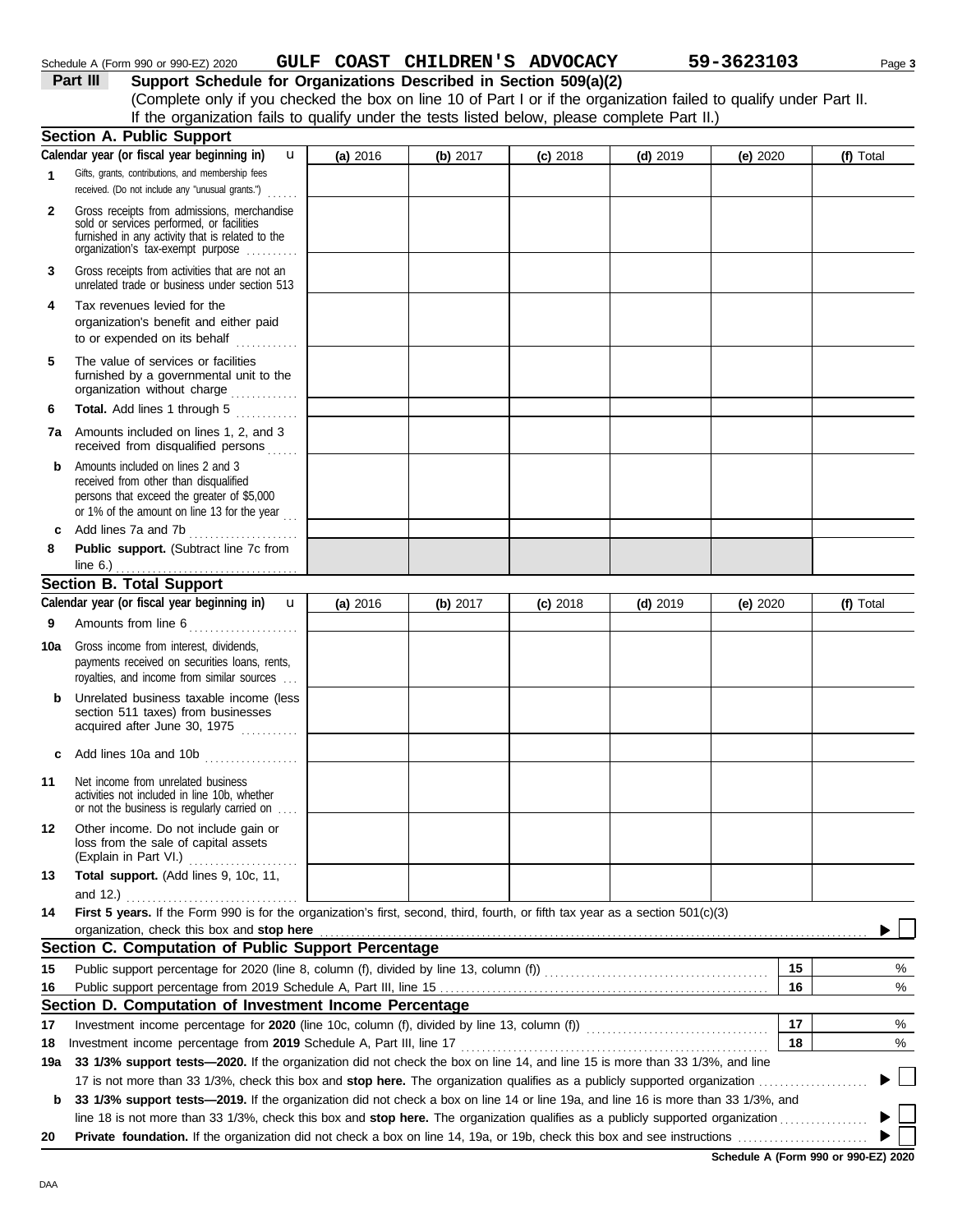|     | GULF COAST CHILDREN'S ADVOCACY<br>Schedule A (Form 990 or 990-EZ) 2020                                                                                                                                                                 | 59-3623103      |     | Page 4    |
|-----|----------------------------------------------------------------------------------------------------------------------------------------------------------------------------------------------------------------------------------------|-----------------|-----|-----------|
|     | <b>Part IV</b><br><b>Supporting Organizations</b>                                                                                                                                                                                      |                 |     |           |
|     | (Complete only if you checked a box in line 12 on Part I. If you checked box 12a, Part I, complete Sections A                                                                                                                          |                 |     |           |
|     | and B. If you checked box 12b, Part I, complete Sections A and C. If you checked box 12c, Part I, complete                                                                                                                             |                 |     |           |
|     | Sections A, D, and E. If you checked box 12d, Part I, complete Sections A and D, and complete Part V.)                                                                                                                                 |                 |     |           |
|     | Section A. All Supporting Organizations                                                                                                                                                                                                |                 |     |           |
|     |                                                                                                                                                                                                                                        |                 | Yes | <b>No</b> |
| 1   | Are all of the organization's supported organizations listed by name in the organization's governing                                                                                                                                   |                 |     |           |
|     | documents? If "No," describe in Part VI how the supported organizations are designated. If designated by                                                                                                                               |                 |     |           |
|     | class or purpose, describe the designation. If historic and continuing relationship, explain.                                                                                                                                          | 1               |     |           |
| 2   | Did the organization have any supported organization that does not have an IRS determination of status                                                                                                                                 |                 |     |           |
|     | under section 509(a)(1) or (2)? If "Yes," explain in Part VI how the organization determined that the supported                                                                                                                        |                 |     |           |
|     | organization was described in section 509(a)(1) or (2).                                                                                                                                                                                | $\mathbf{2}$    |     |           |
| За  | Did the organization have a supported organization described in section $501(c)(4)$ , (5), or (6)? If "Yes," answer                                                                                                                    |                 |     |           |
|     | lines 3b and 3c below.                                                                                                                                                                                                                 | 3a              |     |           |
| b   | Did the organization confirm that each supported organization qualified under section $501(c)(4)$ , $(5)$ , or $(6)$ and<br>satisfied the public support tests under section 509(a)(2)? If "Yes," describe in Part VI when and how the |                 |     |           |
|     | organization made the determination.                                                                                                                                                                                                   | 3 <sub>b</sub>  |     |           |
| C   | Did the organization ensure that all support to such organizations was used exclusively for section $170(c)(2)(B)$                                                                                                                     |                 |     |           |
|     | purposes? If "Yes," explain in Part VI what controls the organization put in place to ensure such use.                                                                                                                                 | 3c              |     |           |
| 4a  | Was any supported organization not organized in the United States ("foreign supported organization")? If                                                                                                                               |                 |     |           |
|     | "Yes," and if you checked 12a or 12b in Part I, answer (b) and (c) below.                                                                                                                                                              | 4a              |     |           |
| b   | Did the organization have ultimate control and discretion in deciding whether to make grants to the foreign                                                                                                                            |                 |     |           |
|     | supported organization? If "Yes," describe in Part VI how the organization had such control and discretion                                                                                                                             |                 |     |           |
|     | despite being controlled or supervised by or in connection with its supported organizations.                                                                                                                                           | 4b              |     |           |
| C   | Did the organization support any foreign supported organization that does not have an IRS determination                                                                                                                                |                 |     |           |
|     | under sections $501(c)(3)$ and $509(a)(1)$ or (2)? If "Yes," explain in Part VI what controls the organization used                                                                                                                    |                 |     |           |
|     | to ensure that all support to the foreign supported organization was used exclusively for section $170(c)(2)(B)$                                                                                                                       |                 |     |           |
|     | purposes.                                                                                                                                                                                                                              | 4c              |     |           |
| 5a  | Did the organization add, substitute, or remove any supported organizations during the tax year? If "Yes,"                                                                                                                             |                 |     |           |
|     | answer lines 5b and 5c below (if applicable). Also, provide detail in Part VI, including (i) the names and EIN                                                                                                                         |                 |     |           |
|     | numbers of the supported organizations added, substituted, or removed; (ii) the reasons for each such action;                                                                                                                          |                 |     |           |
|     | (iii) the authority under the organization's organizing document authorizing such action; and (iv) how the action                                                                                                                      |                 |     |           |
|     | was accomplished (such as by amendment to the organizing document).                                                                                                                                                                    | 5а              |     |           |
| b   | Type I or Type II only. Was any added or substituted supported organization part of a class already                                                                                                                                    |                 |     |           |
|     | designated in the organization's organizing document?                                                                                                                                                                                  | 5b              |     |           |
| с   | Substitutions only. Was the substitution the result of an event beyond the organization's control?                                                                                                                                     | 5c              |     |           |
|     | Did the organization provide support (whether in the form of grants or the provision of services or facilities) to                                                                                                                     |                 |     |           |
|     | anyone other than (i) its supported organizations, (ii) individuals that are part of the charitable class benefited                                                                                                                    |                 |     |           |
|     | by one or more of its supported organizations, or (iii) other supporting organizations that also support or                                                                                                                            |                 |     |           |
|     | benefit one or more of the filing organization's supported organizations? If "Yes," provide detail in Part VI.                                                                                                                         | 6               |     |           |
| 7   | Did the organization provide a grant, loan, compensation, or other similar payment to a substantial contributor                                                                                                                        |                 |     |           |
|     | (as defined in section $4958(c)(3)(C)$ ), a family member of a substantial contributor, or a 35% controlled entity<br>with regard to a substantial contributor? If "Yes," complete Part I of Schedule L (Form 990 or 990-EZ).          | 7               |     |           |
| 8   | Did the organization make a loan to a disqualified person (as defined in section 4958) not described in line 7?                                                                                                                        |                 |     |           |
|     | If "Yes," complete Part I of Schedule L (Form 990 or 990-EZ).                                                                                                                                                                          | 8               |     |           |
| 9а  | Was the organization controlled directly or indirectly at any time during the tax year by one or more                                                                                                                                  |                 |     |           |
|     | disqualified persons, as defined in section 4946 (other than foundation managers and organizations                                                                                                                                     |                 |     |           |
|     | described in section 509(a)(1) or (2))? If "Yes," provide detail in Part VI.                                                                                                                                                           | 9а              |     |           |
| b   | Did one or more disqualified persons (as defined in line 9a) hold a controlling interest in any entity in which                                                                                                                        |                 |     |           |
|     | the supporting organization had an interest? If "Yes," provide detail in Part VI.                                                                                                                                                      | 9b              |     |           |
| c   | Did a disqualified person (as defined in line 9a) have an ownership interest in, or derive any personal benefit                                                                                                                        |                 |     |           |
|     | from, assets in which the supporting organization also had an interest? If "Yes," provide detail in Part VI.                                                                                                                           | 9с              |     |           |
| 10a | Was the organization subject to the excess business holdings rules of section 4943 because of section                                                                                                                                  |                 |     |           |
|     | 4943(f) (regarding certain Type II supporting organizations, and all Type III non-functionally integrated                                                                                                                              |                 |     |           |
|     | supporting organizations)? If "Yes," answer line 10b below.                                                                                                                                                                            | 10a             |     |           |
| b   | Did the organization have any excess business holdings in the tax year? (Use Schedule C, Form 4720, to                                                                                                                                 |                 |     |           |
|     | determine whether the organization had excess business holdings.)                                                                                                                                                                      | 10 <sub>b</sub> |     |           |

**Schedule A (Form 990 or 990-EZ) 2020**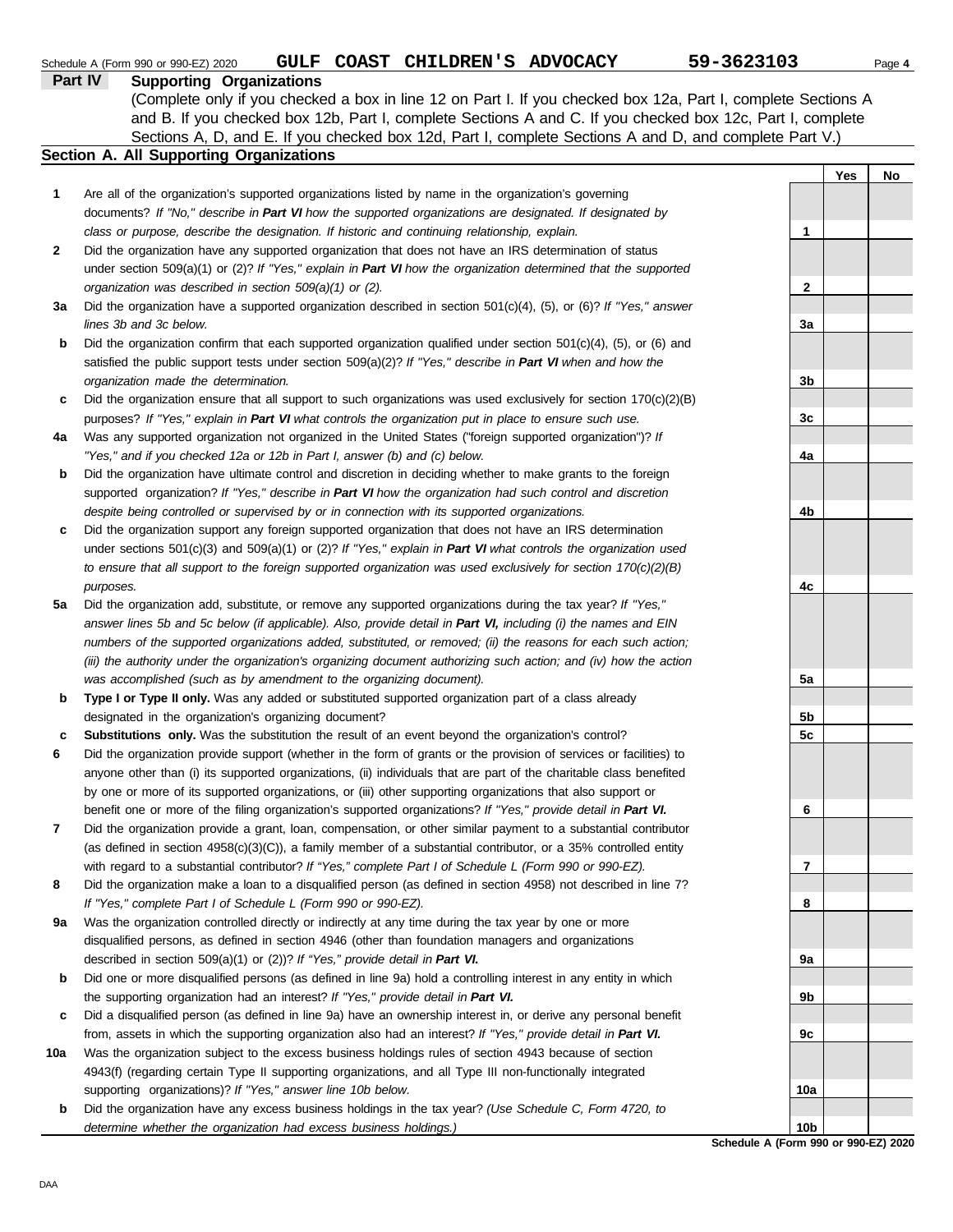### Schedule A (Form 990 or 990-EZ) 2020 **GULF COAST CHILDREN'S ADVOCACY** 59-3623103 Page 5

| 59-3623103 |  |  |  |
|------------|--|--|--|
|------------|--|--|--|

| <b>Part IV</b> | <b>Supporting Organizations (continued)</b>                                                                        |                 |     |    |
|----------------|--------------------------------------------------------------------------------------------------------------------|-----------------|-----|----|
|                |                                                                                                                    |                 | Yes | No |
| 11             | Has the organization accepted a gift or contribution from any of the following persons?                            |                 |     |    |
| а              | A person who directly or indirectly controls, either alone or together with persons described in lines 11b and     |                 |     |    |
|                | 11c below, the governing body of a supported organization?                                                         | 11a             |     |    |
| b              | A family member of a person described in line 11a above?                                                           | 11 <sub>b</sub> |     |    |
| C.             | A 35% controlled entity of a person described in line 11a or 11b above? If "Yes" to line 11a, 11b, or 11c, provide |                 |     |    |
|                | detail in Part VI.                                                                                                 | 11c             |     |    |

### **Section B. Type I Supporting Organizations**

|              |                                                                                                                                                                                                                                                                                                                                                                                                                                                                                                                                                                                                                                                      |   | Yes | No. |
|--------------|------------------------------------------------------------------------------------------------------------------------------------------------------------------------------------------------------------------------------------------------------------------------------------------------------------------------------------------------------------------------------------------------------------------------------------------------------------------------------------------------------------------------------------------------------------------------------------------------------------------------------------------------------|---|-----|-----|
| $\mathbf 1$  | Did the governing body, members of the governing body, officers acting in their official capacity, or membership of one or<br>more supported organizations have the power to regularly appoint or elect at least a majority of the organization's officers,<br>directors, or trustees at all times during the tax year? If "No," describe in Part VI how the supported organization(s)<br>effectively operated, supervised, or controlled the organization's activities. If the organization had more than one supported<br>organization, describe how the powers to appoint and/or remove officers, directors, or trustees were allocated among the |   |     |     |
|              | supported organizations and what conditions or restrictions, if any, applied to such powers during the tax year.                                                                                                                                                                                                                                                                                                                                                                                                                                                                                                                                     |   |     |     |
| $\mathbf{2}$ | Did the organization operate for the benefit of any supported organization other than the supported<br>organization(s) that operated, supervised, or controlled the supporting organization? If "Yes," explain in Part<br>VI how providing such benefit carried out the purposes of the supported organization(s) that operated,                                                                                                                                                                                                                                                                                                                     |   |     |     |
|              | supervised or controlled the supporting organization                                                                                                                                                                                                                                                                                                                                                                                                                                                                                                                                                                                                 | っ |     |     |

### *supervised, or controlled the supporting organization.* **Section C. Type II Supporting Organizations**

|                                                                                                                  |  | N. |
|------------------------------------------------------------------------------------------------------------------|--|----|
| Were a majority of the organization's directors or trustees during the tax year also a majority of the directors |  |    |
| or trustees of each of the organization's supported organization(s)? If "No," describe in Part VI how control    |  |    |
| or management of the supporting organization was vested in the same persons that controlled or managed           |  |    |
| the supported organization(s).                                                                                   |  |    |

### **Section D. All Type III Supporting Organizations**

|                |                                                                                                                        |   | Yes | No |
|----------------|------------------------------------------------------------------------------------------------------------------------|---|-----|----|
| $\mathbf{1}$   | Did the organization provide to each of its supported organizations, by the last day of the fifth month of the         |   |     |    |
|                | organization's tax year, (i) a written notice describing the type and amount of support provided during the prior tax  |   |     |    |
|                | year, (ii) a copy of the Form 990 that was most recently filed as of the date of notification, and (iii) copies of the |   |     |    |
|                | organization's governing documents in effect on the date of notification, to the extent not previously provided?       |   |     |    |
| $\overline{2}$ | Were any of the organization's officers, directors, or trustees either (i) appointed or elected by the supported       |   |     |    |
|                | organization(s) or (ii) serving on the governing body of a supported organization? If "No," explain in Part VI how     |   |     |    |
|                | the organization maintained a close and continuous working relationship with the supported organization(s).            | 2 |     |    |
| $\mathbf{3}$   | By reason of the relationship described in line 2, above, did the organization's supported organizations have          |   |     |    |
|                | a significant voice in the organization's investment policies and in directing the use of the organization's           |   |     |    |
|                | income or assets at all times during the tax year? If "Yes," describe in Part VI the role the organization's           |   |     |    |
|                | supported organizations played in this regard.                                                                         | 3 |     |    |

### **Section E. Type III Functionally-Integrated Supporting Organizations**

- **1** *Check the box next to the method that the organization used to satisfy the Integral Part Test during the year (see instructions).*
	- The organization satisfied the Activities Test. *Complete line 2 below.* **a**
	- The organization is the parent of each of its supported organizations. *Complete line 3 below.* **b**
	- The organization supported a governmental entity. *Describe in Part VI how you supported a governmental entity (see instructions).* **c**
- **2** Activities Test. *Answer lines 2a and 2b below.*
- **a** Did substantially all of the organization's activities during the tax year directly further the exempt purposes of the supported organization(s) to which the organization was responsive? *If "Yes," then in Part VI identify those supported organizations and explain how these activities directly furthered their exempt purposes, how the organization was responsive to those supported organizations, and how the organization determined that these activities constituted substantially all of its activities.*
- **b** Did the activities described in line 2a, above, constitute activities that, but for the organization's involvement, one or more of the organization's supported organization(s) would have been engaged in? If "Yes," explain in *Part VI the reasons for the organization's position that its supported organization(s) would have engaged in these activities but for the organization's involvement.*
- **3** Parent of Supported Organizations. *Answer lines 3a and 3b below.*
- **a** Did the organization have the power to regularly appoint or elect a majority of the officers, directors, or trustees of each of the supported organizations? *If "Yes" or "No," provide details in Part VI.*
- **b** Did the organization exercise a substantial degree of direction over the policies, programs, and activities of each of its supported organizations? *If "Yes," describe in Part VI the role played by the organization in this regard.*

DAA **Schedule A (Form 990 or 990-EZ) 2020 3b**

**2a**

**2b**

**3a**

**Yes No**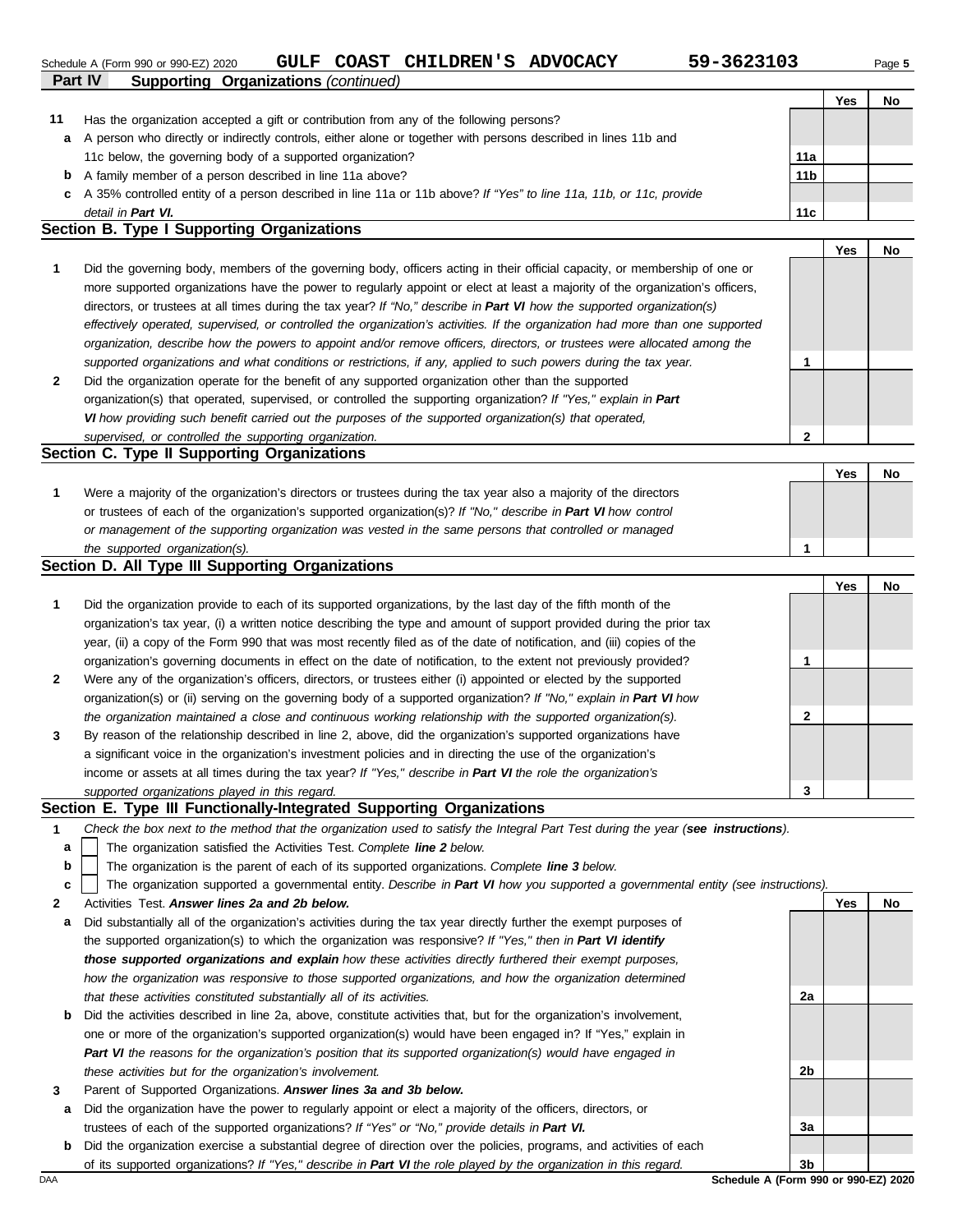| Part V<br>Type III Non-Functionally Integrated 509(a)(3) Supporting Organizations                                                                |                |                |                                |  |  |  |  |
|--------------------------------------------------------------------------------------------------------------------------------------------------|----------------|----------------|--------------------------------|--|--|--|--|
| $\mathbf{1}$<br>Check here if the organization satisfied the Integral Part Test as a qualifying trust on Nov. 20, 1970 (explain in Part VI). See |                |                |                                |  |  |  |  |
| instructions. All other Type III non-functionally integrated supporting organizations must complete Sections A through E.                        |                |                |                                |  |  |  |  |
| Section A - Adjusted Net Income                                                                                                                  |                | (A) Prior Year | (B) Current Year               |  |  |  |  |
|                                                                                                                                                  |                |                | (optional)                     |  |  |  |  |
| Net short-term capital gain<br>1.                                                                                                                | 1              |                |                                |  |  |  |  |
| $\mathbf{2}$<br>Recoveries of prior-year distributions                                                                                           | $\mathbf{2}$   |                |                                |  |  |  |  |
| Other gross income (see instructions)<br>3.                                                                                                      | 3              |                |                                |  |  |  |  |
| 4<br>Add lines 1 through 3.                                                                                                                      | 4              |                |                                |  |  |  |  |
| 5<br>Depreciation and depletion                                                                                                                  | 5              |                |                                |  |  |  |  |
| 6<br>Portion of operating expenses paid or incurred for production or collection of                                                              |                |                |                                |  |  |  |  |
| gross income or for management, conservation, or maintenance of property                                                                         |                |                |                                |  |  |  |  |
| held for production of income (see instructions)                                                                                                 | 6              |                |                                |  |  |  |  |
| $\overline{7}$<br>Other expenses (see instructions)                                                                                              | $\overline{7}$ |                |                                |  |  |  |  |
| Adjusted Net Income (subtract lines 5, 6, and 7 from line 4)<br>8                                                                                | 8              |                |                                |  |  |  |  |
| Section B - Minimum Asset Amount                                                                                                                 |                | (A) Prior Year | (B) Current Year<br>(optional) |  |  |  |  |
| Aggregate fair market value of all non-exempt-use assets (see<br>1                                                                               |                |                |                                |  |  |  |  |
| instructions for short tax year or assets held for part of year):                                                                                |                |                |                                |  |  |  |  |
| a Average monthly value of securities                                                                                                            | 1a             |                |                                |  |  |  |  |
| <b>b</b> Average monthly cash balances                                                                                                           | 1b             |                |                                |  |  |  |  |
| c Fair market value of other non-exempt-use assets                                                                                               | 1c             |                |                                |  |  |  |  |
| <b>d Total</b> (add lines 1a, 1b, and 1c)                                                                                                        | 1 <sub>d</sub> |                |                                |  |  |  |  |
| e Discount claimed for blockage or other factors                                                                                                 |                |                |                                |  |  |  |  |
| (explain in detail in Part VI):                                                                                                                  |                |                |                                |  |  |  |  |
| $\mathbf{2}$<br>Acquisition indebtedness applicable to non-exempt-use assets                                                                     | $\mathbf{2}$   |                |                                |  |  |  |  |
| Subtract line 2 from line 1d.<br>3                                                                                                               | 3              |                |                                |  |  |  |  |
| Cash deemed held for exempt use. Enter 0.015 of line 3 (for greater amount,<br>4                                                                 |                |                |                                |  |  |  |  |
| see instructions).                                                                                                                               | 4              |                |                                |  |  |  |  |
| 5<br>Net value of non-exempt-use assets (subtract line 4 from line 3)                                                                            | 5              |                |                                |  |  |  |  |
| Multiply line 5 by 0.035.<br>6                                                                                                                   | 6              |                |                                |  |  |  |  |
| 7<br>Recoveries of prior-year distributions                                                                                                      | $\overline{7}$ |                |                                |  |  |  |  |
| Minimum Asset Amount (add line 7 to line 6)<br>8                                                                                                 | 8              |                |                                |  |  |  |  |
| Section C - Distributable Amount                                                                                                                 |                |                | <b>Current Year</b>            |  |  |  |  |
| 1<br>Adjusted net income for prior year (from Section A, line 8, column A)                                                                       | $\mathbf{1}$   |                |                                |  |  |  |  |
| $\mathbf{2}$<br>Enter 0.85 of line 1.                                                                                                            | $\mathbf{2}$   |                |                                |  |  |  |  |
| 3<br>Minimum asset amount for prior year (from Section B, line 8, column A)                                                                      | 3              |                |                                |  |  |  |  |
| Enter greater of line 2 or line 3.<br>4                                                                                                          | 4              |                |                                |  |  |  |  |
| 5.<br>Income tax imposed in prior year                                                                                                           | 5              |                |                                |  |  |  |  |
| 6<br>Distributable Amount. Subtract line 5 from line 4, unless subject to                                                                        |                |                |                                |  |  |  |  |
| emergency temporary reduction (see instructions).                                                                                                | 6              |                |                                |  |  |  |  |
| 7<br>Check here if the current year is the organization's first as a non-functionally integrated Type III supporting organization                |                |                |                                |  |  |  |  |

Schedule A (Form 990 or 990-EZ) 2020 **GULF COAST CHILDREN'S ADVOCACY** 59-3623103 Page 6

(see instructions).

**Schedule A (Form 990 or 990-EZ) 2020**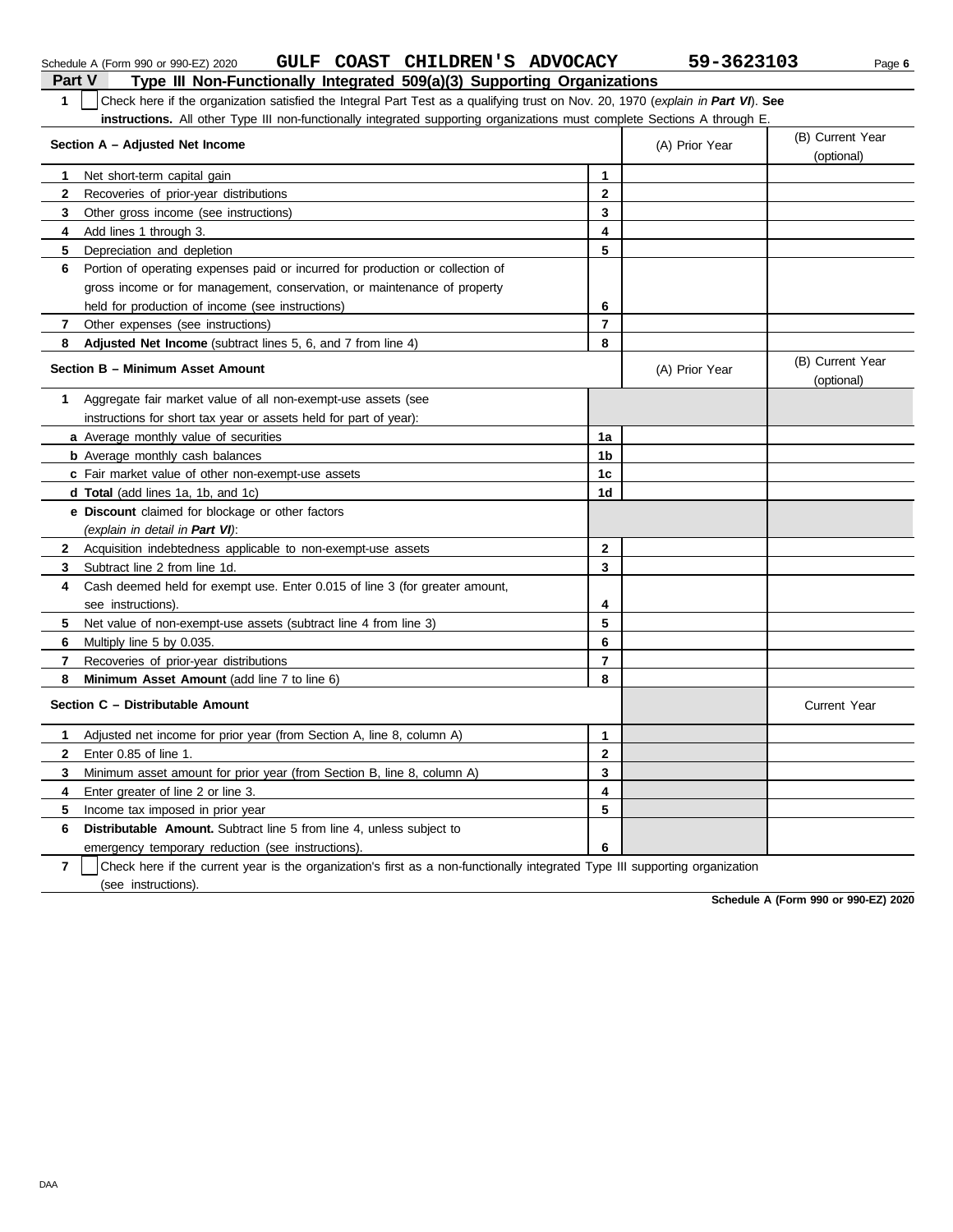| Schedule A (Form 990 or 990-EZ) 2020 |  | GULF COAST CHILDREN'S ADVOCACY | 59-3623103 | Page <sup>-</sup> |
|--------------------------------------|--|--------------------------------|------------|-------------------|
|                                      |  |                                |            |                   |

# **Part V Type III Non-Functionally Integrated 509(a)(3) Supporting Organizations** *(continued)*

| Section D - Distributions | <b>Current Year</b>                                                                                                         |                                    |                                               |                                                  |
|---------------------------|-----------------------------------------------------------------------------------------------------------------------------|------------------------------------|-----------------------------------------------|--------------------------------------------------|
| 1                         | Amounts paid to supported organizations to accomplish exempt purposes                                                       |                                    |                                               |                                                  |
| $\mathbf{2}$              | Amounts paid to perform activity that directly furthers exempt purposes of supported                                        |                                    |                                               |                                                  |
|                           | organizations, in excess of income from activity                                                                            |                                    |                                               |                                                  |
| 3                         | Administrative expenses paid to accomplish exempt purposes of supported organizations                                       |                                    |                                               |                                                  |
| 4                         | Amounts paid to acquire exempt-use assets                                                                                   |                                    |                                               |                                                  |
| 5                         | Qualified set-aside amounts (prior IRS approval required-provide details in Part VI)                                        |                                    |                                               |                                                  |
| 6                         | Other distributions (describe in Part VI). See instructions.                                                                |                                    |                                               |                                                  |
| 7                         | <b>Total annual distributions.</b> Add lines 1 through 6.                                                                   |                                    |                                               |                                                  |
| 8                         | Distributions to attentive supported organizations to which the organization is responsive                                  |                                    |                                               |                                                  |
|                           | (provide details in Part VI). See instructions.                                                                             |                                    |                                               |                                                  |
| 9                         | Distributable amount for 2020 from Section C, line 6                                                                        |                                    |                                               |                                                  |
| 10                        | Line 8 amount divided by line 9 amount                                                                                      |                                    |                                               |                                                  |
|                           | <b>Section E - Distribution Allocations (see instructions)</b>                                                              | (i)<br><b>Excess Distributions</b> | (ii)<br><b>Underdistributions</b><br>Pre-2020 | (iii)<br><b>Distributable</b><br>Amount for 2020 |
| 1                         | Distributable amount for 2020 from Section C, line 6                                                                        |                                    |                                               |                                                  |
| $\mathbf{2}$              | Underdistributions, if any, for years prior to 2020<br>(reasonable cause required-explain in Part VI). See<br>instructions. |                                    |                                               |                                                  |
| 3                         | Excess distributions carryover, if any, to 2020                                                                             |                                    |                                               |                                                  |
|                           |                                                                                                                             |                                    |                                               |                                                  |
|                           |                                                                                                                             |                                    |                                               |                                                  |
|                           |                                                                                                                             |                                    |                                               |                                                  |
|                           |                                                                                                                             |                                    |                                               |                                                  |
|                           |                                                                                                                             |                                    |                                               |                                                  |
|                           | f Total of lines 3a through 3e                                                                                              |                                    |                                               |                                                  |
|                           | g Applied to underdistributions of prior years                                                                              |                                    |                                               |                                                  |
|                           | h Applied to 2020 distributable amount                                                                                      |                                    |                                               |                                                  |
|                           | <i>i</i> Carryover from 2015 not applied (see instructions)                                                                 |                                    |                                               |                                                  |
|                           | Remainder. Subtract lines 3g, 3h, and 3i from line 3f.                                                                      |                                    |                                               |                                                  |
| 4                         | Distributions for 2020 from                                                                                                 |                                    |                                               |                                                  |
|                           | \$<br>Section D, line 7:                                                                                                    |                                    |                                               |                                                  |
|                           | a Applied to underdistributions of prior years<br><b>b</b> Applied to 2020 distributable amount                             |                                    |                                               |                                                  |
|                           | <b>c</b> Remainder. Subtract lines 4a and 4b from line 4.                                                                   |                                    |                                               |                                                  |
| 5                         | Remaining underdistributions for years prior to 2020, if                                                                    |                                    |                                               |                                                  |
|                           | any. Subtract lines 3g and 4a from line 2. For result                                                                       |                                    |                                               |                                                  |
|                           | greater than zero, explain in Part VI. See instructions.                                                                    |                                    |                                               |                                                  |
| 6                         | Remaining underdistributions for 2020 Subtract lines 3h                                                                     |                                    |                                               |                                                  |
|                           | and 4b from line 1. For result greater than zero, explain in                                                                |                                    |                                               |                                                  |
|                           | Part VI. See instructions.                                                                                                  |                                    |                                               |                                                  |
| 7                         | Excess distributions carryover to 2021. Add lines 3j                                                                        |                                    |                                               |                                                  |
|                           | and 4c.                                                                                                                     |                                    |                                               |                                                  |
| 8                         | Breakdown of line 7:                                                                                                        |                                    |                                               |                                                  |
|                           | a Excess from 2016                                                                                                          |                                    |                                               |                                                  |
|                           | <b>b</b> Excess from 2017                                                                                                   |                                    |                                               |                                                  |
|                           |                                                                                                                             |                                    |                                               |                                                  |
|                           | d Excess from 2019                                                                                                          |                                    |                                               |                                                  |
|                           | e Excess from 2020                                                                                                          |                                    |                                               |                                                  |
|                           |                                                                                                                             |                                    |                                               | Schedule A (Form 990 or 990-EZ) 2020             |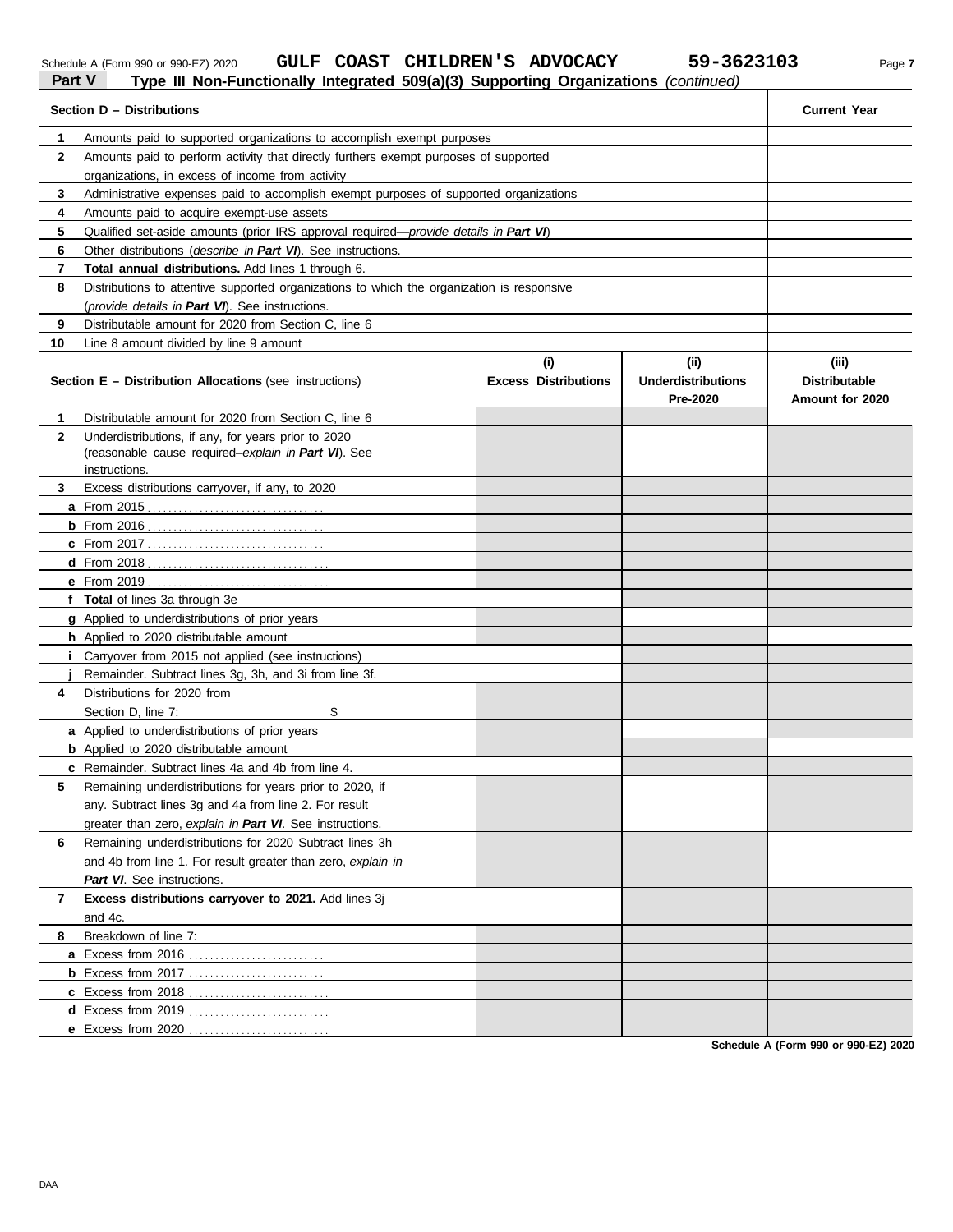| Schedule A (Form 990 or 990-EZ) 2020                                                                                                                                                                                                                                                                                                                                                                                                                                                                                                                                                                   | GULF COAST CHILDREN'S ADVOCACY |           | 59-3623103 | Page 8 |
|--------------------------------------------------------------------------------------------------------------------------------------------------------------------------------------------------------------------------------------------------------------------------------------------------------------------------------------------------------------------------------------------------------------------------------------------------------------------------------------------------------------------------------------------------------------------------------------------------------|--------------------------------|-----------|------------|--------|
| Part VI<br>Supplemental Information. Provide the explanations required by Part II, line 10; Part II, line 17a or 17b; Part<br>III, line 12; Part IV, Section A, lines 1, 2, 3b, 3c, 4b, 4c, 5a, 6, 9a, 9b, 9c, 11a, 11b, and 11c; Part IV, Section<br>B, lines 1 and 2; Part IV, Section C, line 1; Part IV, Section D, lines 2 and 3; Part IV, Section E, lines 1c, 2a, 2b,<br>3a, and 3b; Part V, line 1; Part V, Section B, line 1e; Part V, Section D, lines 5, 6, and 8; and Part V, Section E,<br>lines 2, 5, and 6. Also complete this part for any additional information. (See instructions.) |                                |           |            |        |
| PART II, LINE 10 - OTHER INCOME DETAIL                                                                                                                                                                                                                                                                                                                                                                                                                                                                                                                                                                 |                                |           |            |        |
| <b>REIMBURSEMENTS</b>                                                                                                                                                                                                                                                                                                                                                                                                                                                                                                                                                                                  | \$                             | 901,239   |            |        |
|                                                                                                                                                                                                                                                                                                                                                                                                                                                                                                                                                                                                        | \$                             | 404,732   |            |        |
| <b>RENT</b>                                                                                                                                                                                                                                                                                                                                                                                                                                                                                                                                                                                            |                                |           |            |        |
| SPECIAL EVENTS                                                                                                                                                                                                                                                                                                                                                                                                                                                                                                                                                                                         | \$                             | 1,387,536 |            |        |
| <b>ADMINISTRATION</b>                                                                                                                                                                                                                                                                                                                                                                                                                                                                                                                                                                                  | \$                             | 746,123   |            |        |
| <b>MISCELLANEOUS</b>                                                                                                                                                                                                                                                                                                                                                                                                                                                                                                                                                                                   | \$                             | 98,383    |            |        |
| NON CASH DONATION REVENUE                                                                                                                                                                                                                                                                                                                                                                                                                                                                                                                                                                              | \$                             | 444,776   |            |        |
| INSURANCE PROCEEDS                                                                                                                                                                                                                                                                                                                                                                                                                                                                                                                                                                                     | \$                             | 832,157   |            |        |
|                                                                                                                                                                                                                                                                                                                                                                                                                                                                                                                                                                                                        |                                |           |            |        |
|                                                                                                                                                                                                                                                                                                                                                                                                                                                                                                                                                                                                        |                                |           |            |        |
|                                                                                                                                                                                                                                                                                                                                                                                                                                                                                                                                                                                                        |                                |           |            |        |
|                                                                                                                                                                                                                                                                                                                                                                                                                                                                                                                                                                                                        |                                |           |            |        |
|                                                                                                                                                                                                                                                                                                                                                                                                                                                                                                                                                                                                        |                                |           |            |        |
|                                                                                                                                                                                                                                                                                                                                                                                                                                                                                                                                                                                                        |                                |           |            |        |
|                                                                                                                                                                                                                                                                                                                                                                                                                                                                                                                                                                                                        |                                |           |            |        |
|                                                                                                                                                                                                                                                                                                                                                                                                                                                                                                                                                                                                        |                                |           |            |        |
|                                                                                                                                                                                                                                                                                                                                                                                                                                                                                                                                                                                                        |                                |           |            |        |
|                                                                                                                                                                                                                                                                                                                                                                                                                                                                                                                                                                                                        |                                |           |            |        |
|                                                                                                                                                                                                                                                                                                                                                                                                                                                                                                                                                                                                        |                                |           |            |        |
|                                                                                                                                                                                                                                                                                                                                                                                                                                                                                                                                                                                                        |                                |           |            |        |
|                                                                                                                                                                                                                                                                                                                                                                                                                                                                                                                                                                                                        |                                |           |            |        |
|                                                                                                                                                                                                                                                                                                                                                                                                                                                                                                                                                                                                        |                                |           |            |        |
|                                                                                                                                                                                                                                                                                                                                                                                                                                                                                                                                                                                                        |                                |           |            |        |
|                                                                                                                                                                                                                                                                                                                                                                                                                                                                                                                                                                                                        |                                |           |            |        |
|                                                                                                                                                                                                                                                                                                                                                                                                                                                                                                                                                                                                        |                                |           |            |        |
|                                                                                                                                                                                                                                                                                                                                                                                                                                                                                                                                                                                                        |                                |           |            |        |
|                                                                                                                                                                                                                                                                                                                                                                                                                                                                                                                                                                                                        |                                |           |            |        |
|                                                                                                                                                                                                                                                                                                                                                                                                                                                                                                                                                                                                        |                                |           |            |        |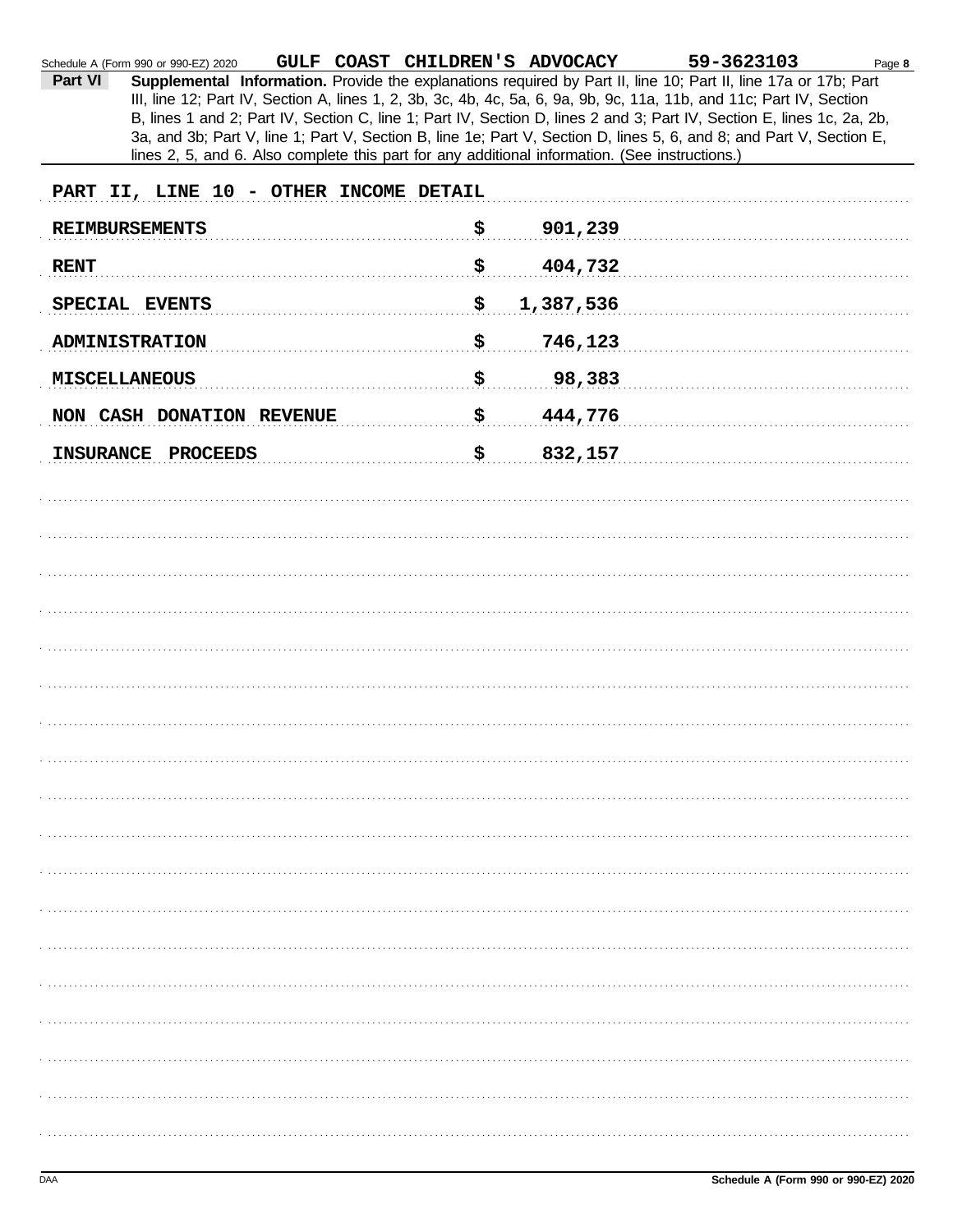Department of the Treasury **(Form 990, 990-EZ,**

### Internal Revenue Service

# **Schedule of Contributors Schedule B**

**or 990-PF)** u **Attach to Form 990, Form 990-EZ, or Form 990-PF.** u **Go to** *www.irs.gov/Form990* **for the latest information.** OMB No. 1545-0047

**2020**

**Employer identification number**

Name of the organization

### **GULF COAST CHILDREN'S ADVOCACY**

**CENTER, INC. 59-3623103**

**Organization type** (check one):

| Filers of:         | Section:                                                                    |
|--------------------|-----------------------------------------------------------------------------|
| Form 990 or 990-EZ | $ \mathbf{X} $ 501(c)(<br>3 ) (enter number) organization                   |
|                    | $4947(a)(1)$ nonexempt charitable trust not treated as a private foundation |
|                    | 527 political organization                                                  |
| Form 990-PF        | 501(c)(3) exempt private foundation                                         |
|                    | 4947(a)(1) nonexempt charitable trust treated as a private foundation       |
|                    | 501(c)(3) taxable private foundation                                        |

Check if your organization is covered by the **General Rule** or a **Special Rule. Note:** Only a section 501(c)(7), (8), or (10) organization can check boxes for both the General Rule and a Special Rule. See instructions.

### **General Rule**

For an organization filing Form 990, 990-EZ, or 990-PF that received, during the year, contributions totaling \$5,000 or more (in money or property) from any one contributor. Complete Parts I and II. See instructions for determining a contributor's total contributions.

### **Special Rules**

For an organization described in section 501(c)(3) filing Form 990 or 990-EZ that met the 33<sup>1</sup> /3% support test of the **X**regulations under sections 509(a)(1) and 170(b)(1)(A)(vi), that checked Schedule A (Form 990 or 990-EZ), Part II, line 13, 16a, or 16b, and that received from any one contributor, during the year, total contributions of the greater of **(1)** \$5,000; or **(2)** 2% of the amount on (i) Form 990, Part VIII, line 1h; or (ii) Form 990-EZ, line 1. Complete Parts I and II.

literary, or educational purposes, or for the prevention of cruelty to children or animals. Complete Parts I (entering For an organization described in section  $501(c)(7)$ , (8), or (10) filing Form 990 or 990-EZ that received from any one contributor, during the year, total contributions of more than \$1,000 *exclusively* for religious, charitable, scientific, "N/A" in column (b) instead of the contributor name and address), II, and III.

For an organization described in section 501(c)(7), (8), or (10) filing Form 990 or 990-EZ that received from any one contributor, during the year, contributions *exclusively* for religious, charitable, etc., purposes, but no such contributions totaled more than \$1,000. If this box is checked, enter here the total contributions that were received during the year for an *exclusively* religious, charitable, etc., purpose. Don't complete any of the parts unless the **General Rule** applies to this organization because it received *nonexclusively* religious, charitable, etc., contributions totaling \$5,000 or more during the year . . . . . . . . . . . . . . . . . . . . . . . . . . . . . . . . . . . . . . . . . . . . . . . . . . . . . . . . . . . . . . . . . . . . . . . . . . . . . . . .

990-EZ, or 990-PF), but it **must** answer "No" on Part IV, line 2, of its Form 990; or check the box on line H of its Form 990-EZ or on its Form 990-PF, Part I, line 2, to certify that it doesn't meet the filing requirements of Schedule B (Form 990, 990-EZ, or 990-PF). **Caution:** An organization that isn't covered by the General Rule and/or the Special Rules doesn't file Schedule B (Form 990,

**For Paperwork Reduction Act Notice, see the instructions for Form 990, 990-EZ, or 990-PF.**

 $\triangleright$  \$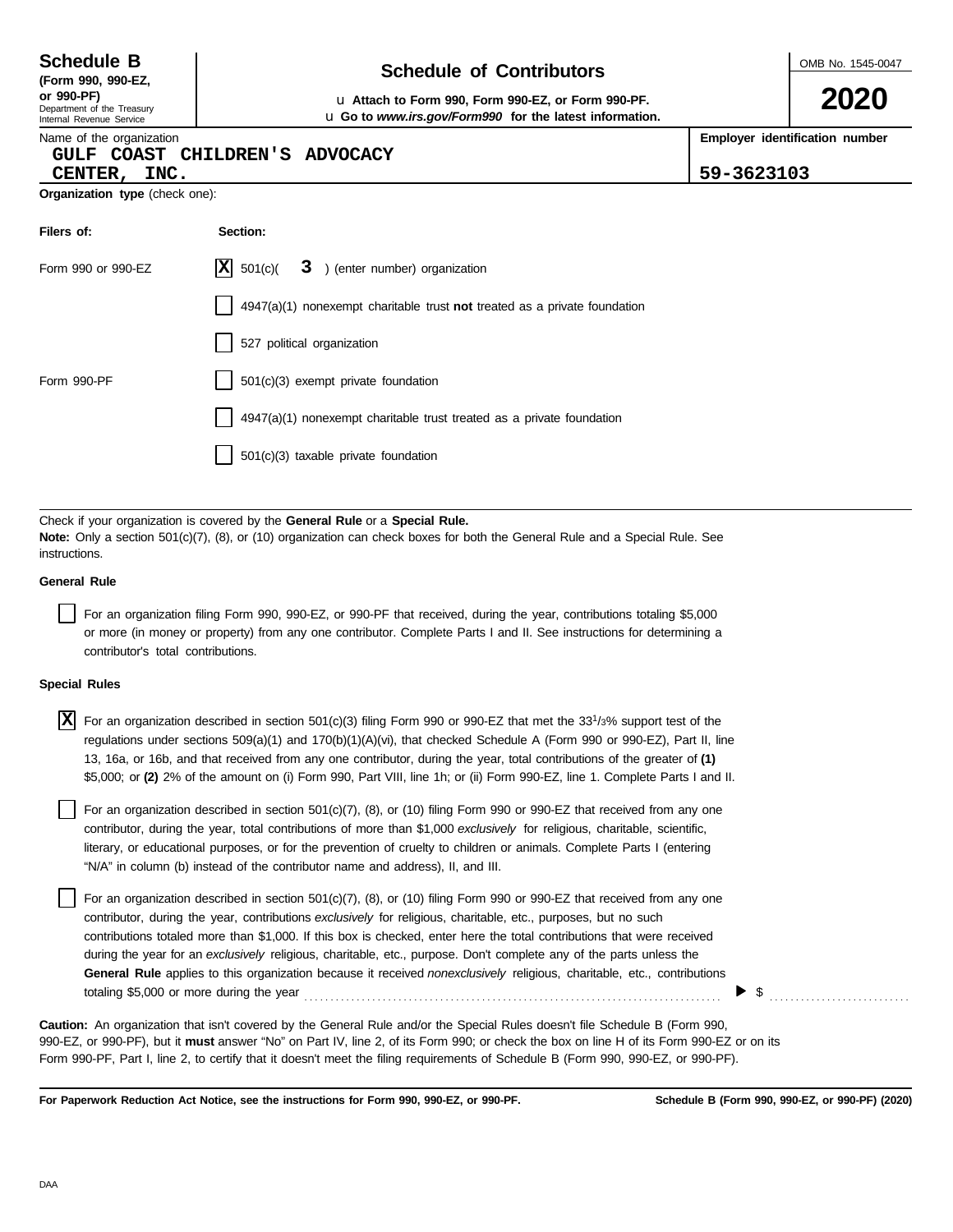| <b>GULF</b>      | COAST CHILDREN'S ADVOCACY                                                                                                  |                                   | 59-3623103                                                                                                         |
|------------------|----------------------------------------------------------------------------------------------------------------------------|-----------------------------------|--------------------------------------------------------------------------------------------------------------------|
| Part I           | <b>Contributors</b> (see instructions). Use duplicate copies of Part I if additional space is needed.                      |                                   |                                                                                                                    |
| (a)<br>No.       | (b)<br>Name, address, and ZIP + 4                                                                                          | (c)<br><b>Total contributions</b> | (d)<br>Type of contribution                                                                                        |
| 1                | UNITED WAY OF NORTHWEST FLORIDA<br>602 HARRISON AVENUE<br>PANAMA CITY<br>FL 32401                                          | 818,849<br>$\mathsf{\$}$          | Ιx<br>Person<br>Payroll<br><b>Noncash</b><br>(Complete Part II for<br>noncash contributions.)                      |
| (a)              | (b)                                                                                                                        | (c)                               | (d)                                                                                                                |
| No.              | Name, address, and ZIP + 4                                                                                                 | <b>Total contributions</b>        | Type of contribution                                                                                               |
| 2                | BAY, FRANKLIN, GULF HEALTHY START<br>COALITION, INC.<br>907 CHERRY STREET<br>PANAMA CITY<br>FL 32401                       | 577,902<br>$\mathsf{\$}$          | $\overline{\mathbf{x}}$<br>Person<br>Payroll<br><b>Noncash</b><br>(Complete Part II for<br>noncash contributions.) |
| (a)              | (b)                                                                                                                        | (c)                               | (d)                                                                                                                |
| No.              | Name, address, and ZIP + 4                                                                                                 | <b>Total contributions</b>        | Type of contribution                                                                                               |
| 3                | FLORIDA COUNCIL AGAINST<br>SEXUAL VIOLENCE<br>1820 E PARK AVENUE, SUITE 100<br>TALLAHASSEE<br>FL 32301                     | 266,038<br>$\mathsf{\$}$          | $\overline{\mathbf{x}}$<br>Person<br>Payroll<br><b>Noncash</b><br>(Complete Part II for<br>noncash contributions.) |
| (a)              | (b)                                                                                                                        | (c)                               | (d)                                                                                                                |
| No.              | Name, address, and ZIP + 4                                                                                                 | <b>Total contributions</b>        | Type of contribution                                                                                               |
| $4 \ldots$       | FLORIDA DEPARTMENT OF HEALTH<br>4052 BALD CYPRESS WAY, BIN B-01<br><b>TALLAHASSEE</b><br>FL 32399                          | 904,478<br>$\frac{1}{2}$          | $\overline{\mathbf{x}}$<br>Person<br>Payroll<br><b>Noncash</b><br>(Complete Part II for<br>noncash contributions.) |
| (a)              | (b)                                                                                                                        | (c)                               | (d)                                                                                                                |
| No.              | Name, address, and ZIP + 4                                                                                                 | <b>Total contributions</b>        | Type of contribution                                                                                               |
| $\overline{5}$   | FLORIDA OFFICE OF ATTORNEY GENERAL<br>PL-01, THE CAPITAL<br>FL 32399<br><b>TALLAHASSEE</b>                                 | 3,459,130<br>$\mathbb{S}$         | x<br>Person<br>Payroll<br><b>Noncash</b><br>(Complete Part II for<br>noncash contributions.)                       |
| (a)<br>No.       | (b)<br>Name, address, and ZIP + 4                                                                                          | (c)<br><b>Total contributions</b> | (d)<br>Type of contribution                                                                                        |
| $6 \overline{6}$ | THE FLORIDA NETWORK OF CHILDREN'S<br>ADVOCACY CENTERS<br>2940 EAST PARK AVENUE, SUITE 1A<br>FL 32301<br><b>TALLAHASSEE</b> | 190,092<br>$\mathsf{\$}$          | X<br>Person<br>Payroll<br><b>Noncash</b><br>(Complete Part II for<br>noncash contributions.)                       |

Name of organization **Employer identification number Employer identification number** 

Page **2**

**PAGE 1 OF 2**

Schedule B (Form 990, 990-EZ, or 990-PF) (2020)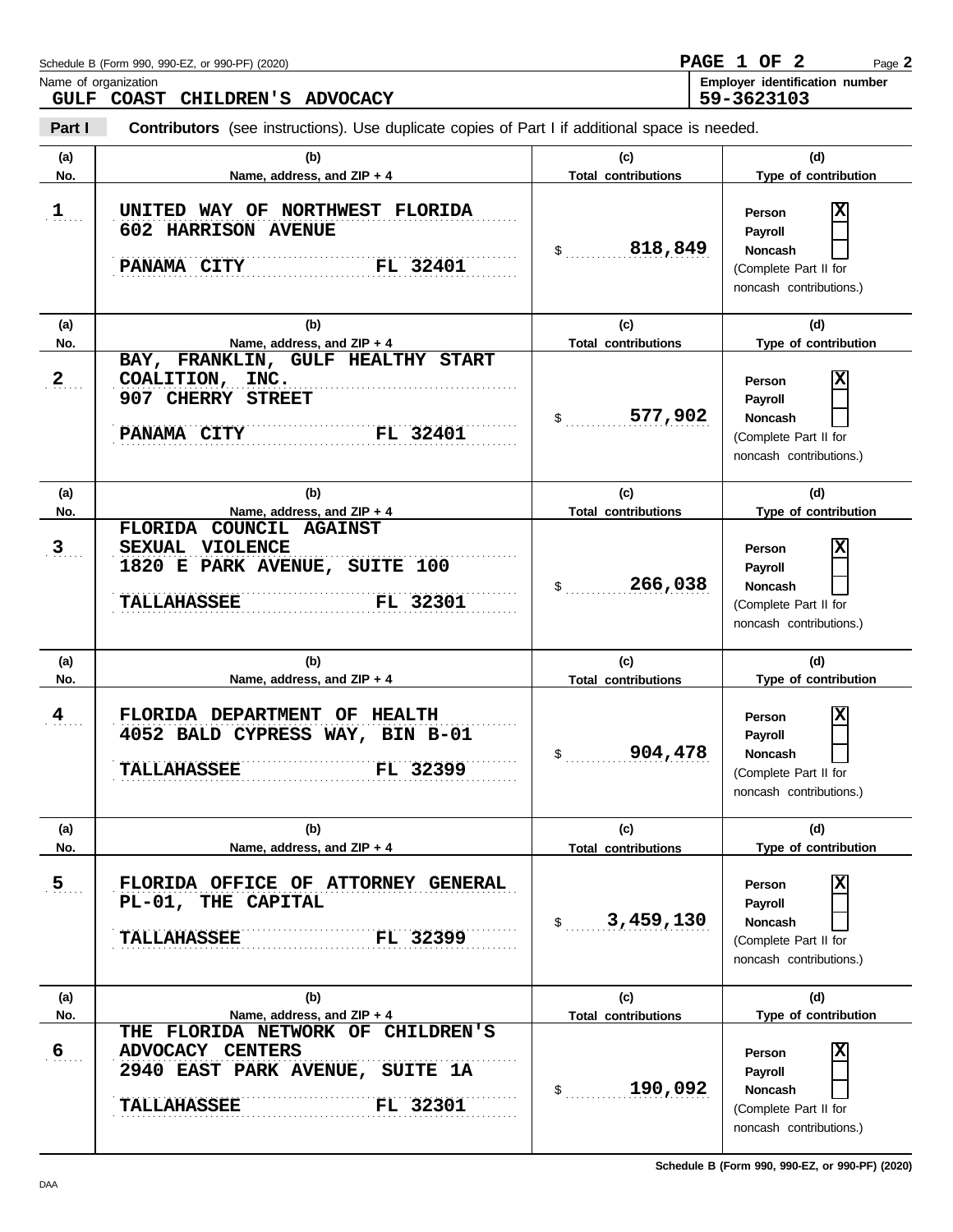|                      | Schedule B (Form 990, 990-EZ, or 990-PF) (2020)                                                      |                                   | $\overline{\mathbf{2}}$<br>PAGE 2 OF<br>Page 2                                        |
|----------------------|------------------------------------------------------------------------------------------------------|-----------------------------------|---------------------------------------------------------------------------------------|
| Name of organization | <b>CHILDREN'S</b><br><b>GULF COAST</b><br><b>ADVOCACY</b>                                            |                                   | Employer identification number<br>59-3623103                                          |
| Part I               | Contributors (see instructions). Use duplicate copies of Part I if additional space is needed.       |                                   |                                                                                       |
| (a)<br>No.           | (b)<br>Name, address, and ZIP + 4                                                                    | (c)<br><b>Total contributions</b> | (d)<br>Type of contribution                                                           |
| $\overline{7}$       | <b>ASHBRITT</b><br><b>ENVIRONMENTAL</b><br>565 EAST<br>HILLSBORO BLVD<br>FL 33441<br>DEERFIELD BEACH | 437,655<br>$$^{\circ}$            | X<br>Person<br>Payroll<br>Noncash<br>(Complete Part II for<br>noncash contributions.) |
| (a)                  | (b)                                                                                                  | (c)                               | (d)                                                                                   |
| No.                  | Name, address, and ZIP + 4                                                                           | <b>Total contributions</b>        | Type of contribution                                                                  |
|                      |                                                                                                      | $\mathsf{S}$                      | Person<br>Payroll<br>Noncash<br>(Complete Part II for<br>noncash contributions.)      |
| (a)                  | (b)                                                                                                  | (c)                               | (d)                                                                                   |
| No.                  | Name, address, and ZIP + 4                                                                           | <b>Total contributions</b>        | Type of contribution                                                                  |
|                      |                                                                                                      | \$                                | Person<br>Payroll<br>Noncash<br>(Complete Part II for<br>noncash contributions.)      |
| (a)                  | (b)                                                                                                  | (c)                               | (d)                                                                                   |
| No.                  | Name, address, and ZIP + 4                                                                           | <b>Total contributions</b>        | Type of contribution                                                                  |
|                      |                                                                                                      | $\mathsf{\$}$                     | Person<br>Payroll<br>Noncash<br>(Complete Part II for<br>noncash contributions.)      |
| (a)                  | (b)                                                                                                  | (c)                               | (d)                                                                                   |
| No.                  | Name, address, and ZIP + 4                                                                           | <b>Total contributions</b>        | Type of contribution                                                                  |
|                      |                                                                                                      | \$                                | Person<br>Payroll<br>Noncash<br>(Complete Part II for<br>noncash contributions.)      |
| (a)                  | (b)                                                                                                  | (c)                               | (d)                                                                                   |
| No.                  | Name, address, and ZIP + 4                                                                           | <b>Total contributions</b>        | Type of contribution                                                                  |
|                      |                                                                                                      | \$                                | Person<br>Payroll<br>Noncash<br>(Complete Part II for<br>noncash contributions.)      |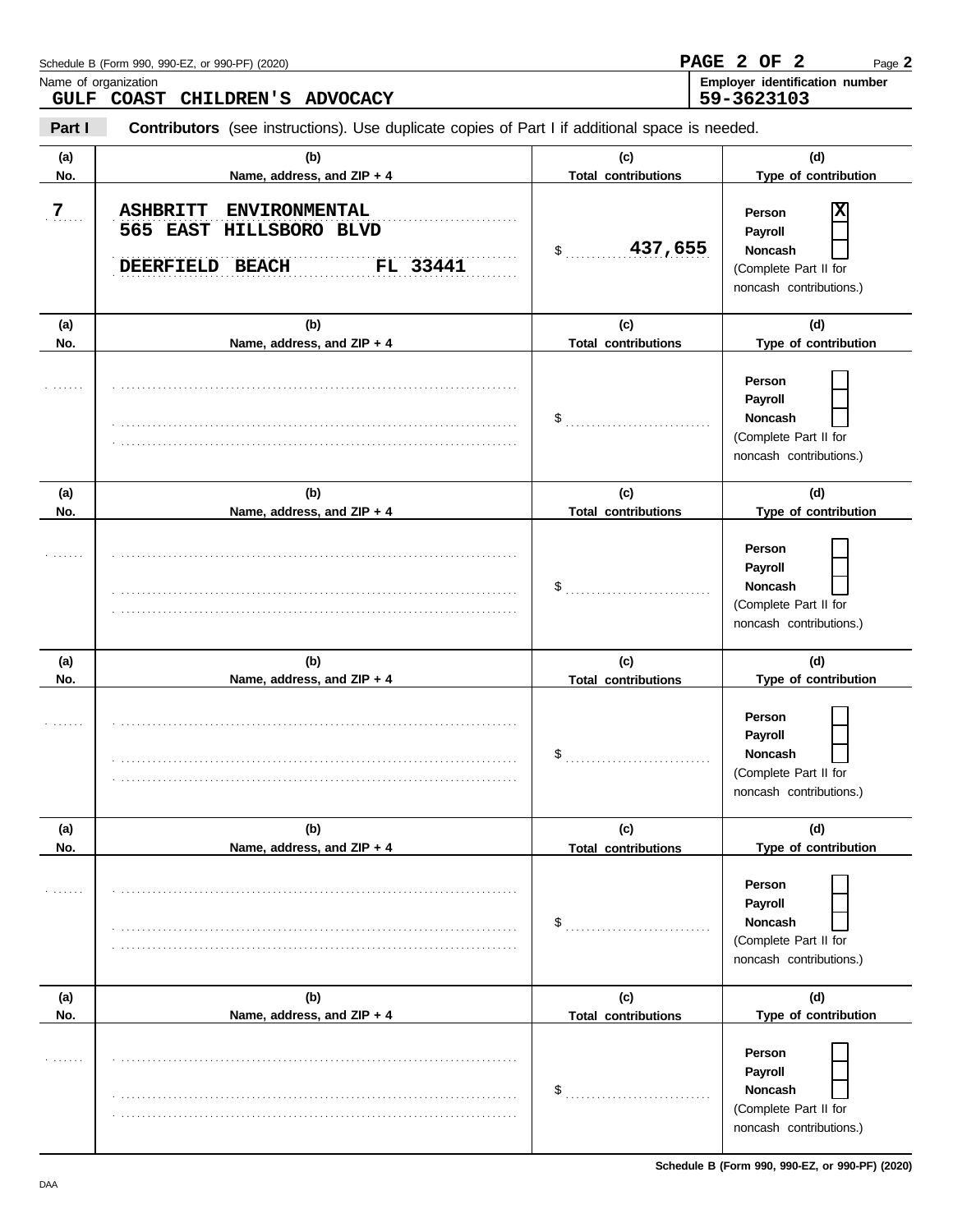|     | <b>SCHEDULE D</b><br>(Form 990)                        | <b>Supplemental Financial Statements</b><br>u Complete if the organization answered "Yes" on Form 990,<br>Part IV, line 6, 7, 8, 9, 10, 11a, 11b, 11c, 11d, 11e, 11f, 12a, or 12b.                               |                                                    | OMB No. 1545-0047                                   |
|-----|--------------------------------------------------------|------------------------------------------------------------------------------------------------------------------------------------------------------------------------------------------------------------------|----------------------------------------------------|-----------------------------------------------------|
|     | Department of the Treasury<br>Internal Revenue Service | <b>u</b> Go to www.irs.gov/Form990 for instructions and the latest information.                                                                                                                                  | <b>Open to Public</b><br>Inspection                |                                                     |
|     | Name of the organization                               |                                                                                                                                                                                                                  |                                                    | Employer identification number                      |
|     |                                                        | GULF COAST CHILDREN'S ADVOCACY                                                                                                                                                                                   |                                                    |                                                     |
|     | CENTER,<br>INC.                                        |                                                                                                                                                                                                                  |                                                    | 59-3623103                                          |
|     | Part I                                                 | Organizations Maintaining Donor Advised Funds or Other Similar Funds or Accounts.<br>Complete if the organization answered "Yes" on Form 990, Part IV, line 6.                                                   |                                                    |                                                     |
|     |                                                        | (a) Donor advised funds                                                                                                                                                                                          |                                                    | (b) Funds and other accounts                        |
| 1   |                                                        |                                                                                                                                                                                                                  |                                                    |                                                     |
| 2   |                                                        | Aggregate value of contributions to (during year)                                                                                                                                                                |                                                    |                                                     |
| 3   |                                                        |                                                                                                                                                                                                                  |                                                    |                                                     |
| 4   |                                                        |                                                                                                                                                                                                                  |                                                    |                                                     |
| 5   |                                                        | Did the organization inform all donors and donor advisors in writing that the assets held in donor advised                                                                                                       |                                                    | Yes<br>No                                           |
| 6   |                                                        | Did the organization inform all grantees, donors, and donor advisors in writing that grant funds can be used                                                                                                     |                                                    |                                                     |
|     |                                                        | only for charitable purposes and not for the benefit of the donor or donor advisor, or for any other purpose                                                                                                     |                                                    |                                                     |
|     |                                                        |                                                                                                                                                                                                                  |                                                    | Yes<br>No                                           |
|     | Part II                                                | <b>Conservation Easements.</b>                                                                                                                                                                                   |                                                    |                                                     |
|     |                                                        | Complete if the organization answered "Yes" on Form 990, Part IV, line 7.                                                                                                                                        |                                                    |                                                     |
| 1   |                                                        | Purpose(s) of conservation easements held by the organization (check all that apply).                                                                                                                            |                                                    |                                                     |
|     |                                                        | Preservation of land for public use (for example, recreation or education)                                                                                                                                       | Preservation of a historically important land area |                                                     |
|     | Protection of natural habitat                          |                                                                                                                                                                                                                  | Preservation of a certified historic structure     |                                                     |
| 2   | Preservation of open space                             | Complete lines 2a through 2d if the organization held a qualified conservation contribution in the form of a conservation                                                                                        |                                                    |                                                     |
|     | easement on the last day of the tax year.              |                                                                                                                                                                                                                  |                                                    | Held at the End of the Tax Year                     |
| a   |                                                        |                                                                                                                                                                                                                  | 2a                                                 |                                                     |
| b   |                                                        |                                                                                                                                                                                                                  | 2b                                                 |                                                     |
| c   |                                                        | Number of conservation easements on a certified historic structure included in (a) [[[[[[[[[[[[[[[[[[[[[[[[[]]]]]]]                                                                                              | 2c                                                 |                                                     |
| d   |                                                        | Number of conservation easements included in (c) acquired after 7/25/06, and not on a                                                                                                                            |                                                    |                                                     |
|     |                                                        | historic structure listed in the National Register                                                                                                                                                               | 2d                                                 |                                                     |
| 3   |                                                        | Number of conservation easements modified, transferred, released, extinguished, or terminated by the organization during the                                                                                     |                                                    |                                                     |
|     | tax year <b>u</b><br>.                                 |                                                                                                                                                                                                                  |                                                    |                                                     |
|     |                                                        | Number of states where property subject to conservation easement is located u                                                                                                                                    |                                                    |                                                     |
| 5   |                                                        | Does the organization have a written policy regarding the periodic monitoring, inspection, handling of                                                                                                           |                                                    | Yes                                                 |
| 6   |                                                        | violations, and enforcement of the conservation easements it holds?<br>Staff and volunteer hours devoted to monitoring, inspecting, handling of violations, and enforcing conservation easements during the year |                                                    | No                                                  |
|     | u                                                      |                                                                                                                                                                                                                  |                                                    |                                                     |
| 7   |                                                        | Amount of expenses incurred in monitoring, inspecting, handling of violations, and enforcing conservation easements during the year                                                                              |                                                    |                                                     |
|     |                                                        |                                                                                                                                                                                                                  |                                                    |                                                     |
| 8   |                                                        | Does each conservation easement reported on line 2(d) above satisfy the requirements of section 170(h)(4)(B)(i)                                                                                                  |                                                    |                                                     |
|     |                                                        |                                                                                                                                                                                                                  |                                                    | Yes<br>No                                           |
| 9   |                                                        | In Part XIII, describe how the organization reports conservation easements in its revenue and expense statement and                                                                                              |                                                    |                                                     |
|     |                                                        | balance sheet, and include, if applicable, the text of the footnote to the organization's financial statements that describes the                                                                                |                                                    |                                                     |
|     |                                                        | organization's accounting for conservation easements.                                                                                                                                                            |                                                    |                                                     |
|     | Part III                                               | Organizations Maintaining Collections of Art, Historical Treasures, or Other Similar Assets.<br>Complete if the organization answered "Yes" on Form 990, Part IV, line 8.                                        |                                                    |                                                     |
|     |                                                        | 1a If the organization elected, as permitted under FASB ASC 958, not to report in its revenue statement and balance sheet works                                                                                  |                                                    |                                                     |
|     |                                                        | of art, historical treasures, or other similar assets held for public exhibition, education, or research in furtherance of public                                                                                |                                                    |                                                     |
|     |                                                        | service, provide in Part XIII the text of the footnote to its financial statements that describes these items.                                                                                                   |                                                    |                                                     |
|     |                                                        | <b>b</b> If the organization elected, as permitted under FASB ASC 958, to report in its revenue statement and balance sheet works of                                                                             |                                                    |                                                     |
|     |                                                        | art, historical treasures, or other similar assets held for public exhibition, education, or research in furtherance of public service,                                                                          |                                                    |                                                     |
|     |                                                        | provide the following amounts relating to these items:                                                                                                                                                           |                                                    |                                                     |
|     | (i)                                                    |                                                                                                                                                                                                                  |                                                    |                                                     |
|     |                                                        |                                                                                                                                                                                                                  |                                                    | $\mathbf{u}$ \$ $\ldots$ $\ldots$ $\ldots$ $\ldots$ |
| 2   |                                                        | If the organization received or held works of art, historical treasures, or other similar assets for financial gain, provide the                                                                                 |                                                    |                                                     |
| a   |                                                        | following amounts required to be reported under FASB ASC 958 relating to these items:                                                                                                                            |                                                    |                                                     |
| b   |                                                        |                                                                                                                                                                                                                  |                                                    |                                                     |
|     |                                                        | For Paperwork Reduction Act Notice, see the Instructions for Form 990.                                                                                                                                           |                                                    | Schedule D (Form 990) 2020                          |
| DAA |                                                        |                                                                                                                                                                                                                  |                                                    |                                                     |

| For Paperwork Reduction Act Notice, see the Instructions for Form 990. |  |  |  |
|------------------------------------------------------------------------|--|--|--|
| DAA                                                                    |  |  |  |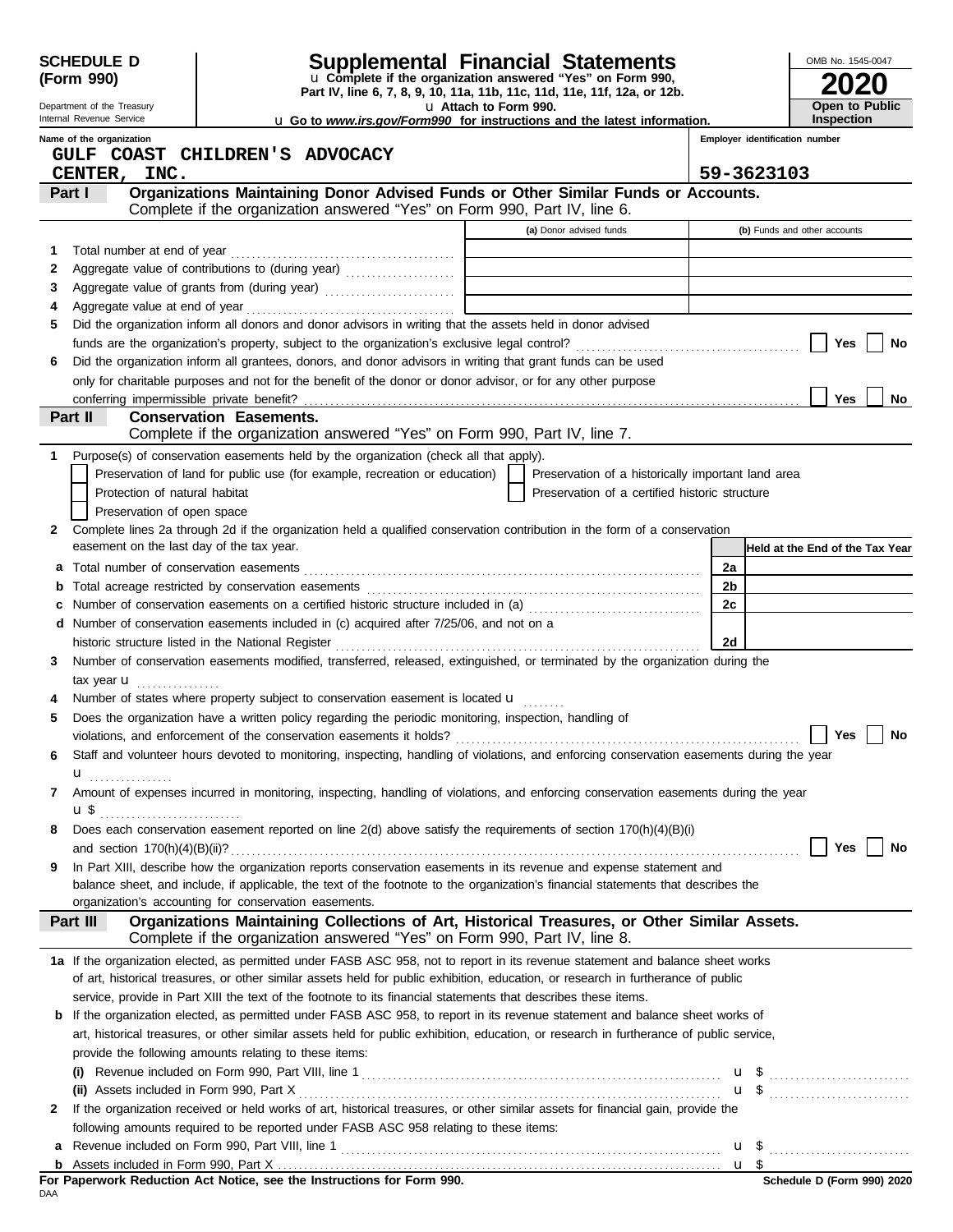|    | Schedule D (Form 990) 2020 GULF COAST CHILDREN'S ADVOCACY                                                                                                                                                                            |  |                                         |  |                                    |                    | 59-3623103 |                                 |                      |  |                     |     | Page 2    |
|----|--------------------------------------------------------------------------------------------------------------------------------------------------------------------------------------------------------------------------------------|--|-----------------------------------------|--|------------------------------------|--------------------|------------|---------------------------------|----------------------|--|---------------------|-----|-----------|
|    | Organizations Maintaining Collections of Art, Historical Treasures, or Other Similar Assets (continued)<br>Part III                                                                                                                  |  |                                         |  |                                    |                    |            |                                 |                      |  |                     |     |           |
| 3  | Using the organization's acquisition, accession, and other records, check any of the following that make significant use of its<br>collection items (check all that apply):                                                          |  |                                         |  |                                    |                    |            |                                 |                      |  |                     |     |           |
| a  | Public exhibition                                                                                                                                                                                                                    |  | d                                       |  | Loan or exchange program           |                    |            |                                 |                      |  |                     |     |           |
| b  | Scholarly research                                                                                                                                                                                                                   |  | е                                       |  |                                    |                    |            |                                 |                      |  |                     |     |           |
| c  | Preservation for future generations                                                                                                                                                                                                  |  |                                         |  |                                    |                    |            |                                 |                      |  |                     |     |           |
|    | Provide a description of the organization's collections and explain how they further the organization's exempt purpose in Part                                                                                                       |  |                                         |  |                                    |                    |            |                                 |                      |  |                     |     |           |
|    | XIII.                                                                                                                                                                                                                                |  |                                         |  |                                    |                    |            |                                 |                      |  |                     |     |           |
| 5. | During the year, did the organization solicit or receive donations of art, historical treasures, or other similar                                                                                                                    |  |                                         |  |                                    |                    |            |                                 |                      |  |                     |     |           |
|    |                                                                                                                                                                                                                                      |  |                                         |  |                                    |                    |            |                                 |                      |  | Yes                 |     | No        |
|    | Part IV<br><b>Escrow and Custodial Arrangements.</b>                                                                                                                                                                                 |  |                                         |  |                                    |                    |            |                                 |                      |  |                     |     |           |
|    | Complete if the organization answered "Yes" on Form 990, Part IV, line 9, or reported an amount on Form<br>990, Part X, line 21.                                                                                                     |  |                                         |  |                                    |                    |            |                                 |                      |  |                     |     |           |
|    | 1a Is the organization an agent, trustee, custodian or other intermediary for contributions or other assets not                                                                                                                      |  |                                         |  |                                    |                    |            |                                 |                      |  |                     |     |           |
|    |                                                                                                                                                                                                                                      |  |                                         |  |                                    |                    |            |                                 |                      |  | Yes                 |     | No        |
|    | <b>b</b> If "Yes," explain the arrangement in Part XIII and complete the following table:                                                                                                                                            |  |                                         |  |                                    |                    |            |                                 |                      |  |                     |     |           |
|    |                                                                                                                                                                                                                                      |  |                                         |  |                                    |                    |            |                                 |                      |  | Amount              |     |           |
|    | c Beginning balance <b>contract to the contract of the contract of the contract of the contract of the contract of the contract of the contract of the contract of the contract of the contract of the contract of the contract </b> |  |                                         |  |                                    |                    |            |                                 | 1c                   |  |                     |     |           |
|    |                                                                                                                                                                                                                                      |  |                                         |  |                                    |                    |            |                                 | 1d                   |  |                     |     |           |
|    |                                                                                                                                                                                                                                      |  |                                         |  |                                    |                    |            |                                 | 1e                   |  |                     |     |           |
|    |                                                                                                                                                                                                                                      |  |                                         |  |                                    |                    |            |                                 | 1f                   |  |                     |     |           |
|    | 2a Did the organization include an amount on Form 990, Part X, line 21, for escrow or custodial account liability?                                                                                                                   |  |                                         |  |                                    |                    |            |                                 |                      |  | Yes                 |     | <b>No</b> |
|    |                                                                                                                                                                                                                                      |  |                                         |  |                                    |                    |            |                                 |                      |  |                     |     |           |
|    | <b>Endowment Funds.</b><br><b>Part V</b>                                                                                                                                                                                             |  |                                         |  |                                    |                    |            |                                 |                      |  |                     |     |           |
|    | Complete if the organization answered "Yes" on Form 990, Part IV, line 10.                                                                                                                                                           |  |                                         |  |                                    |                    |            |                                 |                      |  |                     |     |           |
|    |                                                                                                                                                                                                                                      |  | (a) Current year                        |  | (b) Prior year                     | (c) Two years back |            |                                 | (d) Three years back |  | (e) Four years back |     |           |
|    | 1a Beginning of year balance                                                                                                                                                                                                         |  |                                         |  |                                    |                    |            |                                 |                      |  |                     |     |           |
|    | <b>b</b> Contributions <b>contributions</b>                                                                                                                                                                                          |  |                                         |  |                                    |                    |            |                                 |                      |  |                     |     |           |
|    | c Net investment earnings, gains, and                                                                                                                                                                                                |  |                                         |  |                                    |                    |            |                                 |                      |  |                     |     |           |
|    |                                                                                                                                                                                                                                      |  |                                         |  |                                    |                    |            |                                 |                      |  |                     |     |           |
|    | d Grants or scholarships                                                                                                                                                                                                             |  |                                         |  |                                    |                    |            |                                 |                      |  |                     |     |           |
|    | e Other expenditures for facilities and                                                                                                                                                                                              |  |                                         |  |                                    |                    |            |                                 |                      |  |                     |     |           |
|    |                                                                                                                                                                                                                                      |  |                                         |  |                                    |                    |            |                                 |                      |  |                     |     |           |
|    | f Administrative expenses                                                                                                                                                                                                            |  |                                         |  |                                    |                    |            |                                 |                      |  |                     |     |           |
|    |                                                                                                                                                                                                                                      |  |                                         |  |                                    |                    |            |                                 |                      |  |                     |     |           |
| 2  | Provide the estimated percentage of the current year end balance (line 1g, column (a)) held as:                                                                                                                                      |  |                                         |  |                                    |                    |            |                                 |                      |  |                     |     |           |
|    | a Board designated or quasi-endowment <b>u</b>                                                                                                                                                                                       |  |                                         |  |                                    |                    |            |                                 |                      |  |                     |     |           |
|    | <b>b</b> Permanent endowment <b>u</b> %                                                                                                                                                                                              |  |                                         |  |                                    |                    |            |                                 |                      |  |                     |     |           |
|    | c Term endowment <b>u</b> %                                                                                                                                                                                                          |  |                                         |  |                                    |                    |            |                                 |                      |  |                     |     |           |
|    | The percentages on lines 2a, 2b, and 2c should equal 100%.                                                                                                                                                                           |  |                                         |  |                                    |                    |            |                                 |                      |  |                     |     |           |
|    | 3a Are there endowment funds not in the possession of the organization that are held and administered for the                                                                                                                        |  |                                         |  |                                    |                    |            |                                 |                      |  |                     |     |           |
|    | organization by:                                                                                                                                                                                                                     |  |                                         |  |                                    |                    |            |                                 |                      |  |                     | Yes | No        |
|    |                                                                                                                                                                                                                                      |  |                                         |  |                                    |                    |            |                                 |                      |  | 3a(i)               |     |           |
|    |                                                                                                                                                                                                                                      |  |                                         |  |                                    |                    |            |                                 |                      |  | 3a(ii)              |     |           |
|    |                                                                                                                                                                                                                                      |  |                                         |  |                                    |                    |            |                                 |                      |  | 3b                  |     |           |
|    | Describe in Part XIII the intended uses of the organization's endowment funds.                                                                                                                                                       |  |                                         |  |                                    |                    |            |                                 |                      |  |                     |     |           |
|    | Land, Buildings, and Equipment.<br><b>Part VI</b>                                                                                                                                                                                    |  |                                         |  |                                    |                    |            |                                 |                      |  |                     |     |           |
|    |                                                                                                                                                                                                                                      |  |                                         |  |                                    |                    |            |                                 |                      |  |                     |     |           |
|    | Complete if the organization answered "Yes" on Form 990, Part IV, line 11a. See Form 990, Part X, line 10.                                                                                                                           |  |                                         |  |                                    |                    |            |                                 |                      |  |                     |     |           |
|    | Description of property                                                                                                                                                                                                              |  | (a) Cost or other basis<br>(investment) |  | (b) Cost or other basis<br>(other) |                    |            | (c) Accumulated<br>depreciation |                      |  | (d) Book value      |     |           |
|    |                                                                                                                                                                                                                                      |  |                                         |  |                                    |                    |            |                                 |                      |  |                     |     |           |
|    |                                                                                                                                                                                                                                      |  |                                         |  |                                    | 830,926            |            |                                 |                      |  |                     |     | 830,926   |
|    |                                                                                                                                                                                                                                      |  |                                         |  |                                    | 3,473,240          |            | 685,836                         |                      |  | 2,787,404           |     |           |
|    | c Leasehold improvements                                                                                                                                                                                                             |  |                                         |  |                                    | 73,201             |            |                                 | 20,724               |  |                     |     | 52,477    |
|    | d Equipment                                                                                                                                                                                                                          |  |                                         |  |                                    | 583,311            |            | 404,274                         |                      |  |                     |     | 179,037   |
|    |                                                                                                                                                                                                                                      |  |                                         |  |                                    |                    |            |                                 |                      |  |                     |     |           |
|    |                                                                                                                                                                                                                                      |  |                                         |  |                                    |                    |            |                                 | $\mathbf{u}$         |  | 3,849,844           |     |           |

**Schedule D (Form 990) 2020**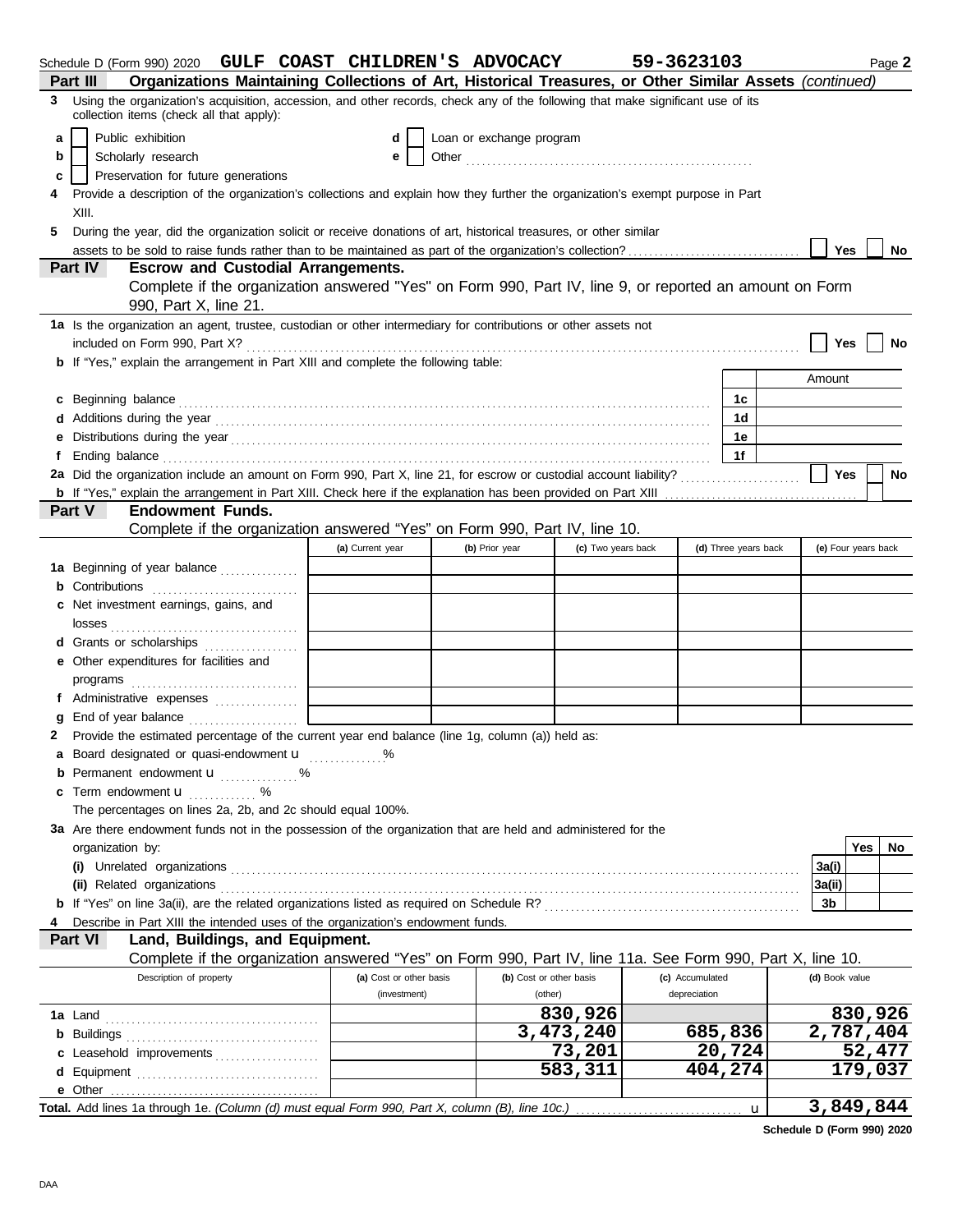|           | GULF COAST CHILDREN'S ADVOCACY<br>Schedule D (Form 990) 2020                                                                                                                                                                              |                | 59-3623103                                                   | Page 3         |
|-----------|-------------------------------------------------------------------------------------------------------------------------------------------------------------------------------------------------------------------------------------------|----------------|--------------------------------------------------------------|----------------|
| Part VII  | <b>Investments - Other Securities.</b>                                                                                                                                                                                                    |                |                                                              |                |
|           | Complete if the organization answered "Yes" on Form 990, Part IV, line 11b. See Form 990, Part X, line 12.                                                                                                                                |                |                                                              |                |
|           | (a) Description of security or category<br>(including name of security)                                                                                                                                                                   | (b) Book value | (c) Method of valuation:<br>Cost or end-of-year market value |                |
|           |                                                                                                                                                                                                                                           |                |                                                              |                |
|           |                                                                                                                                                                                                                                           |                |                                                              |                |
|           |                                                                                                                                                                                                                                           |                |                                                              |                |
|           | $(3)$ Other                                                                                                                                                                                                                               |                |                                                              |                |
|           |                                                                                                                                                                                                                                           |                |                                                              |                |
|           |                                                                                                                                                                                                                                           |                |                                                              |                |
|           |                                                                                                                                                                                                                                           |                |                                                              |                |
|           | $\langle \mathsf{D} \rangle$                                                                                                                                                                                                              |                |                                                              |                |
|           | $\mathbf{F} \tag{E} \tag{E} \label{eq:1}$                                                                                                                                                                                                 |                |                                                              |                |
|           | $\mathbf{F}$                                                                                                                                                                                                                              |                |                                                              |                |
| (H)       | $\overline{a}$ (G) $\overline{a}$ . The contract of the contract of the contract of the contract of the contract of the contract of the contract of the contract of the contract of the contract of the contract of the contract of the c |                |                                                              |                |
|           | Total. (Column (b) must equal Form 990, Part X, col. (B) line 12.) $\ldots$ <b>u</b>                                                                                                                                                      |                |                                                              |                |
| Part VIII | Investments - Program Related.                                                                                                                                                                                                            |                |                                                              |                |
|           | Complete if the organization answered "Yes" on Form 990, Part IV, line 11c. See Form 990, Part X, line 13.                                                                                                                                |                |                                                              |                |
|           | (a) Description of investment                                                                                                                                                                                                             | (b) Book value | (c) Method of valuation:                                     |                |
|           |                                                                                                                                                                                                                                           |                | Cost or end-of-year market value                             |                |
| (1)       |                                                                                                                                                                                                                                           |                |                                                              |                |
| (2)       |                                                                                                                                                                                                                                           |                |                                                              |                |
| (3)       |                                                                                                                                                                                                                                           |                |                                                              |                |
| (4)       |                                                                                                                                                                                                                                           |                |                                                              |                |
| (5)       |                                                                                                                                                                                                                                           |                |                                                              |                |
| (6)       |                                                                                                                                                                                                                                           |                |                                                              |                |
| (7)       |                                                                                                                                                                                                                                           |                |                                                              |                |
| (8)       |                                                                                                                                                                                                                                           |                |                                                              |                |
| (9)       |                                                                                                                                                                                                                                           |                |                                                              |                |
|           | Total. (Column (b) must equal Form 990, Part X, col. (B) line 13.) $\dots$ $\mathbf u$                                                                                                                                                    |                |                                                              |                |
| Part IX   | <b>Other Assets.</b>                                                                                                                                                                                                                      |                |                                                              |                |
|           | Complete if the organization answered "Yes" on Form 990, Part IV, line 11d. See Form 990, Part X, line 15.                                                                                                                                |                |                                                              |                |
|           | (a) Description                                                                                                                                                                                                                           |                |                                                              | (b) Book value |
| (1)       |                                                                                                                                                                                                                                           |                |                                                              |                |
| (2)       |                                                                                                                                                                                                                                           |                |                                                              |                |
| (3)       |                                                                                                                                                                                                                                           |                |                                                              |                |
| (4)       |                                                                                                                                                                                                                                           |                |                                                              |                |
| (5)       |                                                                                                                                                                                                                                           |                |                                                              |                |
| (6)       |                                                                                                                                                                                                                                           |                |                                                              |                |
| (7)       |                                                                                                                                                                                                                                           |                |                                                              |                |
| (8)       |                                                                                                                                                                                                                                           |                |                                                              |                |
| (9)       |                                                                                                                                                                                                                                           |                |                                                              |                |
|           |                                                                                                                                                                                                                                           |                | u                                                            |                |
| Part X    | Other Liabilities.                                                                                                                                                                                                                        |                |                                                              |                |
|           | Complete if the organization answered "Yes" on Form 990, Part IV, line 11e or 11f. See Form 990, Part X,                                                                                                                                  |                |                                                              |                |
|           | line $25$ .                                                                                                                                                                                                                               |                |                                                              |                |
| 1.        | (a) Description of liability                                                                                                                                                                                                              |                |                                                              | (b) Book value |
| (1)       | Federal income taxes                                                                                                                                                                                                                      |                |                                                              |                |
| (2)       | BAY COUNTY COMMISSION ADVANCE                                                                                                                                                                                                             |                |                                                              | 640,046        |
| (3)       |                                                                                                                                                                                                                                           |                |                                                              |                |
| (4)       |                                                                                                                                                                                                                                           |                |                                                              |                |
| (5)       |                                                                                                                                                                                                                                           |                |                                                              |                |
| (6)       |                                                                                                                                                                                                                                           |                |                                                              |                |
| (7)       |                                                                                                                                                                                                                                           |                |                                                              |                |
| (8)       |                                                                                                                                                                                                                                           |                |                                                              |                |
| (9)       |                                                                                                                                                                                                                                           |                |                                                              |                |
|           | Total. (Column (b) must equal Form 990, Part X, col. (B) line 25.)                                                                                                                                                                        |                | u                                                            | 640,046        |
|           | 2. Liability for uncertain tax positions. In Part XIII, provide the text of the footnote to the organization's financial statements that reports the                                                                                      |                |                                                              |                |

organization's liability for uncertain tax positions under FASB ASC 740. Check here if the text of the footnote has been provided in Part XIII . . . . . . . . . . . . .

DAA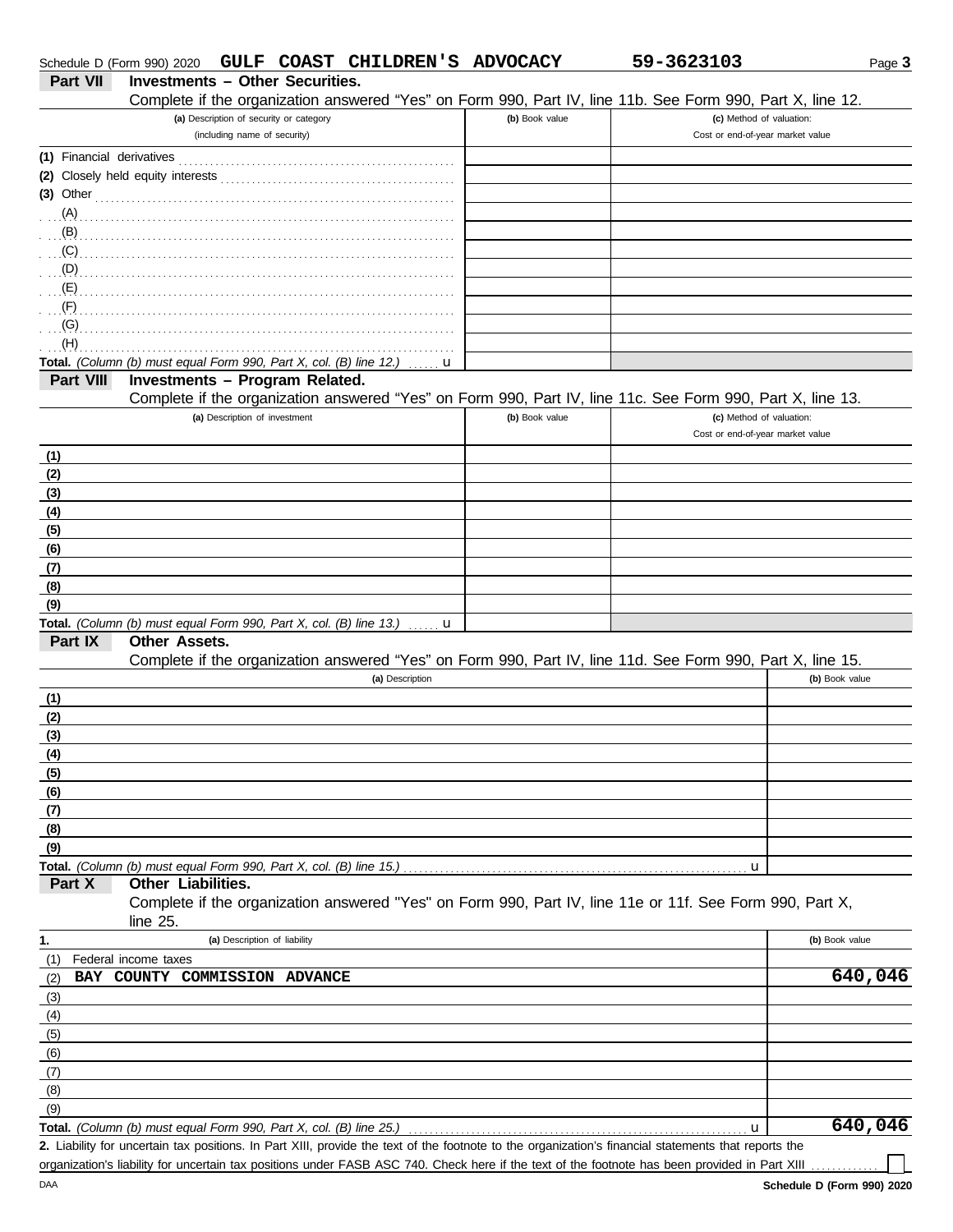|   | Schedule D (Form 990) 2020 GULF COAST CHILDREN'S ADVOCACY                                                                                                                                                                     |                | 59-3623103 |              | Page 4    |
|---|-------------------------------------------------------------------------------------------------------------------------------------------------------------------------------------------------------------------------------|----------------|------------|--------------|-----------|
|   | Reconciliation of Revenue per Audited Financial Statements With Revenue per Return.<br>Part XI                                                                                                                                |                |            |              |           |
|   | Complete if the organization answered "Yes" on Form 990, Part IV, line 12a.                                                                                                                                                   |                |            |              |           |
| 1 |                                                                                                                                                                                                                               |                |            | $\mathbf{1}$ | 7,798,114 |
| 2 | Amounts included on line 1 but not on Form 990, Part VIII, line 12:                                                                                                                                                           |                |            |              |           |
|   |                                                                                                                                                                                                                               | 2a             |            |              |           |
|   |                                                                                                                                                                                                                               | 2 <sub>b</sub> |            |              |           |
|   |                                                                                                                                                                                                                               | 2c             |            |              |           |
|   |                                                                                                                                                                                                                               | 2d             | 53,287     |              |           |
|   | e Add lines 2a through 2d (a) and the contract of the Add lines 2a through 2d (a) and the contract of the Add lines 2a through 2d (a) and the contract of the Add lines 2a through 2d (a) and the contract of the Contract of |                |            | 2е           | 53,287    |
| 3 |                                                                                                                                                                                                                               |                |            | 3            | 7,744,827 |
| 4 | Amounts included on Form 990, Part VIII, line 12, but not on line 1:                                                                                                                                                          |                |            |              |           |
|   |                                                                                                                                                                                                                               | 4a             |            |              |           |
|   |                                                                                                                                                                                                                               | 4b             |            |              |           |
|   |                                                                                                                                                                                                                               |                |            | 4c           |           |
|   |                                                                                                                                                                                                                               |                |            | 5            | 7,744,827 |
|   | Reconciliation of Expenses per Audited Financial Statements With Expenses per Return.<br><b>Part XII</b>                                                                                                                      |                |            |              |           |
|   | Complete if the organization answered "Yes" on Form 990, Part IV, line 12a.                                                                                                                                                   |                |            |              |           |
| 1 |                                                                                                                                                                                                                               |                |            | $\mathbf{1}$ | 7,900,756 |
| 2 | Amounts included on line 1 but not on Form 990, Part IX, line 25:                                                                                                                                                             |                |            |              |           |
|   |                                                                                                                                                                                                                               | 2a             |            |              |           |
|   |                                                                                                                                                                                                                               | 2 <sub>b</sub> |            |              |           |
|   |                                                                                                                                                                                                                               | 2с             |            |              |           |
|   |                                                                                                                                                                                                                               | 2d             | 53,287     |              |           |
|   |                                                                                                                                                                                                                               |                |            | 2e           | 53,287    |
|   |                                                                                                                                                                                                                               |                |            | 3            | 7,847,469 |
| 4 | Amounts included on Form 990, Part IX, line 25, but not on line 1:                                                                                                                                                            |                |            |              |           |
|   |                                                                                                                                                                                                                               | 4a             |            |              |           |
|   |                                                                                                                                                                                                                               | 4b             |            |              |           |
|   | c Add lines 4a and 4b                                                                                                                                                                                                         |                |            | 4с           |           |
|   |                                                                                                                                                                                                                               |                |            | 5            | 7,847,469 |
|   | Part XIII Supplemental Information.                                                                                                                                                                                           |                |            |              |           |
|   | Provide the descriptions required for Part II, lines 3, 5, and 9; Part III, lines 1a and 4; Part IV, lines 1b and 2b; Part V, line 4; Part X, line                                                                            |                |            |              |           |
|   | 2; Part XI, lines 2d and 4b; and Part XII, lines 2d and 4b. Also complete this part to provide any additional information.                                                                                                    |                |            |              |           |
|   | PART XI, LINE 2D - REVENUE AMOUNTS INCLUDED IN FINANCIALS - OTHER                                                                                                                                                             |                |            |              |           |
|   |                                                                                                                                                                                                                               |                |            |              |           |
|   | SPECIAL EVENTS EXPENSE                                                                                                                                                                                                        |                | \$         |              | 53,287    |
|   |                                                                                                                                                                                                                               |                |            |              |           |
|   |                                                                                                                                                                                                                               |                |            |              |           |
|   |                                                                                                                                                                                                                               |                |            |              |           |
|   | PART XII, LINE 2D - EXPENSE AMOUNTS INCLUDED IN FINANCIALS - OTHER                                                                                                                                                            |                |            |              |           |
|   |                                                                                                                                                                                                                               |                |            |              |           |
|   | SPECIAL EVENTS EXPENSE                                                                                                                                                                                                        |                |            |              | 53,287    |
|   |                                                                                                                                                                                                                               |                |            |              |           |
|   |                                                                                                                                                                                                                               |                |            |              |           |
|   |                                                                                                                                                                                                                               |                |            |              |           |
|   |                                                                                                                                                                                                                               |                |            |              |           |
|   |                                                                                                                                                                                                                               |                |            |              |           |
|   |                                                                                                                                                                                                                               |                |            |              |           |
|   |                                                                                                                                                                                                                               |                |            |              |           |
|   |                                                                                                                                                                                                                               |                |            |              |           |
|   |                                                                                                                                                                                                                               |                |            |              |           |
|   |                                                                                                                                                                                                                               |                |            |              |           |
|   |                                                                                                                                                                                                                               |                |            |              |           |
|   |                                                                                                                                                                                                                               |                |            |              |           |
|   |                                                                                                                                                                                                                               |                |            |              |           |
|   |                                                                                                                                                                                                                               |                |            |              |           |
|   |                                                                                                                                                                                                                               |                |            |              |           |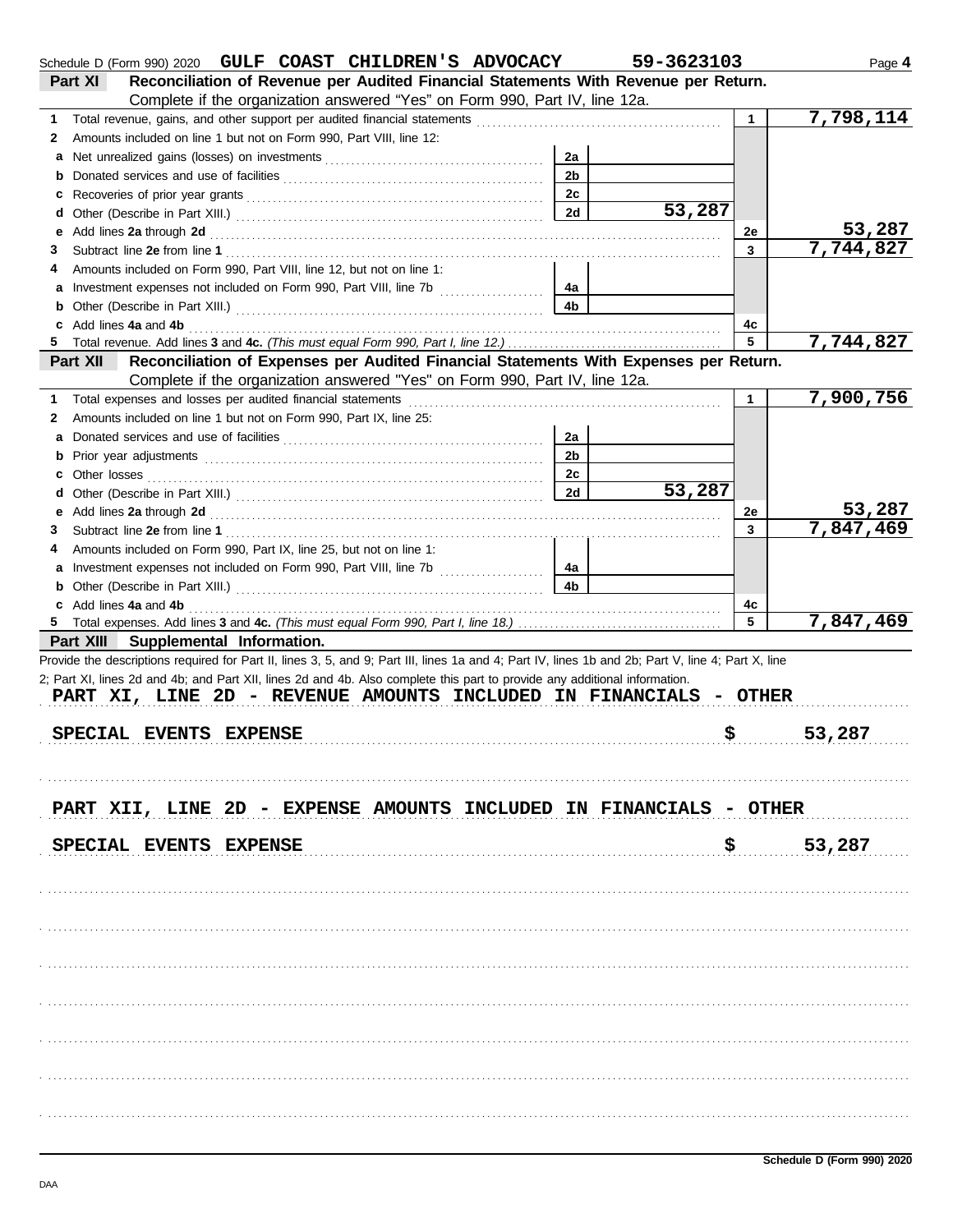59-3623103

|  | <b>Part XIII Supplemental Information (continued)</b> |
|--|-------------------------------------------------------|
|  |                                                       |
|  |                                                       |
|  |                                                       |
|  |                                                       |
|  |                                                       |
|  |                                                       |
|  |                                                       |
|  |                                                       |
|  |                                                       |
|  |                                                       |
|  |                                                       |
|  |                                                       |
|  |                                                       |
|  |                                                       |
|  |                                                       |
|  |                                                       |
|  |                                                       |
|  |                                                       |
|  |                                                       |
|  |                                                       |
|  |                                                       |
|  |                                                       |
|  |                                                       |
|  |                                                       |
|  |                                                       |
|  |                                                       |
|  |                                                       |
|  |                                                       |
|  |                                                       |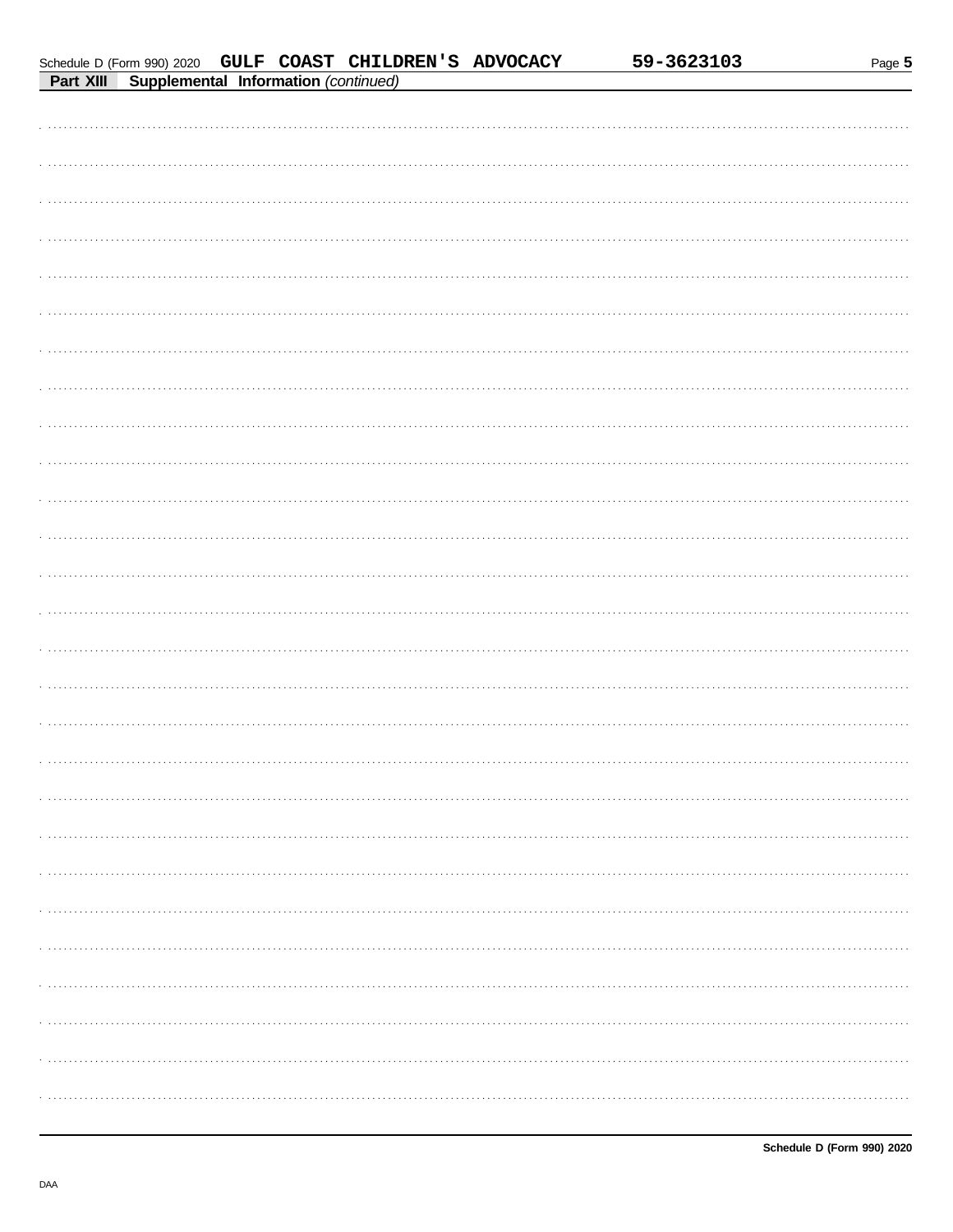| <b>SCHEDULE G</b><br>(Form 990 or 990-EZ) |                                                                                                                                       | Supplemental Information Regarding Fundraising or Gaming Activities<br>Complete if the organization answered "Yes" on Form 990, Part IV, line 17, 18, or 19, or if the |                                   | OMB No. 1545-0047                                         |    |                                                                                 |                                                                            |                                                         |
|-------------------------------------------|---------------------------------------------------------------------------------------------------------------------------------------|------------------------------------------------------------------------------------------------------------------------------------------------------------------------|-----------------------------------|-----------------------------------------------------------|----|---------------------------------------------------------------------------------|----------------------------------------------------------------------------|---------------------------------------------------------|
| Department of the Treasury                |                                                                                                                                       | organization entered more than \$15,000 on Form 990-EZ, line 6a.<br>L1 Attach to Form 990 or Form 990-EZ.                                                              |                                   |                                                           |    |                                                                                 |                                                                            |                                                         |
| Internal Revenue Service                  |                                                                                                                                       |                                                                                                                                                                        |                                   |                                                           |    | <b>u</b> Go to www.irs.gov/Form990 for instructions and the latest information. |                                                                            | Open to Public<br>Inspection                            |
| Name of the organization                  | COAST CHILDREN'S ADVOCACY<br><b>GULF</b><br>INC.<br>CENTER,                                                                           |                                                                                                                                                                        |                                   |                                                           |    |                                                                                 | Employer identification number<br>59-3623103                               |                                                         |
| Part I                                    | Fundraising Activities. Complete if the organization answered "Yes" on Form 990, Part IV, line 17.                                    |                                                                                                                                                                        |                                   |                                                           |    |                                                                                 |                                                                            |                                                         |
|                                           | Form 990-EZ filers are not required to complete this part.                                                                            |                                                                                                                                                                        |                                   |                                                           |    |                                                                                 |                                                                            |                                                         |
| 1<br>Mail solicitations<br>a              | Indicate whether the organization raised funds through any of the following activities. Check all that apply.                         |                                                                                                                                                                        |                                   |                                                           |    |                                                                                 |                                                                            |                                                         |
| Internet and email solicitations<br>b     |                                                                                                                                       | e<br>f                                                                                                                                                                 | Solicitation of government grants |                                                           |    | Solicitation of non-government grants                                           |                                                                            |                                                         |
| Phone solicitations<br>c                  |                                                                                                                                       | g                                                                                                                                                                      | Special fundraising events        |                                                           |    |                                                                                 |                                                                            |                                                         |
| In-person solicitations<br>d              |                                                                                                                                       |                                                                                                                                                                        |                                   |                                                           |    |                                                                                 |                                                                            |                                                         |
|                                           | 2a Did the organization have a written or oral agreement with any individual (including officers, directors, trustees,                |                                                                                                                                                                        |                                   |                                                           |    |                                                                                 |                                                                            |                                                         |
|                                           | b If "Yes," list the 10 highest paid individuals or entities (fundraisers) pursuant to agreements under which the fundraiser is to be |                                                                                                                                                                        |                                   |                                                           |    |                                                                                 |                                                                            | <b>No</b><br>Yes                                        |
|                                           | compensated at least \$5,000 by the organization.                                                                                     |                                                                                                                                                                        |                                   | (iii) Did fund-                                           |    |                                                                                 |                                                                            |                                                         |
|                                           | (i) Name and address of individual<br>or entity (fundraiser)                                                                          |                                                                                                                                                                        | (ii) Activity                     | raiser have<br>custody or<br>control of<br>contributions? |    | (iv) Gross receipts<br>from activity                                            | (v) Amount paid to<br>(or retained by)<br>fundraiser listed in<br>col. (i) | (vi) Amount paid to<br>(or retained by)<br>organization |
|                                           |                                                                                                                                       |                                                                                                                                                                        |                                   | Yes                                                       | No |                                                                                 |                                                                            |                                                         |
| 1                                         |                                                                                                                                       |                                                                                                                                                                        |                                   |                                                           |    |                                                                                 |                                                                            |                                                         |
| $\overline{2}$                            |                                                                                                                                       |                                                                                                                                                                        |                                   |                                                           |    |                                                                                 |                                                                            |                                                         |
|                                           |                                                                                                                                       |                                                                                                                                                                        |                                   |                                                           |    |                                                                                 |                                                                            |                                                         |
| 3                                         |                                                                                                                                       |                                                                                                                                                                        |                                   |                                                           |    |                                                                                 |                                                                            |                                                         |
|                                           |                                                                                                                                       |                                                                                                                                                                        |                                   |                                                           |    |                                                                                 |                                                                            |                                                         |
| 4                                         |                                                                                                                                       |                                                                                                                                                                        |                                   |                                                           |    |                                                                                 |                                                                            |                                                         |
|                                           |                                                                                                                                       |                                                                                                                                                                        |                                   |                                                           |    |                                                                                 |                                                                            |                                                         |
| 5                                         |                                                                                                                                       |                                                                                                                                                                        |                                   |                                                           |    |                                                                                 |                                                                            |                                                         |
|                                           |                                                                                                                                       |                                                                                                                                                                        |                                   |                                                           |    |                                                                                 |                                                                            |                                                         |
| 6                                         |                                                                                                                                       |                                                                                                                                                                        |                                   |                                                           |    |                                                                                 |                                                                            |                                                         |
|                                           |                                                                                                                                       |                                                                                                                                                                        |                                   |                                                           |    |                                                                                 |                                                                            |                                                         |
|                                           |                                                                                                                                       |                                                                                                                                                                        |                                   |                                                           |    |                                                                                 |                                                                            |                                                         |
| 7                                         |                                                                                                                                       |                                                                                                                                                                        |                                   |                                                           |    |                                                                                 |                                                                            |                                                         |
|                                           |                                                                                                                                       |                                                                                                                                                                        |                                   |                                                           |    |                                                                                 |                                                                            |                                                         |
| 8                                         |                                                                                                                                       |                                                                                                                                                                        |                                   |                                                           |    |                                                                                 |                                                                            |                                                         |
|                                           |                                                                                                                                       |                                                                                                                                                                        |                                   |                                                           |    |                                                                                 |                                                                            |                                                         |
| 9                                         |                                                                                                                                       |                                                                                                                                                                        |                                   |                                                           |    |                                                                                 |                                                                            |                                                         |
|                                           |                                                                                                                                       |                                                                                                                                                                        |                                   |                                                           |    |                                                                                 |                                                                            |                                                         |
| 10                                        |                                                                                                                                       |                                                                                                                                                                        |                                   |                                                           |    |                                                                                 |                                                                            |                                                         |
|                                           |                                                                                                                                       |                                                                                                                                                                        |                                   |                                                           |    |                                                                                 |                                                                            |                                                         |
| Total                                     |                                                                                                                                       |                                                                                                                                                                        |                                   |                                                           |    |                                                                                 |                                                                            |                                                         |
| 3<br>registration or licensing.           | List all states in which the organization is registered or licensed to solicit contributions or has been notified it is exempt from   |                                                                                                                                                                        |                                   |                                                           |    |                                                                                 |                                                                            |                                                         |
|                                           |                                                                                                                                       |                                                                                                                                                                        |                                   |                                                           |    |                                                                                 |                                                                            |                                                         |
|                                           |                                                                                                                                       |                                                                                                                                                                        |                                   |                                                           |    |                                                                                 |                                                                            |                                                         |
|                                           |                                                                                                                                       |                                                                                                                                                                        |                                   |                                                           |    |                                                                                 |                                                                            |                                                         |
|                                           |                                                                                                                                       |                                                                                                                                                                        |                                   |                                                           |    |                                                                                 |                                                                            |                                                         |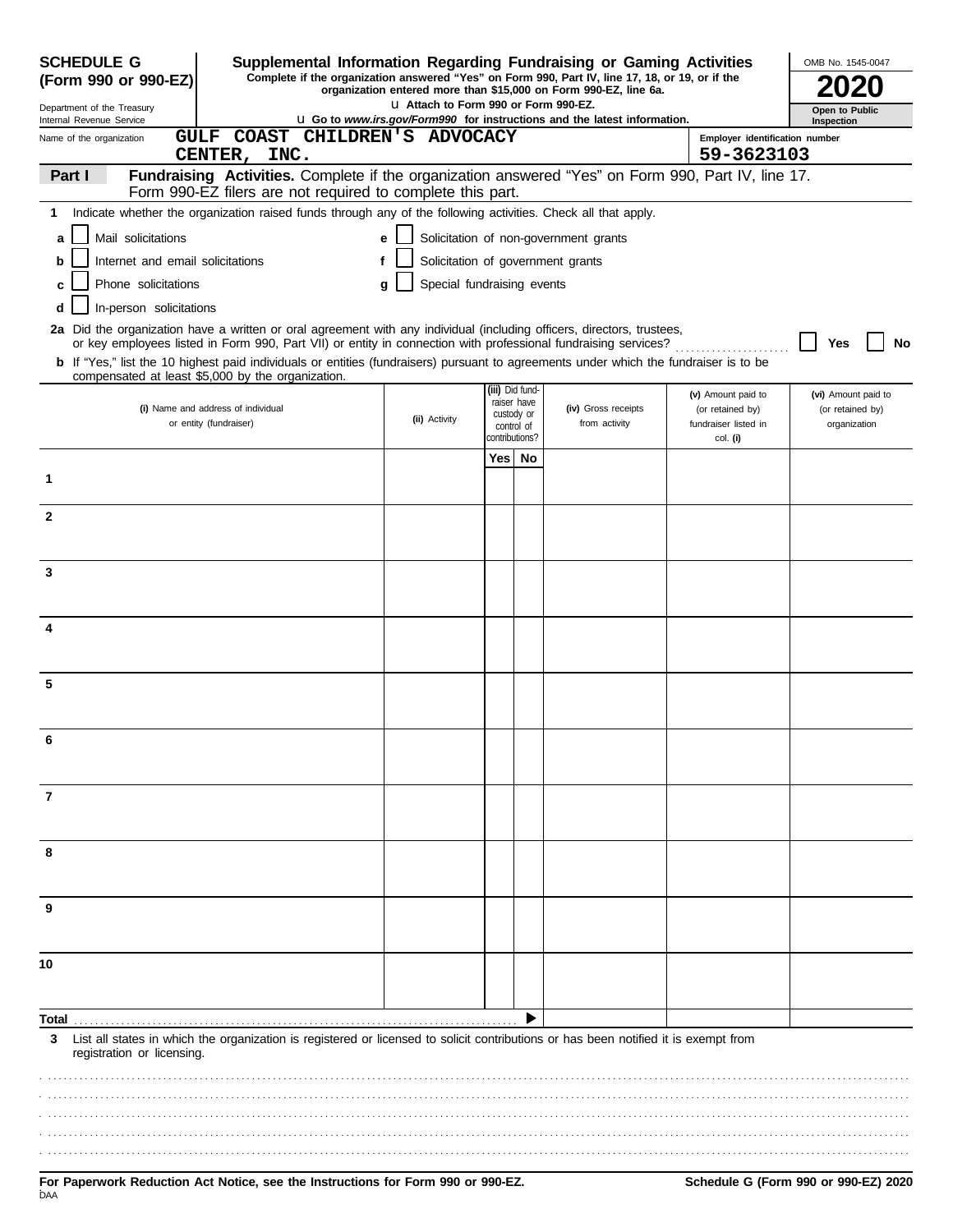**Part II Fundraising Events.** Complete if the organization answered "Yes" on Form 990, Part IV, line 18, or reported more gross receipts greater than \$5,000. than \$15,000 of fundraising event contributions and gross income on Form 990-EZ, lines 1 and 6b. List events with

|          |          |                                                       | (a) Event $#1$                    | (b) Event $#2$                                                                                                                                                                                                         | (c) Other events        |                                           |
|----------|----------|-------------------------------------------------------|-----------------------------------|------------------------------------------------------------------------------------------------------------------------------------------------------------------------------------------------------------------------|-------------------------|-------------------------------------------|
|          |          |                                                       | DESIGNER PURSE                    | ROCK THE DOCK                                                                                                                                                                                                          | $\overline{\mathbf{5}}$ | (d) Total events<br>(add col. (a) through |
|          |          |                                                       | (event type)                      | (event type)                                                                                                                                                                                                           | (total number)          | col. (c)                                  |
| Revenue  |          | 1 Gross receipts                                      | 52,267                            | 33,630                                                                                                                                                                                                                 | 51,269                  | 137,166                                   |
|          |          | 2 Less: Contributions<br>3 Gross income (line 1 minus |                                   |                                                                                                                                                                                                                        |                         |                                           |
|          |          |                                                       | 52,267                            | 33,630                                                                                                                                                                                                                 | 51,269                  | 137,166                                   |
|          |          | 4 Cash prizes                                         |                                   |                                                                                                                                                                                                                        |                         |                                           |
|          |          | 5 Noncash prizes                                      |                                   |                                                                                                                                                                                                                        |                         |                                           |
|          |          | 6 Rent/facility costs                                 |                                   |                                                                                                                                                                                                                        |                         |                                           |
| Expenses |          | 7 Food and beverages [11]                             |                                   |                                                                                                                                                                                                                        |                         |                                           |
| Direct   |          | 8 Entertainment                                       |                                   |                                                                                                                                                                                                                        |                         |                                           |
|          |          | 9 Other direct expenses                               | 30,174                            | 2,510                                                                                                                                                                                                                  | 20,603                  | 53,287                                    |
|          |          |                                                       |                                   |                                                                                                                                                                                                                        |                         | 53,287                                    |
|          |          |                                                       |                                   |                                                                                                                                                                                                                        |                         | 83,879                                    |
|          | Part III |                                                       | \$15,000 on Form 990-EZ, line 6a. | Gaming. Complete if the organization answered "Yes" on Form 990, Part IV, line 19, or reported more than                                                                                                               |                         |                                           |
|          |          |                                                       | (a) Bingo                         | (b) Pull tabs/instant                                                                                                                                                                                                  | (c) Other gaming        | (d) Total gaming (add                     |
| Revenue  |          |                                                       |                                   | bingo/progressive bingo                                                                                                                                                                                                |                         | col. (a) through col. (c))                |
|          |          | 1 Gross revenue                                       |                                   |                                                                                                                                                                                                                        |                         |                                           |
|          |          |                                                       |                                   |                                                                                                                                                                                                                        |                         |                                           |
| Expenses |          |                                                       |                                   |                                                                                                                                                                                                                        |                         |                                           |
|          |          | 3 Noncash prizes                                      |                                   |                                                                                                                                                                                                                        |                         |                                           |
| Direct   |          | 4 Rent/facility costs                                 |                                   |                                                                                                                                                                                                                        |                         |                                           |
|          |          | 5 Other direct expenses                               |                                   |                                                                                                                                                                                                                        |                         |                                           |
|          |          | 6 Volunteer labor                                     | No                                | Yes  %<br>No.                                                                                                                                                                                                          | %<br><b>Yes</b><br>No   |                                           |
|          |          |                                                       |                                   |                                                                                                                                                                                                                        |                         |                                           |
|          |          |                                                       |                                   |                                                                                                                                                                                                                        |                         |                                           |
|          |          |                                                       |                                   |                                                                                                                                                                                                                        |                         |                                           |
| 9        |          |                                                       |                                   |                                                                                                                                                                                                                        |                         | Yes<br>No                                 |
|          |          | <b>b</b> If "No," explain:                            |                                   |                                                                                                                                                                                                                        |                         |                                           |
|          |          |                                                       |                                   |                                                                                                                                                                                                                        |                         |                                           |
|          |          | <b>b</b> If "Yes," explain:                           |                                   | 10a Were any of the organization's gaming licenses revoked, suspended, or terminated during the tax year?<br>10a Were any of the organization's gaming licenses revoked, suspended, or terminated during the tax year? |                         | Yes $ $<br>No                             |
|          |          |                                                       |                                   |                                                                                                                                                                                                                        |                         |                                           |
|          |          |                                                       |                                   |                                                                                                                                                                                                                        |                         |                                           |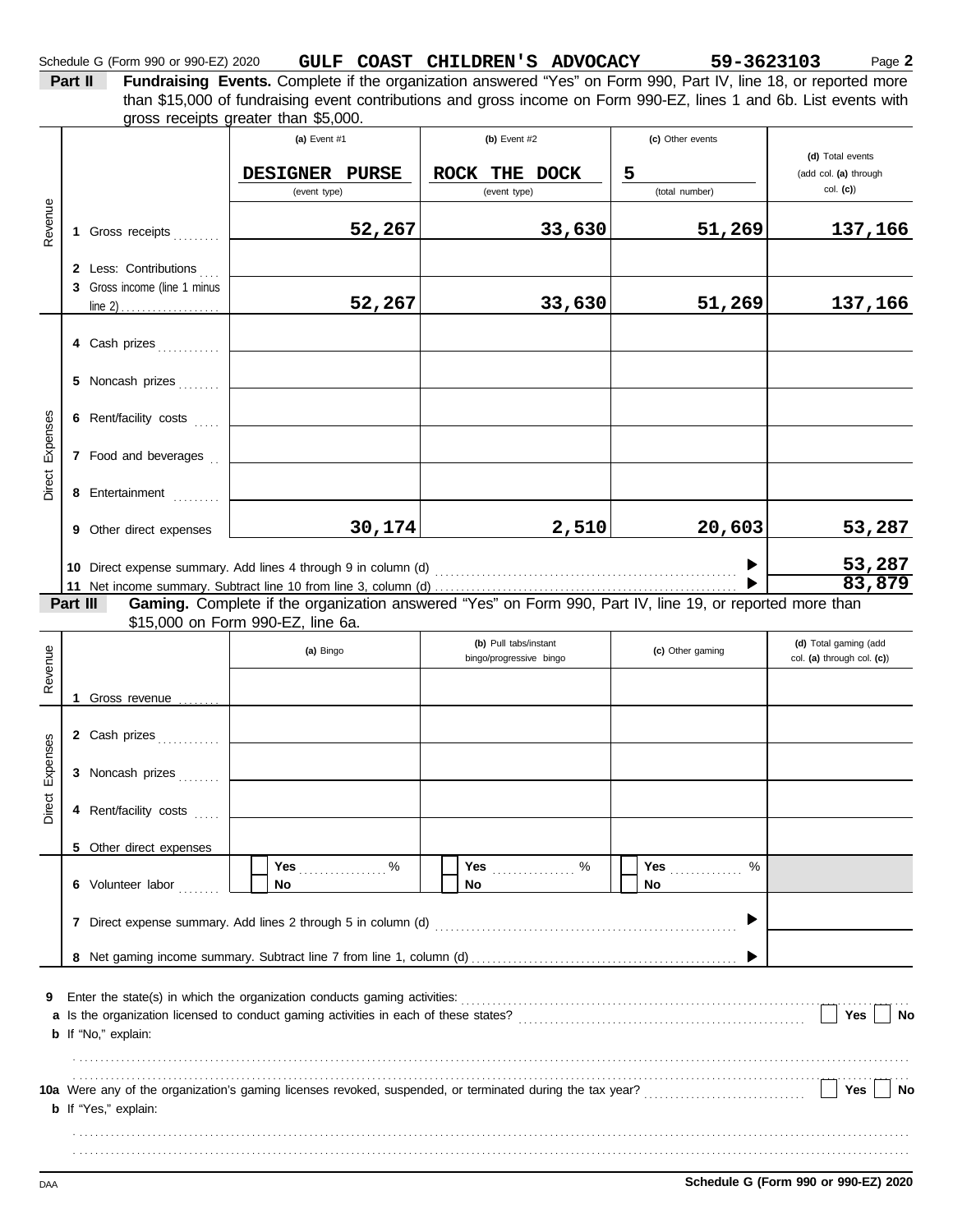|    | Schedule G (Form 990 or 990-EZ) 2020                                                                                                                                                                |          | GULF COAST CHILDREN'S ADVOCACY | 59-3623103 |     |     | Page 3                      |
|----|-----------------------------------------------------------------------------------------------------------------------------------------------------------------------------------------------------|----------|--------------------------------|------------|-----|-----|-----------------------------|
| 11 |                                                                                                                                                                                                     |          |                                |            |     | Yes | $ $ No                      |
| 12 | Is the organization a grantor, beneficiary or trustee of a trust, or a member of a partnership or other entity                                                                                      |          |                                |            |     |     |                             |
|    |                                                                                                                                                                                                     |          |                                |            |     | Yes | $\overline{\phantom{a}}$ No |
| 13 | Indicate the percentage of gaming activity conducted in:                                                                                                                                            |          |                                |            |     |     |                             |
| a  |                                                                                                                                                                                                     |          |                                |            | 13a |     | %                           |
| b  |                                                                                                                                                                                                     |          |                                |            | 13b |     | %                           |
| 14 | Enter the name and address of the person who prepares the organization's gaming/special events books and<br>records:                                                                                |          |                                |            |     |     |                             |
|    |                                                                                                                                                                                                     |          |                                |            |     |     |                             |
|    | Address <b>u</b>                                                                                                                                                                                    |          |                                |            |     |     |                             |
|    | <b>15a</b> Does the organization have a contract with a third party from whom the organization receives gaming                                                                                      |          |                                |            |     | Yes | No                          |
|    |                                                                                                                                                                                                     |          |                                |            |     |     |                             |
|    |                                                                                                                                                                                                     |          |                                |            |     |     |                             |
| c  | If "Yes," enter name and address of the third party:                                                                                                                                                |          |                                |            |     |     |                             |
|    |                                                                                                                                                                                                     |          |                                |            |     |     |                             |
|    |                                                                                                                                                                                                     |          |                                |            |     |     |                             |
|    |                                                                                                                                                                                                     |          |                                |            |     |     |                             |
|    | Address <b>u</b>                                                                                                                                                                                    |          |                                |            |     |     |                             |
| 16 | Gaming manager information:                                                                                                                                                                         |          |                                |            |     |     |                             |
|    |                                                                                                                                                                                                     |          |                                |            |     |     |                             |
|    |                                                                                                                                                                                                     |          |                                |            |     |     |                             |
|    |                                                                                                                                                                                                     |          |                                |            |     |     |                             |
|    |                                                                                                                                                                                                     |          |                                |            |     |     |                             |
|    |                                                                                                                                                                                                     |          |                                |            |     |     |                             |
|    |                                                                                                                                                                                                     |          |                                |            |     |     |                             |
|    | Director/officer                                                                                                                                                                                    | Employee | Independent contractor         |            |     |     |                             |
|    |                                                                                                                                                                                                     |          |                                |            |     |     |                             |
| 17 | Mandatory distributions:                                                                                                                                                                            |          |                                |            |     |     |                             |
| a  | Is the organization required under state law to make charitable distributions from the gaming proceeds to                                                                                           |          |                                |            |     |     |                             |
|    |                                                                                                                                                                                                     |          |                                |            |     | Yes | <b>No</b>                   |
|    | <b>b</b> Enter the amount of distributions required under state law to be distributed to other exempt organizations or                                                                              |          |                                |            |     |     |                             |
|    | spent in the organization's own exempt activities during the tax year $\mathbf{u}$ \$<br>Supplemental Information. Provide the explanations required by Part I, line 2b, columns (iii) and (v); and |          |                                |            |     |     |                             |
|    | Part IV<br>Part III, lines 9, 9b, 10b, 15b, 15c, 16, and 17b, as applicable. Also provide any additional information.                                                                               |          |                                |            |     |     |                             |
|    | See instructions.                                                                                                                                                                                   |          |                                |            |     |     |                             |
|    |                                                                                                                                                                                                     |          |                                |            |     |     |                             |
|    |                                                                                                                                                                                                     |          |                                |            |     |     |                             |
|    |                                                                                                                                                                                                     |          |                                |            |     |     |                             |
|    |                                                                                                                                                                                                     |          |                                |            |     |     |                             |
|    |                                                                                                                                                                                                     |          |                                |            |     |     |                             |
|    |                                                                                                                                                                                                     |          |                                |            |     |     |                             |
|    |                                                                                                                                                                                                     |          |                                |            |     |     |                             |
|    |                                                                                                                                                                                                     |          |                                |            |     |     |                             |
|    |                                                                                                                                                                                                     |          |                                |            |     |     |                             |
|    |                                                                                                                                                                                                     |          |                                |            |     |     |                             |
|    |                                                                                                                                                                                                     |          |                                |            |     |     |                             |
|    |                                                                                                                                                                                                     |          |                                |            |     |     |                             |
|    |                                                                                                                                                                                                     |          |                                |            |     |     |                             |

Schedule G (Form 990 or 990-EZ) 2020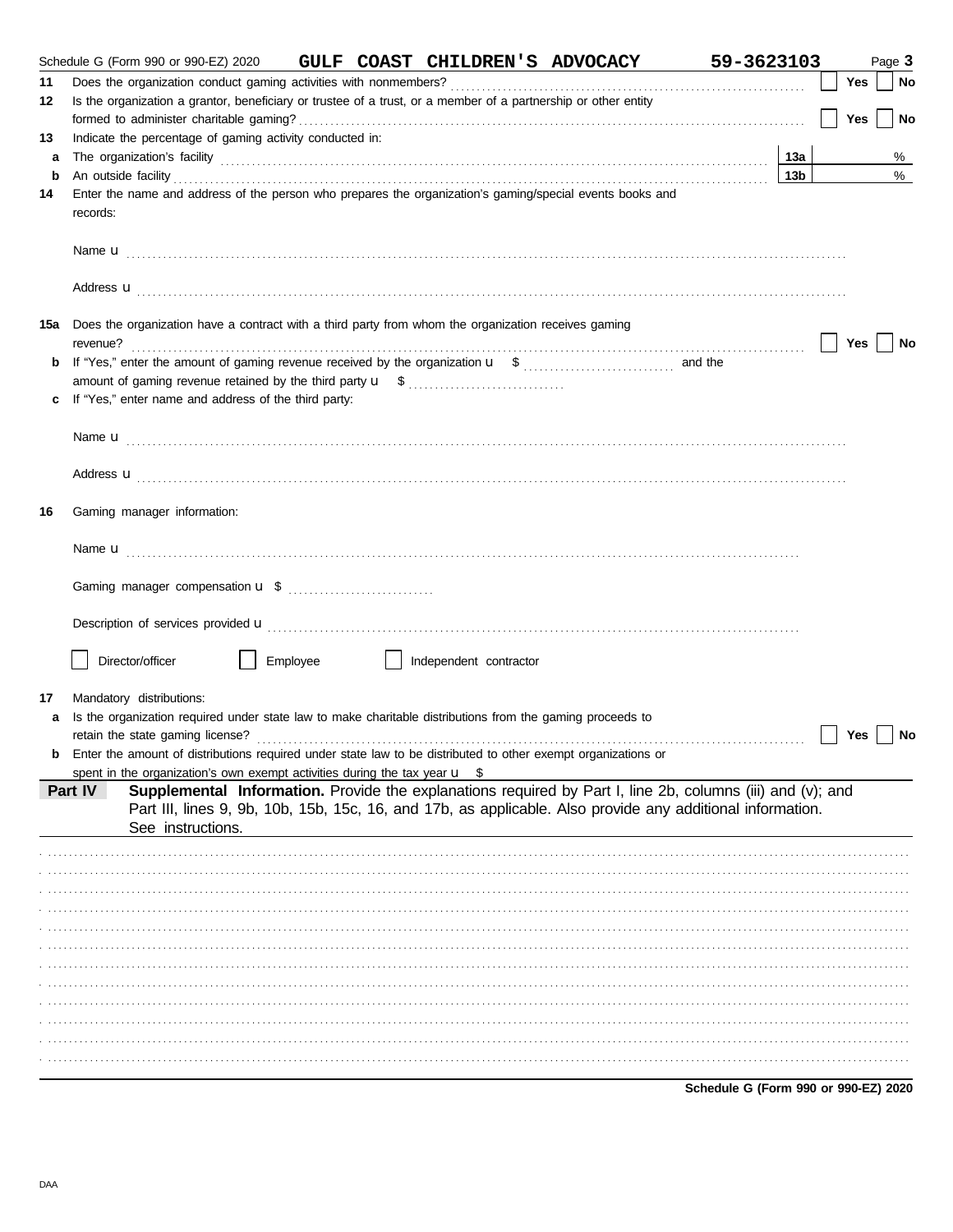| For certain Officers, Directors, Trustees, Key Employees, and Highest<br>(Form 990)<br><b>Compensated Employees</b><br>u Complete if the organization answered "Yes" on Form 990, Part IV, line 23.<br>Open to Public<br>u Attach to Form 990.<br>Department of the Treasury<br>Inspection<br><b>uGo to www.irs.gov/Form990 for instructions and the latest information.</b><br>Internal Revenue Service<br>COAST CHILDREN'S ADVOCACY<br><b>GULF</b><br>Employer identification number<br>Name of the organization<br>59-3623103<br>INC.<br><b>CENTER,</b><br>Part I<br>Questions Regarding Compensation<br>Yes<br>No<br>1a Check the appropriate box(es) if the organization provided any of the following to or for a person listed on Form<br>990, Part VII, Section A, line 1a. Complete Part III to provide any relevant information regarding these items.<br>First-class or charter travel<br>Housing allowance or residence for personal use<br>Travel for companions<br>Payments for business use of personal residence<br> X<br>Health or social club dues or initiation fees<br>Tax indemnification and gross-up payments<br>Personal services (such as maid, chauffeur, chef)<br>Discretionary spending account<br><b>b</b> If any of the boxes on line 1a are checked, did the organization follow a written policy regarding payment<br>or reimbursement or provision of all of the expenses described above? If "No," complete Part III to<br>х<br>1b<br>explain explain explaintenance and the contract of the contract of the contract of the contract of the contract of the contract of the contract of the contract of the contract of the contract of the contract of the contrac<br>Did the organization require substantiation prior to reimbursing or allowing expenses incurred by all<br>2<br>directors, trustees, and officers, including the CEO/Executive Director, regarding the items checked on line<br>X<br>2<br>Indicate which, if any, of the following the organization used to establish the compensation of the<br>3<br>organization's CEO/Executive Director. Check all that apply. Do not check any boxes for methods used by a<br>related organization to establish compensation of the CEO/Executive Director, but explain in Part III.<br>Compensation committee<br>Written employment contract<br>$ \mathbf{x} $<br>Compensation survey or study<br>Independent compensation consultant<br>$\mathbf x$<br>Approval by the board or compensation committee<br>Form 990 of other organizations<br>During the year, did any person listed on Form 990, Part VII, Section A, line 1a, with respect to the filing<br>4<br>organization or a related organization:<br>X<br>4a<br>X<br>4b<br>$\mathbf x$<br>4c<br>If "Yes" to any of lines 4a-c, list the persons and provide the applicable amounts for each item in Part III.<br>Only section $501(c)(3)$ , $501(c)(4)$ , and $501(c)(29)$ organizations must complete lines 5-9.<br>For persons listed on Form 990, Part VII, Section A, line 1a, did the organization pay or accrue any<br>5<br>compensation contingent on the revenues of:<br><u>x</u><br>5a<br>$\mathbf x$<br>5b<br>If "Yes" on line 5a or 5b, describe in Part III.<br>For persons listed on Form 990, Part VII, Section A, line 1a, did the organization pay or accrue any<br>6<br>compensation contingent on the net earnings of:<br><u>x</u><br>6a<br>X<br>6b<br>If "Yes" on line 6a or 6b, describe in Part III.<br>For persons listed on Form 990, Part VII, Section A, line 1a, did the organization provide any nonfixed<br>7<br>X<br>7<br>Were any amounts reported on Form 990, Part VII, paid or accrued pursuant to a contract that was subject<br>8<br>to the initial contract exception described in Regulations section 53.4958-4(a)(3)? If "Yes," describe<br>x<br>$\ $ n Part III $\ $<br>8<br>If "Yes" on line 8, did the organization also follow the rebuttable presumption procedure described in<br>9<br>9<br>For Paperwork Reduction Act Notice, see the Instructions for Form 990.<br>Schedule J (Form 990) 2020 |  | <b>SCHEDULE J</b> |  | <b>Compensation Information</b> | OMB No. 1545-0047 |  |  |
|-----------------------------------------------------------------------------------------------------------------------------------------------------------------------------------------------------------------------------------------------------------------------------------------------------------------------------------------------------------------------------------------------------------------------------------------------------------------------------------------------------------------------------------------------------------------------------------------------------------------------------------------------------------------------------------------------------------------------------------------------------------------------------------------------------------------------------------------------------------------------------------------------------------------------------------------------------------------------------------------------------------------------------------------------------------------------------------------------------------------------------------------------------------------------------------------------------------------------------------------------------------------------------------------------------------------------------------------------------------------------------------------------------------------------------------------------------------------------------------------------------------------------------------------------------------------------------------------------------------------------------------------------------------------------------------------------------------------------------------------------------------------------------------------------------------------------------------------------------------------------------------------------------------------------------------------------------------------------------------------------------------------------------------------------------------------------------------------------------------------------------------------------------------------------------------------------------------------------------------------------------------------------------------------------------------------------------------------------------------------------------------------------------------------------------------------------------------------------------------------------------------------------------------------------------------------------------------------------------------------------------------------------------------------------------------------------------------------------------------------------------------------------------------------------------------------------------------------------------------------------------------------------------------------------------------------------------------------------------------------------------------------------------------------------------------------------------------------------------------------------------------------------------------------------------------------------------------------------------------------------------------------------------------------------------------------------------------------------------------------------------------------------------------------------------------------------------------------------------------------------------------------------------------------------------------------------------------------------------------------------------------------------------------------------------------------------------------------------------------------------------------------------------------------------------------------------------------------------------------------------------------------------------------------------------------------------------------------------------------------------------------------------------------------------------------------------------------------------------|--|-------------------|--|---------------------------------|-------------------|--|--|
|                                                                                                                                                                                                                                                                                                                                                                                                                                                                                                                                                                                                                                                                                                                                                                                                                                                                                                                                                                                                                                                                                                                                                                                                                                                                                                                                                                                                                                                                                                                                                                                                                                                                                                                                                                                                                                                                                                                                                                                                                                                                                                                                                                                                                                                                                                                                                                                                                                                                                                                                                                                                                                                                                                                                                                                                                                                                                                                                                                                                                                                                                                                                                                                                                                                                                                                                                                                                                                                                                                                                                                                                                                                                                                                                                                                                                                                                                                                                                                                                                                                                                                     |  |                   |  |                                 |                   |  |  |
|                                                                                                                                                                                                                                                                                                                                                                                                                                                                                                                                                                                                                                                                                                                                                                                                                                                                                                                                                                                                                                                                                                                                                                                                                                                                                                                                                                                                                                                                                                                                                                                                                                                                                                                                                                                                                                                                                                                                                                                                                                                                                                                                                                                                                                                                                                                                                                                                                                                                                                                                                                                                                                                                                                                                                                                                                                                                                                                                                                                                                                                                                                                                                                                                                                                                                                                                                                                                                                                                                                                                                                                                                                                                                                                                                                                                                                                                                                                                                                                                                                                                                                     |  |                   |  |                                 |                   |  |  |
|                                                                                                                                                                                                                                                                                                                                                                                                                                                                                                                                                                                                                                                                                                                                                                                                                                                                                                                                                                                                                                                                                                                                                                                                                                                                                                                                                                                                                                                                                                                                                                                                                                                                                                                                                                                                                                                                                                                                                                                                                                                                                                                                                                                                                                                                                                                                                                                                                                                                                                                                                                                                                                                                                                                                                                                                                                                                                                                                                                                                                                                                                                                                                                                                                                                                                                                                                                                                                                                                                                                                                                                                                                                                                                                                                                                                                                                                                                                                                                                                                                                                                                     |  |                   |  |                                 |                   |  |  |
|                                                                                                                                                                                                                                                                                                                                                                                                                                                                                                                                                                                                                                                                                                                                                                                                                                                                                                                                                                                                                                                                                                                                                                                                                                                                                                                                                                                                                                                                                                                                                                                                                                                                                                                                                                                                                                                                                                                                                                                                                                                                                                                                                                                                                                                                                                                                                                                                                                                                                                                                                                                                                                                                                                                                                                                                                                                                                                                                                                                                                                                                                                                                                                                                                                                                                                                                                                                                                                                                                                                                                                                                                                                                                                                                                                                                                                                                                                                                                                                                                                                                                                     |  |                   |  |                                 |                   |  |  |
|                                                                                                                                                                                                                                                                                                                                                                                                                                                                                                                                                                                                                                                                                                                                                                                                                                                                                                                                                                                                                                                                                                                                                                                                                                                                                                                                                                                                                                                                                                                                                                                                                                                                                                                                                                                                                                                                                                                                                                                                                                                                                                                                                                                                                                                                                                                                                                                                                                                                                                                                                                                                                                                                                                                                                                                                                                                                                                                                                                                                                                                                                                                                                                                                                                                                                                                                                                                                                                                                                                                                                                                                                                                                                                                                                                                                                                                                                                                                                                                                                                                                                                     |  |                   |  |                                 |                   |  |  |
|                                                                                                                                                                                                                                                                                                                                                                                                                                                                                                                                                                                                                                                                                                                                                                                                                                                                                                                                                                                                                                                                                                                                                                                                                                                                                                                                                                                                                                                                                                                                                                                                                                                                                                                                                                                                                                                                                                                                                                                                                                                                                                                                                                                                                                                                                                                                                                                                                                                                                                                                                                                                                                                                                                                                                                                                                                                                                                                                                                                                                                                                                                                                                                                                                                                                                                                                                                                                                                                                                                                                                                                                                                                                                                                                                                                                                                                                                                                                                                                                                                                                                                     |  |                   |  |                                 |                   |  |  |
|                                                                                                                                                                                                                                                                                                                                                                                                                                                                                                                                                                                                                                                                                                                                                                                                                                                                                                                                                                                                                                                                                                                                                                                                                                                                                                                                                                                                                                                                                                                                                                                                                                                                                                                                                                                                                                                                                                                                                                                                                                                                                                                                                                                                                                                                                                                                                                                                                                                                                                                                                                                                                                                                                                                                                                                                                                                                                                                                                                                                                                                                                                                                                                                                                                                                                                                                                                                                                                                                                                                                                                                                                                                                                                                                                                                                                                                                                                                                                                                                                                                                                                     |  |                   |  |                                 |                   |  |  |
|                                                                                                                                                                                                                                                                                                                                                                                                                                                                                                                                                                                                                                                                                                                                                                                                                                                                                                                                                                                                                                                                                                                                                                                                                                                                                                                                                                                                                                                                                                                                                                                                                                                                                                                                                                                                                                                                                                                                                                                                                                                                                                                                                                                                                                                                                                                                                                                                                                                                                                                                                                                                                                                                                                                                                                                                                                                                                                                                                                                                                                                                                                                                                                                                                                                                                                                                                                                                                                                                                                                                                                                                                                                                                                                                                                                                                                                                                                                                                                                                                                                                                                     |  |                   |  |                                 |                   |  |  |
|                                                                                                                                                                                                                                                                                                                                                                                                                                                                                                                                                                                                                                                                                                                                                                                                                                                                                                                                                                                                                                                                                                                                                                                                                                                                                                                                                                                                                                                                                                                                                                                                                                                                                                                                                                                                                                                                                                                                                                                                                                                                                                                                                                                                                                                                                                                                                                                                                                                                                                                                                                                                                                                                                                                                                                                                                                                                                                                                                                                                                                                                                                                                                                                                                                                                                                                                                                                                                                                                                                                                                                                                                                                                                                                                                                                                                                                                                                                                                                                                                                                                                                     |  |                   |  |                                 |                   |  |  |
|                                                                                                                                                                                                                                                                                                                                                                                                                                                                                                                                                                                                                                                                                                                                                                                                                                                                                                                                                                                                                                                                                                                                                                                                                                                                                                                                                                                                                                                                                                                                                                                                                                                                                                                                                                                                                                                                                                                                                                                                                                                                                                                                                                                                                                                                                                                                                                                                                                                                                                                                                                                                                                                                                                                                                                                                                                                                                                                                                                                                                                                                                                                                                                                                                                                                                                                                                                                                                                                                                                                                                                                                                                                                                                                                                                                                                                                                                                                                                                                                                                                                                                     |  |                   |  |                                 |                   |  |  |
|                                                                                                                                                                                                                                                                                                                                                                                                                                                                                                                                                                                                                                                                                                                                                                                                                                                                                                                                                                                                                                                                                                                                                                                                                                                                                                                                                                                                                                                                                                                                                                                                                                                                                                                                                                                                                                                                                                                                                                                                                                                                                                                                                                                                                                                                                                                                                                                                                                                                                                                                                                                                                                                                                                                                                                                                                                                                                                                                                                                                                                                                                                                                                                                                                                                                                                                                                                                                                                                                                                                                                                                                                                                                                                                                                                                                                                                                                                                                                                                                                                                                                                     |  |                   |  |                                 |                   |  |  |
|                                                                                                                                                                                                                                                                                                                                                                                                                                                                                                                                                                                                                                                                                                                                                                                                                                                                                                                                                                                                                                                                                                                                                                                                                                                                                                                                                                                                                                                                                                                                                                                                                                                                                                                                                                                                                                                                                                                                                                                                                                                                                                                                                                                                                                                                                                                                                                                                                                                                                                                                                                                                                                                                                                                                                                                                                                                                                                                                                                                                                                                                                                                                                                                                                                                                                                                                                                                                                                                                                                                                                                                                                                                                                                                                                                                                                                                                                                                                                                                                                                                                                                     |  |                   |  |                                 |                   |  |  |
|                                                                                                                                                                                                                                                                                                                                                                                                                                                                                                                                                                                                                                                                                                                                                                                                                                                                                                                                                                                                                                                                                                                                                                                                                                                                                                                                                                                                                                                                                                                                                                                                                                                                                                                                                                                                                                                                                                                                                                                                                                                                                                                                                                                                                                                                                                                                                                                                                                                                                                                                                                                                                                                                                                                                                                                                                                                                                                                                                                                                                                                                                                                                                                                                                                                                                                                                                                                                                                                                                                                                                                                                                                                                                                                                                                                                                                                                                                                                                                                                                                                                                                     |  |                   |  |                                 |                   |  |  |
|                                                                                                                                                                                                                                                                                                                                                                                                                                                                                                                                                                                                                                                                                                                                                                                                                                                                                                                                                                                                                                                                                                                                                                                                                                                                                                                                                                                                                                                                                                                                                                                                                                                                                                                                                                                                                                                                                                                                                                                                                                                                                                                                                                                                                                                                                                                                                                                                                                                                                                                                                                                                                                                                                                                                                                                                                                                                                                                                                                                                                                                                                                                                                                                                                                                                                                                                                                                                                                                                                                                                                                                                                                                                                                                                                                                                                                                                                                                                                                                                                                                                                                     |  |                   |  |                                 |                   |  |  |
|                                                                                                                                                                                                                                                                                                                                                                                                                                                                                                                                                                                                                                                                                                                                                                                                                                                                                                                                                                                                                                                                                                                                                                                                                                                                                                                                                                                                                                                                                                                                                                                                                                                                                                                                                                                                                                                                                                                                                                                                                                                                                                                                                                                                                                                                                                                                                                                                                                                                                                                                                                                                                                                                                                                                                                                                                                                                                                                                                                                                                                                                                                                                                                                                                                                                                                                                                                                                                                                                                                                                                                                                                                                                                                                                                                                                                                                                                                                                                                                                                                                                                                     |  |                   |  |                                 |                   |  |  |
|                                                                                                                                                                                                                                                                                                                                                                                                                                                                                                                                                                                                                                                                                                                                                                                                                                                                                                                                                                                                                                                                                                                                                                                                                                                                                                                                                                                                                                                                                                                                                                                                                                                                                                                                                                                                                                                                                                                                                                                                                                                                                                                                                                                                                                                                                                                                                                                                                                                                                                                                                                                                                                                                                                                                                                                                                                                                                                                                                                                                                                                                                                                                                                                                                                                                                                                                                                                                                                                                                                                                                                                                                                                                                                                                                                                                                                                                                                                                                                                                                                                                                                     |  |                   |  |                                 |                   |  |  |
|                                                                                                                                                                                                                                                                                                                                                                                                                                                                                                                                                                                                                                                                                                                                                                                                                                                                                                                                                                                                                                                                                                                                                                                                                                                                                                                                                                                                                                                                                                                                                                                                                                                                                                                                                                                                                                                                                                                                                                                                                                                                                                                                                                                                                                                                                                                                                                                                                                                                                                                                                                                                                                                                                                                                                                                                                                                                                                                                                                                                                                                                                                                                                                                                                                                                                                                                                                                                                                                                                                                                                                                                                                                                                                                                                                                                                                                                                                                                                                                                                                                                                                     |  |                   |  |                                 |                   |  |  |
|                                                                                                                                                                                                                                                                                                                                                                                                                                                                                                                                                                                                                                                                                                                                                                                                                                                                                                                                                                                                                                                                                                                                                                                                                                                                                                                                                                                                                                                                                                                                                                                                                                                                                                                                                                                                                                                                                                                                                                                                                                                                                                                                                                                                                                                                                                                                                                                                                                                                                                                                                                                                                                                                                                                                                                                                                                                                                                                                                                                                                                                                                                                                                                                                                                                                                                                                                                                                                                                                                                                                                                                                                                                                                                                                                                                                                                                                                                                                                                                                                                                                                                     |  |                   |  |                                 |                   |  |  |
|                                                                                                                                                                                                                                                                                                                                                                                                                                                                                                                                                                                                                                                                                                                                                                                                                                                                                                                                                                                                                                                                                                                                                                                                                                                                                                                                                                                                                                                                                                                                                                                                                                                                                                                                                                                                                                                                                                                                                                                                                                                                                                                                                                                                                                                                                                                                                                                                                                                                                                                                                                                                                                                                                                                                                                                                                                                                                                                                                                                                                                                                                                                                                                                                                                                                                                                                                                                                                                                                                                                                                                                                                                                                                                                                                                                                                                                                                                                                                                                                                                                                                                     |  |                   |  |                                 |                   |  |  |
|                                                                                                                                                                                                                                                                                                                                                                                                                                                                                                                                                                                                                                                                                                                                                                                                                                                                                                                                                                                                                                                                                                                                                                                                                                                                                                                                                                                                                                                                                                                                                                                                                                                                                                                                                                                                                                                                                                                                                                                                                                                                                                                                                                                                                                                                                                                                                                                                                                                                                                                                                                                                                                                                                                                                                                                                                                                                                                                                                                                                                                                                                                                                                                                                                                                                                                                                                                                                                                                                                                                                                                                                                                                                                                                                                                                                                                                                                                                                                                                                                                                                                                     |  |                   |  |                                 |                   |  |  |
|                                                                                                                                                                                                                                                                                                                                                                                                                                                                                                                                                                                                                                                                                                                                                                                                                                                                                                                                                                                                                                                                                                                                                                                                                                                                                                                                                                                                                                                                                                                                                                                                                                                                                                                                                                                                                                                                                                                                                                                                                                                                                                                                                                                                                                                                                                                                                                                                                                                                                                                                                                                                                                                                                                                                                                                                                                                                                                                                                                                                                                                                                                                                                                                                                                                                                                                                                                                                                                                                                                                                                                                                                                                                                                                                                                                                                                                                                                                                                                                                                                                                                                     |  |                   |  |                                 |                   |  |  |
|                                                                                                                                                                                                                                                                                                                                                                                                                                                                                                                                                                                                                                                                                                                                                                                                                                                                                                                                                                                                                                                                                                                                                                                                                                                                                                                                                                                                                                                                                                                                                                                                                                                                                                                                                                                                                                                                                                                                                                                                                                                                                                                                                                                                                                                                                                                                                                                                                                                                                                                                                                                                                                                                                                                                                                                                                                                                                                                                                                                                                                                                                                                                                                                                                                                                                                                                                                                                                                                                                                                                                                                                                                                                                                                                                                                                                                                                                                                                                                                                                                                                                                     |  |                   |  |                                 |                   |  |  |
|                                                                                                                                                                                                                                                                                                                                                                                                                                                                                                                                                                                                                                                                                                                                                                                                                                                                                                                                                                                                                                                                                                                                                                                                                                                                                                                                                                                                                                                                                                                                                                                                                                                                                                                                                                                                                                                                                                                                                                                                                                                                                                                                                                                                                                                                                                                                                                                                                                                                                                                                                                                                                                                                                                                                                                                                                                                                                                                                                                                                                                                                                                                                                                                                                                                                                                                                                                                                                                                                                                                                                                                                                                                                                                                                                                                                                                                                                                                                                                                                                                                                                                     |  |                   |  |                                 |                   |  |  |
|                                                                                                                                                                                                                                                                                                                                                                                                                                                                                                                                                                                                                                                                                                                                                                                                                                                                                                                                                                                                                                                                                                                                                                                                                                                                                                                                                                                                                                                                                                                                                                                                                                                                                                                                                                                                                                                                                                                                                                                                                                                                                                                                                                                                                                                                                                                                                                                                                                                                                                                                                                                                                                                                                                                                                                                                                                                                                                                                                                                                                                                                                                                                                                                                                                                                                                                                                                                                                                                                                                                                                                                                                                                                                                                                                                                                                                                                                                                                                                                                                                                                                                     |  |                   |  |                                 |                   |  |  |
|                                                                                                                                                                                                                                                                                                                                                                                                                                                                                                                                                                                                                                                                                                                                                                                                                                                                                                                                                                                                                                                                                                                                                                                                                                                                                                                                                                                                                                                                                                                                                                                                                                                                                                                                                                                                                                                                                                                                                                                                                                                                                                                                                                                                                                                                                                                                                                                                                                                                                                                                                                                                                                                                                                                                                                                                                                                                                                                                                                                                                                                                                                                                                                                                                                                                                                                                                                                                                                                                                                                                                                                                                                                                                                                                                                                                                                                                                                                                                                                                                                                                                                     |  |                   |  |                                 |                   |  |  |
|                                                                                                                                                                                                                                                                                                                                                                                                                                                                                                                                                                                                                                                                                                                                                                                                                                                                                                                                                                                                                                                                                                                                                                                                                                                                                                                                                                                                                                                                                                                                                                                                                                                                                                                                                                                                                                                                                                                                                                                                                                                                                                                                                                                                                                                                                                                                                                                                                                                                                                                                                                                                                                                                                                                                                                                                                                                                                                                                                                                                                                                                                                                                                                                                                                                                                                                                                                                                                                                                                                                                                                                                                                                                                                                                                                                                                                                                                                                                                                                                                                                                                                     |  |                   |  |                                 |                   |  |  |
|                                                                                                                                                                                                                                                                                                                                                                                                                                                                                                                                                                                                                                                                                                                                                                                                                                                                                                                                                                                                                                                                                                                                                                                                                                                                                                                                                                                                                                                                                                                                                                                                                                                                                                                                                                                                                                                                                                                                                                                                                                                                                                                                                                                                                                                                                                                                                                                                                                                                                                                                                                                                                                                                                                                                                                                                                                                                                                                                                                                                                                                                                                                                                                                                                                                                                                                                                                                                                                                                                                                                                                                                                                                                                                                                                                                                                                                                                                                                                                                                                                                                                                     |  |                   |  |                                 |                   |  |  |
|                                                                                                                                                                                                                                                                                                                                                                                                                                                                                                                                                                                                                                                                                                                                                                                                                                                                                                                                                                                                                                                                                                                                                                                                                                                                                                                                                                                                                                                                                                                                                                                                                                                                                                                                                                                                                                                                                                                                                                                                                                                                                                                                                                                                                                                                                                                                                                                                                                                                                                                                                                                                                                                                                                                                                                                                                                                                                                                                                                                                                                                                                                                                                                                                                                                                                                                                                                                                                                                                                                                                                                                                                                                                                                                                                                                                                                                                                                                                                                                                                                                                                                     |  |                   |  |                                 |                   |  |  |
|                                                                                                                                                                                                                                                                                                                                                                                                                                                                                                                                                                                                                                                                                                                                                                                                                                                                                                                                                                                                                                                                                                                                                                                                                                                                                                                                                                                                                                                                                                                                                                                                                                                                                                                                                                                                                                                                                                                                                                                                                                                                                                                                                                                                                                                                                                                                                                                                                                                                                                                                                                                                                                                                                                                                                                                                                                                                                                                                                                                                                                                                                                                                                                                                                                                                                                                                                                                                                                                                                                                                                                                                                                                                                                                                                                                                                                                                                                                                                                                                                                                                                                     |  |                   |  |                                 |                   |  |  |
|                                                                                                                                                                                                                                                                                                                                                                                                                                                                                                                                                                                                                                                                                                                                                                                                                                                                                                                                                                                                                                                                                                                                                                                                                                                                                                                                                                                                                                                                                                                                                                                                                                                                                                                                                                                                                                                                                                                                                                                                                                                                                                                                                                                                                                                                                                                                                                                                                                                                                                                                                                                                                                                                                                                                                                                                                                                                                                                                                                                                                                                                                                                                                                                                                                                                                                                                                                                                                                                                                                                                                                                                                                                                                                                                                                                                                                                                                                                                                                                                                                                                                                     |  |                   |  |                                 |                   |  |  |
|                                                                                                                                                                                                                                                                                                                                                                                                                                                                                                                                                                                                                                                                                                                                                                                                                                                                                                                                                                                                                                                                                                                                                                                                                                                                                                                                                                                                                                                                                                                                                                                                                                                                                                                                                                                                                                                                                                                                                                                                                                                                                                                                                                                                                                                                                                                                                                                                                                                                                                                                                                                                                                                                                                                                                                                                                                                                                                                                                                                                                                                                                                                                                                                                                                                                                                                                                                                                                                                                                                                                                                                                                                                                                                                                                                                                                                                                                                                                                                                                                                                                                                     |  |                   |  |                                 |                   |  |  |
|                                                                                                                                                                                                                                                                                                                                                                                                                                                                                                                                                                                                                                                                                                                                                                                                                                                                                                                                                                                                                                                                                                                                                                                                                                                                                                                                                                                                                                                                                                                                                                                                                                                                                                                                                                                                                                                                                                                                                                                                                                                                                                                                                                                                                                                                                                                                                                                                                                                                                                                                                                                                                                                                                                                                                                                                                                                                                                                                                                                                                                                                                                                                                                                                                                                                                                                                                                                                                                                                                                                                                                                                                                                                                                                                                                                                                                                                                                                                                                                                                                                                                                     |  |                   |  |                                 |                   |  |  |
|                                                                                                                                                                                                                                                                                                                                                                                                                                                                                                                                                                                                                                                                                                                                                                                                                                                                                                                                                                                                                                                                                                                                                                                                                                                                                                                                                                                                                                                                                                                                                                                                                                                                                                                                                                                                                                                                                                                                                                                                                                                                                                                                                                                                                                                                                                                                                                                                                                                                                                                                                                                                                                                                                                                                                                                                                                                                                                                                                                                                                                                                                                                                                                                                                                                                                                                                                                                                                                                                                                                                                                                                                                                                                                                                                                                                                                                                                                                                                                                                                                                                                                     |  |                   |  |                                 |                   |  |  |
|                                                                                                                                                                                                                                                                                                                                                                                                                                                                                                                                                                                                                                                                                                                                                                                                                                                                                                                                                                                                                                                                                                                                                                                                                                                                                                                                                                                                                                                                                                                                                                                                                                                                                                                                                                                                                                                                                                                                                                                                                                                                                                                                                                                                                                                                                                                                                                                                                                                                                                                                                                                                                                                                                                                                                                                                                                                                                                                                                                                                                                                                                                                                                                                                                                                                                                                                                                                                                                                                                                                                                                                                                                                                                                                                                                                                                                                                                                                                                                                                                                                                                                     |  |                   |  |                                 |                   |  |  |
|                                                                                                                                                                                                                                                                                                                                                                                                                                                                                                                                                                                                                                                                                                                                                                                                                                                                                                                                                                                                                                                                                                                                                                                                                                                                                                                                                                                                                                                                                                                                                                                                                                                                                                                                                                                                                                                                                                                                                                                                                                                                                                                                                                                                                                                                                                                                                                                                                                                                                                                                                                                                                                                                                                                                                                                                                                                                                                                                                                                                                                                                                                                                                                                                                                                                                                                                                                                                                                                                                                                                                                                                                                                                                                                                                                                                                                                                                                                                                                                                                                                                                                     |  |                   |  |                                 |                   |  |  |
|                                                                                                                                                                                                                                                                                                                                                                                                                                                                                                                                                                                                                                                                                                                                                                                                                                                                                                                                                                                                                                                                                                                                                                                                                                                                                                                                                                                                                                                                                                                                                                                                                                                                                                                                                                                                                                                                                                                                                                                                                                                                                                                                                                                                                                                                                                                                                                                                                                                                                                                                                                                                                                                                                                                                                                                                                                                                                                                                                                                                                                                                                                                                                                                                                                                                                                                                                                                                                                                                                                                                                                                                                                                                                                                                                                                                                                                                                                                                                                                                                                                                                                     |  |                   |  |                                 |                   |  |  |
|                                                                                                                                                                                                                                                                                                                                                                                                                                                                                                                                                                                                                                                                                                                                                                                                                                                                                                                                                                                                                                                                                                                                                                                                                                                                                                                                                                                                                                                                                                                                                                                                                                                                                                                                                                                                                                                                                                                                                                                                                                                                                                                                                                                                                                                                                                                                                                                                                                                                                                                                                                                                                                                                                                                                                                                                                                                                                                                                                                                                                                                                                                                                                                                                                                                                                                                                                                                                                                                                                                                                                                                                                                                                                                                                                                                                                                                                                                                                                                                                                                                                                                     |  |                   |  |                                 |                   |  |  |
|                                                                                                                                                                                                                                                                                                                                                                                                                                                                                                                                                                                                                                                                                                                                                                                                                                                                                                                                                                                                                                                                                                                                                                                                                                                                                                                                                                                                                                                                                                                                                                                                                                                                                                                                                                                                                                                                                                                                                                                                                                                                                                                                                                                                                                                                                                                                                                                                                                                                                                                                                                                                                                                                                                                                                                                                                                                                                                                                                                                                                                                                                                                                                                                                                                                                                                                                                                                                                                                                                                                                                                                                                                                                                                                                                                                                                                                                                                                                                                                                                                                                                                     |  |                   |  |                                 |                   |  |  |
|                                                                                                                                                                                                                                                                                                                                                                                                                                                                                                                                                                                                                                                                                                                                                                                                                                                                                                                                                                                                                                                                                                                                                                                                                                                                                                                                                                                                                                                                                                                                                                                                                                                                                                                                                                                                                                                                                                                                                                                                                                                                                                                                                                                                                                                                                                                                                                                                                                                                                                                                                                                                                                                                                                                                                                                                                                                                                                                                                                                                                                                                                                                                                                                                                                                                                                                                                                                                                                                                                                                                                                                                                                                                                                                                                                                                                                                                                                                                                                                                                                                                                                     |  |                   |  |                                 |                   |  |  |
|                                                                                                                                                                                                                                                                                                                                                                                                                                                                                                                                                                                                                                                                                                                                                                                                                                                                                                                                                                                                                                                                                                                                                                                                                                                                                                                                                                                                                                                                                                                                                                                                                                                                                                                                                                                                                                                                                                                                                                                                                                                                                                                                                                                                                                                                                                                                                                                                                                                                                                                                                                                                                                                                                                                                                                                                                                                                                                                                                                                                                                                                                                                                                                                                                                                                                                                                                                                                                                                                                                                                                                                                                                                                                                                                                                                                                                                                                                                                                                                                                                                                                                     |  |                   |  |                                 |                   |  |  |
|                                                                                                                                                                                                                                                                                                                                                                                                                                                                                                                                                                                                                                                                                                                                                                                                                                                                                                                                                                                                                                                                                                                                                                                                                                                                                                                                                                                                                                                                                                                                                                                                                                                                                                                                                                                                                                                                                                                                                                                                                                                                                                                                                                                                                                                                                                                                                                                                                                                                                                                                                                                                                                                                                                                                                                                                                                                                                                                                                                                                                                                                                                                                                                                                                                                                                                                                                                                                                                                                                                                                                                                                                                                                                                                                                                                                                                                                                                                                                                                                                                                                                                     |  |                   |  |                                 |                   |  |  |
|                                                                                                                                                                                                                                                                                                                                                                                                                                                                                                                                                                                                                                                                                                                                                                                                                                                                                                                                                                                                                                                                                                                                                                                                                                                                                                                                                                                                                                                                                                                                                                                                                                                                                                                                                                                                                                                                                                                                                                                                                                                                                                                                                                                                                                                                                                                                                                                                                                                                                                                                                                                                                                                                                                                                                                                                                                                                                                                                                                                                                                                                                                                                                                                                                                                                                                                                                                                                                                                                                                                                                                                                                                                                                                                                                                                                                                                                                                                                                                                                                                                                                                     |  |                   |  |                                 |                   |  |  |
|                                                                                                                                                                                                                                                                                                                                                                                                                                                                                                                                                                                                                                                                                                                                                                                                                                                                                                                                                                                                                                                                                                                                                                                                                                                                                                                                                                                                                                                                                                                                                                                                                                                                                                                                                                                                                                                                                                                                                                                                                                                                                                                                                                                                                                                                                                                                                                                                                                                                                                                                                                                                                                                                                                                                                                                                                                                                                                                                                                                                                                                                                                                                                                                                                                                                                                                                                                                                                                                                                                                                                                                                                                                                                                                                                                                                                                                                                                                                                                                                                                                                                                     |  |                   |  |                                 |                   |  |  |
|                                                                                                                                                                                                                                                                                                                                                                                                                                                                                                                                                                                                                                                                                                                                                                                                                                                                                                                                                                                                                                                                                                                                                                                                                                                                                                                                                                                                                                                                                                                                                                                                                                                                                                                                                                                                                                                                                                                                                                                                                                                                                                                                                                                                                                                                                                                                                                                                                                                                                                                                                                                                                                                                                                                                                                                                                                                                                                                                                                                                                                                                                                                                                                                                                                                                                                                                                                                                                                                                                                                                                                                                                                                                                                                                                                                                                                                                                                                                                                                                                                                                                                     |  |                   |  |                                 |                   |  |  |
|                                                                                                                                                                                                                                                                                                                                                                                                                                                                                                                                                                                                                                                                                                                                                                                                                                                                                                                                                                                                                                                                                                                                                                                                                                                                                                                                                                                                                                                                                                                                                                                                                                                                                                                                                                                                                                                                                                                                                                                                                                                                                                                                                                                                                                                                                                                                                                                                                                                                                                                                                                                                                                                                                                                                                                                                                                                                                                                                                                                                                                                                                                                                                                                                                                                                                                                                                                                                                                                                                                                                                                                                                                                                                                                                                                                                                                                                                                                                                                                                                                                                                                     |  |                   |  |                                 |                   |  |  |
|                                                                                                                                                                                                                                                                                                                                                                                                                                                                                                                                                                                                                                                                                                                                                                                                                                                                                                                                                                                                                                                                                                                                                                                                                                                                                                                                                                                                                                                                                                                                                                                                                                                                                                                                                                                                                                                                                                                                                                                                                                                                                                                                                                                                                                                                                                                                                                                                                                                                                                                                                                                                                                                                                                                                                                                                                                                                                                                                                                                                                                                                                                                                                                                                                                                                                                                                                                                                                                                                                                                                                                                                                                                                                                                                                                                                                                                                                                                                                                                                                                                                                                     |  |                   |  |                                 |                   |  |  |
|                                                                                                                                                                                                                                                                                                                                                                                                                                                                                                                                                                                                                                                                                                                                                                                                                                                                                                                                                                                                                                                                                                                                                                                                                                                                                                                                                                                                                                                                                                                                                                                                                                                                                                                                                                                                                                                                                                                                                                                                                                                                                                                                                                                                                                                                                                                                                                                                                                                                                                                                                                                                                                                                                                                                                                                                                                                                                                                                                                                                                                                                                                                                                                                                                                                                                                                                                                                                                                                                                                                                                                                                                                                                                                                                                                                                                                                                                                                                                                                                                                                                                                     |  |                   |  |                                 |                   |  |  |
|                                                                                                                                                                                                                                                                                                                                                                                                                                                                                                                                                                                                                                                                                                                                                                                                                                                                                                                                                                                                                                                                                                                                                                                                                                                                                                                                                                                                                                                                                                                                                                                                                                                                                                                                                                                                                                                                                                                                                                                                                                                                                                                                                                                                                                                                                                                                                                                                                                                                                                                                                                                                                                                                                                                                                                                                                                                                                                                                                                                                                                                                                                                                                                                                                                                                                                                                                                                                                                                                                                                                                                                                                                                                                                                                                                                                                                                                                                                                                                                                                                                                                                     |  |                   |  |                                 |                   |  |  |
|                                                                                                                                                                                                                                                                                                                                                                                                                                                                                                                                                                                                                                                                                                                                                                                                                                                                                                                                                                                                                                                                                                                                                                                                                                                                                                                                                                                                                                                                                                                                                                                                                                                                                                                                                                                                                                                                                                                                                                                                                                                                                                                                                                                                                                                                                                                                                                                                                                                                                                                                                                                                                                                                                                                                                                                                                                                                                                                                                                                                                                                                                                                                                                                                                                                                                                                                                                                                                                                                                                                                                                                                                                                                                                                                                                                                                                                                                                                                                                                                                                                                                                     |  |                   |  |                                 |                   |  |  |
|                                                                                                                                                                                                                                                                                                                                                                                                                                                                                                                                                                                                                                                                                                                                                                                                                                                                                                                                                                                                                                                                                                                                                                                                                                                                                                                                                                                                                                                                                                                                                                                                                                                                                                                                                                                                                                                                                                                                                                                                                                                                                                                                                                                                                                                                                                                                                                                                                                                                                                                                                                                                                                                                                                                                                                                                                                                                                                                                                                                                                                                                                                                                                                                                                                                                                                                                                                                                                                                                                                                                                                                                                                                                                                                                                                                                                                                                                                                                                                                                                                                                                                     |  |                   |  |                                 |                   |  |  |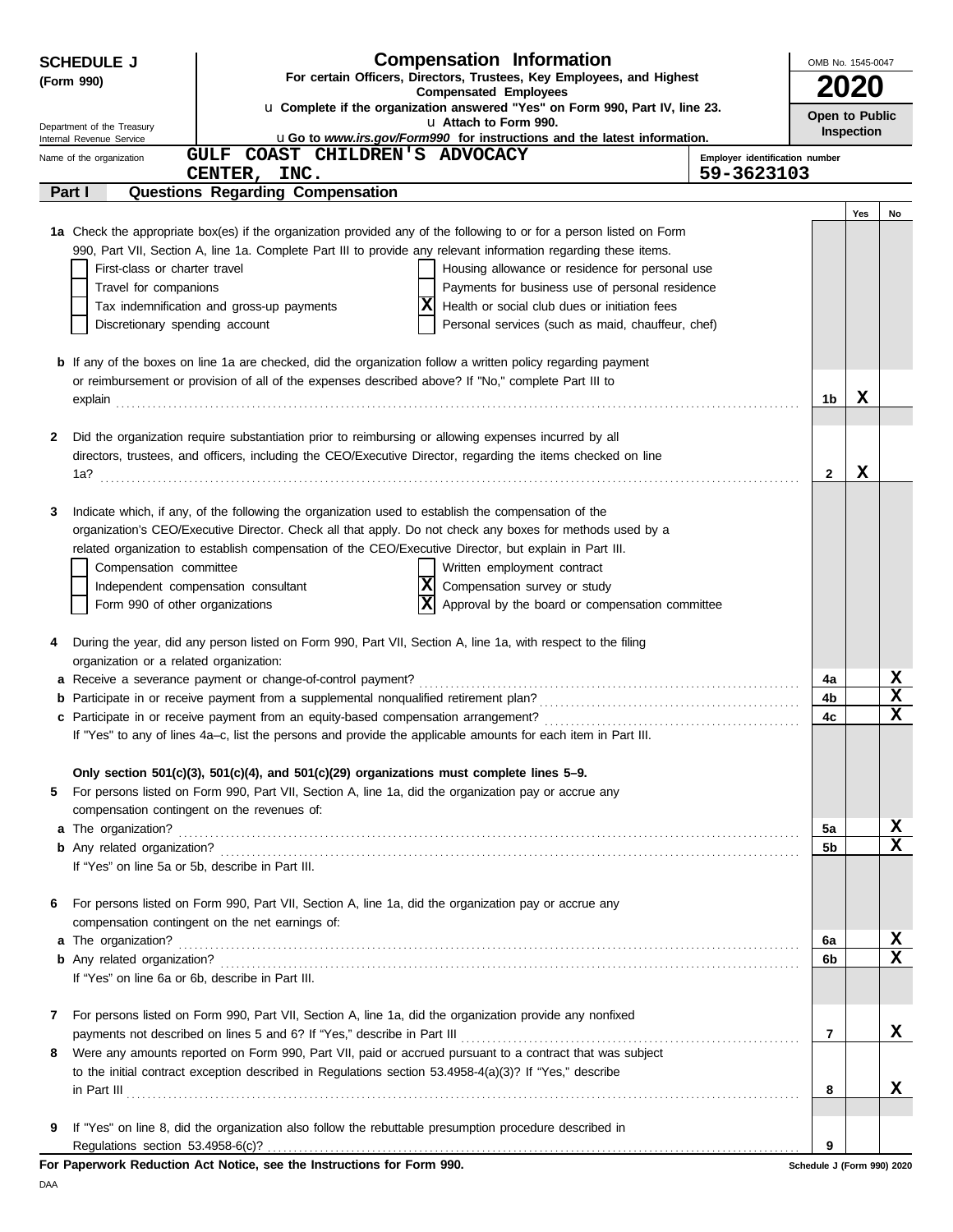### GULF COAST CHILDREN'S ADVOCACY Schedule J (Form 990) 2020

#### Part II Officers, Directors, Trustees, Key Employees, and Highest Compensated Employees. Use duplicate copies if additional space is needed.

For each individual whose compensation must be reported on Schedule J, report compensation from the organization on row (i) and from related organizations, described in the instructions, on row (ii). Do not list any individuals that aren't listed on Form 990, Part VII.

Note: The sum of columns (B)(i)-(iii) for each listed individual must equal the total amount of Form 990, Part VII, Section A, line 1a, applicable column (D) and (E) amounts for that individual.

|                             |                          | (B) Breakdown of W-2 and/or 1099-MISC compensation |                                           | (D) Nontaxable<br>(C) Retirement and |          | (E) Total of columns | (F) Compensation                                           |
|-----------------------------|--------------------------|----------------------------------------------------|-------------------------------------------|--------------------------------------|----------|----------------------|------------------------------------------------------------|
| (A) Name and Title          | (i) Base<br>compensation | (ii) Bonus & incentive<br>compensation             | (iii) Other<br>reportable<br>compensation | other deferred<br>compensation       | benefits | $(B)(i)$ - $(D)$     | in column (B) reported<br>as deferred on prior<br>Form 990 |
| LORI ALLEN<br>(i)           | 171,362                  | $\Omega$                                           |                                           |                                      | $\Omega$ | 171,362              | 0                                                          |
| 1 EXEC DIRECTOR/CEO<br>(ii) | 0                        | ი                                                  |                                           | o                                    | 0        | O                    | 0                                                          |
| (i)                         |                          |                                                    |                                           |                                      |          |                      |                                                            |
| (ii)                        |                          |                                                    |                                           |                                      |          |                      |                                                            |
| (i)                         |                          |                                                    |                                           |                                      |          |                      |                                                            |
| (ii)                        |                          |                                                    |                                           |                                      |          |                      |                                                            |
| (i)                         |                          |                                                    |                                           |                                      |          |                      |                                                            |
|                             |                          |                                                    |                                           |                                      |          |                      |                                                            |
| (i)                         |                          |                                                    |                                           |                                      |          |                      |                                                            |
| 5                           |                          |                                                    |                                           |                                      |          |                      |                                                            |
| (i)                         |                          |                                                    |                                           |                                      |          |                      |                                                            |
| 6                           |                          |                                                    |                                           |                                      |          |                      |                                                            |
| (i)                         |                          |                                                    |                                           |                                      |          |                      |                                                            |
| (ii)<br>$\overline{7}$      |                          |                                                    |                                           |                                      |          |                      |                                                            |
| (i)                         |                          |                                                    |                                           |                                      |          |                      |                                                            |
| (iii)                       |                          |                                                    |                                           |                                      |          |                      |                                                            |
| (i)                         |                          |                                                    |                                           |                                      |          |                      |                                                            |
| (ii)                        |                          |                                                    |                                           |                                      |          |                      |                                                            |
| (i)                         |                          |                                                    |                                           |                                      |          |                      |                                                            |
| (ii)<br>10                  |                          |                                                    |                                           |                                      |          |                      |                                                            |
| (i)                         |                          |                                                    |                                           |                                      |          |                      |                                                            |
| (ii)<br>11                  |                          |                                                    |                                           |                                      |          |                      |                                                            |
| (i)                         |                          |                                                    |                                           |                                      |          |                      |                                                            |
| (ii<br>12                   |                          |                                                    |                                           |                                      |          |                      |                                                            |
| (i)                         |                          |                                                    |                                           |                                      |          |                      |                                                            |
| (ii)<br>13                  |                          |                                                    |                                           |                                      |          |                      |                                                            |
| (i)                         |                          |                                                    |                                           |                                      |          |                      |                                                            |
| (ii)<br>14                  |                          |                                                    |                                           |                                      |          |                      |                                                            |
| (i)                         |                          |                                                    |                                           |                                      |          |                      |                                                            |
| 15                          |                          |                                                    |                                           |                                      |          |                      |                                                            |
| (i)                         |                          |                                                    |                                           |                                      |          |                      |                                                            |
| (ii)<br>16                  |                          |                                                    |                                           |                                      |          |                      |                                                            |
|                             |                          |                                                    |                                           |                                      |          |                      |                                                            |

Schedule J (Form 990) 2020

59-3623103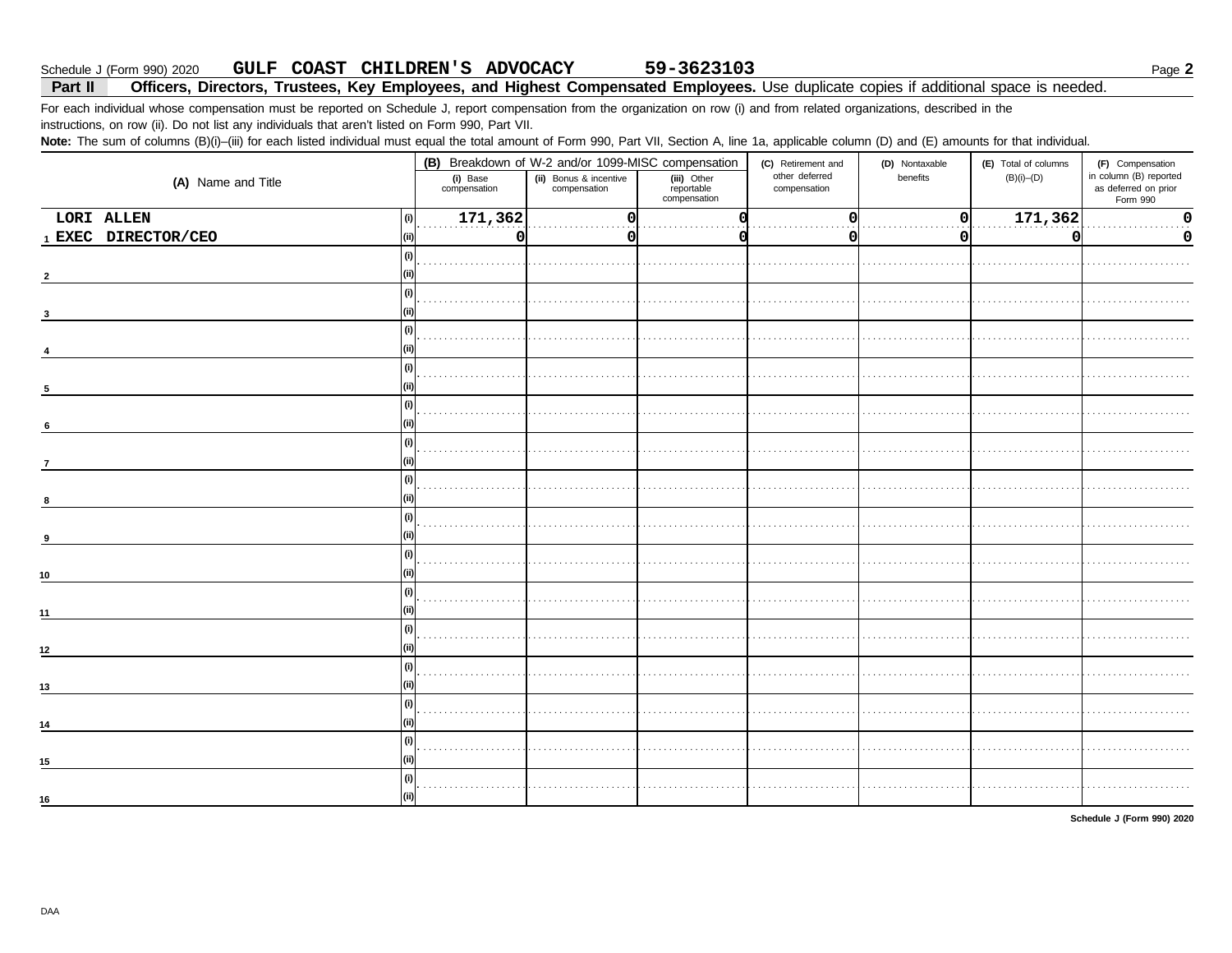Part III **Supplemental Information** 

Provide the information, explanation, or descriptions required for Part I, lines 1a, 1b, 3, 4a, 4b, 4c, 5a, 5b, 6a, 6b, 7, and 8, and for Part II. Also complete this part for any additional information.

| PART I, LINE 1A - FRINGE OR EXPENSE EXPLANATION                           |  |  |  |  |  |  |  |
|---------------------------------------------------------------------------|--|--|--|--|--|--|--|
| ALL EMPLOYEES WHO RECEIVE A GYM MEMBERSHIP BENEFIT FROM THE ORGANIZATION  |  |  |  |  |  |  |  |
| ARE REQUIRED TO GO TO THE GYM A CERTAIN NUMBER OF TIMES PER MONTH OR ELSE |  |  |  |  |  |  |  |
| THE MEMBERSHIP IS CANCELLED FOR THAT EMPLOYEE. THE GYM PROVIDES THE       |  |  |  |  |  |  |  |
| ORGANIZATION WITH A MONTHLY REPORT TO TRACK THIS INFORMATION.             |  |  |  |  |  |  |  |
|                                                                           |  |  |  |  |  |  |  |
|                                                                           |  |  |  |  |  |  |  |
|                                                                           |  |  |  |  |  |  |  |
|                                                                           |  |  |  |  |  |  |  |
|                                                                           |  |  |  |  |  |  |  |
|                                                                           |  |  |  |  |  |  |  |
|                                                                           |  |  |  |  |  |  |  |
|                                                                           |  |  |  |  |  |  |  |
|                                                                           |  |  |  |  |  |  |  |
|                                                                           |  |  |  |  |  |  |  |
|                                                                           |  |  |  |  |  |  |  |
|                                                                           |  |  |  |  |  |  |  |
|                                                                           |  |  |  |  |  |  |  |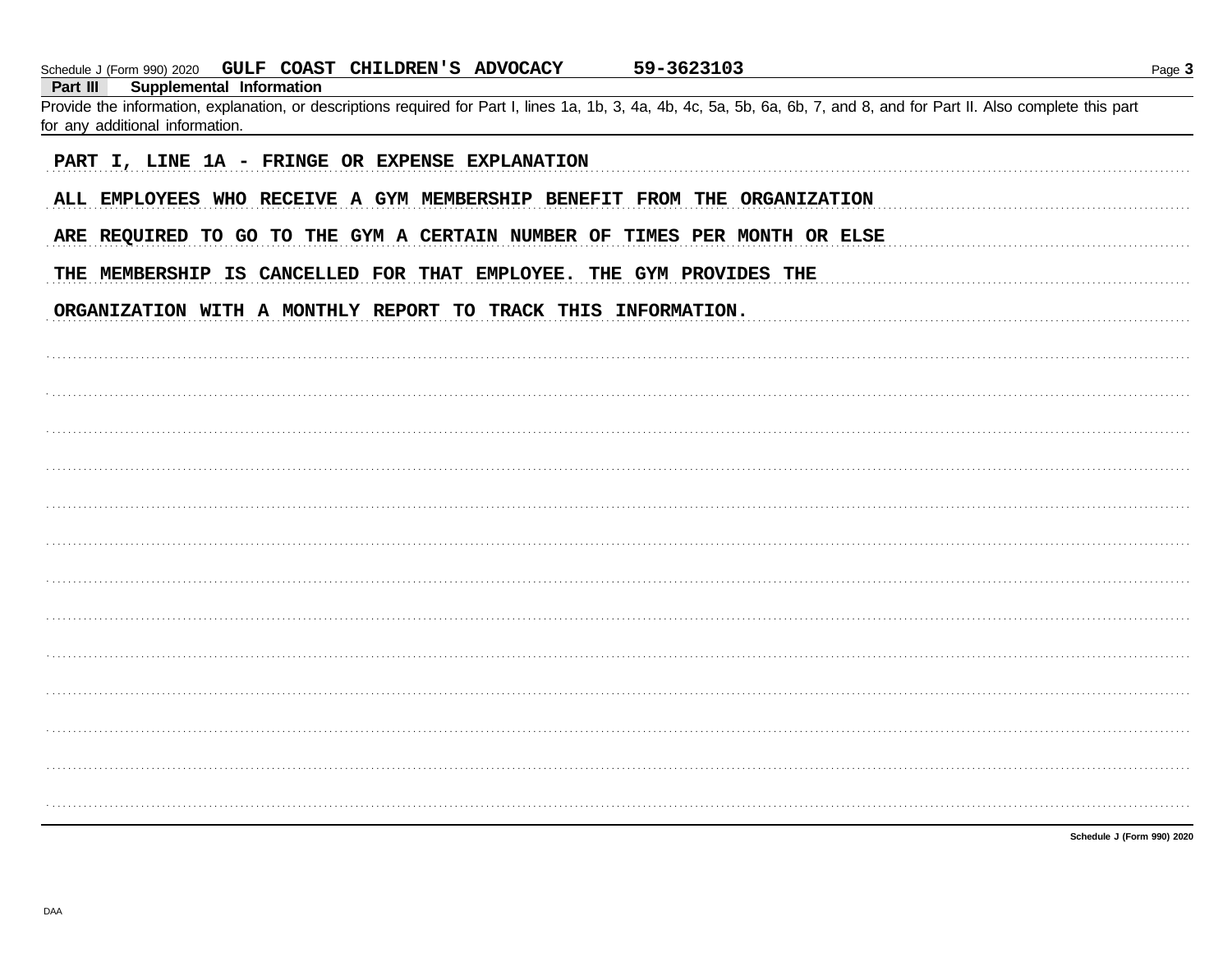DAA

**b** If "Yes," describe in Part II.

describe in Part II.

| (Form 990)<br>La Complete if the organizations answered "Yes" on Form 990, Part IV, lines 29 or 30.<br><b>u</b> Attach to Form 990.<br>Department of the Treasury<br><b>u</b> Go to www.irs.gov/Form990 for instructions and the latest information.<br>Internal Revenue Service<br>Employer identification number<br>Name of the organization<br>GULF COAST CHILDREN'S ADVOCACY<br>59-3623103<br>CENTER,<br>INC.<br><b>Types of Property</b><br>Part I<br>(c)<br>(b)<br>(d)<br>(a)<br>Noncash contribution<br>Check if<br>Method of determining<br>Number of contributions or<br>amounts reported on<br>applicable<br>items contributed<br>noncash contribution amounts<br>Form 990, Part VIII, line 1g<br>Art - Works of art<br>1<br>2<br>Art - Historical treasures<br>Art - Fractional interests<br>3<br>Books and publications<br>4<br>5<br>Clothing and household<br>Cars and other vehicles<br>6<br>Boats and planes<br>7<br>8<br>Intellectual property<br>9<br>Securities - Publicly traded<br>Securities - Closely held stock<br>10<br>Securities - Partnership, LLC,<br>11<br>or trust interests<br>Securities - Miscellaneous <b>Securities</b><br>12<br>13<br>Qualified conservation<br>contribution - Historic<br>structures<br>Qualified conservation<br>14<br>contribution - Other<br>Real estate - Residential<br>15<br>Real estate - Commercial<br>16<br>Real estate - Other<br>17<br>Collectibles<br>18<br>19<br>Food inventory<br>Drugs and medical supplies<br>20<br>21<br>Taxidermy<br>22<br>Scientific specimens<br>23<br>Archeological artifacts<br>24<br>1<br>8,500<br>X<br><b>FAIR MARKET</b><br>Other <b>u</b> ( AUDIT<br>25<br>X<br>1<br>4,000<br><b>FAIR MARKET</b><br>Other <b>u</b> ( <b>WINDOWS</b><br>26<br>1<br>1,520<br>X<br><b>FAIR MARKET</b><br>Other <b>u</b> (EMPL THERAPY<br>27<br>92,790<br>1<br><b>FAIR MARKET</b><br>х<br>Other <b>u</b> ( ADVERTISING<br>28<br>Number of Forms 8283 received by the organization during the tax year for contributions for<br>29<br>$\mathbf 0$<br>which the organization completed Form 8283, Part IV, Donee Acknowledgement<br>29<br>During the year, did the organization receive by contribution any property reported in Part I, lines 1 through<br>30a<br>28, that it must hold for at least three years from the date of the initial contribution, and which isn't required<br>If "Yes," describe the arrangement in Part II.<br>b<br>Does the organization have a gift acceptance policy that requires the review of any nonstandard<br>31<br>contributions? | <b>SCHEDULE M</b> |  |                              |  |  |  |              |            | OMB No. 1545-0047                  |  |
|--------------------------------------------------------------------------------------------------------------------------------------------------------------------------------------------------------------------------------------------------------------------------------------------------------------------------------------------------------------------------------------------------------------------------------------------------------------------------------------------------------------------------------------------------------------------------------------------------------------------------------------------------------------------------------------------------------------------------------------------------------------------------------------------------------------------------------------------------------------------------------------------------------------------------------------------------------------------------------------------------------------------------------------------------------------------------------------------------------------------------------------------------------------------------------------------------------------------------------------------------------------------------------------------------------------------------------------------------------------------------------------------------------------------------------------------------------------------------------------------------------------------------------------------------------------------------------------------------------------------------------------------------------------------------------------------------------------------------------------------------------------------------------------------------------------------------------------------------------------------------------------------------------------------------------------------------------------------------------------------------------------------------------------------------------------------------------------------------------------------------------------------------------------------------------------------------------------------------------------------------------------------------------------------------------------------------------------------------------------------------------------------------------------------------------------------------------------------------------------------------------------------------------------------------|-------------------|--|------------------------------|--|--|--|--------------|------------|------------------------------------|--|
|                                                                                                                                                                                                                                                                                                                                                                                                                                                                                                                                                                                                                                                                                                                                                                                                                                                                                                                                                                                                                                                                                                                                                                                                                                                                                                                                                                                                                                                                                                                                                                                                                                                                                                                                                                                                                                                                                                                                                                                                                                                                                                                                                                                                                                                                                                                                                                                                                                                                                                                                                  |                   |  | <b>Noncash Contributions</b> |  |  |  |              |            |                                    |  |
|                                                                                                                                                                                                                                                                                                                                                                                                                                                                                                                                                                                                                                                                                                                                                                                                                                                                                                                                                                                                                                                                                                                                                                                                                                                                                                                                                                                                                                                                                                                                                                                                                                                                                                                                                                                                                                                                                                                                                                                                                                                                                                                                                                                                                                                                                                                                                                                                                                                                                                                                                  |                   |  |                              |  |  |  |              |            | 2020<br>Open To Publ<br>Inspection |  |
|                                                                                                                                                                                                                                                                                                                                                                                                                                                                                                                                                                                                                                                                                                                                                                                                                                                                                                                                                                                                                                                                                                                                                                                                                                                                                                                                                                                                                                                                                                                                                                                                                                                                                                                                                                                                                                                                                                                                                                                                                                                                                                                                                                                                                                                                                                                                                                                                                                                                                                                                                  |                   |  |                              |  |  |  |              |            |                                    |  |
|                                                                                                                                                                                                                                                                                                                                                                                                                                                                                                                                                                                                                                                                                                                                                                                                                                                                                                                                                                                                                                                                                                                                                                                                                                                                                                                                                                                                                                                                                                                                                                                                                                                                                                                                                                                                                                                                                                                                                                                                                                                                                                                                                                                                                                                                                                                                                                                                                                                                                                                                                  |                   |  |                              |  |  |  |              |            |                                    |  |
|                                                                                                                                                                                                                                                                                                                                                                                                                                                                                                                                                                                                                                                                                                                                                                                                                                                                                                                                                                                                                                                                                                                                                                                                                                                                                                                                                                                                                                                                                                                                                                                                                                                                                                                                                                                                                                                                                                                                                                                                                                                                                                                                                                                                                                                                                                                                                                                                                                                                                                                                                  |                   |  |                              |  |  |  |              |            |                                    |  |
|                                                                                                                                                                                                                                                                                                                                                                                                                                                                                                                                                                                                                                                                                                                                                                                                                                                                                                                                                                                                                                                                                                                                                                                                                                                                                                                                                                                                                                                                                                                                                                                                                                                                                                                                                                                                                                                                                                                                                                                                                                                                                                                                                                                                                                                                                                                                                                                                                                                                                                                                                  |                   |  |                              |  |  |  |              |            |                                    |  |
|                                                                                                                                                                                                                                                                                                                                                                                                                                                                                                                                                                                                                                                                                                                                                                                                                                                                                                                                                                                                                                                                                                                                                                                                                                                                                                                                                                                                                                                                                                                                                                                                                                                                                                                                                                                                                                                                                                                                                                                                                                                                                                                                                                                                                                                                                                                                                                                                                                                                                                                                                  |                   |  |                              |  |  |  |              |            |                                    |  |
|                                                                                                                                                                                                                                                                                                                                                                                                                                                                                                                                                                                                                                                                                                                                                                                                                                                                                                                                                                                                                                                                                                                                                                                                                                                                                                                                                                                                                                                                                                                                                                                                                                                                                                                                                                                                                                                                                                                                                                                                                                                                                                                                                                                                                                                                                                                                                                                                                                                                                                                                                  |                   |  |                              |  |  |  |              |            |                                    |  |
|                                                                                                                                                                                                                                                                                                                                                                                                                                                                                                                                                                                                                                                                                                                                                                                                                                                                                                                                                                                                                                                                                                                                                                                                                                                                                                                                                                                                                                                                                                                                                                                                                                                                                                                                                                                                                                                                                                                                                                                                                                                                                                                                                                                                                                                                                                                                                                                                                                                                                                                                                  |                   |  |                              |  |  |  |              |            |                                    |  |
|                                                                                                                                                                                                                                                                                                                                                                                                                                                                                                                                                                                                                                                                                                                                                                                                                                                                                                                                                                                                                                                                                                                                                                                                                                                                                                                                                                                                                                                                                                                                                                                                                                                                                                                                                                                                                                                                                                                                                                                                                                                                                                                                                                                                                                                                                                                                                                                                                                                                                                                                                  |                   |  |                              |  |  |  |              |            |                                    |  |
|                                                                                                                                                                                                                                                                                                                                                                                                                                                                                                                                                                                                                                                                                                                                                                                                                                                                                                                                                                                                                                                                                                                                                                                                                                                                                                                                                                                                                                                                                                                                                                                                                                                                                                                                                                                                                                                                                                                                                                                                                                                                                                                                                                                                                                                                                                                                                                                                                                                                                                                                                  |                   |  |                              |  |  |  |              |            |                                    |  |
|                                                                                                                                                                                                                                                                                                                                                                                                                                                                                                                                                                                                                                                                                                                                                                                                                                                                                                                                                                                                                                                                                                                                                                                                                                                                                                                                                                                                                                                                                                                                                                                                                                                                                                                                                                                                                                                                                                                                                                                                                                                                                                                                                                                                                                                                                                                                                                                                                                                                                                                                                  |                   |  |                              |  |  |  |              |            |                                    |  |
|                                                                                                                                                                                                                                                                                                                                                                                                                                                                                                                                                                                                                                                                                                                                                                                                                                                                                                                                                                                                                                                                                                                                                                                                                                                                                                                                                                                                                                                                                                                                                                                                                                                                                                                                                                                                                                                                                                                                                                                                                                                                                                                                                                                                                                                                                                                                                                                                                                                                                                                                                  |                   |  |                              |  |  |  |              |            |                                    |  |
|                                                                                                                                                                                                                                                                                                                                                                                                                                                                                                                                                                                                                                                                                                                                                                                                                                                                                                                                                                                                                                                                                                                                                                                                                                                                                                                                                                                                                                                                                                                                                                                                                                                                                                                                                                                                                                                                                                                                                                                                                                                                                                                                                                                                                                                                                                                                                                                                                                                                                                                                                  |                   |  |                              |  |  |  |              |            |                                    |  |
|                                                                                                                                                                                                                                                                                                                                                                                                                                                                                                                                                                                                                                                                                                                                                                                                                                                                                                                                                                                                                                                                                                                                                                                                                                                                                                                                                                                                                                                                                                                                                                                                                                                                                                                                                                                                                                                                                                                                                                                                                                                                                                                                                                                                                                                                                                                                                                                                                                                                                                                                                  |                   |  |                              |  |  |  |              |            |                                    |  |
|                                                                                                                                                                                                                                                                                                                                                                                                                                                                                                                                                                                                                                                                                                                                                                                                                                                                                                                                                                                                                                                                                                                                                                                                                                                                                                                                                                                                                                                                                                                                                                                                                                                                                                                                                                                                                                                                                                                                                                                                                                                                                                                                                                                                                                                                                                                                                                                                                                                                                                                                                  |                   |  |                              |  |  |  |              |            |                                    |  |
|                                                                                                                                                                                                                                                                                                                                                                                                                                                                                                                                                                                                                                                                                                                                                                                                                                                                                                                                                                                                                                                                                                                                                                                                                                                                                                                                                                                                                                                                                                                                                                                                                                                                                                                                                                                                                                                                                                                                                                                                                                                                                                                                                                                                                                                                                                                                                                                                                                                                                                                                                  |                   |  |                              |  |  |  |              |            |                                    |  |
|                                                                                                                                                                                                                                                                                                                                                                                                                                                                                                                                                                                                                                                                                                                                                                                                                                                                                                                                                                                                                                                                                                                                                                                                                                                                                                                                                                                                                                                                                                                                                                                                                                                                                                                                                                                                                                                                                                                                                                                                                                                                                                                                                                                                                                                                                                                                                                                                                                                                                                                                                  |                   |  |                              |  |  |  |              |            |                                    |  |
|                                                                                                                                                                                                                                                                                                                                                                                                                                                                                                                                                                                                                                                                                                                                                                                                                                                                                                                                                                                                                                                                                                                                                                                                                                                                                                                                                                                                                                                                                                                                                                                                                                                                                                                                                                                                                                                                                                                                                                                                                                                                                                                                                                                                                                                                                                                                                                                                                                                                                                                                                  |                   |  |                              |  |  |  |              |            |                                    |  |
|                                                                                                                                                                                                                                                                                                                                                                                                                                                                                                                                                                                                                                                                                                                                                                                                                                                                                                                                                                                                                                                                                                                                                                                                                                                                                                                                                                                                                                                                                                                                                                                                                                                                                                                                                                                                                                                                                                                                                                                                                                                                                                                                                                                                                                                                                                                                                                                                                                                                                                                                                  |                   |  |                              |  |  |  |              |            |                                    |  |
|                                                                                                                                                                                                                                                                                                                                                                                                                                                                                                                                                                                                                                                                                                                                                                                                                                                                                                                                                                                                                                                                                                                                                                                                                                                                                                                                                                                                                                                                                                                                                                                                                                                                                                                                                                                                                                                                                                                                                                                                                                                                                                                                                                                                                                                                                                                                                                                                                                                                                                                                                  |                   |  |                              |  |  |  |              |            |                                    |  |
|                                                                                                                                                                                                                                                                                                                                                                                                                                                                                                                                                                                                                                                                                                                                                                                                                                                                                                                                                                                                                                                                                                                                                                                                                                                                                                                                                                                                                                                                                                                                                                                                                                                                                                                                                                                                                                                                                                                                                                                                                                                                                                                                                                                                                                                                                                                                                                                                                                                                                                                                                  |                   |  |                              |  |  |  |              |            |                                    |  |
|                                                                                                                                                                                                                                                                                                                                                                                                                                                                                                                                                                                                                                                                                                                                                                                                                                                                                                                                                                                                                                                                                                                                                                                                                                                                                                                                                                                                                                                                                                                                                                                                                                                                                                                                                                                                                                                                                                                                                                                                                                                                                                                                                                                                                                                                                                                                                                                                                                                                                                                                                  |                   |  |                              |  |  |  |              |            |                                    |  |
|                                                                                                                                                                                                                                                                                                                                                                                                                                                                                                                                                                                                                                                                                                                                                                                                                                                                                                                                                                                                                                                                                                                                                                                                                                                                                                                                                                                                                                                                                                                                                                                                                                                                                                                                                                                                                                                                                                                                                                                                                                                                                                                                                                                                                                                                                                                                                                                                                                                                                                                                                  |                   |  |                              |  |  |  |              |            |                                    |  |
|                                                                                                                                                                                                                                                                                                                                                                                                                                                                                                                                                                                                                                                                                                                                                                                                                                                                                                                                                                                                                                                                                                                                                                                                                                                                                                                                                                                                                                                                                                                                                                                                                                                                                                                                                                                                                                                                                                                                                                                                                                                                                                                                                                                                                                                                                                                                                                                                                                                                                                                                                  |                   |  |                              |  |  |  |              |            |                                    |  |
|                                                                                                                                                                                                                                                                                                                                                                                                                                                                                                                                                                                                                                                                                                                                                                                                                                                                                                                                                                                                                                                                                                                                                                                                                                                                                                                                                                                                                                                                                                                                                                                                                                                                                                                                                                                                                                                                                                                                                                                                                                                                                                                                                                                                                                                                                                                                                                                                                                                                                                                                                  |                   |  |                              |  |  |  |              |            |                                    |  |
|                                                                                                                                                                                                                                                                                                                                                                                                                                                                                                                                                                                                                                                                                                                                                                                                                                                                                                                                                                                                                                                                                                                                                                                                                                                                                                                                                                                                                                                                                                                                                                                                                                                                                                                                                                                                                                                                                                                                                                                                                                                                                                                                                                                                                                                                                                                                                                                                                                                                                                                                                  |                   |  |                              |  |  |  |              |            |                                    |  |
|                                                                                                                                                                                                                                                                                                                                                                                                                                                                                                                                                                                                                                                                                                                                                                                                                                                                                                                                                                                                                                                                                                                                                                                                                                                                                                                                                                                                                                                                                                                                                                                                                                                                                                                                                                                                                                                                                                                                                                                                                                                                                                                                                                                                                                                                                                                                                                                                                                                                                                                                                  |                   |  |                              |  |  |  |              |            |                                    |  |
|                                                                                                                                                                                                                                                                                                                                                                                                                                                                                                                                                                                                                                                                                                                                                                                                                                                                                                                                                                                                                                                                                                                                                                                                                                                                                                                                                                                                                                                                                                                                                                                                                                                                                                                                                                                                                                                                                                                                                                                                                                                                                                                                                                                                                                                                                                                                                                                                                                                                                                                                                  |                   |  |                              |  |  |  |              |            |                                    |  |
|                                                                                                                                                                                                                                                                                                                                                                                                                                                                                                                                                                                                                                                                                                                                                                                                                                                                                                                                                                                                                                                                                                                                                                                                                                                                                                                                                                                                                                                                                                                                                                                                                                                                                                                                                                                                                                                                                                                                                                                                                                                                                                                                                                                                                                                                                                                                                                                                                                                                                                                                                  |                   |  |                              |  |  |  |              |            |                                    |  |
|                                                                                                                                                                                                                                                                                                                                                                                                                                                                                                                                                                                                                                                                                                                                                                                                                                                                                                                                                                                                                                                                                                                                                                                                                                                                                                                                                                                                                                                                                                                                                                                                                                                                                                                                                                                                                                                                                                                                                                                                                                                                                                                                                                                                                                                                                                                                                                                                                                                                                                                                                  |                   |  |                              |  |  |  |              |            |                                    |  |
|                                                                                                                                                                                                                                                                                                                                                                                                                                                                                                                                                                                                                                                                                                                                                                                                                                                                                                                                                                                                                                                                                                                                                                                                                                                                                                                                                                                                                                                                                                                                                                                                                                                                                                                                                                                                                                                                                                                                                                                                                                                                                                                                                                                                                                                                                                                                                                                                                                                                                                                                                  |                   |  |                              |  |  |  |              |            |                                    |  |
|                                                                                                                                                                                                                                                                                                                                                                                                                                                                                                                                                                                                                                                                                                                                                                                                                                                                                                                                                                                                                                                                                                                                                                                                                                                                                                                                                                                                                                                                                                                                                                                                                                                                                                                                                                                                                                                                                                                                                                                                                                                                                                                                                                                                                                                                                                                                                                                                                                                                                                                                                  |                   |  |                              |  |  |  |              |            |                                    |  |
|                                                                                                                                                                                                                                                                                                                                                                                                                                                                                                                                                                                                                                                                                                                                                                                                                                                                                                                                                                                                                                                                                                                                                                                                                                                                                                                                                                                                                                                                                                                                                                                                                                                                                                                                                                                                                                                                                                                                                                                                                                                                                                                                                                                                                                                                                                                                                                                                                                                                                                                                                  |                   |  |                              |  |  |  |              |            |                                    |  |
|                                                                                                                                                                                                                                                                                                                                                                                                                                                                                                                                                                                                                                                                                                                                                                                                                                                                                                                                                                                                                                                                                                                                                                                                                                                                                                                                                                                                                                                                                                                                                                                                                                                                                                                                                                                                                                                                                                                                                                                                                                                                                                                                                                                                                                                                                                                                                                                                                                                                                                                                                  |                   |  |                              |  |  |  | <b>VALUE</b> |            |                                    |  |
|                                                                                                                                                                                                                                                                                                                                                                                                                                                                                                                                                                                                                                                                                                                                                                                                                                                                                                                                                                                                                                                                                                                                                                                                                                                                                                                                                                                                                                                                                                                                                                                                                                                                                                                                                                                                                                                                                                                                                                                                                                                                                                                                                                                                                                                                                                                                                                                                                                                                                                                                                  |                   |  |                              |  |  |  | <b>VALUE</b> |            |                                    |  |
|                                                                                                                                                                                                                                                                                                                                                                                                                                                                                                                                                                                                                                                                                                                                                                                                                                                                                                                                                                                                                                                                                                                                                                                                                                                                                                                                                                                                                                                                                                                                                                                                                                                                                                                                                                                                                                                                                                                                                                                                                                                                                                                                                                                                                                                                                                                                                                                                                                                                                                                                                  |                   |  |                              |  |  |  | <b>VALUE</b> |            |                                    |  |
|                                                                                                                                                                                                                                                                                                                                                                                                                                                                                                                                                                                                                                                                                                                                                                                                                                                                                                                                                                                                                                                                                                                                                                                                                                                                                                                                                                                                                                                                                                                                                                                                                                                                                                                                                                                                                                                                                                                                                                                                                                                                                                                                                                                                                                                                                                                                                                                                                                                                                                                                                  |                   |  |                              |  |  |  | <b>VALUE</b> |            |                                    |  |
|                                                                                                                                                                                                                                                                                                                                                                                                                                                                                                                                                                                                                                                                                                                                                                                                                                                                                                                                                                                                                                                                                                                                                                                                                                                                                                                                                                                                                                                                                                                                                                                                                                                                                                                                                                                                                                                                                                                                                                                                                                                                                                                                                                                                                                                                                                                                                                                                                                                                                                                                                  |                   |  |                              |  |  |  |              |            | Yes                                |  |
|                                                                                                                                                                                                                                                                                                                                                                                                                                                                                                                                                                                                                                                                                                                                                                                                                                                                                                                                                                                                                                                                                                                                                                                                                                                                                                                                                                                                                                                                                                                                                                                                                                                                                                                                                                                                                                                                                                                                                                                                                                                                                                                                                                                                                                                                                                                                                                                                                                                                                                                                                  |                   |  |                              |  |  |  |              |            |                                    |  |
|                                                                                                                                                                                                                                                                                                                                                                                                                                                                                                                                                                                                                                                                                                                                                                                                                                                                                                                                                                                                                                                                                                                                                                                                                                                                                                                                                                                                                                                                                                                                                                                                                                                                                                                                                                                                                                                                                                                                                                                                                                                                                                                                                                                                                                                                                                                                                                                                                                                                                                                                                  |                   |  |                              |  |  |  |              |            |                                    |  |
|                                                                                                                                                                                                                                                                                                                                                                                                                                                                                                                                                                                                                                                                                                                                                                                                                                                                                                                                                                                                                                                                                                                                                                                                                                                                                                                                                                                                                                                                                                                                                                                                                                                                                                                                                                                                                                                                                                                                                                                                                                                                                                                                                                                                                                                                                                                                                                                                                                                                                                                                                  |                   |  |                              |  |  |  |              |            |                                    |  |
|                                                                                                                                                                                                                                                                                                                                                                                                                                                                                                                                                                                                                                                                                                                                                                                                                                                                                                                                                                                                                                                                                                                                                                                                                                                                                                                                                                                                                                                                                                                                                                                                                                                                                                                                                                                                                                                                                                                                                                                                                                                                                                                                                                                                                                                                                                                                                                                                                                                                                                                                                  |                   |  |                              |  |  |  |              | <b>30a</b> |                                    |  |
|                                                                                                                                                                                                                                                                                                                                                                                                                                                                                                                                                                                                                                                                                                                                                                                                                                                                                                                                                                                                                                                                                                                                                                                                                                                                                                                                                                                                                                                                                                                                                                                                                                                                                                                                                                                                                                                                                                                                                                                                                                                                                                                                                                                                                                                                                                                                                                                                                                                                                                                                                  |                   |  |                              |  |  |  |              |            |                                    |  |
|                                                                                                                                                                                                                                                                                                                                                                                                                                                                                                                                                                                                                                                                                                                                                                                                                                                                                                                                                                                                                                                                                                                                                                                                                                                                                                                                                                                                                                                                                                                                                                                                                                                                                                                                                                                                                                                                                                                                                                                                                                                                                                                                                                                                                                                                                                                                                                                                                                                                                                                                                  |                   |  |                              |  |  |  |              | 31         |                                    |  |
| Does the organization hire or use third parties or related organizations to solicit, process, or sell noncash                                                                                                                                                                                                                                                                                                                                                                                                                                                                                                                                                                                                                                                                                                                                                                                                                                                                                                                                                                                                                                                                                                                                                                                                                                                                                                                                                                                                                                                                                                                                                                                                                                                                                                                                                                                                                                                                                                                                                                                                                                                                                                                                                                                                                                                                                                                                                                                                                                    | 32a               |  |                              |  |  |  |              |            |                                    |  |
| contributions?                                                                                                                                                                                                                                                                                                                                                                                                                                                                                                                                                                                                                                                                                                                                                                                                                                                                                                                                                                                                                                                                                                                                                                                                                                                                                                                                                                                                                                                                                                                                                                                                                                                                                                                                                                                                                                                                                                                                                                                                                                                                                                                                                                                                                                                                                                                                                                                                                                                                                                                                   |                   |  |                              |  |  |  |              | 32a        |                                    |  |

**33** If the organization didn't report an amount in column (c) for a type of property for which column (a) is checked,

**2020**

**n To Public** 

| For Paperwork Reduction Act Notice, see the Instructions for Form 990. | Schedule M (Form 990) 2020 |
|------------------------------------------------------------------------|----------------------------|
|                                                                        |                            |

**Yes No**

**X**

**X**

**X**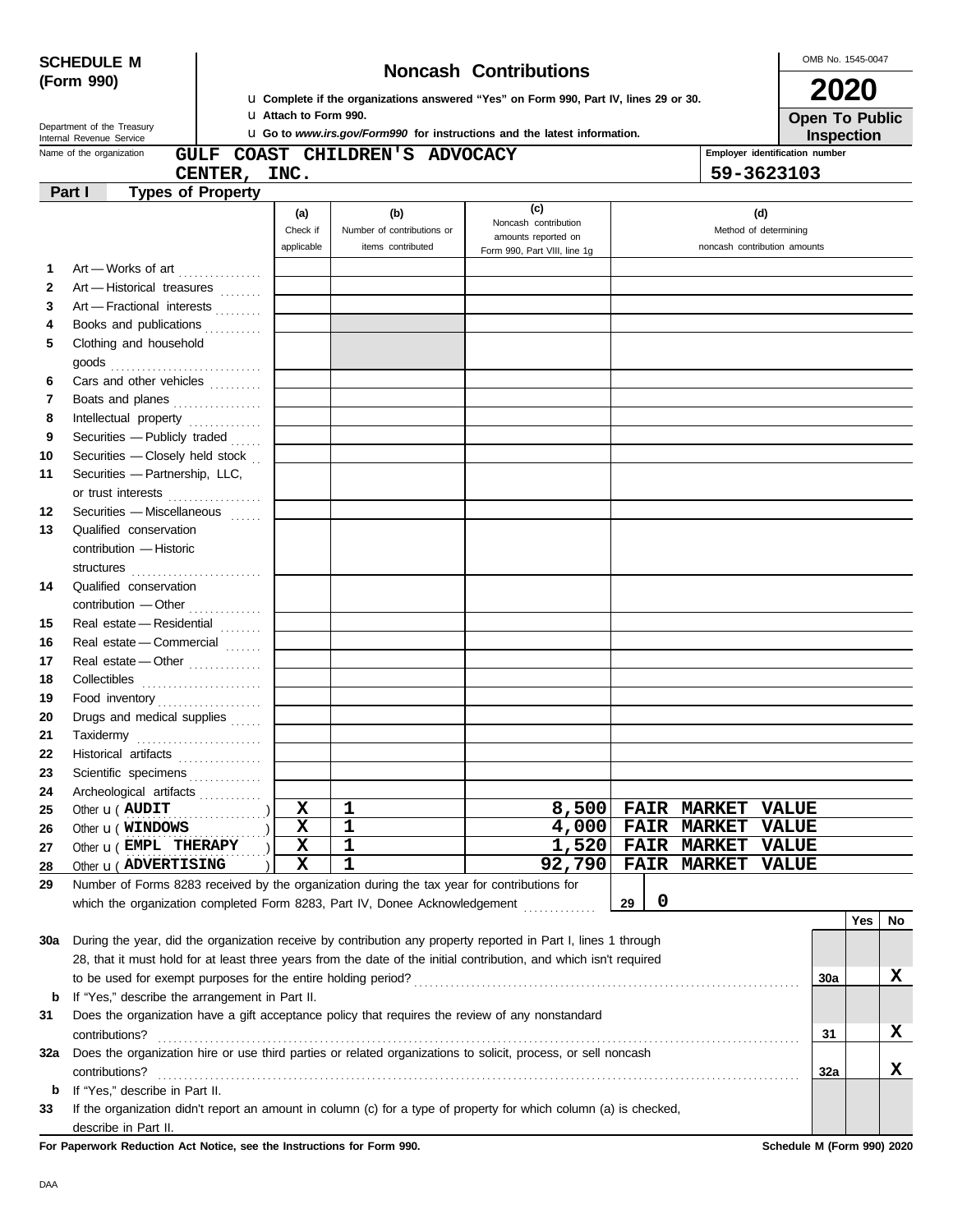| Part II | Schedule M (Form 990) 2020 GULF COAST CHILDREN'S ADVOCACY<br>or a combination of both. Also complete this part for any additional information. |  |  | 59-3623103 | Supplemental Information. Provide the information required by Part I, lines 30b, 32b, and 33, and whether<br>the organization is reporting in Part I, column (b), the number of contributions, the number of items received, | Page 2 |
|---------|------------------------------------------------------------------------------------------------------------------------------------------------|--|--|------------|------------------------------------------------------------------------------------------------------------------------------------------------------------------------------------------------------------------------------|--------|
|         |                                                                                                                                                |  |  |            |                                                                                                                                                                                                                              |        |
|         |                                                                                                                                                |  |  |            |                                                                                                                                                                                                                              |        |
|         |                                                                                                                                                |  |  |            |                                                                                                                                                                                                                              |        |
|         |                                                                                                                                                |  |  |            |                                                                                                                                                                                                                              |        |
|         |                                                                                                                                                |  |  |            |                                                                                                                                                                                                                              |        |
|         |                                                                                                                                                |  |  |            |                                                                                                                                                                                                                              |        |
|         |                                                                                                                                                |  |  |            |                                                                                                                                                                                                                              |        |
|         |                                                                                                                                                |  |  |            |                                                                                                                                                                                                                              |        |
|         |                                                                                                                                                |  |  |            |                                                                                                                                                                                                                              |        |
|         |                                                                                                                                                |  |  |            |                                                                                                                                                                                                                              |        |
|         |                                                                                                                                                |  |  |            |                                                                                                                                                                                                                              |        |
|         |                                                                                                                                                |  |  |            |                                                                                                                                                                                                                              |        |
|         |                                                                                                                                                |  |  |            |                                                                                                                                                                                                                              |        |
|         |                                                                                                                                                |  |  |            |                                                                                                                                                                                                                              |        |
|         |                                                                                                                                                |  |  |            |                                                                                                                                                                                                                              |        |
|         |                                                                                                                                                |  |  |            |                                                                                                                                                                                                                              |        |
|         |                                                                                                                                                |  |  |            |                                                                                                                                                                                                                              |        |
|         |                                                                                                                                                |  |  |            |                                                                                                                                                                                                                              |        |
|         |                                                                                                                                                |  |  |            |                                                                                                                                                                                                                              |        |
|         |                                                                                                                                                |  |  |            |                                                                                                                                                                                                                              |        |
|         |                                                                                                                                                |  |  |            |                                                                                                                                                                                                                              |        |
|         |                                                                                                                                                |  |  |            |                                                                                                                                                                                                                              |        |
|         |                                                                                                                                                |  |  |            |                                                                                                                                                                                                                              |        |
|         |                                                                                                                                                |  |  |            |                                                                                                                                                                                                                              |        |
|         |                                                                                                                                                |  |  |            |                                                                                                                                                                                                                              |        |
|         |                                                                                                                                                |  |  |            |                                                                                                                                                                                                                              |        |
|         |                                                                                                                                                |  |  |            |                                                                                                                                                                                                                              |        |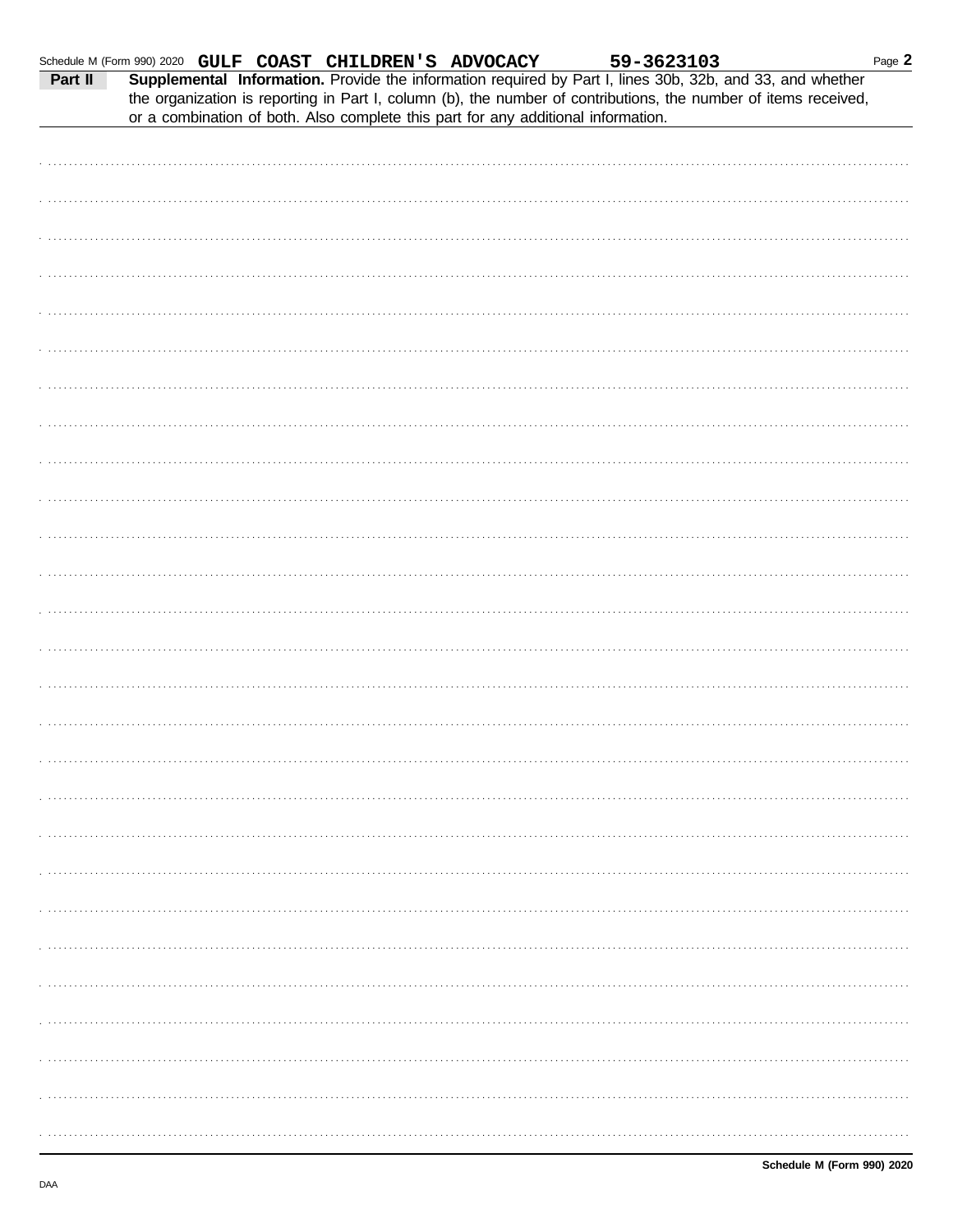| Supplemental Information to Form 990 or 990-EZ<br>(Form 990 or 990-EZ)<br>Complete to provide information for responses to specific questions on<br>Form 990 or 990-EZ or to provide any additional information. |                                                                                                    |                                 |                        |  |  |
|------------------------------------------------------------------------------------------------------------------------------------------------------------------------------------------------------------------|----------------------------------------------------------------------------------------------------|---------------------------------|------------------------|--|--|
|                                                                                                                                                                                                                  |                                                                                                    | Open to Public                  |                        |  |  |
| Department of the Treasury<br>Internal Revenue Service                                                                                                                                                           | La Attach to Form 990 or 990-EZ.<br><b>u</b> Go to www.irs.gov/Form990 for the latest information. |                                 | <b>Inspection</b>      |  |  |
| Name of the organization                                                                                                                                                                                         | <b>GULF</b><br><b>COAST</b><br>CHILDREN'S ADVOCACY                                                 | Employer identification number  |                        |  |  |
|                                                                                                                                                                                                                  | INC.<br>CENTER,                                                                                    | 59-3623103                      |                        |  |  |
| FORM 990<br><b>PROTECT</b><br>TO                                                                                                                                                                                 | ORGANIZATION'S MISSION<br>AND<br><b>ENHANCE</b><br>THE<br>QUALITY OF LIFE FOR VICTIMS              | OF                              | SEXUAL VIOLENCE        |  |  |
| <b>CHILD</b><br><b>AND</b>                                                                                                                                                                                       | <b>ABUSE</b><br>COMMUNITY BY PROVIDING A<br>IN.<br>OUR                                             | TRAUMA SENSITIVE,               |                        |  |  |
|                                                                                                                                                                                                                  | SPECIALIZED APPROACH TO<br>ASSESS,<br><b>IDENTIFY,</b><br><b>TREAT</b>                             | AND<br><b>PREVENT</b>           | SEXUAL ASSAULT         |  |  |
| AND<br><b>CHILD</b>                                                                                                                                                                                              | ABUSE<br>THROUGH<br>THE<br>COORDINATION OF                                                         | COMMUNITY RESOURCES.            |                        |  |  |
|                                                                                                                                                                                                                  |                                                                                                    |                                 |                        |  |  |
|                                                                                                                                                                                                                  | FORM 990, PART III, LINE 2                                                                         |                                 |                        |  |  |
| <b>CARES</b><br>ACT                                                                                                                                                                                              | <b>DISTRIBUTION OF</b><br><b>FUNDS</b><br>PROGRAM:<br><b>GRANT</b>                                 | TO<br><b>PROVIDE</b>            | <b>ECONOMIC RELIEF</b> |  |  |
| TO<br>BAY COUNTY                                                                                                                                                                                                 | <b>DIRECTLY</b><br>RESIDENTS<br><b>WHO</b><br><b>HAVE</b><br>BEEN                                  | <b>IMPACTED</b><br>BY LOSS OR   |                        |  |  |
| <b>REDUCTION OF</b>                                                                                                                                                                                              | INCOME DUE<br>PUBLIC<br>TО<br>THE                                                                  | HEALTH EMERGENCY WITH RESPECT   | TO<br>THE              |  |  |
|                                                                                                                                                                                                                  |                                                                                                    |                                 |                        |  |  |
| <b>CORONAVIRUS</b>                                                                                                                                                                                               | DISEASE.                                                                                           |                                 |                        |  |  |
|                                                                                                                                                                                                                  |                                                                                                    |                                 |                        |  |  |
|                                                                                                                                                                                                                  | <b>SERVICES</b><br>VICTIM ADVOCACY PROGRAM:<br>TО<br><b>PROVIDE</b><br><b>THAT</b>                 | <b>RESPOND</b><br>TO<br>THE     |                        |  |  |
| EMOTIONAL AND                                                                                                                                                                                                    | PHSYCIAL NEEDS<br>VICTIMS,<br>OF<br><b>CRIME</b>                                                   | VICTIMS<br><b>ASSIST</b><br>OF. | <b>CRIME</b><br>TO     |  |  |
|                                                                                                                                                                                                                  | STABILIZE THEIR LIVES AFTER VICTIMIZATION, ASSIST VICTIMS TO UNDERSTAND AND                        |                                 |                        |  |  |
|                                                                                                                                                                                                                  | PARTICIPATE IN THE CRIMINAL JUSTICE SYSTEM AND PROVIDE VICTIMS OF CRIME                            |                                 |                        |  |  |
|                                                                                                                                                                                                                  | WITH A MEASURE OF SAFETY AND SECURITY.                                                             |                                 |                        |  |  |
|                                                                                                                                                                                                                  |                                                                                                    |                                 |                        |  |  |
|                                                                                                                                                                                                                  |                                                                                                    |                                 |                        |  |  |
|                                                                                                                                                                                                                  | FORM 990, PART III, LINE 3                                                                         |                                 |                        |  |  |
|                                                                                                                                                                                                                  | ANIMAL ASSISTED INTERVENTION PROGRAM ROLLED INTO VICTIM ADVOCACY NOW THAT                          |                                 |                        |  |  |
|                                                                                                                                                                                                                  | THE ORGANIZATION DOES NOT HAVE ONE PERSON DEDICATED TO FACILITATING THE USE                        |                                 |                        |  |  |
|                                                                                                                                                                                                                  | OF ANIMALS IN ITS PROGRAMS (SINCE THEY RESIGNED). THE SERVICES ARE STILL                           |                                 |                        |  |  |
|                                                                                                                                                                                                                  | PROVIDED BY SELECTED INDIVIDUALS AT THE ORGANIZATION.                                              |                                 |                        |  |  |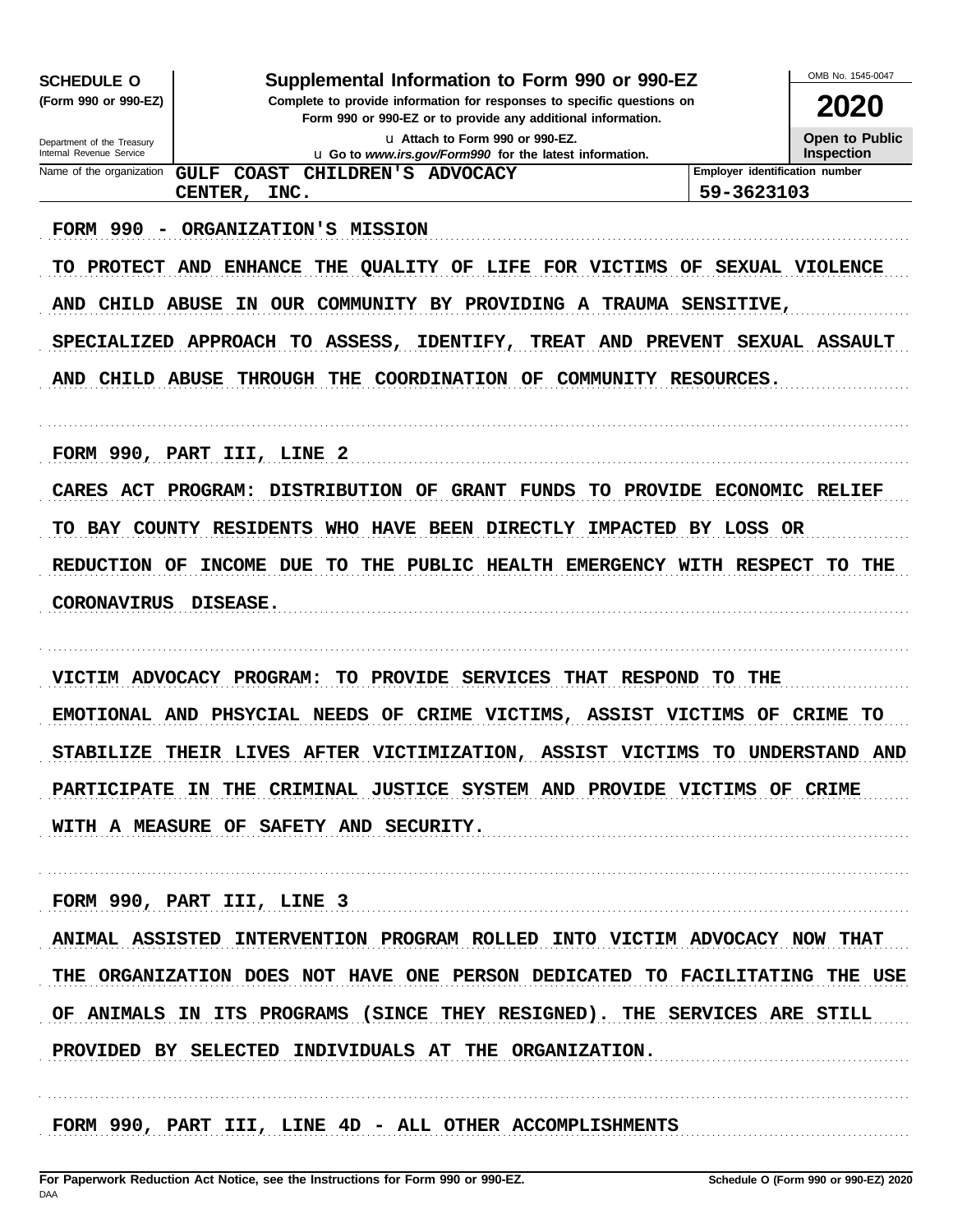| Schedule O (Form 990 or 990-EZ) 2020                                                                                                                                                                                                                                                    | Page 2                                                                          |
|-----------------------------------------------------------------------------------------------------------------------------------------------------------------------------------------------------------------------------------------------------------------------------------------|---------------------------------------------------------------------------------|
| Name of the organization                                                                                                                                                                                                                                                                | Employer identification number                                                  |
| <b>GULF COAST</b><br><b>CHILDREN'S</b><br><b>ADVOCACY</b>                                                                                                                                                                                                                               | 59-3623103                                                                      |
| <b>PROGRAM:</b><br><b>CARES</b><br>ACT<br>DISTRIBUTION OF<br><b>GRANT</b><br>FUNDS<br>TO.<br>TO BAY COUNTY RESIDENTS WHO HAVE BEEN DIRECTLY<br><b>IMPACTED</b><br>REDUCTION OF<br>INCOME DUE<br>TO<br>THE PUBLIC HEALTH EMERGENCY WITH RESPECT<br><b>CORONAVIRUS</b><br><b>DISEASE.</b> | <b>PROVIDE</b><br><b>ECONOMIC</b><br><b>RELIEF</b><br>BY LOSS OR<br>THE<br>TO . |
| <b>OUTREACH PROGRAM:</b><br><b>FACILITATES AND ORGANIZES PRESENTATIONS</b><br>COMMUNITY<br>INTERACT WITH VICTIMS<br>IDENTIFY VICTIMS<br>CRIME AS WELL AS<br>OF<br><b>HEALTHY</b><br>START:<br><b>HOME</b><br>VISITING PROGRAM THAT<br><b>PROVIDES</b>                                   | TO<br><b>CRIME.</b><br>OF<br><b>EDUCATION</b><br><b>CARE</b><br>AND             |
| <b>COORDINATION</b><br>TO PREGNANT WOMEN AND FAMILIES OF CHILDREN UNDER<br>THREE.                                                                                                                                                                                                       | THE AGE OF                                                                      |
| TEACHERS:<br>EVIDENCE-BASED HOME<br>VISITING MODEL PROVIDES<br><b>PARENTS</b><br>AS                                                                                                                                                                                                     | <b>SERVICES</b>                                                                 |
| <b>WITH</b><br>CHILDREN FORM PRENATAL<br><b>THROUGH 3</b><br><b>TO FAMILIES</b>                                                                                                                                                                                                         | <b>INCREASE</b><br><b>YEARS</b><br>OLD.                                         |
| <b>EARLY</b><br>CHILDHOOD DEVELOPMENT<br>AND<br><b>PARENT</b><br>KNOWLEDGE<br>OF                                                                                                                                                                                                        | <b>IMPROVE</b><br><b>PARENT</b>                                                 |
| PRACTICES.<br><b>PROVIDE</b><br><b>EARLY DETECTION OF</b><br>DEVELOPMENTAL DELAYS                                                                                                                                                                                                       | AND<br><b>HEALTH</b>                                                            |
| ISSUES.<br>CHILD ABUSE AND NEGELCT<br>AND<br><b>PREVENT</b>                                                                                                                                                                                                                             | INCREASE CHILDREN'S<br><b>SCHOOL</b>                                            |
| <b>READINESS AND</b><br><b>SUCCESS</b>                                                                                                                                                                                                                                                  |                                                                                 |
| SEXUAL ASSAULT PROGRAM: PROVIDES SERVICES TO ADULT AND MINOR VICTIMS OF                                                                                                                                                                                                                 |                                                                                 |
| SEXUAL VIOLENCE. A 24 HOUR HOTLINE SERVES TO PROVIDE IMMEDIATE TELEPHONE                                                                                                                                                                                                                |                                                                                 |
| CRISIS INTERVENTION SERVICES TO ALL PRIMARY AND SECONDARY VICTIMS OF SEXUAL<br><b>VIOLENCE.</b>                                                                                                                                                                                         |                                                                                 |
|                                                                                                                                                                                                                                                                                         |                                                                                 |

VICTIM SERVICES/FAMILY ADVOCACY: TO PROVIDE SERVICES THAT RESPOND TO THE EMOTIONAL AND PHSYCIAL NEEDS OF CRIME VICTIMS, ASSIST VICTIMS OF CRIME TO STABILIZE THEIR LIVES AFTER VICTIMIZATION, ASSIST VICTIMS TO UNDERSTAND AND PARTICIPATE IN THE CRIMINAL JUSTICE SYSTEM AND PROVIDE VICTIMS OF CRIME

PAGE 1 OF 3

Schedule O (Form 990 or 990-EZ) 2020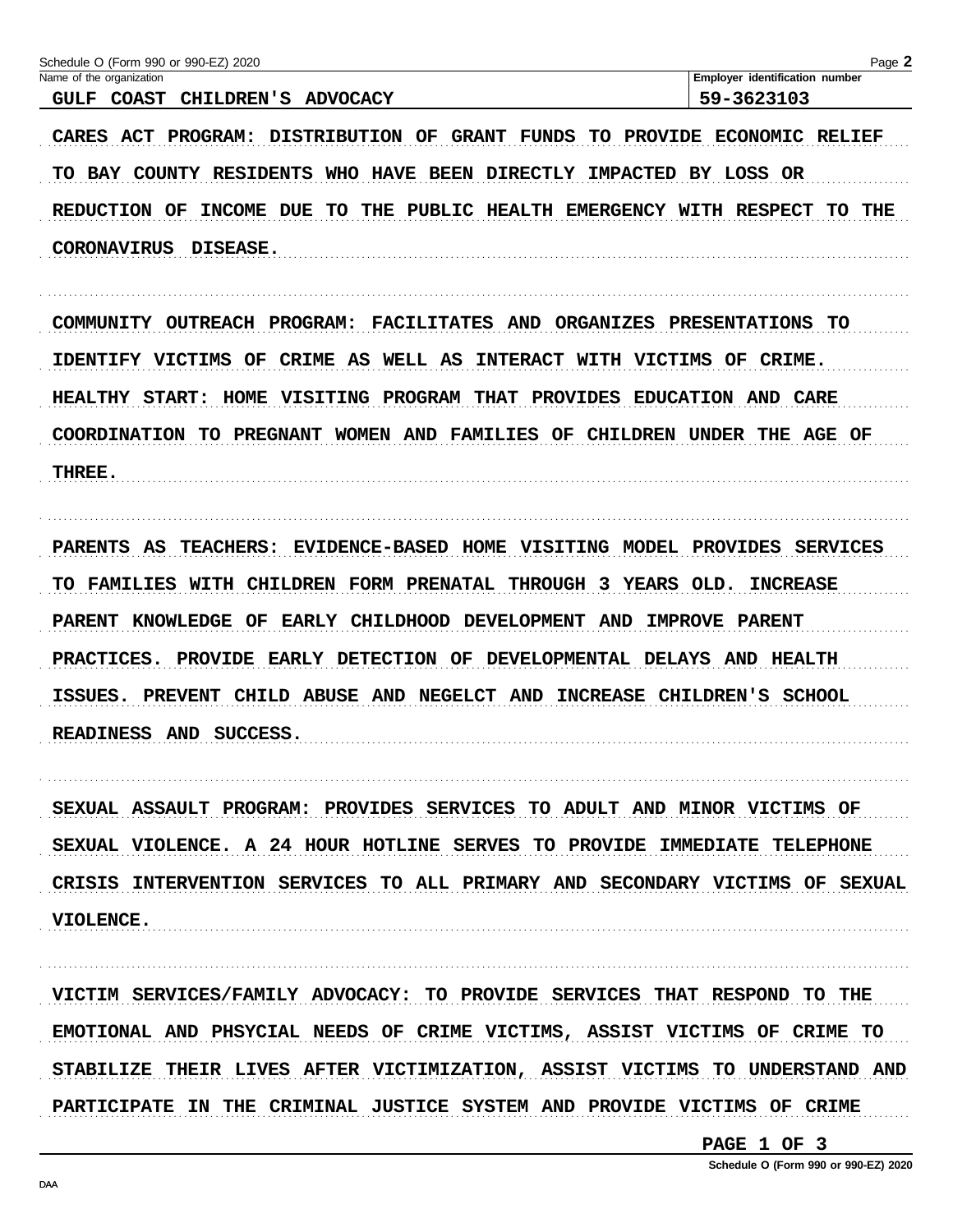| Schedule O (Form 990 or 990-EZ) 2020<br>Name of the organization           | Page 2<br>Employer identification number |
|----------------------------------------------------------------------------|------------------------------------------|
| GULF COAST CHILDREN'S ADVOCACY                                             | 59-3623103                               |
| WITH A MEASURE OF SAFETY AND SECURITY.                                     |                                          |
| HEALTHY START PROGRAM: HOME VISITING PROGRAM THAT                          | <b>PROVIDES</b><br><b>EDUCATION AND</b>  |
| CARE COORDINATION TO PREGNANT WOMEN AND FAMILIES OF CHILDREN UNDER THE AGE |                                          |
| <b>THREE.</b><br>OF                                                        |                                          |
| FORM 990, PART VI, LINE 11B - ORGANIZATION'S PROCESS                       | TO REVIEW FORM 990                       |
| THE CFO, EXECUTIVE DIRECTOR, AND BOARD PRESIDENT REVIEW THE FORM 990       |                                          |
| BEFORE FILING.                                                             |                                          |
| FORM 990, PART VI, LINE 12C - ENFORCEMENT OF CONFLICTS POLICY              |                                          |
| UPON HIRE, EMPLOYEES ARE REQUIRED TO SIGN A CONFLICT OF INTEREST POLICY.   |                                          |
| UPON ELECTION TO THE BOARD, DIRECTORS ARE REQUIRED TO SIGN A CONFLICT OF   |                                          |
| INTEREST POLICY. ANNUALLY,<br>BOARD OF DIRECTORS REVIEW ANY CHANGES<br>THE | TO THE                                   |
| POLICIES AND PROCEDURES, AND IF ANY, THE CONFLICT OF INTEREST POLICY IS    |                                          |
| RESIGNED BY THOSE REQUIRED.                                                |                                          |
|                                                                            |                                          |
| FORM 990, PART VI, LINE 15A - COMPENSATION PROCESS FOR TOP OFFICIAL        |                                          |
| THE EXECUTIVE BOARD AND EXECUTIVE DIRECTOR CONDUCTED A RESEARCH TO         |                                          |
| DETERMINE THE COMPENSATION OF THE CEO BY COMPARING                         |                                          |
| COMPENSATIONS WITH OTHER ADVOCACY CENTERS CONSIDERING TIME AND EXPERIENCE  |                                          |
| OF THE INDIVIDUAL.                                                         |                                          |
|                                                                            |                                          |
| FORM 990, PART VI, LINE 15B - COMPENSATION PROCESS FOR OFFICERS            |                                          |
| THE EXECUTIVE BOARD AND EXECUTIVE DIRECTOR CONDUCTED A RESEARCH TO         |                                          |
| DETERMINE THE COMPENSATION OF THE CFO AND COO BY COMPARING                 |                                          |
| COMPENSATIONS WITH OTHER ADVOCACY CENTERS CONSIDERING TIME AND EXPERIENCE  |                                          |

PAGE 2 OF 3

Schedule O (Form 990 or 990-EZ) 2020